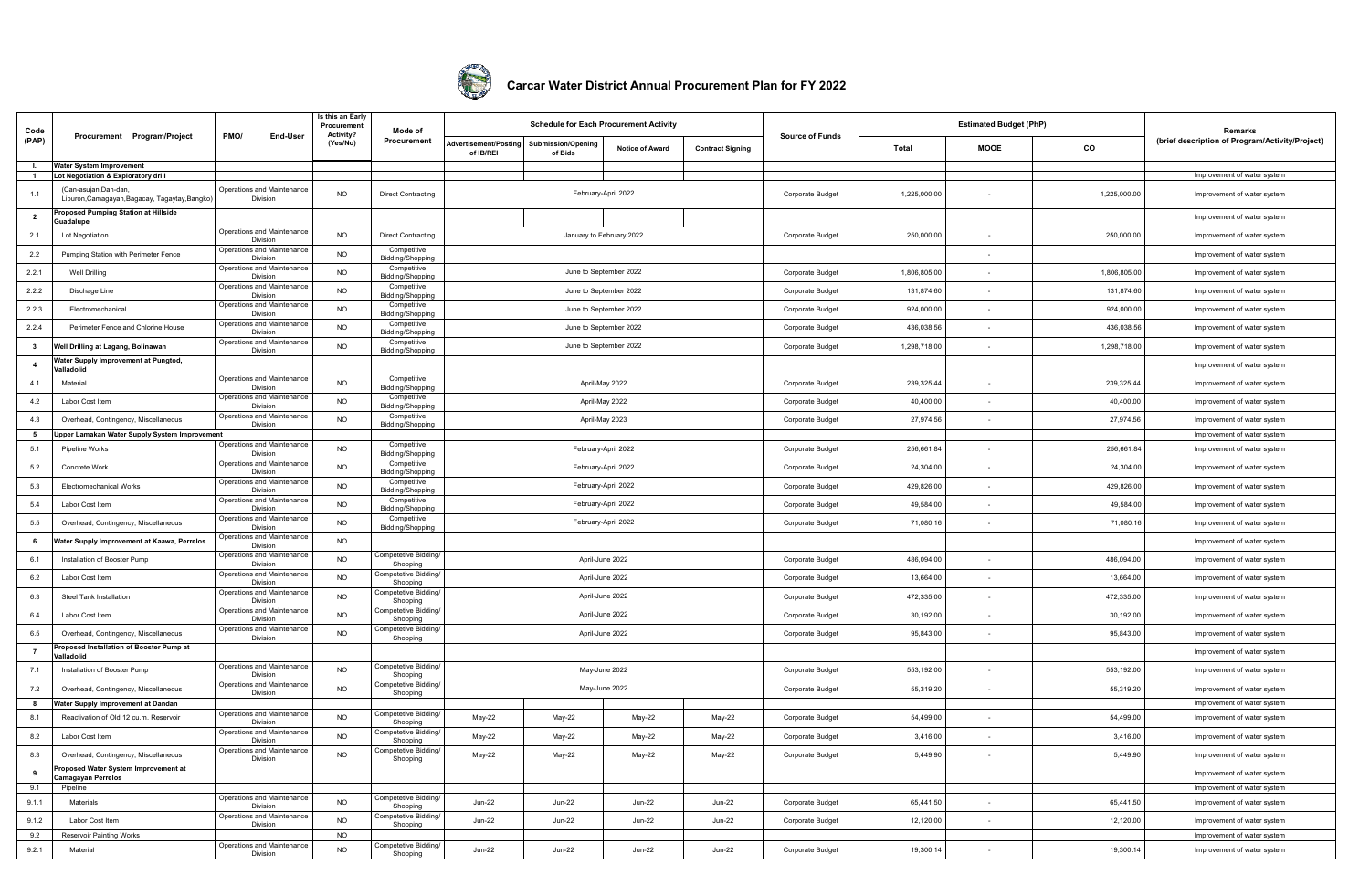| 9.2.2                | Labor Cost Item                                    | Operations and Maintenance<br>Division      | <b>NO</b>              | Competetive Bidding/<br>Shopping | <b>Jun-22</b>                  | <b>Jun-22</b>                  | <b>Jun-22</b>                  | Jun-22             | Corporate Budget                     | 7,548.00               |                          | 7,548.00               | Improvement of water system                                         |
|----------------------|----------------------------------------------------|---------------------------------------------|------------------------|----------------------------------|--------------------------------|--------------------------------|--------------------------------|--------------------|--------------------------------------|------------------------|--------------------------|------------------------|---------------------------------------------------------------------|
| 9.3                  | Overhead, Contingency, Miscellaneous               | Operations and Maintenance<br>Division      | <b>NO</b>              | Competetive Bidding/<br>Shopping | <b>Jun-22</b>                  | <b>Jun-22</b>                  | <b>Jun-22</b>                  | <b>Jun-22</b>      | Corporate Budget                     | 10,440.36              | ٠                        | 10,440.36              | Improvement of water system                                         |
| H.                   |                                                    |                                             |                        |                                  |                                |                                |                                |                    |                                      |                        |                          |                        |                                                                     |
|                      | Water System Expansion Program                     | Operations and Maintenance                  |                        |                                  |                                |                                |                                |                    |                                      |                        |                          |                        |                                                                     |
|                      | Vater System Expansion at Napo (Phase 2)           | Division                                    | <b>NO</b>              |                                  |                                |                                |                                |                    |                                      |                        |                          |                        | Expansion of Coverage Area                                          |
| 1.1                  | Electro-mechanical                                 | Operations and Maintenance<br>Division      | <b>NO</b>              | Competitive<br>Bidding/Shopping  |                                | June to September 2022         |                                |                    | Corporate Budget                     | 885,500.00             | $\sim$                   | 885,500.00             | Expansion of Coverage Area                                          |
| 1.2                  | 50mm Dia Pipeline                                  | Operations and Maintenance<br>Division      | <b>NO</b>              | Competitive<br>Bidding/Shopping  |                                |                                | June to September 2022         |                    | Corporate Budget                     | 1,091,334.25           | $\sim$                   | 1,091,334.25           | Expansion of Coverage Area                                          |
| 1.3                  | Installation of Stainless Steel Tank               | Operations and Maintenance<br>Division      | <b>NO</b>              | Competitive<br>Bidding/Shopping  |                                |                                | June to September 2022         |                    | <b>Corporate Budget</b>              | 312,775.35             |                          | 312,775.35             | Expansion of Coverage Area                                          |
| 1.4                  | Retaining Wall                                     | Operations and Maintenance                  | NO                     | Competitive                      |                                | June to September 2022         |                                |                    | <b>Corporate Budget</b>              | 526,090.40             |                          | 526,090.40             | Expansion of Coverage Area                                          |
|                      |                                                    | Division                                    |                        | Bidding/Shopping                 |                                |                                |                                |                    |                                      |                        |                          |                        |                                                                     |
| Ш                    | Non-revenue Water Reduction Program                | Operations and Maintenance                  |                        |                                  |                                |                                |                                |                    |                                      |                        |                          |                        |                                                                     |
| $\mathbf{1}$         | lipeline Improvement at Hillside, Guadalupe (2")   | Division                                    | <b>NO</b>              |                                  |                                |                                |                                |                    |                                      |                        |                          |                        | Replacement of Old Pipelines for efficient distribution of<br>water |
| 1.1                  | Material                                           | Operations and Maintenance<br>Division      | <b>NO</b>              | Competitive<br>Bidding/Shopping  | <b>Jul-22</b>                  | <b>Jul-22</b>                  | <b>Jul-22</b>                  | <b>Jul-22</b>      | Corporate Budget                     | 407,777.20             | $\sim$                   | 407,777.20             | Replacement of Old Pipelines for efficient distribution of<br>water |
| 1.2                  | Labor Cost Item                                    | Operations and Maintenance                  | <b>NO</b>              | Competitive                      | <b>Jul-22</b>                  | <b>Jul-22</b>                  | <b>Jul-22</b>                  | $Jul-22$           | Corporate Budget                     | 101,000.00             | $\sim$                   | 101,000.00             | Replacement of Old Pipelines for efficient distribution of          |
| 1.3                  | Overhead, Contingency, Miscellaneous               | Division<br>Operations and Maintenance      | <b>NO</b>              | Bidding/Shopping<br>Competitive  | <b>Jul-22</b>                  | <b>Jul-22</b>                  | <b>Jul-22</b>                  | $Jul-22$           | Corporate Budget                     | 40,777.72              | ٠                        | 40,777.72              | water<br>Replacement of Old Pipelines for efficient distribution of |
|                      |                                                    | Division                                    |                        | Bidding/Shopping                 |                                |                                |                                |                    |                                      |                        |                          |                        | water                                                               |
| $\overline{2}$       | 'ipeline Improvement at Bantayan, Tuyom (2")       |                                             |                        |                                  |                                |                                |                                |                    |                                      |                        |                          |                        | Replacement of Old Pipelines for efficient distribution of<br>water |
| 2.1                  | Material                                           | Operations and Maintenance<br>Division      | <b>NO</b>              | Competitive<br>Bidding/Shopping  | <b>Jun-22</b>                  | <b>Jun-22</b>                  | <b>Jun-22</b>                  | <b>Jun-22</b>      | Corporate Budget                     | 108, 157.55            | $\sim$                   | 108, 157.55            | Replacement of Old Pipelines for efficient distribution of<br>water |
| 2.2                  | Labor Cost Item                                    | Operations and Maintenance<br>Division      | <b>NO</b>              | Competitive<br>Bidding/Shopping  | <b>Jun-22</b>                  | <b>Jun-22</b>                  | <b>Jun-22</b>                  | <b>Jun-22</b>      | Corporate Budget                     | 24,240.00              |                          | 24,240.00              | Replacement of Old Pipelines for efficient distribution of<br>water |
| 2.3                  | Overhead, Contingency, Miscellaneous               | Operations and Maintenance                  | <b>NO</b>              | Competitive                      | <b>Jun-22</b>                  | <b>Jun-22</b>                  | Jun-22                         | <b>Jun-22</b>      | <b>Corporate Budget</b>              | 10,815.75              |                          | 10,815.75              | Replacement of Old Pipelines for efficient distribution of          |
|                      |                                                    | Division                                    |                        | Bidding/Shopping                 |                                |                                |                                |                    |                                      |                        |                          |                        | water<br>Replacement of Old Pipelines for efficient distribution of |
| $\mathbf{3}$         | Pipeline Improvement at Burgos St., Pob. II (2")   |                                             |                        |                                  |                                |                                |                                |                    |                                      |                        |                          |                        | water                                                               |
| 3.1                  | Material                                           | Operations and Maintenance<br>Division      | <b>NO</b>              | Competitive<br>Bidding/Shopping  | <b>Jul-22</b>                  | <b>Jul-22</b>                  | <b>Jul-22</b>                  | <b>Jul-22</b>      | Corporate Budget                     | 48,046.97              |                          | 48,046.97              | Replacement of Old Pipelines for efficient distribution of<br>water |
| 3.2                  | Labor Cost Item                                    | Operations and Maintenance<br>Division      | <b>NO</b>              | Competitive<br>Bidding/Shopping  | <b>Jul-22</b>                  | <b>Jul-22</b>                  | <b>Jul-22</b>                  | <b>Jul-22</b>      | Corporate Budget                     | 7,272.00               | $\sim$                   | 7,272.00               | Replacement of Old Pipelines for efficient distribution of<br>water |
| 3.3                  | Overhead, Contingency, Miscellaneous               | Operations and Maintenance                  | <b>NO</b>              | Competitive                      | <b>Jul-22</b>                  | <b>Jul-22</b>                  | <b>Jul-22</b>                  | <b>Jul-22</b>      | Corporate Budget                     | 5,531.03               | $\sim$                   | 5,531.03               | Replacement of Old Pipelines for efficient distribution of          |
|                      | low Meters with pulse output for Calibration       | Division                                    |                        | Bidding/Shopping                 |                                |                                |                                |                    |                                      |                        |                          |                        | water                                                               |
| $\overline{4}$       | urposes                                            |                                             |                        |                                  |                                |                                |                                |                    |                                      |                        |                          |                        |                                                                     |
| 4.1                  | 2" flow meter with pulse output                    | Operations and Maintenance                  | NO                     | Shopping                         |                                | February-March 2022            |                                |                    | Corporate Budget                     | 113,409.75             | ٠                        | 113,409.75             | Maintain efficiency of meters                                       |
| 4.2                  | 3" flow meter with pulse output                    | Division<br>Operations and Maintenance      | <b>NO</b>              | Shopping                         |                                |                                | February-March 2022            |                    | Corporate Budget                     | 52,607.10              | $\overline{\phantom{a}}$ | 52,607.10              | Maintain efficiency of meters                                       |
|                      |                                                    | Division<br>Operations and Maintenance      |                        |                                  |                                |                                |                                |                    |                                      |                        |                          |                        |                                                                     |
| 4.3                  | 4" flow meter with pulse output                    | Division<br>Operations and Maintenance      | <b>NO</b>              | Shopping                         |                                |                                | February-March 2022            |                    | Corporate Budget                     | 211,427.05             | $\sim$                   | 211,427.05             | Maintain efficiency of meters                                       |
| 4.4                  | 6" flow meter with pulse output                    | Division                                    | <b>NO</b>              | Shopping                         |                                |                                | February-March 2022            |                    | Corporate Budget                     | 101,068.80             |                          | 101,068.80             | Maintain efficiency of meters                                       |
| 4.5                  | 8" flow meter with pulse output                    | Operations and Maintenance<br>Division      | <b>NO</b>              | Shopping                         |                                |                                | February-March 2022            |                    | Corporate Budget                     | 58,328.53              |                          | 58,328.53              | Maintain efficiency of meters                                       |
| 4.6                  | 12" flow meter with pulse output                   | Operations and Maintenance<br>Division      | <b>NO</b>              | Shopping                         |                                |                                | February-March 2022            |                    | <b>Corporate Budget</b>              | 66,127.89              |                          | 66,127.89              | Maintain efficiency of meters                                       |
| - 5                  | <b>Mechanical Gate Valve (spare)</b>               |                                             |                        |                                  |                                |                                |                                |                    |                                      |                        |                          |                        | Maintain efficiency of meters                                       |
| 5.1                  | 4" Mechanical Gate Valve                           | Operations and Maintenance<br>Division      | <b>NO</b>              | Shopping                         |                                |                                | February-March 2022            |                    | Corporate Budget                     | 46,210.50              |                          | 46,210.50              | Maintain efficiency of meters                                       |
| 5.2                  | 6" Mechanical Gate Valve                           | Operations and Maintenance<br>Division      | <b>NO</b>              | Shopping                         |                                |                                | February-March 2022            |                    | Corporate Budget                     | 43,350.66              | $\sim$                   | 43,350.66              | Maintain efficiency of meters                                       |
| 5.3                  | 8" Mechanical Gate Valve                           | Operations and Maintenance                  | NO                     | Shopping                         |                                |                                | February-March 2022            |                    | Corporate Budget                     | 30,495.54              | $\sim$                   | 30,495.54              | Maintain efficiency of meters                                       |
|                      |                                                    | Division                                    |                        |                                  |                                |                                |                                |                    |                                      |                        |                          |                        |                                                                     |
| IV                   | <b>Land and RROW Acquisitions</b>                  |                                             |                        |                                  |                                |                                |                                |                    |                                      |                        |                          |                        |                                                                     |
| V                    | Acquisition of Equipment/Tools/Fixtures/Vehicles   |                                             |                        |                                  |                                |                                |                                |                    |                                      |                        |                          |                        |                                                                     |
| $\overline{1}$       | iling Cabinet with Vault                           | Finance Division                            | <b>NO</b>              | Shopping                         | <b>Jun-22</b>                  | Jun-22                         | Jun-22                         | <b>Jun-22</b>      | <b>Corporate Budget</b>              | 20,000.00              | $\sim$                   | 20,000.00              | Upgrade office equipment<br>Upgrade office equipment                |
| $\overline{2}$<br>-3 | Heavy duty Printer / Scan, Photocopy and Print     | <b>Finance Division</b>                     | <b>NO</b><br><b>NO</b> | Shopping                         | Apr-22                         | Apr-22                         | Apr-22                         | Apr-22<br>$Jun-22$ | Corporate Budget<br>Corporate Budget | 17,000.00<br>50,000.00 | $\sim$                   | 17,000.00<br>50,000.00 | Upgrade office equipment                                            |
| $\overline{4}$       | _aptop / CPU<br>aptop / CPU                        | Finance Division<br>Human Resource Division | <b>NO</b>              | Shopping<br>Shopping             | <b>Jun-22</b><br><b>Jun-22</b> | <b>Jun-22</b><br><b>Jun-22</b> | <b>Jun-22</b><br><b>Jun-22</b> | <b>Jun-22</b>      | Corporate Budget                     | 50,000.00              | $\sim$<br>$\sim$         | 50,000.00              | Upgrade office equipment                                            |
| - 5                  | All-in-1 Inkjet Epson Printer                      | Human Resource Division                     | <b>NO</b>              | Shopping                         | Jan-22                         | Jan-22                         | Jan-22                         | Jan-22             | Corporate Budget                     | 20,000.00              |                          | 20,000.00              | Upgrade office equipment                                            |
| 6                    | <b>Biometrics Machine</b>                          | Human Resource Division                     | NO                     | Shopping                         | <b>Jun-22</b>                  | <b>Jun-22</b>                  | <b>Jun-22</b>                  | <b>Jun-22</b>      | Corporate Budget                     | 20,000.00              | $\sim$<br>$\sim$         | 20,000.00              | Upgrade office equipment                                            |
|                      | Repair of Office Building (front area)             | Administrative Division                     | NO                     |                                  |                                | April-May 2022                 |                                |                    | Corporate Budge                      | 1,615,160.00           |                          | 1,615,160.00           | Updrade office equipment                                            |
| 8                    | Improvement of Waiting Shed Area                   | <b>Administrative Division</b>              | <b>NO</b>              | Bidding/Shopping<br>Shopping     |                                |                                | April-May 2022                 |                    | Corporate Budget                     | 87,400.00              | $\sim$                   | 87,400.00              | Upgrade office equipment                                            |
| 9                    | 65" TV                                             | <b>Administrative Division</b>              | <b>NO</b>              | Shopping                         |                                | April-May 2022                 |                                |                    | Corporate Budget                     | 39,995.00              | $\sim$                   | 39,995.00              | Upgrade office equipment                                            |
| 10                   | CPU/System Unit                                    | <b>Administrative Division</b>              | NO                     | Shopping                         |                                |                                | February-April 2022            |                    | Corporate Budget                     | 100,000.00             | $\sim$                   | 100,000.00             | Upgrade office equipment                                            |
| 11                   | Warehouse / Motorpool Project (Phase 2)            | <b>Administrative Division</b>              | <b>NO</b>              | Bidding/Shopping                 |                                | June-December 2022             |                                |                    | Corporate Budget                     | 3,300,000.00           | $\sim$                   | 3,300,000.00           | Upgrade office equipment                                            |
| 12                   | Computer Server, Server Rack and Computer          | <b>Administrative Division</b>              | <b>NO</b>              | Bidding/Shopping                 |                                |                                | May-June 2022                  |                    | Corporate Budget                     | 400,000.00             | $\sim$                   | 400,000.00             | Upgrade office equipment                                            |
| 13                   | irewall<br>75 kg. Wheel Mounted Dry Chemical Fire  | <b>Administrative Division</b>              | <b>NO</b>              | Bidding/Shopping                 | Mar-22                         | Mar-22                         | Mar-22                         | Mar-22             | Corporate Budget                     | 45,000.00              | $\sim$                   | 45,000.00              | Upgrade office equipment                                            |
| 14                   | xtinguisher (1 Unit)<br>Additional Service Vehicle | <b>Administrative Division</b>              | <b>NO</b>              | Bidding                          | <b>Jul-22</b>                  | <b>Jul-22</b>                  | <b>Jul-22</b>                  | <b>Jul-22</b>      | Corporate Budget                     | 1,200,000.00           | $\sim$                   | 1,200,000.00           | Upgrade office equipment                                            |
| 15                   | Hydraulic Heavy Duty Crocodile Jack 5 Tons         | <b>Administrative Division</b>              | <b>NO</b>              | Shopping                         |                                | April-May 2022                 |                                |                    | Corporate Budget                     | 45,000.00              | $\sim$                   | 45,000.00              | Upgrade office equipment                                            |
| 16                   | Portable Water Pump 3"                             | <b>Administrative Division</b>              | NO                     | Shopping                         |                                | April-May 2022                 |                                |                    | Corporate Budget                     | 76,000.00              | $\sim$ $-$               | 76,000.00              | Upgrade office equipment                                            |
| 17                   | One Unit Airconditioner 4.0 HP Ceiling Mounted     |                                             |                        |                                  |                                |                                |                                |                    |                                      |                        |                          |                        |                                                                     |
|                      | ncluding Installation                              | <b>Administrative Division</b>              | <b>NO</b>              | Shopping                         | Aug-22                         | Aug-22                         | Aug-22                         | Aug-22             | Corporate Budget                     | 296,000.00             |                          | 296,000.00             | Upgrade office equipment                                            |
| 18                   | unit Concrete Vibrator                             | <b>Administrative Division</b>              | <b>NO</b>              | Shopping                         | <b>Nov-22</b>                  | <b>Nov-22</b>                  | <b>Nov-22</b>                  | <b>Nov-22</b>      | Corporate Budget                     | 25,000.00              | $\sim$                   | 25,000.00              | Upgrade office equipment                                            |
| 19                   | Emergency Led Floodlight with Stand                | Administrative Division                     | <b>NO</b>              | Shopping                         |                                |                                | April-May 2022                 |                    | Corporate Budget                     | 60,000.00              | $\sim$                   | 60,000.00              | Upgrade office building                                             |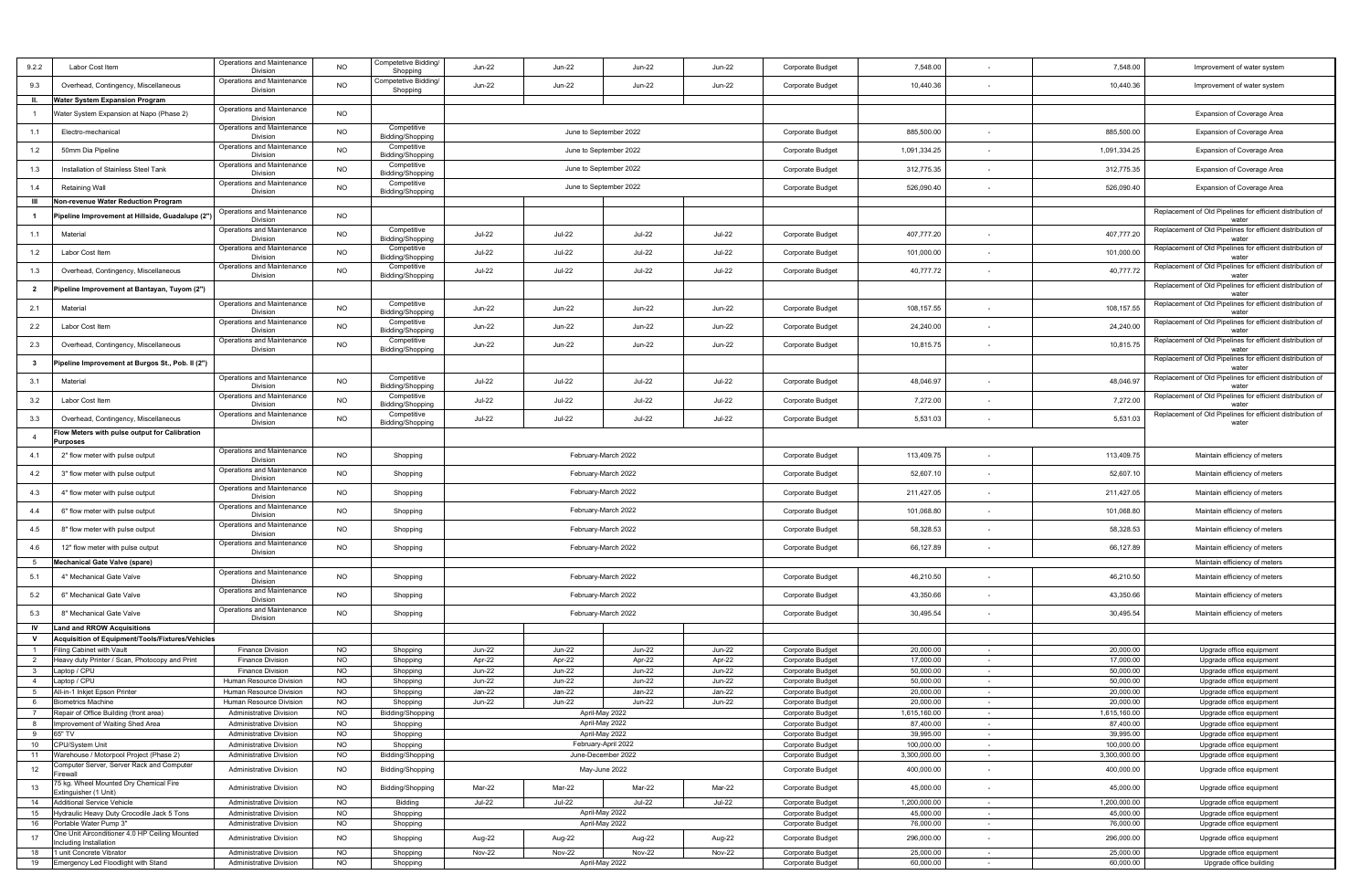| 20     | Parking Area Improvement (Leased Lot)                 | <b>Administrative Division</b> | <b>NO</b> | Shopping | <b>Nov-22</b> | <b>Nov-22</b>            | <b>Nov-22</b> | <b>Nov-22</b> | Corporate Budget        | 150,000.00 |           | 150,000.00     | Upgrade office equipment |
|--------|-------------------------------------------------------|--------------------------------|-----------|----------|---------------|--------------------------|---------------|---------------|-------------------------|------------|-----------|----------------|--------------------------|
|        | -drawer lateral filing cabinet with lock, dimensions  |                                |           |          |               |                          |               |               |                         |            |           |                |                          |
| 21     | 90Wx45Dx103H cm, powder coated light gray finish      | <b>Commercial Division</b>     | <b>NO</b> | Shopping | <b>Jul-22</b> | <b>Jul-22</b>            | <b>Jul-22</b> | <b>Jul-22</b> | Corporate Budget        | 20,000.00  |           | 20,000.00      | Upgrade office equipment |
|        |                                                       |                                |           |          |               |                          |               |               |                         |            |           |                |                          |
| 22     | System Unit (CPU)                                     | <b>Commercial Division</b>     | <b>NO</b> | Shopping | Jan-22        | Jan-22                   | Jan-22        | Jan-22        | <b>Corporate Budget</b> | 50,000.00  |           | 50,000.00      | Upgrade office equipment |
|        | Auto Rickshaw (3 wheeler, 190cc or higher, body       |                                |           |          |               |                          |               |               |                         |            |           |                |                          |
| 23     | color:white, canopy coloy: black)                     | <b>Commercial Division</b>     | <b>NO</b> | Shopping | Feb-22        | Feb-22                   | Feb-22        | Feb-22        | Corporate Budget        | 210,000.00 |           | 210,000.00     | Upgrade office equipment |
|        |                                                       |                                |           |          |               |                          |               |               |                         |            |           |                |                          |
| 24     | 150 cc Motorcycle                                     | <b>Commercial Division</b>     | <b>NO</b> | Shopping | Mar-22        | Mar-22                   | Mar-22        | Mar-22        | Corporate Budget        | 122,000.00 | $\sim$    | 122,000.00     | Upgrade office equipment |
| 25     | A3 printer all in one (scan, print, photocopy)- Spare | Operations and Maintenance     | <b>NO</b> | Shopping |               | February-March 2022      |               |               | Corporate Budget        | 30,000.00  |           | 30,000.00      | Upgrade office equipment |
|        |                                                       | Division                       |           |          |               |                          |               |               |                         |            |           |                |                          |
|        |                                                       | Operations and Maintenance     |           |          |               |                          |               |               |                         |            |           |                |                          |
| 26     | aptop                                                 | <b>Division</b>                | NO.       | Shopping |               | February-March 2022      |               |               | <b>Corporate Budget</b> | 63,000.00  |           | 63,000.00      | Upgrade office equipment |
|        | op Mounted Chemical Agitator Stainless Steel          | Operations and Maintenance     |           |          |               |                          |               |               |                         |            |           |                |                          |
| 27     | nafting and Impeller Coated with PVC (Luan-luan       |                                | <b>NO</b> | Shopping | Aug-22        | Aug-22                   | Aug-22        | Aug-22        | <b>Corporate Budget</b> | 90,000.00  |           | 90,000.00      | Upgrade office equipment |
|        |                                                       | Operations and Maintenance     |           |          |               |                          |               |               |                         |            |           |                |                          |
| 28     | Chlorine Granules Chlorinator (Spare)                 | Division                       | <b>NO</b> | Shopping |               | March-September 2022     |               |               | Corporate Budget        | 165,000.00 |           | 165,000.00     | Upgrade office equipment |
|        |                                                       | Operations and Maintenance     |           |          |               |                          |               |               |                         |            |           |                |                          |
| 29     | Chlorometer (Spare)                                   | Division                       | <b>NO</b> | Shopping | <b>Jul-22</b> | <b>Jul-22</b>            | <b>Jul-22</b> | <b>Jul-22</b> | <b>Corporate Budget</b> | 94,500.00  |           | 94,500.00      | Upgrade office equipment |
|        |                                                       | Operations and Maintenance     |           |          |               |                          |               |               |                         |            |           |                |                          |
| 30     | System unit of computer                               | <b>Division</b>                | <b>NO</b> | Shopping | Mar-22        | Mar-22                   | Mar-22        | Mar-22        | Corporate Budget        | 50,000.00  |           | 50,000.00      | Upgrade office equipment |
|        |                                                       |                                |           |          |               |                          |               |               |                         |            |           |                |                          |
| 31     | Auto-Transfer Switch 100 Amperes with Enclosure       | Operations and Maintenance     | <b>NO</b> | Shopping | Apr-22        | Apr-22                   | Apr-22        | Apr-22        | Corporate Budget        | 100,000.00 |           | 100,000.00     | Upgrade office equipment |
|        | Magsipit & Can-asujan)                                | Division                       |           |          |               |                          |               |               |                         |            |           |                |                          |
| 32     | Ferminal Lug Crimping Tool- 6 up to 0000 awg          | Operations and Maintenance     | NO.       | Shopping | Mar-22        | Mar-22                   | Mar-22        | Mar-22        | <b>Corporate Budget</b> | 30,000.00  |           | 30,000.00      | Upgrade office equipment |
|        |                                                       | <b>Division</b>                |           |          |               |                          |               |               |                         |            |           |                |                          |
|        |                                                       | Operations and Maintenance     |           |          |               |                          |               |               |                         |            |           |                |                          |
| 33     | Cutting outfit for Welding, Brazing, Cutting Torch    | Division                       | <b>NO</b> | Shopping | Mar-22        | Mar-22                   | Mar-22        | Mar-22        | <b>Corporate Budget</b> | 16,500.00  |           | 16,500.00      | Upgrade office equipment |
|        |                                                       | Operations and Maintenance     |           |          |               |                          |               |               |                         |            |           |                |                          |
| 34     | Portable Turbidity Meter                              | Division                       | <b>NO</b> | Shopping | Apr-22        | Apr-22                   | Apr-22        | Apr-22        | <b>Corporate Budget</b> | 160,000.00 |           | 160,000.00     | Upgrade office equipment |
|        |                                                       |                                |           |          |               |                          |               |               |                         |            |           |                |                          |
| VI     | <b>Repairs and Maintenance</b>                        |                                |           |          |               |                          |               |               |                         |            |           |                |                          |
|        | Repairs and Maintenance - Land Transportation         | <b>Administrative Division</b> | <b>NO</b> | Shopping |               | January to December 2022 |               |               | Corporate Budget        |            |           |                | Repairs and Maintenance  |
|        | Equipment                                             |                                |           |          |               |                          |               |               |                         |            |           |                |                          |
| 1.1    | 814-01 Navara (TP 070105)                             | <b>Administrative Division</b> | NO.       | Shopping |               | January to December 2022 |               |               | <b>Corporate Budget</b> |            |           |                | Repairs and Maintenance  |
| 1.1.1  | Engine Oil for Gasoline (liters)                      | <b>Administrative Division</b> | <b>NO</b> | Shopping |               | January to December 2022 |               |               | Corporate Budget        | 3,630.00   | 3,630.00  | $\sim$         | Repairs and Maintenance  |
| 1.1.2  | Gear oil 140 (Vehicle)                                | <b>Administrative Division</b> | NO.       | Shopping |               | January to December 2022 |               |               | Corporate Budget        | 400.00     | 400.00    |                | Repairs and Maintenance  |
|        |                                                       |                                |           |          |               |                          |               |               |                         |            |           |                |                          |
| 1.1.3  | Lower arm suspension (left and right)                 | <b>Administrative Division</b> | NO.       | Shopping |               | January to December 2022 |               |               | Corporate Budget        | 3,000.00   | 3,000.00  | $\sim$         | Repairs and Maintenance  |
| 1.1.4  | Lower ball joint (set)                                | <b>Administrative Division</b> | <b>NO</b> | Shopping |               | January to December 2022 |               |               | Corporate Budget        | 1,000.00   | 1,000.00  | $\sim$         | Repairs and Maintenance  |
| 1.1.5  | Navara Intercooler                                    | <b>Administrative Division</b> | <b>NO</b> | Shopping | Apr-22        | Apr-22                   | Apr-22        | Apr-22        | Corporate Budget        | 73,000.00  | 73,000.00 | $\sim$         | Repairs and Maintenance  |
| 1.1.6  | Navara PMS/Miscellaneous                              | <b>Administrative Division</b> | <b>NO</b> | Shopping |               | January to December 2022 |               |               | Corporate Budget        | 25,000.00  | 25,000.00 |                | Repairs and Maintenance  |
| 1.1.7  | Rock end (set)                                        | Administrative Division        | <b>NO</b> | Shopping |               | January to December 2022 |               |               | Corporate Budget        | 700.00     | 700.00    | $\sim$ $-$     | Repairs and Maintenance  |
| 1.1.8  | Silicon gasket                                        | <b>Administrative Division</b> | NO.       |          |               | January to December 2022 |               |               |                         | 300.00     | 300.00    |                | Repairs and Maintenance  |
|        |                                                       |                                |           | Shopping |               |                          |               |               | <b>Corporate Budget</b> |            |           |                |                          |
| 1.1.9  | Stabilizer link (left and right)                      | <b>Administrative Division</b> | <b>NO</b> | Shopping |               | January to December 2022 |               |               | <b>Corporate Budget</b> | 825.00     | 825.00    | $\sim$         | Repairs and Maintenance  |
| 1.1.10 | Tail gate lock                                        | <b>Administrative Division</b> | <b>NO</b> | Shopping |               | January to December 2022 |               |               | Corporate Budget        | 260.00     | 260.00    |                | Repairs and Maintenance  |
| 1.1.11 | Tail light assembly (set)                             | <b>Administrative Division</b> | NO.       | Shopping |               | January to December 2022 |               |               | Corporate Budget        | 1,200.00   | 1,200.00  | $\sim$         | Repairs and Maintenance  |
| 1.1.12 | Three Bond gasket (big)                               | Administrative Division        | <b>NO</b> | Shopping |               | January to December 2022 |               |               | Corporate Budget        | 200.00     | 200.00    | $\sim$         | Repairs and Maintenance  |
| 1.1.13 | Tie rod end (set)                                     | Administrative Division        | NO.       | Shopping |               | January to December 2022 |               |               | Corporate Budget        | 850.00     | 850.00    | $\sim$         | Repairs and Maintenance  |
| 1.1.14 | Wheel cylinder                                        | <b>Administrative Division</b> | NO        |          |               | January to December 2022 |               |               |                         | 1,400.00   | 1,400.00  | $\sim$         |                          |
|        |                                                       |                                |           | Shopping |               |                          |               |               | Corporate Budget        |            |           |                | Repairs and Maintenance  |
| 1.1.15 | Other Anticipated Miscellaneous                       | Administrative Division        | <b>NO</b> | Shopping |               | January to December 2022 |               |               | Corporate Budget        |            | 18,180.00 |                | Repairs and Maintenance  |
|        | Expenses/Labor                                        |                                |           |          |               |                          |               |               |                         | 18,180.00  |           |                |                          |
| 1.2    | 814-02 KIA- SJZ 229                                   |                                |           |          |               |                          |               |               | Corporate Budget        |            |           | $\sim$         | Repairs and Maintenance  |
| 1.2.1  | Air Cleaner, Air Cleaner Element, Air Cleaner         |                                |           |          |               |                          |               |               |                         |            |           |                |                          |
|        | Filter                                                | Administrative Division        | <b>NO</b> | Shopping |               | January to December 2022 |               |               | <b>Corporate Budget</b> | 5,600.00   | 5,600.00  |                | Repairs and Maintenance  |
| 1.2.2  | <b>Alternator Belt</b>                                | <b>Administrative Division</b> | <b>NO</b> | Shopping |               | January to December 2022 |               |               | Corporate Budget        | 8,813.00   | 8,813.00  | $\sim$         | Repairs and Maintenance  |
| 1.2.3  | Automobile Battery 11 plates                          | <b>Administrative Division</b> | <b>NO</b> | Shopping |               | January to December 2022 |               |               | <b>Corporate Budget</b> | 5,500.00   | 5,500.00  |                | Repairs and Maintenance  |
|        | <b>Body Filler</b>                                    | <b>Administrative Division</b> | NO.       |          |               | January to December 2022 |               |               |                         |            | 735.00    |                | Repairs and Maintenance  |
| 1.2.4  |                                                       |                                |           | Shopping |               |                          |               |               | <b>Corporate Budget</b> | 735.00     |           | $\sim$         |                          |
| 1.2.5  | Brake fluid (bottle 900ml)                            | Administrative Division        | <b>NO</b> | Shopping |               | January to December 2022 |               |               | <b>Corporate Budget</b> | 781.00     | 781.00    | $\sim$         | Repairs and Maintenance  |
| 1.2.6  | Brake pads for APV, Foton, & KIA                      | <b>Administrative Division</b> | <b>NO</b> | Shopping |               | January to December 2022 |               |               | <b>Corporate Budget</b> | 1,200.00   | 1,200.00  | <b>Section</b> | Repairs and Maintenance  |
| 1.2.7  | Brake shoe                                            | <b>Administrative Division</b> | <b>NO</b> | Shopping |               | January to December 2022 |               |               | <b>Corporate Budget</b> | 1,800.00   | 1,800.00  | $\sim$         | Repairs and Maintenance  |
| 1.2.8  | Bulb 12 Volts Double Contact                          | Administrative Division        | NO.       | Shopping |               | January to December 2022 |               |               | <b>Corporate Budget</b> | 105.00     | 105.00    |                | Repairs and Maintenance  |
| 1.2.9  | Bulb 12 Volts Single Contact                          | <b>Administrative Division</b> | NO.       | Shopping |               | January to December 2022 |               |               | <b>Corporate Budget</b> | 95.00      | 95.00     | $\sim$         | Repairs and Maintenance  |
| 1.2.10 | Clutch disc                                           | <b>Administrative Division</b> | <b>NO</b> |          |               | January to December 2022 |               |               | Corporate Budget        | 8,870.00   | 8,870.00  |                | Repairs and Maintenance  |
|        |                                                       |                                |           | Shopping |               |                          |               |               |                         |            |           |                |                          |
| 1.2.11 | Clutch lining                                         | <b>Administrative Division</b> | <b>NO</b> | Shopping |               | January to December 2022 |               |               | Corporate Budget        | 11,620.00  | 11,620.00 |                | Repairs and Maintenance  |
| 1.2.12 | Clutch pressure plate                                 | <b>Administrative Division</b> | NO.       | Shopping |               | January to December 2022 |               |               | Corporate Budget        | 4,076.00   | 4,076.00  | $\sim$         | Repairs and Maintenance  |
| 1.2.13 | Clutch release bearing                                | <b>Administrative Division</b> | NO.       | Shopping |               | January to December 2022 |               |               | Corporate Budget        | 2,280.00   | 2,280.00  | $\sim$         | Repairs and Maintenance  |
| 1.2.14 | Engine coolant -Vehicle & Genset (liters)             | <b>Administrative Division</b> | <b>NO</b> | Shopping |               | January to December 2022 |               |               | Corporate Budget        | 1.500.00   | 1,500.00  | $\sim$         | Repairs and Maintenance  |
| 1.2.15 | Engine drive belt                                     | <b>Administrative Division</b> | <b>NO</b> | Shopping |               | January to December 2022 |               |               | Corporate Budget        | 600.00     | 600.00    | $\sim$         | Repairs and Maintenance  |
| 1.2.16 | Engine Oil for Diesel (liters)                        | <b>Administrative Division</b> | NO.       | Shopping |               | January to December 2022 |               |               | Corporate Budget        | 3,528.00   | 3,528.00  | $\sim$         | Repairs and Maintenance  |
|        |                                                       |                                |           |          |               | January to December 2022 |               |               |                         | 16,187.00  |           |                |                          |
| 1.2.17 | Exterior tire 195x14                                  | <b>Administrative Division</b> | NO.       | Shopping |               |                          |               |               | Corporate Budget        |            | 16,187.00 | $\sim$         | Repairs and Maintenance  |
| 1.2.18 | Fuel filter for vehicles                              | <b>Administrative Division</b> | <b>NO</b> | Shopping |               | January to December 2022 |               |               | Corporate Budget        | 450.00     | 450.00    |                | Repairs and Maintenance  |
| 1.2.19 | ear oil 140 (Vehicle)                                 | Administrative Division        | NU.       | Shopping |               | January to December 2022 |               |               | Corporate Buddet        | 400.00     | 400.00    |                | Repairs and Maintenance  |
| 1.2.20 | <b>Headlight Halogen Bulb</b>                         | Administrative Division        | NO.       | Shopping |               | January to December 2022 |               |               | Corporate Budget        | 1,600.00   | 1,600.00  |                | Repairs and Maintenance  |
| 1.2.21 |                                                       | <b>Administrative Division</b> | <b>NO</b> |          |               | January to December 2022 |               |               | Corporate Budget        | 1,000.00   | 1,000.00  |                | Repairs and Maintenance  |
|        | Lower ball joint (set)                                |                                |           | Shopping |               |                          |               |               |                         |            |           |                |                          |
| 1.2.22 | Oil Filter 306 for KIA                                | <b>Administrative Division</b> | <b>NO</b> | Shopping |               | January to December 2022 |               |               | Corporate Budget        | 400.00     | 400.00    | $\sim$         | Repairs and Maintenance  |
| 1.2.23 | Oil Filter C-110 (Vehicles except KIA)                | <b>Administrative Division</b> | <b>NO</b> | Shopping |               | January to December 2022 |               |               | Corporate Budget        | 731.00     | 731.00    | $\sim$         | Repairs and Maintenance  |
| 1.2.24 | Pilot bearing                                         | <b>Administrative Division</b> | <b>NO</b> | Shopping |               | January to December 2022 |               |               | Corporate Budget        | 125.00     | 125.00    | $\sim$         | Repairs and Maintenance  |
| 1.2.25 | Rock end (set)                                        | <b>Administrative Division</b> | <b>NO</b> | Shopping |               | January to December 2022 |               |               | Corporate Budget        | 700.00     | 700.00    | $\sim$         | Repairs and Maintenance  |
|        |                                                       |                                |           |          |               |                          |               |               |                         |            |           |                |                          |
| 1.2.26 | Silicon gasket                                        | <b>Administrative Division</b> | <b>NO</b> | Shopping |               | January to December 2022 |               |               | Corporate Budget        | 300.00     | 300.00    | $\sim$         | Repairs and Maintenance  |
| 1.2.27 | Stabilizer link (left and right)                      | Administrative Division        | <b>NO</b> | Shopping |               | January to December 2022 |               |               | Corporate Budget        | 825.00     | 825.00    | $\sim$         | Repairs and Maintenance  |
| 1.2.28 | <b>Steering Belt</b>                                  | <b>Administrative Division</b> | <b>NO</b> | Shopping |               | January to December 2022 |               |               | Corporate Budget        | 490.00     | 490.00    | $\sim$         | Repairs and Maintenance  |
| 1.2.29 | Tail gate lock                                        | <b>Administrative Division</b> | <b>NO</b> | Shopping |               | January to December 2022 |               |               | Corporate Budget        | 260.00     | 260.00    | $\sim$         | Repairs and Maintenance  |
|        |                                                       |                                |           |          |               |                          |               |               |                         |            |           |                |                          |
| 1.2.30 | Tail light assembly (set)                             | <b>Administrative Division</b> | <b>NO</b> | Shopping |               | January to December 2022 |               |               | Corporate Budget        | 1,200.00   | 1,200.00  | $\sim$         | Repairs and Maintenance  |
| 1.2.31 | Three Bond gasket (big)                               | <b>Administrative Division</b> | <b>NO</b> | Shopping |               | January to December 2022 |               |               | Corporate Budget        | 200.00     | 200.00    | $\sim$         | Repairs and Maintenance  |
| 1.2.32 | Tie rod end (set)                                     | Administrative Division        | <b>NO</b> | Shopping |               | January to December 2022 |               |               | Corporate Budget        | 850.00     | 850.00    | $\sim$         | Repairs and Maintenance  |
| 1.2.33 | Wheel cylinder                                        | <b>Administrative Division</b> | <b>NO</b> | Shopping |               | January to December 2022 |               |               | Corporate Budget        | 1,400.00   | 1,400.00  | $\sim$         | Repairs and Maintenance  |
|        |                                                       |                                |           |          |               |                          |               |               |                         |            |           |                |                          |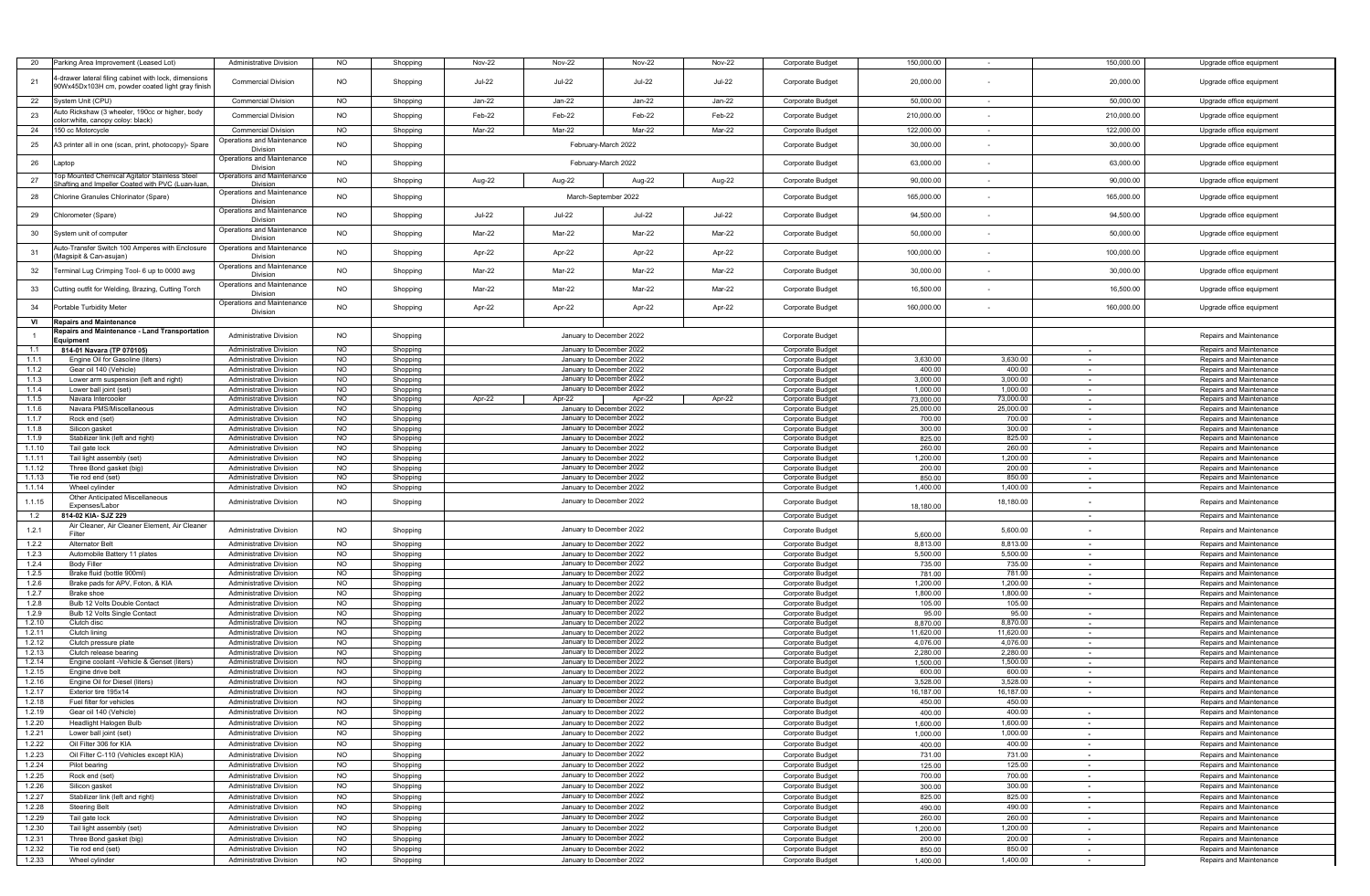| 1.2.34           | Other Anticipated Miscellaneous<br>Expenses/Labor                   | <b>Administrative Division</b>                                   | <b>NO</b>              | Shopping             | January to December 2022                             | Corporate Budget                            | 18,180.00          | 18,180.00          |        | Repairs and Maintenance                            |
|------------------|---------------------------------------------------------------------|------------------------------------------------------------------|------------------------|----------------------|------------------------------------------------------|---------------------------------------------|--------------------|--------------------|--------|----------------------------------------------------|
| 1.3              | 814-04 MV SJM 939                                                   |                                                                  |                        |                      |                                                      | Corporate Budget                            |                    |                    |        | Repairs and Maintenance                            |
| 1.3.1            | Air Cleaner, Air Cleaner Element, Air Cleaner<br>Filter             | <b>Administrative Division</b>                                   | <b>NO</b>              | Shopping             | January to December 2022                             | Corporate Budget                            | 2,800.00           | 2,800.00           |        | Repairs and Maintenance                            |
| 1.3.2            | <b>Alternator Belt</b>                                              | <b>Administrative Division</b>                                   | NO                     | Shopping             | January to December 2022                             | Corporate Budget                            | 8,813.00           | 8,813.00           | $\sim$ | Repairs and Maintenance                            |
| 1.3.3            | Automobile Battery 7 plates                                         | <b>Administrative Division</b>                                   | <b>NO</b>              | Shopping             | January to December 2022                             | Corporate Budget                            | 3,808.00           | 3,808.00           | $\sim$ | Repairs and Maintenance                            |
| 1.3.4            | <b>Body Filler</b>                                                  | <b>Administrative Division</b>                                   | <b>NO</b>              | Shopping             | January to December 2022                             |                                             | 735.00             | 735.00             |        |                                                    |
| 1.3.5            | Brake fluid (bottle 900ml)                                          | <b>Administrative Division</b>                                   | <b>NO</b>              | Shopping             | January to December 2022                             | Corporate Budget                            | 781.00             | 781.00             | $\sim$ | Upgrad Office Equipment                            |
| 1.3.6            | Brake pad Multicab Ord. (set)                                       | <b>Administrative Division</b>                                   | <b>NO</b>              | Shopping             | January to December 2022                             | Corporate Budget                            | 1,680.00           | 1,680.00           |        | Repairs and Maintenance                            |
| 1.3.7            | Brake pads for APV, Foton, & KIA                                    | <b>Administrative Division</b>                                   | <b>NO</b>              | Shopping             | January to December 2022                             | Corporate Budget                            | 1,200.00           | 1,200.00           | $\sim$ | Repairs and Maintenance                            |
| 1.3.8            | Brake shoe                                                          | Administrative Division                                          | <b>NO</b>              | Shopping             | January to December 2022                             | Corporate Budget                            | 1,800.00           | 1,800.00           |        | Repairs and Maintenance                            |
| 1.3.9            | Bulb 12 Volts Double Contact                                        | <b>Administrative Division</b>                                   | <b>NO</b>              | Shopping             | January to December 2022                             | Corporate Budget                            | 105.00             | 105.00             | $\sim$ | Repairs and Maintenance                            |
| 1.3.10           | Bulb 12 Volts Single Contact                                        | <b>Administrative Division</b>                                   | <b>NO</b>              | Shopping             | January to December 2022                             | Corporate Budget                            | 95.00              | 95.00              | $\sim$ | Repairs and Maintenance                            |
| 1.3.11           | Clutch disc                                                         | <b>Administrative Division</b>                                   | <b>NO</b>              | Shopping             | January to December 2022                             | <b>Corporate Budget</b>                     | 8,870.00           | 8,870.00           |        | Repairs and Maintenance                            |
| 1.3.12           | Clutch lining                                                       | <b>Administrative Division</b>                                   | NO                     | Shopping             | January to December 2022                             | <b>Corporate Budget</b>                     | 11,620.00          | 11,620.00          | $\sim$ | Repairs and Maintenance                            |
| 1.3.13           | Clutch pressure plate                                               | <b>Administrative Division</b>                                   | <b>NO</b>              | Shopping             | January to December 2022                             | Corporate Budget                            | 4,076.00           | 4,076.00           | $\sim$ | Repairs and Maintenance                            |
| 1.3.14           | Clutch release bearing<br>Engine coolant -Vehicle & Genset (liters) | <b>Administrative Division</b>                                   | <b>NO</b>              | Shopping             | January to December 2022                             | Corporate Budget                            | 2,280.00           | 2,280.00           | $\sim$ | Repairs and Maintenance<br>Repairs and Maintenance |
| 1.3.15<br>1.3.16 | Engine drive bel                                                    | <b>Administrative Division</b><br><b>Administrative Division</b> | <b>NO</b><br><b>NO</b> | Shopping<br>Shopping | January to December 2022<br>January to December 2022 | Corporate Budget<br><b>Corporate Budget</b> | 1,500.00<br>600.00 | 1,500.00<br>600.00 | $\sim$ | Repairs and Maintenance                            |
| 1.3.17           | Engine Oil for Gasoline (liters)                                    | <b>Administrative Division</b>                                   | <b>NO</b>              | Shopping             | January to December 2022                             | <b>Corporate Budget</b>                     | 4,356.00           | 4,356.00           | $\sim$ | Repairs and Maintenance                            |
| 1.3.18           | Exterior tire 165x80x13                                             | <b>Administrative Division</b>                                   | <b>NO</b>              | Shopping             | January to December 2022                             | Corporate Budget                            | 4,990.00           | 4,990.00           | $\sim$ | Repairs and Maintenance                            |
| 1.3.19           | Fuel filter for vehicles                                            | <b>Administrative Division</b>                                   | <b>NO</b>              | Shopping             | January to December 2022                             | Corporate Budget                            | 450.00             | 450.00             | $\sim$ | Repairs and Maintenance                            |
| 1.3.20           | Gear oil 140 (Vehicle)                                              | <b>Administrative Division</b>                                   | <b>NO</b>              | Shopping             | January to December 2022                             | Corporate Budget                            | 400.00             | 400.00             | $\sim$ | Repairs and Maintenance                            |
| 1.3.21           | Headlight Halogen Bulb                                              | <b>Administrative Division</b>                                   | <b>NO</b>              | Shopping             | January to December 2022                             | Corporate Budget                            | 1,600.00           | 1,600.00           |        | Repairs and Maintenance                            |
| 1.3.22           | Ignition coil for multicab and suzuki F6A (set)                     | <b>Administrative Division</b>                                   | <b>NO</b>              |                      |                                                      |                                             |                    | 900.00             |        |                                                    |
|                  |                                                                     |                                                                  |                        | Shopping             | January to December 2022                             | Corporate Budget                            | 900.00             |                    |        | Repairs and Maintenance                            |
| 1.3.23           | Lower arm suspension (left and right)                               | <b>Administrative Division</b>                                   | <b>NO</b>              | Shopping             | January to December 2022                             | Corporate Budget                            | 3,000.00           | 3,000.00           | $\sim$ | Repairs and Maintenance                            |
| 1.3.24           | Lower ball joint (set)                                              | <b>Administrative Division</b>                                   | <b>NO</b>              | Shopping             | January to December 2022                             | Corporate Budget                            | 1,000.00           | 1,000.00           |        | Repairs and Maintenance                            |
| 1.3.25           | Pilot bearing                                                       | <b>Administrative Division</b>                                   | <b>NO</b>              | Shopping             | January to December 2022                             | Corporate Budget                            | 125.00             | 125.00             | $\sim$ | Repairs and Maintenance                            |
| 1.3.26           | Rock end (set)                                                      | <b>Administrative Division</b>                                   | <b>NO</b>              | Shopping             | January to December 2022                             | <b>Corporate Budget</b>                     | 700.00             | 700.00             | $\sim$ | Repairs and Maintenance                            |
| 1.3.27           | Silicon gasket                                                      | <b>Administrative Division</b>                                   | <b>NO</b>              | Shopping             | January to December 2022                             | <b>Corporate Budget</b>                     | 300.00             | 300.00             |        | Repairs and Maintenance                            |
| 1.3.28<br>1.3.29 | <b>Steering Belt</b><br>Tail gate lock                              | <b>Administrative Division</b><br><b>Administrative Division</b> | <b>NO</b><br><b>NO</b> | Shopping<br>Shopping | January to December 2022<br>January to December 2022 | Corporate Budget<br>Corporate Budget        | 490.00<br>260.00   | 490.00<br>260.00   | $\sim$ | Repairs and Maintenance<br>Repairs and Maintenance |
| 1.3.30           | Tail light assembly (set)                                           | <b>Administrative Division</b>                                   | NO                     | Shopping             | January to December 2022                             | Corporate Budget                            | 1,200.00           | 1,200.00           | $\sim$ | Repairs and Maintenance                            |
| 1.3.31           | Three Bond gasket (big)                                             | <b>Administrative Division</b>                                   | <b>NO</b>              | Shopping             | January to December 2022                             | Corporate Budget                            | 200.00             | 200.00             | $\sim$ | Repairs and Maintenance                            |
| 1.3.32           | Tie rod end (set)                                                   | <b>Administrative Division</b>                                   | <b>NO</b>              | Shopping             | January to December 2022                             | Corporate Budget                            | 850.00             | 850.00             | $\sim$ | Repairs and Maintenance                            |
| 1.3.33           | Wheel cylinder                                                      | <b>Administrative Division</b>                                   | <b>NO</b>              | Shopping             | January to December 2022                             | Corporate Budget                            | 1,400.00           | 1,400.00           | $\sim$ | Repairs and Maintenance                            |
|                  | Other Anticipated Miscellaneous                                     |                                                                  | <b>NO</b>              |                      |                                                      |                                             |                    |                    |        |                                                    |
| 1.3.34           | Expenses/Labor                                                      | <b>Administrative Division</b>                                   |                        | Shopping             | January to December 2022                             | Corporate Budget                            | 18,180.00          | 18,180.00          |        | Repairs and Maintenance                            |
| 1.4              | 814-05 MV SJM 949                                                   |                                                                  |                        |                      |                                                      | Corporate Budget                            |                    |                    | $\sim$ | Repairs and Maintenance                            |
| 1.4.1            | Air Cleaner, Air Cleaner Element, Air Cleaner<br>Filter             | <b>Administrative Division</b>                                   | <b>NO</b>              | Shopping             | January to December 2022                             | Corporate Budget                            | 2,800.00           | 2,800.00           |        | Repairs and Maintenance                            |
| 1.4.2            | <b>Alternator Belt</b>                                              | <b>Administrative Division</b>                                   | <b>NO</b>              | Shopping             | January to December 2022                             | Corporate Budget                            | 8,813.00           | 8,813.00           |        | Repairs and Maintenance                            |
| 1.4.3            | Automobile Battery 7 plates                                         | Administrative Division                                          | <b>NO</b>              | Shopping             | January to December 2022                             | <b>Corporate Budget</b>                     | 3,808.00           | 3,808.00           | $\sim$ | Repairs and Maintenance                            |
| 1.4.4            | <b>Body Filler</b>                                                  | <b>Administrative Division</b>                                   | <b>NO</b>              | Shopping             | January to December 2022                             | Corporate Budget                            | 735.00             | 735.00             | $\sim$ | Repairs and Maintenance                            |
| 1.4.5            | Brake fluid (bottle 900ml)                                          | <b>Administrative Division</b>                                   | <b>NO</b>              | Shopping             | January to December 2022                             | Corporate Budget                            | 781.00             | 781.00             |        | Repairs and Maintenance                            |
| 1.4.6            | Brake pad Multicab Ord. (set)                                       | <b>Administrative Division</b>                                   | <b>NO</b>              | Shopping             | January to December 2022                             | Corporate Budget                            | 1,680.00           | 1,680.00           | $\sim$ | Repairs and Maintenance                            |
| 1.4.7            | Brake pads for APV, Foton, & KIA                                    | <b>Administrative Division</b>                                   | <b>NO</b>              | Shopping             | January to December 2022                             | Corporate Budget                            | 1,200.00           | 1,200.00           | $\sim$ | Repairs and Maintenance                            |
| 1.4.8            | Brake shoe                                                          | Administrative Division                                          | <b>NO</b>              | Shopping             | January to December 2022                             | Corporate Budget                            | 1,800.00           | 1,800.00           | $\sim$ | Repairs and Maintenance                            |
| 1.4.9            | Bulb 12 Volts Double Contact                                        | <b>Administrative Division</b>                                   | <b>NO</b>              | Shopping             | January to December 2022                             | Corporate Budget                            | 105.00             | 105.00             | $\sim$ | Repairs and Maintenance                            |
| 1.4.10           | Bulb 12 Volts Single Contact                                        | <b>Administrative Division</b>                                   | <b>NO</b>              | Shopping             | January to December 2022                             | Corporate Budget                            | 95.00              | 95.00              |        | Repairs and Maintenance                            |
| 1.4.11           | Clutch disc                                                         | <b>Administrative Division</b>                                   | <b>NO</b>              | Shopping             | January to December 2022                             | Corporate Budget                            | 8,870.00           | 8,870.00           | $\sim$ | Repairs and Maintenance                            |
| 1.4.12           | Clutch lining                                                       | <b>Administrative Division</b>                                   | <b>NO</b>              | Shopping             | January to December 2022                             | Corporate Budget                            | 11,620.00          | 11,620.00          | $\sim$ | Repairs and Maintenance                            |
| 1.4.13           | Clutch pressure plate                                               | <b>Administrative Division</b>                                   | <b>NO</b>              | Shopping             | January to December 2022                             | Corporate Budget                            | 4,076.00           | 4,076.00           | $\sim$ | Repairs and Maintenance                            |
| 1.4.14           | Clutch release bearing                                              | <b>Administrative Division</b><br><b>Administrative Division</b> | <b>NO</b>              | Shopping             | January to December 2022<br>January to December 2022 | Corporate Budget                            | 2,280.00           | 2,280.00           | $\sim$ | Repairs and Maintenance                            |
| 1.4.15<br>1.4.16 | Engine coolant -Vehicle & Genset (liters)<br>Engine drive belt      | <b>Administrative Division</b>                                   | <b>NO</b><br>NO        | Shopping<br>Shopping | January to December 2022                             | <b>Corporate Budget</b><br>Corporate Budget | 1,500.00<br>600.00 | 1,500.00<br>600.00 | $\sim$ | Repairs and Maintenance<br>Repairs and Maintenance |
| 1.4.17           | Engine Oil for Gasoline (liters)                                    | <b>Administrative Division</b>                                   | <b>NO</b>              | Shopping             | January to December 2022                             | Corporate Budget                            | 4,356.00           | 4,356.00           | $\sim$ | Repairs and Maintenance                            |
| 1.4.18           | Exterior tire 165x80x13                                             | Administrative Division                                          | <b>NO</b>              | Shopping             | January to December 2022                             | Corporate Budget                            | 4,990.00           | 4,990.00           | $\sim$ | Repairs and Maintenance                            |
| 1.4.19           | Fuel filter for vehicles                                            | <b>Administrative Division</b>                                   | <b>NO</b>              | Shopping             | January to December 2022                             | Corporate Budget                            | 450.00             | 450.00             | $\sim$ | Repairs and Maintenance                            |
| 1.4.20           | Gear oil 140 (Vehicle)                                              | <b>Administrative Division</b>                                   | <b>NO</b>              | Shopping             | January to December 2022                             | Corporate Budget                            | 400.00             | 400.00             |        | Repairs and Maintenance                            |
| 1.4.21           | Headlight Halogen Bulb                                              | <b>Administrative Division</b>                                   | <b>NO</b>              | Shopping             | January to December 2022                             | Corporate Budget                            | 1,600.00           | 1,600.00           | $\sim$ | Repairs and Maintenance                            |
| 1.4.22           | Ignition coil for multicab and suzuki F6A (set)                     | Administrative Division                                          | <b>NO</b>              | Shopping             | January to December 2022                             | Corporate Budget                            |                    | 900.00             |        | Repairs and Maintenance                            |
| 1.4.23           | Lower arm suspension (left and right)                               | Administrative Division                                          | <b>NO</b>              | Shopping             | January to December 2022                             | Corporate Budget                            | 900.00<br>3,000.00 | 3,000.00           |        | Repairs and Maintenance                            |
| 1.4.24           | Lower ball joint (set)                                              | Administrative Division                                          | <b>NO</b>              |                      | January to December 2022                             | Corporate Budget                            | 1,000.00           | 1,000.00           | $\sim$ | Repairs and Maintenance                            |
| 1.4.25           | Pilot bearing                                                       | <b>Administrative Division</b>                                   | <b>NO</b>              | Shopping<br>Shopping | January to December 2022                             | Corporate Budget                            | 125.00             | 125.00             | $\sim$ | Repairs and Maintenance                            |
| 1.4.26           | Rock end (set)                                                      | Administrative Division                                          | <b>NO</b>              | Shopping             | January to December 2022                             | Corporate Budget                            | 700.00             | 700.00             | $\sim$ | Repairs and Maintenance                            |
| 1.4.27           | Silicon gasket                                                      | <b>Administrative Division</b>                                   | <b>NO</b>              | Shopping             | January to December 2022                             | Corporate Budget                            | 300.00             | 300.00             | $\sim$ | Repairs and Maintenance                            |
| 1.4.28           | <b>Steering Belt</b>                                                | Administrative Division                                          | <b>NO</b>              | Shopping             | January to December 2022                             | Corporate Budget                            | 490.00             | 490.00             |        | Repairs and Maintenance                            |
| 1.4.29           | Tail gate lock                                                      | Administrative Division                                          | <b>NO</b>              | Shopping             | January to December 2022                             | Corporate Budget                            | 260.00             | 260.00             | $\sim$ | Repairs and Maintenance                            |
| 1.4.30           | Tail light assembly (set)                                           | <b>Administrative Division</b>                                   | <b>NO</b>              | Shopping             | January to December 2022                             | Corporate Budget                            | 1,200.00           | 1,200.00           | $\sim$ | Repairs and Maintenance                            |
| 1.4.31           | Three Bond gasket (big)                                             | Administrative Division                                          | <b>NO</b>              | Shopping             | January to December 2022                             | Corporate Budget                            | 200.00             | 200.00             | $\sim$ | Repairs and Maintenance                            |
| 1.4.32           | Tie rod end (set)                                                   | <b>Administrative Division</b>                                   | <b>NO</b>              | Shopping             | January to December 2022                             | Corporate Budget                            | 850.00             | 850.00             | $\sim$ | Repairs and Maintenance                            |
| 1.4.33           | Wheel cylinder                                                      | Administrative Division                                          | <b>NO</b>              | Shopping             | January to December 2022                             | Corporate Budget                            | 1,400.00           | 1,400.00           |        | Repairs and Maintenance                            |
| 1.4.34           | Other Anticipated Miscellaneous<br>Expenses/Labor                   | <b>Administrative Division</b>                                   | <b>NO</b>              | Shopping             | January to December 2022                             | Corporate Budget                            | 18,180.00          | 18,180.00          | $\sim$ | Repairs and Maintenance                            |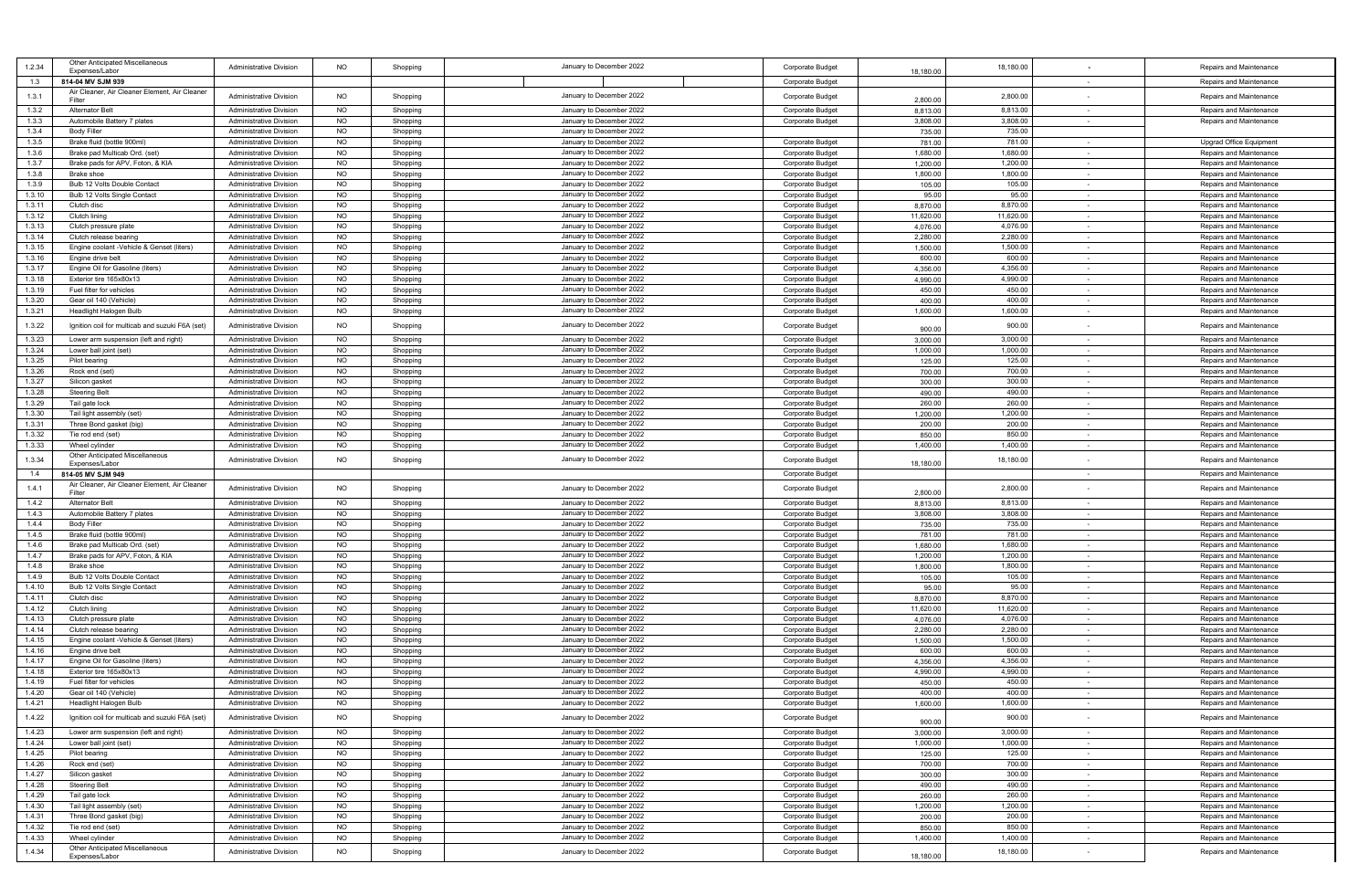|        | 814-09 MC SF 6001                             |                                |           |          |                          |                         |           |           |        |                         |
|--------|-----------------------------------------------|--------------------------------|-----------|----------|--------------------------|-------------------------|-----------|-----------|--------|-------------------------|
| 1.5    |                                               |                                | <b>NO</b> |          |                          |                         |           |           |        | Repairs and Maintenance |
| 1.5.1  | Bearing 6202                                  | Administrative Division        | <b>NO</b> | Shopping | January to December 2022 | Corporate Budget        | 200.00    | 200.00    |        | Repairs and Maintenance |
| 1.5.2  | Bearing 6301                                  | <b>Administrative Division</b> | NO        | Shopping | January to December 2022 | Corporate Budget        | 400.00    | 400.00    | $\sim$ | Repairs and Maintenance |
| 1.5.3  | Bearing 6302                                  | Administrative Division        | <b>NO</b> | Shopping | January to December 2022 | Corporate Budget        | 179.00    | 179.00    | $\sim$ | Repairs and Maintenance |
| 1.5.4  | Engine Oil for Gasoline (liters)              | <b>Administrative Division</b> | <b>NO</b> | Shopping | January to December 2022 | <b>Corporate Budget</b> | 1,089.00  | 1,089.00  |        | Repairs and Maintenance |
|        | Gear oil 140 (Vehicle)                        | Administrative Division        | <b>NO</b> |          | January to December 2022 |                         | 400.00    | 400.00    |        | Repairs and Maintenance |
| 1.5.5  |                                               |                                |           | Shopping |                          | Corporate Budget        |           |           | $\sim$ |                         |
| 1.5.6  | Lower arm suspension (left and right)         | Administrative Division        | <b>NO</b> | Shopping | January to December 2022 | Corporate Budget        | 3,000.00  | 3,000.00  |        | Repairs and Maintenance |
| 1.5.7  | Lower ball joint (set)                        | Administrative Division        | <b>NO</b> | Shopping | January to December 2022 | Corporate Budget        | 1,000.00  | 1,000.00  | $\sim$ | Repairs and Maintenance |
| 1.5.8  | Motorcycle Battery                            | <b>Administrative Division</b> | <b>NO</b> | Shopping | January to December 2022 | <b>Corporate Budget</b> | 600.00    | 600.00    | $\sim$ | Repairs and Maintenance |
| 1.5.9  | Rock end (set)                                | <b>Administrative Division</b> | <b>NO</b> | Shopping | January to December 2022 | Corporate Budget        | 700.00    | 700.00    |        | Repairs and Maintenance |
|        |                                               |                                |           |          |                          |                         |           |           |        |                         |
| 1.5.10 | Silicon gasket                                | <b>Administrative Division</b> | <b>NO</b> | Shopping | January to December 2022 | <b>Corporate Budget</b> | 300.00    | 300.00    | $\sim$ | Repairs and Maintenance |
| 1.5.11 | Sparkplug Honda                               | Administrative Division        | <b>NO</b> | Shopping | January to December 2022 | Corporate Budget        | 106.00    | 106.00    |        | Repairs and Maintenance |
| 1.5.12 | Stabilizer link (left and right)              | Administrative Division        | <b>NO</b> | Shopping | January to December 2022 | Corporate Budget        | 825.00    | 825.00    | $\sim$ | Repairs and Maintenance |
| 1.5.13 | Tail gate lock                                | <b>Administrative Division</b> | <b>NO</b> | Shopping | January to December 2022 | <b>Corporate Budget</b> | 260.00    | 260.00    | $\sim$ | Repairs and Maintenance |
|        |                                               |                                |           |          |                          |                         |           |           |        |                         |
| 1.5.14 | Tail light assembly (set)                     | <b>Administrative Division</b> | <b>NO</b> | Shopping | January to December 2022 | Corporate Budget        | 1,200.00  | 1,200.00  | $\sim$ | Repairs and Maintenance |
| 1.5.15 | Three Bond gasket (big)                       | <b>Administrative Division</b> | <b>NO</b> | Shopping | January to December 2022 | Corporate Budget        | 200.00    | 200.00    | $\sim$ | Repairs and Maintenance |
| 1.5.16 | Tie rod end (set)                             | <b>Administrative Division</b> | <b>NO</b> | Shopping | January to December 2022 | Corporate Budget        | 850.00    | 850.00    |        | Repairs and Maintenance |
| 1.5.17 | Wheel cylinder                                | <b>Administrative Division</b> | <b>NO</b> | Shopping | January to December 2022 | Corporate Budget        | 1,400.00  | 1,400.00  | $\sim$ | Repairs and Maintenance |
|        | Other Anticipated Miscellaneous               |                                |           |          |                          |                         |           |           |        |                         |
| 1.5.18 | Expenses/Labor                                | <b>Administrative Division</b> | <b>NO</b> | Shopping | January to December 2022 | <b>Corporate Budget</b> | 18,180.00 | 18,180.00 |        | Repairs and Maintenance |
|        |                                               |                                |           |          |                          |                         |           |           |        |                         |
| 1.6    | 814-10 APV ABM 9917                           |                                |           |          |                          |                         |           |           |        | Repairs and Maintenance |
| 1.6.1  | Air Cleaner, Air Cleaner Element, Air Cleaner |                                | <b>NO</b> |          | January to December 2022 |                         |           |           |        |                         |
|        | Filter                                        | <b>Administrative Division</b> |           | Shopping |                          | <b>Corporate Budget</b> | 39,200.00 | 39,200.00 |        | Repairs and Maintenance |
| 1.6.2  | <b>Alternator Belt</b>                        | Administrative Division        | <b>NO</b> | Shopping | January to December 2022 | Corporate Budget        | 8,813,00  | 8,813.00  | $\sim$ | Repairs and Maintenance |
| 1.6.3  | Automobile Battery 7 plates                   | <b>Administrative Division</b> | <b>NO</b> | Shopping | January to December 2022 | Corporate Budget        | 3,808.00  | 3,808.00  | $\sim$ | Repairs and Maintenance |
|        |                                               |                                |           |          |                          |                         |           |           |        |                         |
| 1.6.4  | <b>Body Filler</b>                            | <b>Administrative Division</b> | <b>NO</b> | Shopping | January to December 2022 | Corporate Budget        | 735.00    | 735.00    | $\sim$ | Repairs and Maintenance |
| 1.6.5  | Brake fluid (bottle 900ml)                    | <b>Administrative Division</b> | <b>NO</b> | Shopping | January to December 2022 | Corporate Budget        | 781.00    | 781.00    |        | Repairs and Maintenance |
| 1.6.6  | Brake pads for APV, Foton, & KIA              | Administrative Division        | <b>NO</b> | Shopping | January to December 2022 | Corporate Budget        | 1,200.00  | 1,200.00  | $\sim$ | Repairs and Maintenance |
| 1.6.7  | Brake shoe                                    | Administrative Division        | <b>NO</b> | Shopping | January to December 2022 | Corporate Budget        | 1,800.00  | 1,800.00  | $\sim$ | Repairs and Maintenance |
|        |                                               |                                |           |          |                          |                         |           |           |        |                         |
| 1.6.8  | Bulb 12 Volts Double Contact                  | <b>Administrative Division</b> | <b>NO</b> | Shopping | January to December 2022 | Corporate Budget        | 105.00    | 105.00    | $\sim$ | Repairs and Maintenance |
| 1.6.9  | Bulb 12 Volts Single Contact                  | <b>Administrative Division</b> | <b>NO</b> | Shopping | January to December 2022 | <b>Corporate Budget</b> | 95.00     | 95.00     | $\sim$ | Repairs and Maintenance |
| 1.6.10 | Clutch disc                                   | <b>Administrative Division</b> | <b>NO</b> | Shopping | January to December 2022 | Corporate Budget        | 8,870.00  | 8,870.00  | $\sim$ | Repairs and Maintenance |
| 1.6.11 | Clutch lining                                 | Administrative Division        | <b>NO</b> | Shopping | January to December 2022 | Corporate Budget        | 11,620.00 | 11,620.00 | $\sim$ | Repairs and Maintenance |
| 1.6.12 | Clutch pressure plate                         | Administrative Division        | <b>NO</b> |          | January to December 2022 |                         |           | 4,076.00  | $\sim$ | Repairs and Maintenance |
|        |                                               |                                |           | Shopping |                          | Corporate Budget        | 4,076.00  |           |        |                         |
| 1.6.13 | Clutch release bearing                        | Administrative Division        | <b>NO</b> | Shopping | January to December 2022 | <b>Corporate Budget</b> | 2,280.00  | 2,280.00  | $\sim$ | Repairs and Maintenance |
| 1.6.14 | Engine coolant -Vehicle & Genset (liters)     | <b>Administrative Division</b> | <b>NO</b> | Shopping | January to December 2022 | Corporate Budget        | 1,500.00  | 1,500.00  | $\sim$ | Repairs and Maintenance |
| 1.6.15 | Engine drive belt                             | <b>Administrative Division</b> | <b>NO</b> | Shopping | January to December 2022 | Corporate Budget        | 600.00    | 600.00    | $\sim$ | Repairs and Maintenance |
|        |                                               |                                | <b>NO</b> |          | January to December 2022 |                         |           | 2,904.00  |        |                         |
| 1.6.16 | Engine Oil for Gasoline (liters)              | Administrative Division        |           | Shopping |                          | Corporate Budget        | 2,904.00  |           | $\sim$ | Repairs and Maintenance |
| 1.6.17 | Exterior tire 165x80x13                       | Administrative Division        | <b>NO</b> | Shopping | January to December 2022 | Corporate Budget        | 9,980.00  | 9,980.00  | $\sim$ | Repairs and Maintenance |
| 1.6.18 | Fuel filter for vehicles                      | <b>Administrative Division</b> | <b>NO</b> | Shopping | January to December 2022 | Corporate Budget        | 450.00    | 450.00    | $\sim$ | Repairs and Maintenance |
| 1.6.19 | Gear oil 140 (Vehicle)                        | <b>Administrative Division</b> | NO        | Shopping | January to December 2022 | <b>Corporate Budget</b> | 400.00    | 400.00    | $\sim$ | Repairs and Maintenance |
| 1.6.20 | Headlight Halogen Bulb                        | Administrative Division        | <b>NO</b> | Shopping | January to December 2022 | Corporate Budget        | 1,600.00  | 1,600.00  |        | Repairs and Maintenance |
|        |                                               |                                |           |          |                          |                         |           |           |        |                         |
| 1.6.21 | Ignition coil for Isuzu APV Carry (set)       | <b>Administrative Division</b> | <b>NO</b> | Shopping | January to December 2022 | Corporate Budget        | 1,650.00  | 1,650.00  | $\sim$ | Repairs and Maintenance |
| 1.6.22 | Lower arm suspension (left and right)         | Administrative Division        | <b>NO</b> | Shopping | January to December 2022 | Corporate Budget        | 3.000.00  | 3,000.00  | $\sim$ | Repairs and Maintenance |
| 1.6.23 | Lower ball joint (set)                        | <b>Administrative Division</b> | NO        | Shopping | January to December 2022 | Corporate Budget        | 1,000.00  | 1,000.00  | $\sim$ | Repairs and Maintenance |
| 1.6.24 | Pilot bearing                                 | <b>Administrative Division</b> | <b>NO</b> | Shopping | January to December 2022 | Corporate Budget        | 125.00    | 125.00    | $\sim$ | Repairs and Maintenance |
|        |                                               |                                |           |          | January to December 2022 |                         |           |           |        |                         |
| 1.6.25 | Rock end (set)                                | Administrative Division        | <b>NO</b> | Shopping |                          | Corporate Budget        | 700.00    | 700.00    |        | Repairs and Maintenance |
| 1.6.26 | Silicon gasket                                | Administrative Division        | <b>NO</b> | Shopping | January to December 2022 | Corporate Budget        | 300.00    | 300.00    | $\sim$ | Repairs and Maintenance |
| 1.6.27 | Stabilizer link (left and right)              | Administrative Division        | <b>NO</b> | Shopping | January to December 2022 | Corporate Budget        | 825.00    | 825.00    | $\sim$ | Repairs and Maintenance |
| 1.6.28 | <b>Steering Belt</b>                          | <b>Administrative Division</b> | <b>NO</b> | Shopping | January to December 2022 | Corporate Budget        | 490.00    | 490.00    | $\sim$ | Repairs and Maintenance |
| 1.6.29 | Tail gate lock                                | <b>Administrative Division</b> | <b>NO</b> | Shopping | January to December 2022 | <b>Corporate Budget</b> | 260.00    | 260.00    | $\sim$ | Repairs and Maintenance |
|        |                                               |                                |           |          |                          |                         |           |           |        |                         |
| 1.6.30 | Tail light assembly (set)                     | Administrative Division        | <b>NO</b> | Shopping | January to December 2022 | Corporate Budget        | 1,200.00  | 1,200.00  | $\sim$ | Repairs and Maintenance |
| 1.6.31 | Three Bond gasket (big)                       | Administrative Division        | <b>NO</b> | Shopping | January to December 2022 | Corporate Budget        | 200.00    | 200.00    | $\sim$ | Repairs and Maintenance |
| 1.6.32 | Tie rod end (set)                             | Administrative Division        | <b>NO</b> | Shopping | January to December 2022 | Corporate Budget        | 850.00    | 850.00    | $\sim$ | Repairs and Maintenance |
| 1.6.33 | Wheel cylinder                                | <b>Administrative Division</b> | <b>NO</b> | Shopping | January to December 2022 | Corporate Budget        | 1,400.00  | 1,400.00  | $\sim$ | Repairs and Maintenance |
|        | Other Anticipated Miscellaneous               |                                |           |          |                          |                         |           |           |        |                         |
| 1.6.34 | Expenses/Labor                                | <b>Administrative Division</b> | <b>NO</b> | Shopping | January to December 2022 | Corporate Budget        | 18,180.00 | 18,180.00 |        | Repairs and Maintenance |
|        |                                               |                                |           |          |                          |                         |           |           |        |                         |
| 1.7    | 814-11 APV ABM 6662                           |                                |           |          |                          |                         |           |           |        | Repairs and Maintenance |
| 1.7.1  | Air Cleaner, Air Cleaner Element, Air Cleaner | <b>Administrative Division</b> | <b>NO</b> |          | January to December 2022 | Corporate Budget        |           | 39,200.00 |        | Repairs and Maintenance |
|        | Filter                                        |                                |           | Shopping |                          |                         | 39,200.00 |           |        |                         |
| 1.7.2  | <b>Alternator Belt</b>                        | <b>Administrative Division</b> | <b>NO</b> | Shopping | January to December 2022 | Corporate Budget        | 8,813.00  | 8,813.00  |        | Repairs and Maintenance |
| 1.7.3  | Automobile Battery 7 plates                   | <b>Administrative Division</b> | NO.       | Shopping | January to December 2022 | <b>Corporate Budget</b> | 3,808.00  | 3,808.00  |        | Repairs and Maintenance |
|        |                                               |                                |           |          |                          |                         |           |           |        |                         |
| 1.7.4  | <b>Body Filler</b>                            | <b>Administrative Division</b> | NO        | Shopping | January to December 2022 | Corporate Budget        | 735.01    | 735.00    |        | Repairs and Maintenance |
| 1.7.5  | Brake fluid (bottle 900ml)                    | Administrative Division        | <b>NO</b> | Shopping | January to December 2022 | Corporate Budget        | 781.00    | 781.00    |        | Repairs and Maintenance |
| 1.7.6  | Brake pads for APV, Foton, & KIA              | Administrative Division        | <b>NO</b> | Shopping | January to December 2022 | Corporate Budget        | 1,200.00  | 1,200.00  | $\sim$ | Repairs and Maintenance |
| 1.7.7  | Brake shoe                                    | <b>Administrative Division</b> | NO        | Shopping | January to December 2022 | Corporate Budget        | 1,800.00  | 1,800.00  | $\sim$ | Repairs and Maintenance |
|        | Bulb 12 Volts Double Contact                  |                                |           |          |                          |                         |           |           |        |                         |
| 1.7.8  |                                               | <b>Administrative Division</b> | <b>NO</b> | Shopping | January to December 2022 | Corporate Budget        | 105.00    | 105.00    |        | Repairs and Maintenance |
| 1.7.9  | Bulb 12 Volts Single Contact                  | Administrative Division        | <b>NO</b> | Shopping | January to December 2022 | Corporate Budget        | 95.00     | 95.00     | $\sim$ | Repairs and Maintenance |
| 1.7.10 | Clutch disc                                   | Administrative Division        | <b>NO</b> | Shopping | January to December 2022 | Corporate Budget        | 8,870.00  | 8,870.00  | $\sim$ | Repairs and Maintenance |
| 1.7.11 | Clutch lining                                 | <b>Administrative Division</b> | <b>NO</b> | Shopping | January to December 2022 | Corporate Budget        | 11,620.00 | 11,620.00 | $\sim$ | Repairs and Maintenance |
|        |                                               |                                |           |          |                          | Corporate Budget        |           | 4,076.00  |        |                         |
| 1.7.12 | Clutch pressure plate                         | <b>Administrative Division</b> | <b>NO</b> | Shopping | January to December 2022 |                         | 4,076.00  |           | $\sim$ | Repairs and Maintenance |
| 1.7.13 | Clutch release bearing                        | <b>Administrative Division</b> | <b>NO</b> | Shopping | January to December 2022 | Corporate Budget        | 2,280.00  | 2,280.00  | $\sim$ | Repairs and Maintenance |
| 1.7.14 | Engine coolant -Vehicle & Genset (liters)     | Administrative Division        | <b>NO</b> | Shopping | January to December 2022 | Corporate Budget        | 1,500.00  | 1,500.00  | $\sim$ | Repairs and Maintenance |
| 1.7.15 | Engine drive belt                             | <b>Administrative Division</b> | <b>NO</b> | Shopping | January to December 2022 | Corporate Budget        | 600.00    | 600.00    |        | Repairs and Maintenance |
|        | Engine Oil for Gasoline (liters)              |                                |           |          |                          | Corporate Budget        |           |           |        |                         |
| 1.7.16 |                                               | Administrative Division        | <b>NO</b> | Shopping | January to December 2022 |                         | 2,904.00  | 2,904.00  | $\sim$ | Repairs and Maintenance |
| 1.7.17 | Exterior tire 165x80x13                       | Administrative Division        | <b>NO</b> | Shopping | January to December 2022 | Corporate Budget        | 9,980.00  | 9,980.00  | $\sim$ | Repairs and Maintenance |
| 1.7.18 | Fuel filter for vehicles                      | Administrative Division        | <b>NO</b> | Shopping | January to December 2022 | Corporate Budget        | 450.00    | 450.00    | $\sim$ | Repairs and Maintenance |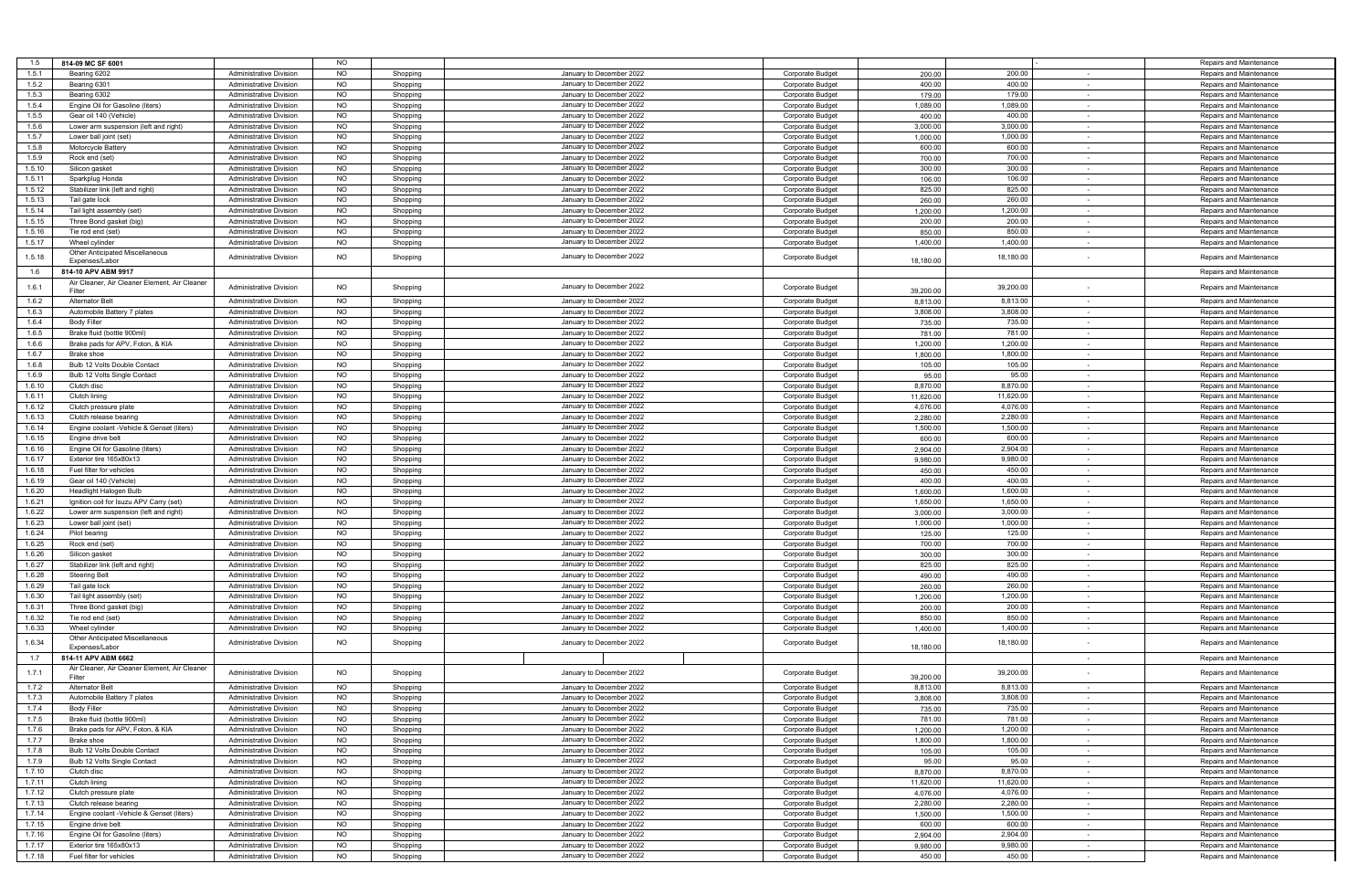| 1.7.19 | Gear oil 140 (Vehicle)                        | <b>Administrative Division</b> | <b>NO</b> | Shopping | January to December 2022 | <b>Corporate Budget</b> | 400.00    | 400.00    |        | Repairs and Maintenance |
|--------|-----------------------------------------------|--------------------------------|-----------|----------|--------------------------|-------------------------|-----------|-----------|--------|-------------------------|
| 1.7.20 | <b>Headlight Halogen Bulb</b>                 | <b>Administrative Division</b> | <b>NO</b> | Shopping | January to December 2022 | Corporate Budget        | 1,600.00  | 1,600.00  |        | Repairs and Maintenance |
| 1.7.21 | Ignition coil for Isuzu APV Carry (set)       | Administrative Division        | <b>NO</b> | Shopping | January to December 2022 | Corporate Budget        | 1,650.00  | 1,650.00  | $\sim$ | Repairs and Maintenance |
|        |                                               |                                |           |          |                          |                         |           |           |        |                         |
| 1.7.22 | Lower arm suspension (left and right)         | <b>Administrative Division</b> | <b>NO</b> | Shopping | January to December 2022 | Corporate Budget        | 3,000.00  | 3,000.00  | $\sim$ | Repairs and Maintenance |
| 1.7.23 | Lower ball joint (set)                        | <b>Administrative Division</b> | <b>NO</b> | Shopping | January to December 2022 | Corporate Budget        | 1,000.00  | 1,000.00  |        | Repairs and Maintenance |
| 1.7.24 | Oil Filter C-110 (Vehicles except KIA)        | <b>Administrative Division</b> | NO        |          | January to December 2022 | Corporate Budget        | 731.00    | 731.00    | $\sim$ | Repairs and Maintenance |
|        |                                               |                                |           | Shopping |                          |                         |           |           |        |                         |
| 1.7.25 | Pilot bearing                                 | Administrative Division        | <b>NO</b> | Shopping | January to December 2022 | Corporate Budget        | 125.00    | 125.00    |        | Repairs and Maintenance |
| 1.7.26 | Rock end (set)                                | <b>Administrative Division</b> | <b>NO</b> | Shopping | January to December 2022 | Corporate Budget        | 700.00    | 700.00    | $\sim$ | Repairs and Maintenance |
| 1.7.27 | Silicon gasket                                | <b>Administrative Division</b> | <b>NO</b> | Shopping | January to December 2022 | <b>Corporate Budget</b> | 300.00    | 300.00    | $\sim$ | Repairs and Maintenance |
|        |                                               |                                |           |          |                          |                         |           |           |        |                         |
| 1.7.28 | Stabilizer link (left and right)              | <b>Administrative Division</b> | <b>NO</b> | Shopping | January to December 2022 | Corporate Budget        | 825.00    | 825.00    |        | Repairs and Maintenance |
| 1.7.29 | <b>Steering Belt</b>                          | <b>Administrative Division</b> | NO        | Shopping | January to December 2022 | Corporate Budget        | 490.00    | 490.00    | $\sim$ | Repairs and Maintenance |
| 1.7.30 | Tail gate lock                                | Administrative Division        | <b>NO</b> | Shopping | January to December 2022 | Corporate Budget        | 260.00    | 260.00    |        | Repairs and Maintenance |
|        |                                               |                                |           |          |                          |                         |           |           |        |                         |
| 1.7.31 | Tail light assembly (set)                     | Administrative Division        | NO        | Shopping | January to December 2022 | <b>Corporate Budget</b> | 1,200.00  | 1,200.00  | $\sim$ | Repairs and Maintenance |
| 1.7.32 | Three Bond gasket (big)                       | <b>Administrative Division</b> | <b>NO</b> | Shopping | January to December 2022 | Corporate Budget        | 200.00    | 200.00    | $\sim$ | Repairs and Maintenance |
| 1.7.33 | Tie rod end (set)                             | <b>Administrative Division</b> | <b>NO</b> | Shopping | January to December 2022 | Corporate Budget        | 850.0     | 850.00    |        | Repairs and Maintenance |
|        |                                               |                                |           |          |                          |                         |           |           |        |                         |
| 1.7.34 | Wheel cylinder                                | <b>Administrative Division</b> | <b>NO</b> | Shopping | January to December 2022 | <b>Corporate Budget</b> | 1,400.00  | 1,400.00  |        | Repairs and Maintenance |
| 1.7.35 | Other Anticipated Miscellaneous               | <b>Administrative Division</b> | <b>NO</b> | Shopping | January to December 2022 | Corporate Budget        |           | 18,180.00 |        | Repairs and Maintenance |
|        | Expenses/Labor                                |                                |           |          |                          |                         | 18,180.00 |           |        |                         |
| 1.8    | 814-12 APV ABM 6664                           |                                |           |          |                          |                         |           |           |        | Repairs and Maintenance |
|        | Air Cleaner, Air Cleaner Element, Air Cleaner |                                |           |          |                          |                         |           |           |        |                         |
| 1.8.1  | Filter                                        | <b>Administrative Division</b> | <b>NO</b> | Shopping | January to December 2022 | <b>Corporate Budget</b> | 39,200.00 | 39,200.00 |        | Repairs and Maintenance |
|        |                                               |                                |           |          |                          |                         |           |           |        |                         |
| 1.8.2  | <b>Alternator Belt</b>                        | <b>Administrative Division</b> | <b>NO</b> | Shopping | January to December 2022 | Corporate Budget        | 8,813.00  | 8,813.00  |        | Repairs and Maintenance |
| 1.8.3  | Automobile Battery 7 plates                   | <b>Administrative Division</b> | NO        | Shopping | January to December 2022 | Corporate Budget        | 3,808.00  | 3,808.00  | $\sim$ | Repairs and Maintenance |
| 1.8.4  | <b>Body Filler</b>                            | <b>Administrative Division</b> | <b>NO</b> | Shopping | January to December 2022 | Corporate Budget        | 735.00    | 735.00    | $\sim$ | Repairs and Maintenance |
| 1.8.5  |                                               |                                | <b>NO</b> |          | January to December 2022 |                         |           |           |        |                         |
|        | Brake fluid (bottle 900ml)                    | <b>Administrative Division</b> |           | Shopping |                          | Corporate Budget        | 781.00    | 781.00    | $\sim$ | Repairs and Maintenance |
| 1.8.6  | Brake pads for APV, Foton, & KIA              | <b>Administrative Division</b> | <b>NO</b> | Shopping | January to December 2022 | Corporate Budget        | 1,200.00  | 1,200.00  | $\sim$ | Repairs and Maintenance |
| 1.8.7  | Brake shoe                                    | <b>Administrative Division</b> | <b>NO</b> | Shopping | January to December 2022 | Corporate Budget        | 1,800.00  | 1,800.00  |        | Repairs and Maintenance |
| 1.8.8  | Bulb 12 Volts Double Contact                  | <b>Administrative Division</b> | NO        |          | January to December 2022 |                         |           | 105.00    | $\sim$ | Repairs and Maintenance |
|        |                                               |                                |           | Shopping |                          | Corporate Budget        | 105.00    |           |        |                         |
| 1.8.9  | Bulb 12 Volts Single Contact                  | <b>Administrative Division</b> | <b>NO</b> | Shopping | January to December 2022 | Corporate Budget        | 95.00     | 95.00     | $\sim$ | Repairs and Maintenance |
| 1.8.10 | Clutch disc                                   | Administrative Division        | <b>NO</b> | Shopping | January to December 2022 | <b>Corporate Budget</b> | 8,870.00  | 8,870.00  | $\sim$ | Repairs and Maintenance |
| 1.8.11 | Clutch lining                                 | Administrative Division        | NO        | Shopping | January to December 2022 | Corporate Budget        | 11,620.00 | 11,620.00 | $\sim$ | Repairs and Maintenance |
|        |                                               |                                |           |          |                          |                         |           |           |        |                         |
| 1.8.12 | Clutch pressure plate                         | <b>Administrative Division</b> | <b>NO</b> | Shopping | January to December 2022 | Corporate Budget        | 4,076.00  | 4,076.00  |        | Repairs and Maintenance |
| 1.8.13 | Clutch release bearing                        | <b>Administrative Division</b> | <b>NO</b> | Shopping | January to December 2022 | <b>Corporate Budget</b> | 2,280.00  | 2,280.00  | $\sim$ | Repairs and Maintenance |
| 1.8.14 | Engine coolant -Vehicle & Genset (liters)     | <b>Administrative Division</b> | <b>NO</b> | Shopping | January to December 2022 | Corporate Budget        | 1.500.00  | 1,500.00  | $\sim$ | Repairs and Maintenance |
| 1.8.15 | Engine drive belt                             | Administrative Division        | <b>NO</b> | Shopping | January to December 2022 | Corporate Budget        | 600.00    | 600.00    |        | Repairs and Maintenance |
|        |                                               |                                |           |          |                          |                         |           |           | $\sim$ |                         |
| 1.8.16 | Engine Oil for Gasoline (liters)              | <b>Administrative Division</b> | <b>NO</b> | Shopping | January to December 2022 | Corporate Budget        | 2,904.00  | 2,904.00  | $\sim$ | Repairs and Maintenance |
| 1.8.17 | Exterior tire 165x80x13                       | <b>Administrative Division</b> | <b>NO</b> | Shopping | January to December 2022 | Corporate Budget        | 9,980.00  | 9,980.00  |        | Repairs and Maintenance |
| 1.8.18 | Fuel filter for vehicles                      | <b>Administrative Division</b> | <b>NO</b> | Shopping | January to December 2022 | Corporate Budget        | 450.00    | 450.00    | $\sim$ | Repairs and Maintenance |
|        |                                               | <b>Administrative Division</b> |           |          |                          |                         |           |           |        |                         |
| 1.8.19 | Gear oil 140 (Vehicle)                        |                                | <b>NO</b> | Shopping | January to December 2022 | Corporate Budget        | 400.00    | 400.00    | $\sim$ | Repairs and Maintenance |
| 1.8.20 | Headlight Halogen Bulb                        | <b>Administrative Division</b> | <b>NO</b> | Shopping | January to December 2022 | Corporate Budget        | 1,600.00  | 1,600.00  | $\sim$ | Repairs and Maintenance |
| 1.8.21 | Ignition coil for Isuzu APV Carry (set)       | <b>Administrative Division</b> | <b>NO</b> | Shopping | January to December 2022 | Corporate Budget        | 1,650.00  | 1,650.00  | $\sim$ | Repairs and Maintenance |
| 1.8.22 | Lower arm suspension (left and right)         | <b>Administrative Division</b> | <b>NO</b> |          | January to December 2022 | Corporate Budget        | 3,000.00  | 3,000.00  |        | Repairs and Maintenance |
|        |                                               |                                |           | Shopping |                          |                         |           |           |        |                         |
| 1.8.23 | Lower ball joint (set)                        | <b>Administrative Division</b> | <b>NO</b> | Shopping | January to December 2022 | Corporate Budget        | 1,000.00  | 1,000.00  | $\sim$ | Repairs and Maintenance |
| 1.8.24 | Oil Filter C-110 (Vehicles except KIA)        | <b>Administrative Division</b> | <b>NO</b> | Shopping | January to December 2022 | Corporate Budget        | 731.00    | 731.00    | $\sim$ | Repairs and Maintenance |
| 1.8.25 | Pilot bearing                                 | <b>Administrative Division</b> | <b>NO</b> | Shopping | January to December 2022 | <b>Corporate Budget</b> | 125.00    | 125.00    |        | Repairs and Maintenance |
|        |                                               |                                |           |          |                          |                         |           |           |        |                         |
| 1.8.26 | Rock end (set                                 | <b>Administrative Division</b> | NO        | Shopping | January to December 2022 | Corporate Budget        | 700.00    | 700.00    | $\sim$ | Repairs and Maintenance |
| 1.8.27 | Silicon gasket                                | <b>Administrative Division</b> | <b>NO</b> | Shopping | January to December 2022 | Corporate Budget        | 300.00    | 300.00    |        | Repairs and Maintenance |
| 1.8.28 | Stabilizer link (left and right)              | <b>Administrative Division</b> | <b>NO</b> | Shopping | January to December 2022 | <b>Corporate Budget</b> | 825.00    | 825.00    | $\sim$ | Repairs and Maintenance |
| 1.8.29 | <b>Steering Belt</b>                          | <b>Administrative Division</b> | <b>NO</b> | Shopping | January to December 2022 | Corporate Budget        | 490.00    | 490.00    | $\sim$ | Repairs and Maintenance |
|        |                                               |                                |           |          |                          |                         |           |           |        |                         |
| 1.8.30 | Tail gate lock                                | Administrative Division        | <b>NO</b> | Shopping | January to December 2022 | Corporate Budget        | 260.00    | 260.00    | $\sim$ | Repairs and Maintenance |
| 1.8.31 | Tail light assembly (set)                     | <b>Administrative Division</b> | <b>NO</b> | Shopping | January to December 2022 | Corporate Budget        | 1,200.00  | 1,200.00  |        | Repairs and Maintenance |
| 1.8.32 | Three Bond gasket (big)                       | <b>Administrative Division</b> | <b>NO</b> | Shopping | January to December 2022 | Corporate Budget        | 200.00    | 200.00    |        | Repairs and Maintenance |
| 1.8.33 | Tie rod end (set)                             | <b>Administrative Division</b> | <b>NO</b> |          | January to December 2022 | Corporate Budget        | 850.00    | 850.00    |        | Repairs and Maintenance |
|        |                                               |                                |           | Shopping |                          |                         |           |           |        |                         |
| 1.8.34 | Wheel cylinder                                | <b>Administrative Division</b> | <b>NO</b> | Shopping | January to December 2022 | Corporate Budget        | 1.400.00  | 1,400.00  |        | Repairs and Maintenance |
| 1.8.35 | Other Anticipated Miscellaneous               | <b>Administrative Division</b> | <b>NO</b> | Shopping | January to December 2022 | Corporate Budget        |           | 18,180.00 |        | Repairs and Maintenance |
|        | Expenses/Labo                                 |                                |           |          |                          |                         | 18,180.00 |           |        |                         |
| 1.9    | 814-13 MC SE 6669                             |                                |           |          |                          |                         |           |           |        | Repairs and Maintenance |
| 1.9.1  |                                               |                                | <b>NO</b> |          |                          |                         |           | 120.00    |        |                         |
|        | Bearing 6002                                  | <b>Administrative Division</b> |           | Shopping | January to December 2022 | Corporate Budget        | 120.00    |           |        | Repairs and Maintenance |
| 1.9.2  | Bearing 6202                                  | <b>Administrative Division</b> | <b>NO</b> | Shopping | January to December 2022 | <b>Corporate Budget</b> | 200.00    | 200.00    | $\sim$ | Repairs and Maintenance |
| 1.9.3  | Bearing 6301                                  | <b>Administrative Division</b> | <b>NO</b> | Shopping | January to December 2022 | Corporate Budget        | 400.00    | 400.00    |        | Repairs and Maintenance |
| 1.9.4  | Bearing 6302                                  | Administrative Division        | <b>NO</b> | Shopping | January to December 2022 | <b>Corporate Budget</b> | 179.00    | 179.00    | $\sim$ | Repairs and Maintenance |
| 1.9.5  | Engine Oil for Gasoline (liters)              | Administrative Division        | <b>NO</b> |          | January to December 2022 | Corporate Budget        | 1,089.00  | 1,089.00  |        | Repairs and Maintenance |
|        |                                               |                                |           | Shopping |                          |                         |           |           |        |                         |
|        | Gear oil 140 (Vehicle)                        | vullillisuauve Divisio         |           | onopping | January to December 2022 | Corporate Budge         | 400.0     | 400.00    |        | Repairs and Maintenanc  |
| 1.9.7  | Lower arm suspension (left and right)         | <b>Administrative Division</b> | <b>NO</b> | Shopping | January to December 2022 | Corporate Budget        | 3,000.00  | 3,000.00  | $\sim$ | Repairs and Maintenance |
| 1.9.8  | Lower ball joint (set)                        | <b>Administrative Division</b> | <b>NO</b> | Shopping | January to December 2022 | Corporate Budget        | 1,000.00  | 1,000.00  | $\sim$ | Repairs and Maintenance |
|        |                                               |                                |           |          |                          | Corporate Budget        |           |           |        |                         |
| 1.9.9  | Motorcycle Battery                            | <b>Administrative Division</b> | <b>NO</b> | Shopping | January to December 2022 |                         | 600.00    | 600.00    | $\sim$ | Repairs and Maintenance |
| 1.9.10 | Rock end (set)                                | <b>Administrative Division</b> | <b>NO</b> | Shopping | January to December 2022 | Corporate Budget        | 700.00    | 700.00    | $\sim$ | Repairs and Maintenance |
| 1.9.11 | Silicon gasket                                | <b>Administrative Division</b> | <b>NO</b> | Shopping | January to December 2022 | Corporate Budget        | 300.00    | 300.00    |        | Repairs and Maintenance |
| 1.9.12 | Sparkplug Honda                               | <b>Administrative Division</b> | <b>NO</b> | Shopping | January to December 2022 | Corporate Budget        | 106.00    | 106.00    | $\sim$ | Repairs and Maintenance |
|        |                                               |                                |           |          |                          |                         |           |           |        |                         |
| 1.9.13 | Stabilizer link (left and right)              | <b>Administrative Division</b> | <b>NO</b> | Shopping | January to December 2022 | Corporate Budget        | 825.00    | 825.00    | $\sim$ | Repairs and Maintenance |
| 1.9.14 | Tail gate lock                                | <b>Administrative Division</b> | <b>NO</b> | Shopping | January to December 2022 | Corporate Budget        | 260.00    | 260.00    | $\sim$ | Repairs and Maintenance |
| 1.9.15 | Tail light assembly (set)                     | <b>Administrative Division</b> | <b>NO</b> | Shopping | January to December 2022 | Corporate Budget        | 1,200.00  | 1,200.00  | $\sim$ | Repairs and Maintenance |
| 1.9.16 |                                               |                                | <b>NO</b> |          | January to December 2022 | Corporate Budget        |           | 200.00    | $\sim$ |                         |
|        | Three Bond gasket (big)                       | <b>Administrative Division</b> |           | Shopping |                          |                         | 200.00    |           |        | Repairs and Maintenance |
| 1.9.17 | Tie rod end (set)                             | <b>Administrative Division</b> | NO        | Shopping | January to December 2022 | Corporate Budget        | 850.00    | 850.00    | $\sim$ | Repairs and Maintenance |
| 1.9.18 | Wheel cylinder                                | <b>Administrative Division</b> | NO        | Shopping | January to December 2022 | Corporate Budget        | 1,400.00  | 1,400.00  | $\sim$ | Repairs and Maintenance |
|        | Other Anticipated Miscellaneous               |                                |           |          |                          |                         |           |           |        |                         |
| 1.9.19 | Expenses/Labor                                | <b>Administrative Division</b> | <b>NO</b> | Shopping | January to December 2022 | Corporate Budget        | 18,180.00 | 18,180.00 | $\sim$ | Repairs and Maintenance |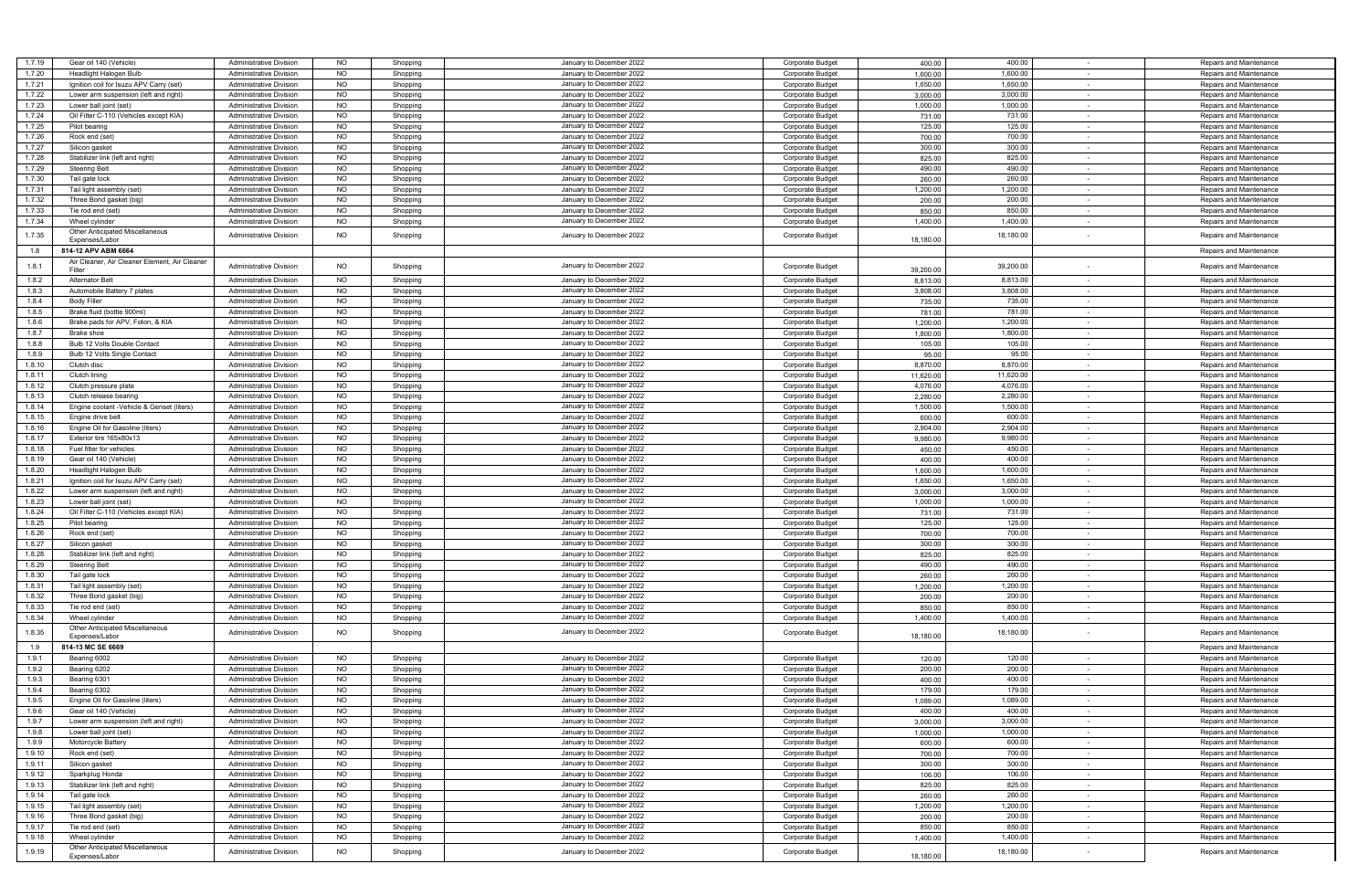| 1.10               | 814-14 MC SE 6714                                    |                                                                  |                        |                      |                                                      |                                      |                    |                    |                                    | Repairs and Maintenance                            |
|--------------------|------------------------------------------------------|------------------------------------------------------------------|------------------------|----------------------|------------------------------------------------------|--------------------------------------|--------------------|--------------------|------------------------------------|----------------------------------------------------|
| 1.10.1             | Bearing 6002                                         | <b>Administrative Division</b>                                   | <b>NO</b>              | Shopping             | January to December 2022                             | Corporate Budget                     | 120.00             | 120.00             |                                    | Repairs and Maintenance                            |
| 1.10.2             | Bearing 6202                                         | Administrative Division                                          | NO                     | Shopping             | January to December 2022                             | Corporate Budget                     | 200.00             | 200.00             | $\sim$                             | Repairs and Maintenance                            |
| 1.10.3             | Bearing 6301                                         | <b>Administrative Division</b>                                   | <b>NO</b>              | Shopping             | January to December 2022                             | Corporate Budget                     | 400.00             | 400.00             |                                    | Repairs and Maintenance                            |
| 1.10.4             | Bearing 6302                                         | Administrative Division                                          | <b>NO</b>              | Shopping             | January to December 2022                             | Corporate Budget                     | 179.00             | 179.00             | $\sim$                             | Repairs and Maintenance                            |
| 1.10.5             | Engine Oil for Gasoline (liters)                     | <b>Administrative Division</b>                                   | <b>NO</b>              | Shopping             | January to December 2022                             | Corporate Budget                     | 1,089.00           | 1,089.00           | $\sim$                             | Repairs and Maintenance                            |
| 1.10.6             | Gear oil 140 (Vehicle)                               | <b>Administrative Division</b>                                   | <b>NO</b>              | Shopping             | January to December 2022                             | Corporate Budget                     | 400.00             | 400.00             | $\sim$                             | Repairs and Maintenance                            |
| 1.10.7             | Lower arm suspension (left and right)                | <b>Administrative Division</b>                                   | <b>NO</b>              | Shopping             | January to December 2022                             | Corporate Budget                     | 3,000.00           | 3,000.00           | $\sim$                             | Repairs and Maintenance                            |
| 1.10.8             | Lower ball joint (set)                               | <b>Administrative Division</b>                                   | <b>NO</b>              | Shopping             | January to December 2022                             | Corporate Budget                     | 1,000.00           | 1,000.00           | $\sim$                             | Repairs and Maintenance                            |
| 1.10.9             | Motorcycle Battery                                   | Administrative Division                                          | <b>NO</b>              | Shopping             | January to December 2022                             | Corporate Budget                     | 600.00             | 600.00             | $\overline{\phantom{a}}$           | Repairs and Maintenance                            |
| 1.10.10            | Rock end (set)                                       | <b>Administrative Division</b>                                   | <b>NO</b>              | Shopping             | January to December 2022                             | Corporate Budget                     | 700.00             | 700.00             | $\sim$                             | Repairs and Maintenance                            |
| 1.10.11            | Silicon gasket                                       | <b>Administrative Division</b>                                   | <b>NO</b>              | Shopping             | January to December 2022                             | Corporate Budget                     | 300.00             | 300.00             | $\overline{\phantom{a}}$           | Repairs and Maintenance                            |
| 1.10.12            | Sparkplug Honda                                      | <b>Administrative Division</b>                                   | NO                     | Shopping             | January to December 2022                             | Corporate Budget                     | 106.00             | 106.00             | $\sim$                             | Repairs and Maintenance                            |
| 1.10.13            | Stabilizer link (left and right)                     | <b>Administrative Division</b>                                   | <b>NO</b>              | Shopping             | January to December 2022<br>January to December 2022 | Corporate Budget                     | 825.00             | 825.00             |                                    | Repairs and Maintenance                            |
| 1.10.14<br>1.10.15 | Tail gate lock                                       | Administrative Division<br><b>Administrative Division</b>        | <b>NO</b><br><b>NO</b> | Shopping             | January to December 2022                             | Corporate Budget                     | 260.00<br>1.200.00 | 260.00<br>1,200.00 | $\sim$<br>$\sim$                   | Repairs and Maintenance                            |
| 1.10.16            | Tail light assembly (set)<br>Three Bond gasket (big) | <b>Administrative Division</b>                                   | <b>NO</b>              | Shopping<br>Shopping | January to December 2022                             | Corporate Budget<br>Corporate Budget | 200.00             | 200.00             |                                    | Repairs and Maintenance<br>Repairs and Maintenance |
| 1.10.17            | Tie rod end (set)                                    | <b>Administrative Division</b>                                   | NO                     | Shopping             | January to December 2022                             | <b>Corporate Budget</b>              | 850.00             | 850.00             | $\sim$<br>$\sim$                   | Repairs and Maintenance                            |
| 1.10.18            | Wheel cylinder                                       | Administrative Division                                          | <b>NO</b>              | Shopping             | January to December 2022                             | Corporate Budget                     | 1,400.00           | 1,400.00           |                                    | Repairs and Maintenance                            |
|                    | Other Anticipated Miscellaneous                      |                                                                  |                        |                      |                                                      |                                      |                    |                    |                                    |                                                    |
| 1.10.19            | Expenses/Labor                                       | <b>Administrative Division</b>                                   | <b>NO</b>              | Shopping             | January to December 2022                             | Corporate Budget                     | 18,180.00          | 18,180.00          |                                    | Repairs and Maintenance                            |
| 1.11               | 814-15 MC SE 877577                                  |                                                                  |                        |                      |                                                      |                                      |                    |                    | $\sim$                             | Repairs and Maintenance                            |
| 1.11.1             | Ball race (set)                                      | <b>Administrative Division</b>                                   | <b>NO</b>              | Shopping             | January to December 2022                             | Corporate Budget                     | 1,000.00           | 1,000.00           | $\sim$                             | Repairs and Maintenance                            |
| 1.11.2             | Bearing 6002                                         | <b>Administrative Division</b>                                   | <b>NO</b>              | Shopping             | January to December 2022                             | Corporate Budget                     | 120.00             | 120.00             | $\sim$                             | Repairs and Maintenance                            |
| 1.11.3             | Bearing 6202                                         | <b>Administrative Division</b>                                   | <b>NO</b>              | Shopping             | January to December 2022                             | Corporate Budget                     | 200.00             | 200.00             | $\sim$                             | Repairs and Maintenance                            |
| 1.11.4             | Bearing 6301                                         | <b>Administrative Division</b>                                   | <b>NO</b>              | Shopping             | January to December 2022                             | Corporate Budget                     | 400.00             | 400.00             | $\sim$                             | Repairs and Maintenance                            |
| 1.11.5             | Bearing 6302                                         | <b>Administrative Division</b>                                   | <b>NO</b>              | Shopping             | January to December 2022                             | Corporate Budget                     | 179.00             | 179.00             | $\sim$                             | Repairs and Maintenance                            |
| 1.11.6             | Engine Oil for Gasoline (liters)                     | Administrative Division                                          | <b>NO</b>              | Shopping             | January to December 2022                             | Corporate Budget                     | 1.089.00           | 1,089.00           | $\overline{\phantom{a}}$           | Repairs and Maintenance                            |
| 1.11.7             | Exterior tire 250x18                                 | <b>Administrative Division</b>                                   | <b>NO</b>              | Shopping             | January to December 2022                             | Corporate Budget                     | 1,260.00           | 1,260.00           | $\sim$                             | Repairs and Maintenance                            |
| 1.11.8             | Exterior tire 275x18                                 | <b>Administrative Division</b>                                   | <b>NO</b>              | Shopping             | January to December 2022                             | Corporate Budget                     | 1,470.00           | 1,470.00           |                                    | Repairs and Maintenance                            |
| 1.11.9             | Exterior tire 300x16                                 | Administrative Division                                          | <b>NO</b>              | Shopping             | January to December 2022                             | Corporate Budget                     | 2,111.00           | 2,111.00           | $\sim$                             | Repairs and Maintenance                            |
| 1.11.10            | Exterior tire 300x18                                 | <b>Administrative Division</b>                                   | <b>NO</b>              | Shopping             | January to December 2022                             | Corporate Budget                     | 2,366.00           | 2,366.00           | $\sim$                             | Repairs and Maintenance                            |
| 1.11.11            | Gear oil 140 (Vehicle)                               | Administrative Division                                          | <b>NO</b>              | Shopping             | January to December 2022                             | Corporate Budget                     | 400.00             | 400.00             | $\overline{\phantom{a}}$           | Repairs and Maintenance                            |
| 1.11.12            | Ignition coil for TMX                                | <b>Administrative Division</b>                                   | <b>NO</b>              | Shopping             | January to December 2022                             | Corporate Budget                     | 300.00             | 300.00             | $\sim$                             | Repairs and Maintenance                            |
| 1.11.13            | Interior Tube 200x18                                 | <b>Administrative Division</b>                                   | <b>NO</b>              | Shopping             | January to December 2022                             | Corporate Budget                     | 320.00             | 320.00             |                                    | Repairs and Maintenance                            |
| 1.11.14            | Interior tube 250x18                                 | <b>Administrative Division</b>                                   | <b>NO</b>              | Shopping             | January to December 2022                             | Corporate Budget                     | 320.00             | 320.00             | $\sim$                             | Repairs and Maintenance                            |
| 1.11.15            | Interior Tube 275x16                                 | <b>Administrative Division</b>                                   | <b>NO</b>              | Shopping             | January to December 2022                             | Corporate Budget                     | 480.00             | 480.00             |                                    | Repairs and Maintenance                            |
| 1.11.16            | Interior Tube 275x16                                 | <b>Administrative Division</b>                                   | <b>NO</b>              | Shopping             | January to December 2022                             | Corporate Budget                     | 480.00             | 480.00             | $\sim$                             | Repairs and Maintenance                            |
| 1.11.17            | Lower arm suspension (left and right)                | <b>Administrative Division</b>                                   | <b>NO</b>              | Shopping             | January to December 2022                             | Corporate Budget                     | 3.000.00           | 3,000.00           | $\sim$                             | Repairs and Maintenance                            |
| 1.11.18<br>1.11.19 | Lower ball joint (set)<br>Motorcycle Battery         | <b>Administrative Division</b><br><b>Administrative Division</b> | <b>NO</b><br><b>NO</b> | Shopping             | January to December 2022<br>January to December 2022 | Corporate Budget                     | 1,000.00           | 1,000.00<br>600.00 |                                    | Repairs and Maintenance<br>Repairs and Maintenance |
| 1.11.20            |                                                      | <b>Administrative Division</b>                                   | <b>NO</b>              | Shopping             | January to December 2022                             | Corporate Budget                     | 600.00             | 760.00             | $\sim$<br>$\sim$                   |                                                    |
| 1.11.21            | Piston Ring Compressor<br>Recoil Starter Assy        | Administrative Division                                          | <b>NO</b>              | Shopping<br>Shopping | January to December 2022                             | Corporate Budget<br>Corporate Budget | 760.00<br>7,000.00 | 7,000.00           |                                    | Repairs and Maintenance<br>Repairs and Maintenance |
| 1.11.22            | Rock end (set)                                       | <b>Administrative Division</b>                                   | <b>NO</b>              | Shopping             | January to December 2022                             | Corporate Budget                     | 700.00             | 700.00             | $\overline{\phantom{a}}$<br>$\sim$ | Repairs and Maintenance                            |
| 1.11.23            | Silicon gasket                                       | <b>Administrative Division</b>                                   | <b>NO</b>              | Shopping             | January to December 2022                             | Corporate Budget                     | 300.00             | 300.00             | $\sim$                             | Repairs and Maintenance                            |
| 1.11.24            | Sparkplug Honda                                      | Administrative Division                                          | <b>NO</b>              | Shopping             | January to December 2022                             | Corporate Budget                     | 106.00             | 106.00             | $\sim$                             | Repairs and Maintenance                            |
| 1.11.25            | Sprocket set                                         | <b>Administrative Division</b>                                   | <b>NO</b>              | Shopping             | January to December 2022                             | Corporate Budget                     | 1,200.00           | 1,200.00           | $\sim$                             | Repairs and Maintenance                            |
| 1.11.26            | Stabilizer link (left and right)                     | Administrative Division                                          | <b>NO</b>              | Shopping             | January to December 2022                             | Corporate Budget                     | 825.00             | 825.00             | $\overline{\phantom{a}}$           | Repairs and Maintenance                            |
| 1.11.27            | Tail gate lock                                       | <b>Administrative Division</b>                                   | <b>NO</b>              | Shopping             | January to December 2022                             | Corporate Budget                     | 260.00             | 260.00             | $\sim$                             | Repairs and Maintenance                            |
| 1.11.28            | Tail light assembly (set)                            | <b>Administrative Division</b>                                   | <b>NO</b>              | Shopping             | January to December 2022                             | Corporate Budget                     | 1,200.00           | 1,200.00           |                                    | Repairs and Maintenance                            |
| 1.11.29            | Telescopic oil seal                                  | <b>Administrative Division</b>                                   | <b>NO</b>              | Shopping             | January to December 2022                             | Corporate Budget                     | 1,120.00           | 1,120.00           | $\sim$                             | Repairs and Maintenance                            |
| 1.11.30            | Three Bond gasket (big)                              | <b>Administrative Division</b>                                   | <b>NO</b>              | Shopping             | January to December 2022                             | Corporate Budget                     | 200.00             | 200.00             |                                    | Repairs and Maintenance                            |
| 1.11.31            | Tie rod end (set)                                    | <b>Administrative Division</b>                                   | <b>NO</b>              | Shopping             | January to December 2022                             | Corporate Budget                     | 850.00             | 850.00             | $\sim$                             | Repairs and Maintenance                            |
| 1.11.32            | TMX Telescopic (set)                                 | <b>Administrative Division</b>                                   | <b>NO</b>              | Shopping             | January to December 2022                             | Corporate Budget                     | 2,200.00           | 2,200.00           | $\sim$                             | Repairs and Maintenance                            |
| 1.11.33            | Wheel cylinder                                       | <b>Administrative Division</b>                                   | <b>NO</b>              | Shopping             | January to December 2022                             | Corporate Budget                     | 1,400.00           | 1,400.00           |                                    | Repairs and Maintenance                            |
| 1.11.34            | Other Anticipated Miscellaneous                      | <b>Administrative Division</b>                                   | <b>NO</b>              | Shopping             | January to December 2022                             | Corporate Budget                     |                    | 18,180.00          |                                    | Repairs and Maintenance                            |
|                    | Expenses/Labor                                       |                                                                  |                        |                      |                                                      |                                      | 18,180.00          |                    |                                    |                                                    |
| 1.12               | 814-16 MC SE 877539                                  |                                                                  |                        |                      |                                                      |                                      |                    |                    | $\sim$                             | Repairs and Maintenance                            |
| 1.12.1             | Ball race (set)                                      | <b>Administrative Division</b>                                   | <b>NO</b>              | Shopping             | January to December 2022                             | Corporate Budget                     | 1,000.00           | 1,000.00           | $\sim$                             | Repairs and Maintenance                            |
| 1.12.2             | Bearing 6002                                         | <b>Administrative Division</b>                                   | <b>NO</b>              | Shopping             | January to December 2022                             | Corporate Budget                     | 120.00             | 120.00             | $\sim$                             | Repairs and Maintenance                            |
| 1.12.3             | Bearing 6202                                         | <b>Administrative Division</b>                                   | <b>NO</b>              | Shopping             | January to December 2022<br>January to December 2022 | Corporate Budget                     | 200.00             | 200.00             |                                    | Repairs and Maintenance                            |
| 1.12.4<br>1.12.5   | Bearing 6301<br>Bearing 6302                         | Administrative Division                                          | <b>NO</b><br><b>NO</b> | Shopping<br>Shopping |                                                      | Corporate Budget<br>Corporate Budget | 400.00<br>179.00   | 400.00<br>179.00   |                                    | Repairs and Maintenance                            |
| 1.12.6             | Engine Oil for Gasoline (liters)                     | Administrative Division<br>Administrative Division               | <b>NO</b>              | Shopping             | January to December 2022<br>January to December 2022 | Corporate Budget                     | 1,089.00           | 1,089.00           | $\sim$                             | Repairs and Maintenance<br>Repairs and Maintenance |
| 1.12.7             | Exterior tire 250x18                                 | <b>Administrative Division</b>                                   | <b>NO</b>              | Shopping             | January to December 2022                             | Corporate Budget                     | 1,260.00           | 1,260.00           | $\sim$                             | Repairs and Maintenance                            |
| 1.12.8             | Exterior tire 275x18                                 | <b>Administrative Division</b>                                   | <b>NO</b>              | Shopping             | January to December 2022                             | Corporate Budget                     | 1,470.00           | 1,470.00           | $\overline{\phantom{a}}$           | Repairs and Maintenance                            |
| 1.12.9             | Exterior tire 300x16                                 | Administrative Division                                          | <b>NO</b>              | Shopping             | January to December 2022                             | Corporate Budget                     | 2,111.00           | 2,111.00           | $\sim$                             | Repairs and Maintenance                            |
| 1.12.10            | Exterior tire 300x18                                 | <b>Administrative Division</b>                                   | <b>NO</b>              | Shopping             | January to December 2022                             | Corporate Budget                     | 2,366.00           | 2,366.00           | $\sim$                             | Repairs and Maintenance                            |
| 1.12.11            | Gear oil 140 (Vehicle)                               | <b>Administrative Division</b>                                   | <b>NO</b>              | Shopping             | January to December 2022                             | Corporate Budget                     | 400.00             | 400.00             | $\sim$                             | Repairs and Maintenance                            |
| 1.12.12            | Ignition coil for TMX                                | <b>Administrative Division</b>                                   | <b>NO</b>              | Shopping             | January to December 2022                             | Corporate Budget                     | 300.00             | 300.00             | $\sim$                             | Repairs and Maintenance                            |
| 1.12.13            | Interior Tube 200x18                                 | Administrative Division                                          | <b>NO</b>              | Shopping             | January to December 2022                             | Corporate Budget                     | 320.00             | 320.00             | $\sim$                             | Repairs and Maintenance                            |
| 1.12.14            | Interior tube 250x18                                 | Administrative Division                                          | NO                     | Shopping             | January to December 2022                             | Corporate Budget                     | 320.00             | 320.00             | $\sim$                             | Repairs and Maintenance                            |
| 1.12.15            | Interior Tube 275x16                                 | <b>Administrative Division</b>                                   | <b>NO</b>              | Shopping             | January to December 2022                             | Corporate Budget                     | 480.00             | 480.00             | $\sim$                             | Repairs and Maintenance                            |
| 1.12.16            | Interior Tube 275x16                                 | <b>Administrative Division</b>                                   | <b>NO</b>              | Shopping             | January to December 2022                             | Corporate Budget                     | 480.00             | 480.00             | $\sim$                             | Repairs and Maintenance                            |
| 1.12.17            | Lower arm suspension (left and right)                | <b>Administrative Division</b>                                   | <b>NO</b>              | Shopping             | January to December 2022                             | Corporate Budget                     | 3,000.00           | 3,000.00           | $\sim$                             | Repairs and Maintenance                            |
| 1.12.18            | Lower ball joint (set)                               | Administrative Division                                          | <b>NO</b>              | Shopping             | January to December 2022                             | Corporate Budget                     | 1,000.00           | 1,000.00           | $\sim$                             | Repairs and Maintenance                            |
| 1.12.19            | Motorcycle Battery                                   | <b>Administrative Division</b>                                   | <b>NO</b>              | Shopping             | January to December 2022                             | <b>Corporate Budget</b>              | 600.00             | 600.00             | $\sim$ $-$                         | Repairs and Maintenance                            |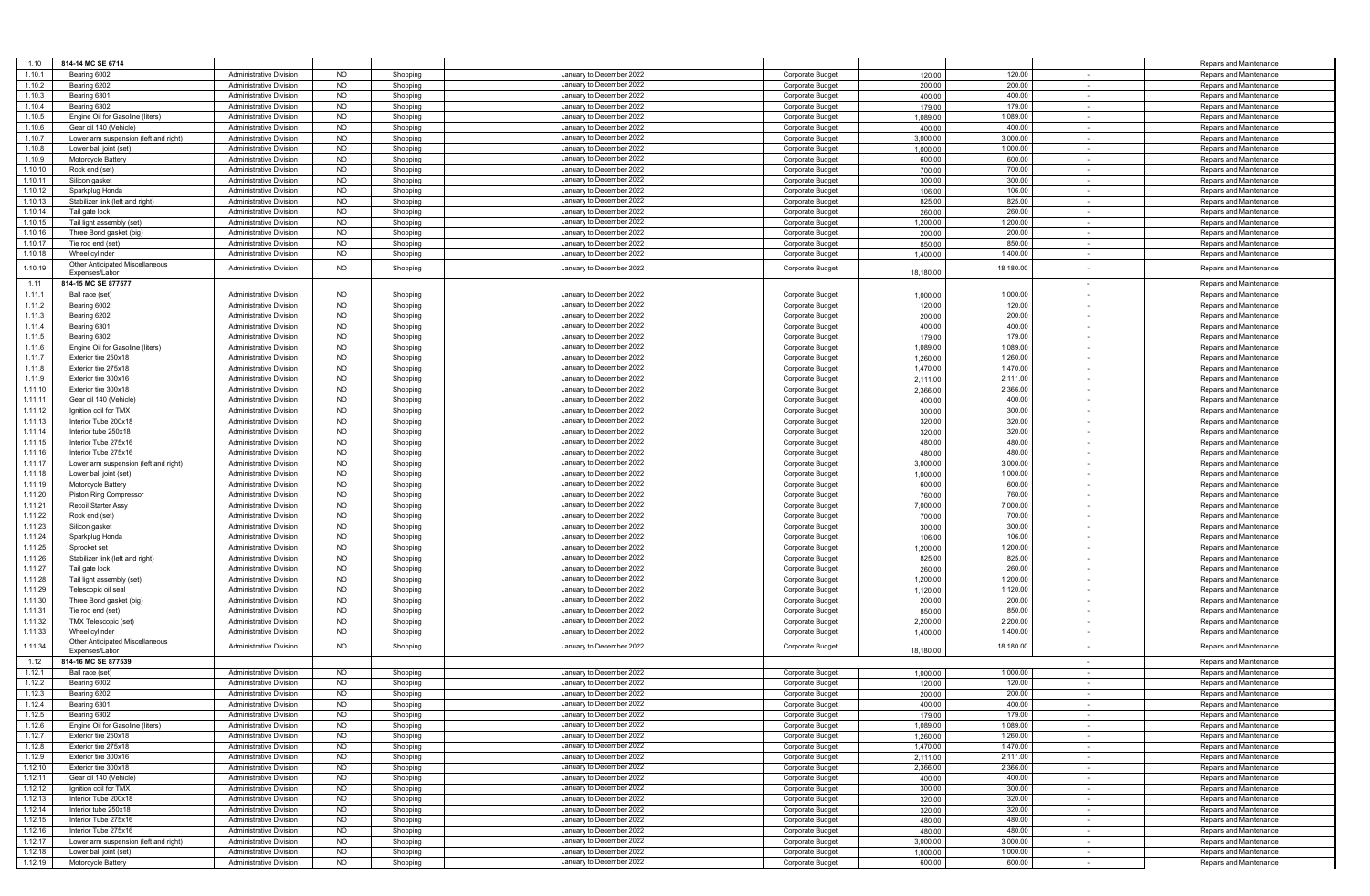| 1.12.20 | Piston Ring Compressor                        | <b>Administrative Division</b> | <b>NO</b> | Shopping | January to December 2022 | Corporate Budget        | 760.00    | 760.00    | Repairs and Maintenance                             |
|---------|-----------------------------------------------|--------------------------------|-----------|----------|--------------------------|-------------------------|-----------|-----------|-----------------------------------------------------|
| 1.12.21 | Recoil Starter Assy                           | <b>Administrative Division</b> | <b>NO</b> | Shopping | January to December 2022 | Corporate Budget        | 7,000.00  | 7,000.00  | Repairs and Maintenance                             |
| 1.12.22 | Rock end (set)                                | <b>Administrative Division</b> | <b>NO</b> | Shopping | January to December 2022 | Corporate Budget        | 700.00    | 700.00    | Repairs and Maintenance<br>$\sim$                   |
| 1.12.23 | Silicon gasket                                | Administrative Division        | <b>NO</b> | Shopping | January to December 2022 | Corporate Budget        | 300.00    | 300.00    | Repairs and Maintenance<br>$\sim$                   |
| 1.12.24 | Sparkplug Honda                               | Administrative Division        | <b>NO</b> | Shopping | January to December 2022 | Corporate Budget        | 106.00    | 106.00    | Repairs and Maintenance<br>$\sim$                   |
|         |                                               |                                |           |          |                          |                         |           |           |                                                     |
| 1.12.25 | Sprocket set                                  | Administrative Division        | <b>NO</b> | Shopping | January to December 2022 | Corporate Budget        | 1,200.00  | 1,200.00  | Repairs and Maintenance<br>$\sim$                   |
| 1.12.26 | Stabilizer link (left and right)              | <b>Administrative Division</b> | NO        | Shopping | January to December 2022 | Corporate Budget        | 825.00    | 825.00    | Repairs and Maintenance                             |
| 1.12.27 | Tail gate lock                                | Administrative Division        | NO        | Shopping | January to December 2022 | Corporate Budget        | 260.00    | 260.00    | Repairs and Maintenance<br>$\sim$                   |
| 1.12.28 | Tail light assembly (set)                     | Administrative Division        | <b>NO</b> | Shopping | January to December 2022 | Corporate Budget        | 1,200.00  | 1,200.00  | Repairs and Maintenance<br>$\sim$                   |
| 1.12.29 | Telescopic oil seal                           | Administrative Division        | <b>NO</b> |          | January to December 2022 | Corporate Budget        | 1,120.00  | 1,120.00  | Repairs and Maintenance                             |
|         |                                               |                                |           | Shopping |                          |                         |           |           | $\sim$                                              |
| 1.12.30 | Three Bond gasket (big)                       | Administrative Division        | <b>NO</b> | Shopping | January to December 2022 | Corporate Budget        | 200.00    | 200.00    | Repairs and Maintenance<br>$\sim$                   |
| 1.12.31 | Tie rod end (set)                             | Administrative Division        | NO        | Shopping | January to December 2022 | Corporate Budget        | 850.00    | 850.00    | Repairs and Maintenance                             |
| 1.12.32 | TMX Telescopic (set)                          | Administrative Division        | <b>NO</b> | Shopping | January to December 2022 | Corporate Budget        | 2,200.00  | 2,200.00  | Repairs and Maintenance<br>$\sim$                   |
| 1.12.33 | Wheel cylinder                                | <b>Administrative Division</b> | <b>NO</b> |          | January to December 2022 | Corporate Budget        | 1,400.00  | 1,400.00  | Repairs and Maintenance<br>$\sim$                   |
|         |                                               |                                |           | Shopping |                          |                         |           |           |                                                     |
| 1.12.34 | Other Anticipated Miscellaneous               | <b>Administrative Division</b> | <b>NO</b> | Shopping | January to December 2022 | Corporate Budget        |           | 18,180.00 | Repairs and Maintenance<br>$\overline{\phantom{a}}$ |
|         | Expenses/Labor                                |                                |           |          |                          |                         | 18,180.00 |           |                                                     |
| 1.13    | 814-17 MC SE 877534                           |                                |           |          |                          |                         |           |           | Repairs and Maintenance<br>$\overline{\phantom{a}}$ |
| 1.13.1  | Ball race (set)                               | <b>Administrative Division</b> | <b>NO</b> | Shopping | January to December 2022 | Corporate Budget        | 1,000.00  | 1,000.00  | Repairs and Maintenance                             |
| 1.13.2  | Bearing 6002                                  | Administrative Division        | NO        | Shopping | January to December 2022 | Corporate Budget        | 120.00    | 120.00    | Repairs and Maintenance<br>$\sim$                   |
|         |                                               |                                |           |          |                          |                         |           |           |                                                     |
| 1.13.3  | Bearing 6202                                  | <b>Administrative Division</b> | NO        | Shopping | January to December 2022 | Corporate Budget        | 200.00    | 200.00    | Repairs and Maintenance                             |
| 1.13.4  | Bearing 6301                                  | Administrative Division        | <b>NO</b> | Shopping | January to December 2022 | <b>Corporate Budget</b> | 400.00    | 400.00    | Repairs and Maintenance<br>$\sim$                   |
| 1.13.5  | Bearing 6302                                  | Administrative Division        | <b>NO</b> | Shopping | January to December 2022 | Corporate Budget        | 179.00    | 179.00    | Repairs and Maintenance<br>$\sim$                   |
| 1.13.6  | Engine Oil for Gasoline (liters)              | Administrative Division        | <b>NO</b> | Shopping | January to December 2022 | Corporate Budget        | 1,089.00  | 1,089.00  | Repairs and Maintenance                             |
|         |                                               |                                |           |          | January to December 2022 |                         |           |           |                                                     |
| 1.13.7  | Exterior tire 250x18                          | <b>Administrative Division</b> | NO        | Shopping |                          | Corporate Budget        | 1,260.00  | 1,260.00  | Repairs and Maintenance<br>$\sim$                   |
| 1.13.8  | Exterior tire 275x18                          | Administrative Division        | <b>NO</b> | Shopping | January to December 2022 | Corporate Budget        | 1,470.00  | 1,470.00  | Repairs and Maintenance                             |
| 1.13.9  | Exterior tire 300x16                          | <b>Administrative Division</b> | <b>NO</b> | Shopping | January to December 2022 | Corporate Budget        | 2,111.00  | 2,111.00  | Repairs and Maintenance<br>$\sim$                   |
| 1.13.10 | Exterior tire 300x18                          | Administrative Division        | <b>NO</b> | Shopping | January to December 2022 | Corporate Budget        | 2,366.00  | 2,366.00  | Repairs and Maintenance<br>$\sim$                   |
| 1.13.11 | Gear oil 140 (Vehicle)                        |                                | NO        |          |                          | Corporate Budget        | 400.00    |           |                                                     |
|         |                                               | <b>Administrative Division</b> |           | Shopping | January to December 2022 |                         |           | 400.00    | Repairs and Maintenance                             |
| 1.13.12 | Ignition coil for TMX                         | <b>Administrative Division</b> | NO        | Shopping | January to December 2022 | Corporate Budget        | 300.00    | 300.00    | Repairs and Maintenance<br>$\sim$                   |
| 1.13.13 | Interior Tube 200x18                          | Administrative Division        | <b>NO</b> | Shopping | January to December 2022 | Corporate Budget        | 320.00    | 320.00    | Repairs and Maintenance                             |
| 1.13.14 | Interior tube 250x18                          | Administrative Division        | <b>NO</b> | Shopping | January to December 2022 | <b>Corporate Budget</b> | 320.00    | 320.00    | Repairs and Maintenance<br>$\sim$                   |
| 1.13.15 | Interior Tube 275x16                          | Administrative Division        | <b>NO</b> | Shopping | January to December 2022 | Corporate Budget        | 480.00    | 480.00    | Repairs and Maintenance<br>$\sim$                   |
|         |                                               |                                |           |          |                          |                         |           |           |                                                     |
| 1.13.16 | Interior Tube 275x16                          | Administrative Division        | <b>NO</b> | Shopping | January to December 2022 | Corporate Budget        | 480.00    | 480.00    | Repairs and Maintenance                             |
| 1.13.17 | Lower arm suspension (left and right)         | <b>Administrative Division</b> | NO        | Shopping | January to December 2022 | Corporate Budget        | 3,000.00  | 3,000.00  | Repairs and Maintenance<br>$\sim$                   |
| 1.13.18 | Lower ball joint (set)                        | <b>Administrative Division</b> | NO        | Shopping | January to December 2022 | Corporate Budget        | 1,000.00  | 1,000.00  | Repairs and Maintenance                             |
| 1.13.19 | Motorcycle Battery                            | Administrative Division        | NO        | Shopping | January to December 2022 | Corporate Budget        | 600.00    | 600.00    | Repairs and Maintenance<br>$\sim$                   |
|         |                                               |                                |           |          |                          |                         |           |           |                                                     |
| 1.13.20 | <b>Piston Ring Compressor</b>                 | Administrative Division        | <b>NO</b> | Shopping | January to December 2022 | Corporate Budget        | 760.00    | 760.00    | Repairs and Maintenance<br>$\sim$                   |
| 1.13.21 | Recoil Starter Assy                           | <b>Administrative Division</b> | <b>NO</b> | Shopping | January to December 2022 | Corporate Budget        | 7,000.00  | 7,000.00  | Repairs and Maintenance                             |
| 1.13.22 | Rock end (set)                                | <b>Administrative Division</b> | NO        | Shopping | January to December 2022 | Corporate Budget        | 700.00    | 700.00    | Repairs and Maintenance<br>$\sim$                   |
| 1.13.23 | Silicon gasket                                | Administrative Division        | <b>NO</b> | Shopping | January to December 2022 | Corporate Budget        | 300.00    | 300.00    | Repairs and Maintenance<br>$\sim$                   |
| 1.13.24 |                                               | Administrative Division        | <b>NO</b> |          | January to December 2022 | Corporate Budget        |           | 106.00    | Repairs and Maintenance                             |
|         | Sparkplug Honda                               |                                |           | Shopping |                          |                         | 106.00    |           | $\sim$                                              |
| 1.13.25 | Sprocket set                                  | <b>Administrative Division</b> | <b>NO</b> | Shopping | January to December 2022 | Corporate Budget        | 1,200.00  | 1,200.00  | Repairs and Maintenance<br>$\sim$                   |
| 1.13.26 | Stabilizer link (left and right)              | <b>Administrative Division</b> | NO        | Shopping | January to December 2022 | Corporate Budget        | 825.00    | 825.00    | Repairs and Maintenance                             |
| 1.13.27 | Tail gate lock                                | <b>Administrative Division</b> | NO        | Shopping | January to December 2022 | Corporate Budget        | 260.00    | 260.00    | Repairs and Maintenance<br>$\sim$                   |
| 1.13.28 | Tail light assembly (set)                     | <b>Administrative Division</b> | <b>NO</b> |          | January to December 2022 | Corporate Budget        | 1,200.00  | 1,200.00  | Repairs and Maintenance                             |
|         |                                               |                                |           | Shopping |                          |                         |           |           |                                                     |
| 1.13.29 | Telescopic oil seal                           | Administrative Division        | <b>NO</b> | Shopping | January to December 2022 | <b>Corporate Budget</b> | 1,120.00  | 1,120.00  | Repairs and Maintenance<br>$\sim$                   |
| 1.13.30 | Three Bond gasket (big)                       | Administrative Division        | <b>NO</b> | Shopping | January to December 2022 | Corporate Budget        | 200.00    | 200.00    | Repairs and Maintenance<br>$\sim$                   |
| 1.13.31 | Tie rod end (set)                             | Administrative Division        | <b>NO</b> | Shopping | January to December 2022 | Corporate Budget        | 850.00    | 850.00    | Repairs and Maintenance                             |
| 1.13.32 | TMX Telescopic (set)                          | <b>Administrative Division</b> | NO        | Shopping | January to December 2022 | Corporate Budget        | 2,200.00  | 2,200.00  | Repairs and Maintenance<br>$\sim$                   |
| 1.13.33 | Wheel cylinder                                | Administrative Division        | <b>NO</b> |          | January to December 2022 |                         | 1,400.00  | 1,400.00  | Repairs and Maintenance                             |
|         |                                               |                                |           | Shopping |                          | Corporate Budget        |           |           |                                                     |
| 1.13.34 | <b>Other Anticipated Miscellaneous</b>        | <b>Administrative Division</b> | <b>NO</b> | Shopping | January to December 2022 | Corporate Budget        |           | 18,180.00 | Repairs and Maintenance                             |
|         | Expenses/Labor                                |                                |           |          |                          |                         | 18,180.00 |           |                                                     |
| 1.14    | 814-18 FOTON IOH131                           |                                |           |          |                          |                         |           |           | Repairs and Maintenance<br>$\overline{\phantom{a}}$ |
|         | Air Cleaner, Air Cleaner Element, Air Cleaner |                                |           |          |                          |                         |           |           |                                                     |
| 1.14.1  | Filter                                        | <b>Administrative Division</b> | <b>NO</b> | Shopping | January to December 2022 | Corporate Budget        | 2,800.00  | 2,800.00  | Repairs and Maintenance                             |
| 1.14.2  | <b>Alternator Belt</b>                        | <b>Administrative Division</b> | <b>NO</b> | Shopping | January to December 2022 | Corporate Budget        | 8,813.00  | 8,813.00  | Repairs and Maintenance<br>$\sim$                   |
| 1.14.3  | Automobile Battery 7 plates                   | <b>Administrative Division</b> | <b>NO</b> | Shopping | January to December 2022 | Corporate Budget        | 3,808.00  | 3,808.00  | Repairs and Maintenance<br>$\sim$                   |
|         |                                               |                                |           |          |                          |                         |           |           |                                                     |
| 1.14.4  | <b>Body Filler</b>                            | Administrative Division        | <b>NO</b> | Shopping | January to December 2022 | Corporate Budget        | 735.00    | 735.00    | Repairs and Maintenance<br>$\sim$                   |
| 1.14.5  | Brake fluid (bottle 900ml)                    | <b>Administrative Division</b> | <b>NO</b> | Shopping | January to December 2022 | Corporate Budget        | 781.00    | 781.00    | Repairs and Maintenance<br>$\sim$                   |
| 1.14.6  | Brake pads for APV, Foton, & KIA              | Administrative Division        | NO        | Shopping | January to December 2022 | <b>Corporate Budget</b> | 1,200.00  | 1,200.00  | Repairs and Maintenance                             |
| 1.14.7  | Brake shoe                                    | Administrative Division        | <b>NO</b> | Shopping | January to December 2022 | Corporate Budget        | 1,800.00  | 1,800.00  | Repairs and Maintenance<br>$\sim$                   |
|         |                                               |                                |           |          | January to December 2022 |                         |           |           |                                                     |
| 1.14.8  | Bulb 12 Volts Double Contact                  | Administrative Division        | <b>NO</b> | Shopping |                          | Corporate Budget        | 105.00    | 105.00    | Repairs and Maintenance                             |
| 1.14.9  | Bulb 12 Volts Single Contact                  | Administrative Division        | ΝU        | ənoppıng | January to December 2022 | Corporate Budget        | 95.00     | 90.UU     | Repairs and Maintenance                             |
| 1.14.10 | Clutch disc                                   | Administrative Division        | <b>NO</b> | Shopping | January to December 2022 | Corporate Budget        | 8,870.00  | 8,870.00  | Repairs and Maintenance<br>$\sim$                   |
| 1.14.11 | Clutch lining                                 | Administrative Division        | <b>NO</b> | Shopping | January to December 2022 | Corporate Budget        | 11,620.00 | 11,620.00 | Repairs and Maintenance                             |
| 1.14.12 |                                               |                                |           |          | January to December 2022 |                         |           | 4,076.00  |                                                     |
|         | Clutch pressure plate                         | <b>Administrative Division</b> | NO        | Shopping |                          | Corporate Budget        | 4,076.00  |           | Repairs and Maintenance<br>$\sim$                   |
| 1.14.13 | Clutch release bearing                        | <b>Administrative Division</b> | <b>NO</b> | Shopping | January to December 2022 | Corporate Budget        | 2,280.00  | 2,280.00  | $\sim$<br>Repairs and Maintenance                   |
| 1.14.14 | Engine coolant -Vehicle & Genset (liters)     | Administrative Division        | <b>NO</b> | Shopping | January to December 2022 | Corporate Budget        | 1,500.00  | 1,500.00  | Repairs and Maintenance<br>$\sim$                   |
| 1.14.15 | Engine drive belt                             | <b>Administrative Division</b> | NO        | Shopping | January to December 2022 | Corporate Budget        | 600.00    | 600.00    | $\sim$<br>Repairs and Maintenance                   |
| 1.14.16 |                                               |                                | <b>NO</b> |          | January to December 2022 |                         |           | 2,904.00  | $\sim$                                              |
|         | Engine Oil for Gasoline (liters)              | <b>Administrative Division</b> |           | Shopping |                          | Corporate Budget        | 2,904.00  |           | Repairs and Maintenance                             |
| 1.14.17 | Exterior tire 165x80x13                       | <b>Administrative Division</b> | NO        | Shopping | January to December 2022 | Corporate Budget        | 9,980.00  | 9,980.00  | Repairs and Maintenance<br>$\sim$                   |
| 1.14.18 | Fuel filter for vehicles                      | <b>Administrative Division</b> | <b>NO</b> | Shopping | January to December 2022 | Corporate Budget        | 450.00    | 450.00    | Repairs and Maintenance<br>$\sim$                   |
| 1.14.19 | Gear oil 140 (Vehicle)                        | <b>Administrative Division</b> | <b>NO</b> | Shopping | January to December 2022 | Corporate Budget        | 400.00    | 400.00    | Repairs and Maintenance<br>$\sim$                   |
| 1.14.20 | <b>Headlight Halogen Bulb</b>                 | <b>Administrative Division</b> | <b>NO</b> | Shopping | January to December 2022 | Corporate Budget        | 1,600.00  | 1,600.00  | Repairs and Maintenance<br>$\sim$                   |
|         |                                               |                                |           |          |                          |                         |           |           |                                                     |
| 1.14.21 | Ignition coil for Foton Gratour (set)         | <b>Administrative Division</b> | NO        | Shopping | January to December 2022 | Corporate Budget        | 1,940.00  | 1,940.00  | Repairs and Maintenance                             |
| 1.14.22 | Lower arm suspension (left and right)         | <b>Administrative Division</b> | NO        | Shopping | January to December 2022 | Corporate Budget        | 3,000.00  | 3,000.00  | Repairs and Maintenance<br>$\sim$                   |
| 1.14.23 | Lower ball joint (set)                        | <b>Administrative Division</b> | <b>NO</b> | Shopping | January to December 2022 | Corporate Budget        | 1,000.00  | 1,000.00  | Repairs and Maintenance<br>$\sim$                   |
|         |                                               |                                |           |          |                          |                         |           |           |                                                     |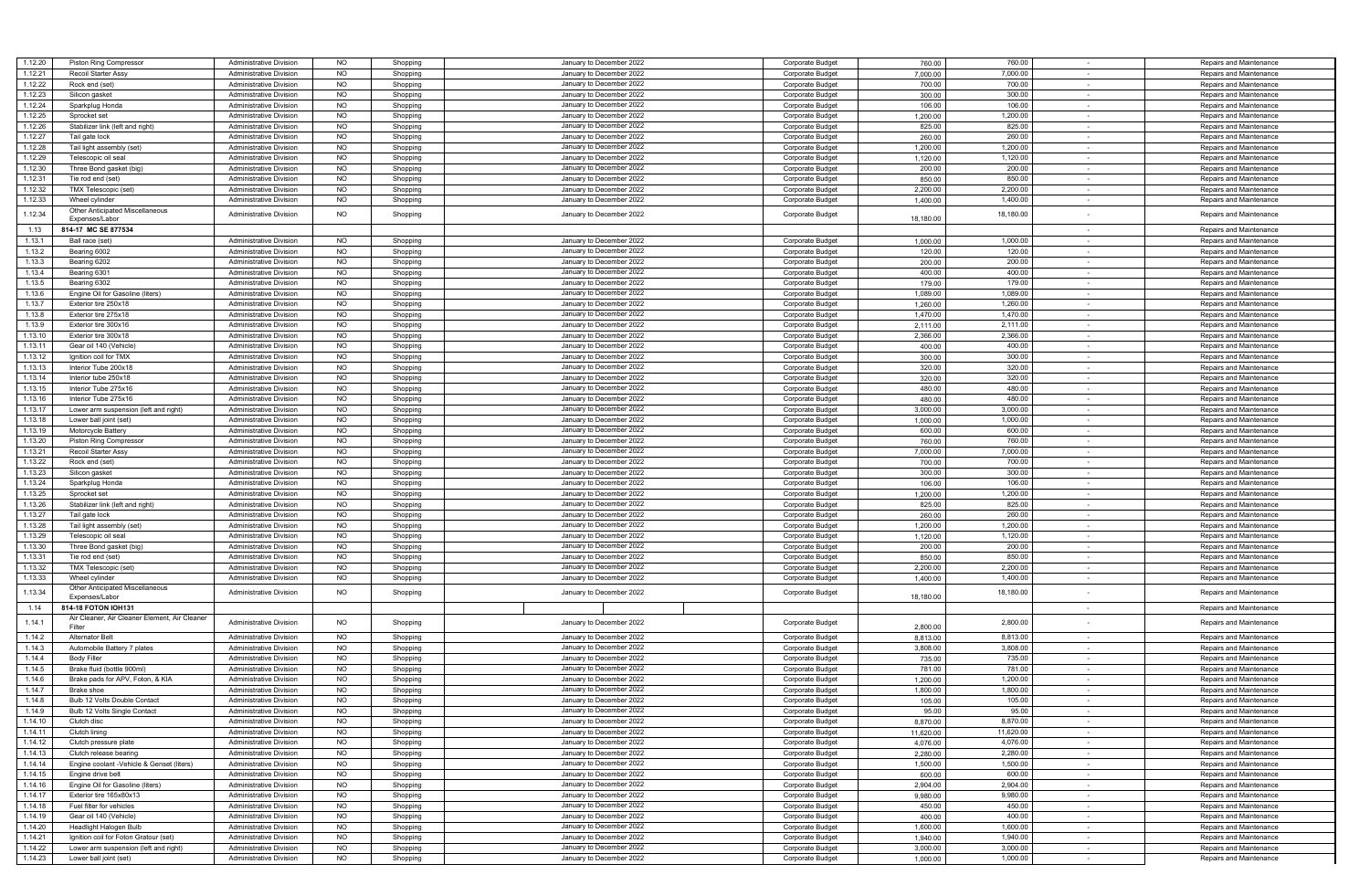| 1.14.24 | Rock end (set)                                | <b>Administrative Division</b> | <b>NO</b> | Shopping | January to December 2022 | Corporate Budget        | 700.00    | 700.00    |        | Repairs and Maintenance |
|---------|-----------------------------------------------|--------------------------------|-----------|----------|--------------------------|-------------------------|-----------|-----------|--------|-------------------------|
| 1.14.25 | Silicon gasket                                | <b>Administrative Division</b> | <b>NO</b> | Shopping | January to December 2022 | Corporate Budget        | 300.00    | 300.00    |        | Repairs and Maintenance |
|         |                                               |                                |           |          |                          |                         |           |           |        |                         |
| 1.14.26 | Stabilizer link (left and right)              | Administrative Division        | <b>NO</b> | Shopping | January to December 2022 | Corporate Budget        | 825.00    | 825.00    | $\sim$ | Repairs and Maintenance |
| 1.14.27 | <b>Steering Belt</b>                          | <b>Administrative Division</b> | <b>NO</b> | Shopping | January to December 2022 | Corporate Budget        | 490.00    | 490.00    | $\sim$ | Repairs and Maintenance |
|         |                                               |                                |           |          |                          |                         |           |           |        |                         |
| 1.14.28 | Tail gate lock                                | <b>Administrative Division</b> | <b>NO</b> | Shopping | January to December 2022 | Corporate Budget        | 260.00    | 260.00    |        | Repairs and Maintenance |
| 1.14.29 | Tail light assembly (set)                     | Administrative Division        | <b>NO</b> | Shopping | January to December 2022 | Corporate Budget        | 1,200.00  | 1,200.00  | $\sim$ | Repairs and Maintenance |
| 1.14.30 | Three Bond gasket (big)                       | <b>Administrative Division</b> | <b>NO</b> | Shopping | January to December 2022 | Corporate Budget        | 200.00    | 200.00    | $\sim$ | Repairs and Maintenance |
|         |                                               |                                |           |          |                          |                         |           |           |        |                         |
| 1.14.31 | Tie rod end (set)                             | <b>Administrative Division</b> | <b>NO</b> | Shopping | January to December 2022 | Corporate Budget        | 850.00    | 850.00    | $\sim$ | Repairs and Maintenance |
| 1.14.32 | Wheel cylinder                                | <b>Administrative Division</b> | <b>NO</b> | Shopping | January to December 2022 | Corporate Budget        | 1,400.00  | 1,400.00  | $\sim$ | Repairs and Maintenance |
|         |                                               |                                |           |          |                          |                         |           |           |        |                         |
| 1.14.33 | Other Anticipated Miscellaneous               | <b>Administrative Division</b> | <b>NO</b> |          | January to December 2022 | Corporate Budget        |           | 18,180.00 |        | Repairs and Maintenance |
|         | Expenses/Labor                                |                                |           | Shopping |                          |                         | 18,180.00 |           |        |                         |
| 1.15    | 814-19 FOTON IOH171                           |                                |           |          |                          |                         |           |           | $\sim$ | Repairs and Maintenance |
|         |                                               |                                |           |          |                          |                         |           |           |        |                         |
| 1.15.1  | Air Cleaner, Air Cleaner Element, Air Cleaner | <b>Administrative Division</b> | <b>NO</b> |          | January to December 2022 |                         |           | 2,800.00  |        |                         |
|         | Filter                                        |                                |           | Shopping |                          | Corporate Budget        | 2,800.00  |           |        | Repairs and Maintenance |
| 1.15.2  | <b>Alternator Belt</b>                        | <b>Administrative Division</b> | <b>NO</b> | Shopping | January to December 2022 | Corporate Budget        | 8,813.00  | 8,813.00  | $\sim$ | Repairs and Maintenance |
|         |                                               |                                |           |          |                          |                         |           |           |        |                         |
| 1.15.3  | Automobile Battery 7 plates                   | <b>Administrative Division</b> | <b>NO</b> | Shopping | January to December 2022 | Corporate Budget        | 3,808.00  | 3,808.00  | $\sim$ | Repairs and Maintenance |
| 1.15.4  | <b>Body Filler</b>                            | Administrative Division        | <b>NO</b> | Shopping | January to December 2022 | <b>Corporate Budget</b> | 735.00    | 735.00    |        | Repairs and Maintenance |
|         |                                               |                                |           |          |                          |                         |           |           |        |                         |
| 1.15.5  | Brake fluid (bottle 900ml)                    | Administrative Division        | <b>NO</b> | Shopping | January to December 2022 | Corporate Budget        | 781.00    | 781.00    | $\sim$ | Repairs and Maintenance |
| 1.15.6  | Brake pads for APV, Foton, & KIA              | <b>Administrative Division</b> | <b>NO</b> | Shopping | January to December 2022 | Corporate Budget        | 1,200.00  | 1,200.00  | $\sim$ | Repairs and Maintenance |
|         |                                               | <b>Administrative Division</b> |           |          |                          |                         |           |           |        |                         |
| 1.15.7  | Brake shoe                                    |                                | <b>NO</b> | Shopping | January to December 2022 | Corporate Budget        | 1,800.00  | 1,800.00  | $\sim$ | Repairs and Maintenance |
| 1.15.8  | Bulb 12 Volts Double Contact                  | <b>Administrative Division</b> | NO        | Shopping | January to December 2022 | Corporate Budget        | 105.00    | 105.00    | $\sim$ | Repairs and Maintenance |
| 1.15.9  | Bulb 12 Volts Single Contact                  | <b>Administrative Division</b> | <b>NO</b> | Shopping | January to December 2022 | Corporate Budget        | 95.00     | 95.00     |        | Repairs and Maintenance |
|         |                                               |                                |           |          |                          |                         |           |           |        |                         |
| 1.15.10 | Clutch disc                                   | Administrative Division        | <b>NO</b> | Shopping | January to December 2022 | Corporate Budget        | 8,870.00  | 8,870.00  | $\sim$ | Repairs and Maintenance |
| 1.15.11 | Clutch lining                                 | <b>Administrative Division</b> | <b>NO</b> | Shopping | January to December 2022 | Corporate Budget        | 11.620.00 | 11,620.00 | $\sim$ | Repairs and Maintenance |
|         |                                               |                                |           |          |                          |                         |           |           |        |                         |
| 1.15.12 | Clutch pressure plate                         | <b>Administrative Division</b> | <b>NO</b> | Shopping | January to December 2022 | Corporate Budget        | 4,076.00  | 4,076.00  | $\sim$ | Repairs and Maintenance |
| 1.15.13 | Clutch release bearing                        | <b>Administrative Division</b> | <b>NO</b> | Shopping | January to December 2022 | Corporate Budget        | 2,280.00  | 2,280.00  | $\sim$ | Repairs and Maintenance |
|         |                                               |                                |           |          |                          |                         |           |           |        |                         |
| 1.15.14 | Engine coolant -Vehicle & Genset (liters)     | <b>Administrative Division</b> | <b>NO</b> | Shopping | January to December 2022 | Corporate Budget        | 1,500.00  | 1,500.00  |        | Repairs and Maintenance |
| 1.15.15 | Fngine drive belt                             | Administrative Division        | <b>NO</b> | Shopping | January to December 2022 | Corporate Budget        | 600.00    | 600.00    | $\sim$ | Repairs and Maintenance |
| 1.15.16 |                                               |                                | <b>NO</b> |          | January to December 2022 |                         |           | 2,904.00  | $\sim$ |                         |
|         | Engine Oil for Gasoline (liters)              | <b>Administrative Division</b> |           | Shopping |                          | Corporate Budget        | 2,904.00  |           |        | Repairs and Maintenance |
| 1.15.17 | Exterior tire 165x80x13                       | <b>Administrative Division</b> | <b>NO</b> | Shopping | January to December 2022 | Corporate Budget        | 9,980.00  | 9,980.00  | $\sim$ | Repairs and Maintenance |
| 1.15.18 | Fuel filter for vehicles                      | <b>Administrative Division</b> | <b>NO</b> | Shopping | January to December 2022 | Corporate Budget        | 450.00    | 450.00    | $\sim$ | Repairs and Maintenance |
|         |                                               |                                |           |          |                          |                         |           |           |        |                         |
| 1.15.19 | Gear oil 140 (Vehicle)                        | <b>Administrative Division</b> | <b>NO</b> | Shopping | January to December 2022 | Corporate Budget        | 400.00    | 400.00    | $\sim$ | Repairs and Maintenance |
| 1.15.20 | Headlight Halogen Bulb                        | Administrative Division        | <b>NO</b> | Shopping | January to December 2022 | Corporate Budget        | 1,600.00  | 1,600.00  | $\sim$ | Repairs and Maintenance |
|         |                                               |                                |           |          |                          |                         |           |           |        |                         |
| 1.15.21 | Ignition coil for Foton Gratour (set)         | <b>Administrative Division</b> | <b>NO</b> | Shopping | January to December 2022 | Corporate Budget        | 1,940.00  | 1,940.00  | $\sim$ | Repairs and Maintenance |
| 1.15.22 | Lower arm suspension (left and right)         | <b>Administrative Division</b> | <b>NO</b> | Shopping | January to December 2022 | Corporate Budget        | 3,000.00  | 3,000.00  | $\sim$ | Repairs and Maintenance |
|         |                                               |                                |           |          |                          |                         |           |           |        |                         |
| 1.15.23 | Lower ball joint (set)                        | <b>Administrative Division</b> | <b>NO</b> | Shopping | January to December 2022 | <b>Corporate Budget</b> | 1,000.00  | 1,000.00  | $\sim$ | Repairs and Maintenance |
| 1.15.24 | Pilot bearing                                 | Administrative Division        | <b>NO</b> | Shopping | January to December 2022 | <b>Corporate Budget</b> | 125.00    | 125.00    | $\sim$ | Repairs and Maintenance |
|         |                                               |                                |           |          |                          |                         |           |           |        |                         |
| 1.15.25 | Rock end (set)                                | Administrative Division        | <b>NO</b> | Shopping | January to December 2022 | Corporate Budget        | 700.00    | 700.00    | $\sim$ | Repairs and Maintenance |
| 1.15.26 | Silicon gasket                                | <b>Administrative Division</b> | <b>NO</b> | Shopping | January to December 2022 | Corporate Budget        | 300.00    | 300.00    | $\sim$ | Repairs and Maintenance |
| 1.15.27 | Stabilizer link (left and right)              | <b>Administrative Division</b> | <b>NO</b> | Shopping | January to December 2022 | Corporate Budget        | 825.00    | 825.00    |        | Repairs and Maintenance |
|         |                                               |                                |           |          |                          |                         |           |           | $\sim$ |                         |
| 1.15.28 | <b>Steering Belt</b>                          | <b>Administrative Division</b> | NO        | Shopping | January to December 2022 | Corporate Budget        | 490.00    | 490.00    | $\sim$ | Repairs and Maintenance |
| 1.15.29 | Tail gate lock                                | <b>Administrative Division</b> | <b>NO</b> | Shopping | January to December 2022 | Corporate Budget        | 260.00    | 260.00    |        | Repairs and Maintenance |
|         |                                               |                                |           |          |                          |                         |           |           |        |                         |
| 1.15.30 | Tail light assembly (set)                     | Administrative Division        | <b>NO</b> | Shopping | January to December 2022 | Corporate Budget        | 1,200.00  | 1,200.00  | $\sim$ | Repairs and Maintenance |
| 1.15.31 | Three Bond gasket (big)                       | <b>Administrative Division</b> | <b>NO</b> | Shopping | January to December 2022 | Corporate Budget        | 200.00    | 200.00    | $\sim$ | Repairs and Maintenance |
|         |                                               |                                |           |          |                          |                         |           |           |        |                         |
| 1.15.32 | Tie rod end (set)                             | <b>Administrative Division</b> | <b>NO</b> | Shopping | January to December 2022 | Corporate Budget        | 850.00    | 850.00    | $\sim$ | Repairs and Maintenance |
| 1.15.33 | Wheel cylinder                                | <b>Administrative Division</b> | <b>NO</b> | Shopping | January to December 2022 | Corporate Budget        | 1,400.00  | 1,400.00  | $\sim$ | Repairs and Maintenance |
|         | Other Anticipated Miscellaneous               |                                |           |          |                          |                         |           |           |        |                         |
| 1.15.34 |                                               | <b>Administrative Division</b> | <b>NO</b> | Shopping | January to December 2022 | Corporate Budget        |           | 18,180.00 | $\sim$ | Repairs and Maintenance |
|         | Expenses/Labor                                |                                |           |          |                          |                         | 18,180.00 |           |        |                         |
| 1.16    | 814-20 FOTON IOH268                           |                                |           |          |                          |                         |           |           |        | Repairs and Maintenance |
|         |                                               |                                |           |          |                          |                         |           |           |        |                         |
| 1.16.1  | Air Cleaner, Air Cleaner Element, Air Cleaner | <b>Administrative Division</b> | <b>NO</b> | Shopping | January to December 2022 | Corporate Budget        |           | 2,800.00  |        | Repairs and Maintenance |
|         | Filter                                        |                                |           |          |                          |                         | 2,800.00  |           |        |                         |
| 1.16.2  | <b>Alternator Belt</b>                        | <b>Administrative Division</b> | <b>NO</b> | Shopping | January to December 2022 | Corporate Budget        | 8,813.00  | 8,813.00  |        | Repairs and Maintenance |
| 1.16.3  | Automobile Battery 7 plates                   | <b>Administrative Division</b> | <b>NO</b> | Shopping | January to December 2022 | Corporate Budget        | 3,808.00  | 3,808.00  | $\sim$ | Repairs and Maintenance |
|         |                                               |                                |           |          |                          |                         |           |           |        |                         |
| 1.16.4  | <b>Body Filler</b>                            | <b>Administrative Division</b> | <b>NO</b> | Shopping | January to December 2022 | Corporate Budget        | 735.00    | 735.00    | $\sim$ | Repairs and Maintenance |
| 1.16.5  | Brake fluid (bottle 900ml)                    | <b>Administrative Division</b> | <b>NO</b> | Shopping | January to December 2022 | Corporate Budget        | 781.00    | 781.00    | $\sim$ | Repairs and Maintenance |
|         |                                               |                                |           |          |                          |                         |           |           |        |                         |
| 1.16.6  | Brake pads for APV, Foton, & KIA              | <b>Administrative Division</b> | <b>NO</b> | Shopping | January to December 2022 | Corporate Budget        | 1,200.00  | 1,200.00  | $\sim$ | Repairs and Maintenance |
| 1.16.7  | <b>Brake shoe</b>                             | <b>Administrative Division</b> | <b>NO</b> | Shopping | January to December 2022 | Corporate Budget        | 1,800.00  | 1,800.00  | $\sim$ | Repairs and Maintenance |
| 1.16.8  | Bulb 12 Volts Double Contact                  | <b>Administrative Division</b> | <b>NO</b> | Shopping | January to December 2022 | Corporate Budget        | 105.00    | 105.00    | $\sim$ | Repairs and Maintenance |
|         |                                               |                                |           |          |                          |                         |           |           |        |                         |
| 1.16.9  | Bulb 12 Volts Single Contact                  | <b>Administrative Division</b> | <b>NO</b> | Shopping | January to December 2022 | Corporate Budget        | 95.00     | 95.00     |        | Repairs and Maintenance |
| 1.16.10 | Clutch disc                                   | <b>Administrative Division</b> | <b>NO</b> | Shopping | January to December 2022 | Corporate Budget        | 8,870.00  | 8,870.00  | $\sim$ | Repairs and Maintenance |
|         |                                               |                                |           |          |                          |                         |           |           |        |                         |
| 1.16.11 | Clutch lining                                 | <b>Administrative Division</b> | <b>NO</b> | Shopping | January to December 2022 | Corporate Budget        | 11,620.00 | 11,620.00 |        | Repairs and Maintenance |
| 1.16.12 | Clutch pressure plate                         | <b>Administrative Division</b> | <b>NO</b> | Shopping | January to December 2022 | Corporate Budget        | 4,076.00  | 4,076.00  |        | Repairs and Maintenance |
| 1.16.13 | Clutch release bearing                        | Administrative Division        |           |          |                          |                         |           |           |        |                         |
|         |                                               |                                | NO        | Shopping | January to December 2022 | Corporate Budget        | 2,280.0   | 2,280.00  |        | Repairs and Maintenance |
| 1.16.14 | Engine coolant -Vehicle & Genset (liters)     | <b>Administrative Division</b> | NO.       | Shopping | January to December 2022 | Corporate Budget        | 1,500.00  | 1,500.00  |        | Repairs and Maintenance |
| 1.16.15 | Engine drive belt                             | Administrative Division        | <b>NO</b> | Shopping | January to December 2022 | Corporate Budget        | 600.00    | 600.00    |        | Repairs and Maintenance |
|         |                                               |                                |           |          |                          |                         |           |           | $\sim$ |                         |
| 1.16.16 | Engine Oil for Gasoline (liters)              | <b>Administrative Division</b> | <b>NO</b> | Shopping | January to December 2022 | Corporate Budget        | 2,904.00  | 2,904.00  | $\sim$ | Repairs and Maintenance |
| 1.16.17 | Exterior tire 165x80x13                       | <b>Administrative Division</b> | <b>NO</b> | Shopping | January to December 2022 | Corporate Budget        | 9,980.00  | 9,980.00  |        | Repairs and Maintenance |
|         |                                               |                                |           |          |                          |                         |           |           |        |                         |
| 1.16.18 | Fuel filter for vehicles                      | Administrative Division        | <b>NO</b> | Shopping | January to December 2022 | Corporate Budget        | 450.00    | 450.00    | $\sim$ | Repairs and Maintenance |
| 1.16.19 | Gear oil 140 (Vehicle)                        | <b>Administrative Division</b> | <b>NO</b> | Shopping | January to December 2022 | Corporate Budget        | 400.00    | 400.00    | $\sim$ | Repairs and Maintenance |
|         |                                               |                                |           |          |                          |                         |           |           |        |                         |
| 1.16.20 | Headlight Halogen Bulb                        | Administrative Division        | <b>NO</b> | Shopping | January to December 2022 | Corporate Budget        | 1,600.00  | 1,600.00  | $\sim$ | Repairs and Maintenance |
| 1.16.21 | Ignition coil for Foton Gratour (set)         | <b>Administrative Division</b> | <b>NO</b> | Shopping | January to December 2022 | Corporate Budget        | 1,940.00  | 1,940.00  | $\sim$ | Repairs and Maintenance |
| 1.16.22 |                                               | <b>Administrative Division</b> | <b>NO</b> |          |                          |                         |           | 3,000.00  |        |                         |
|         | Lower arm suspension (left and right)         |                                |           | Shopping | January to December 2022 | Corporate Budget        | 3,000.00  |           |        | Repairs and Maintenance |
| 1.16.23 | Lower ball joint (set)                        | <b>Administrative Division</b> | <b>NO</b> | Shopping | January to December 2022 | Corporate Budget        | 1,000.00  | 1,000.00  | $\sim$ | Repairs and Maintenance |
| 1.16.24 | Pilot bearing                                 | <b>Administrative Division</b> | <b>NO</b> | Shopping | January to December 2022 |                         | 125.00    | 125.00    |        | Repairs and Maintenance |
|         |                                               |                                |           |          |                          | Corporate Budget        |           |           |        |                         |
| 1.16.25 | Rock end (set)                                | Administrative Division        | <b>NO</b> | Shopping | January to December 2022 | Corporate Budget        | 700.00    | 700.00    | $\sim$ | Repairs and Maintenance |
| 1.16.26 | Silicon gasket                                | Administrative Division        | <b>NO</b> | Shopping | January to December 2022 | Corporate Budget        | 300.00    | 300.00    | $\sim$ | Repairs and Maintenance |
|         |                                               |                                |           |          |                          |                         |           |           |        |                         |
| 1.16.27 | Stabilizer link (left and right)              | <b>Administrative Division</b> | <b>NO</b> | Shopping | January to December 2022 | Corporate Budget        | 825.00    | 825.00    |        | Repairs and Maintenance |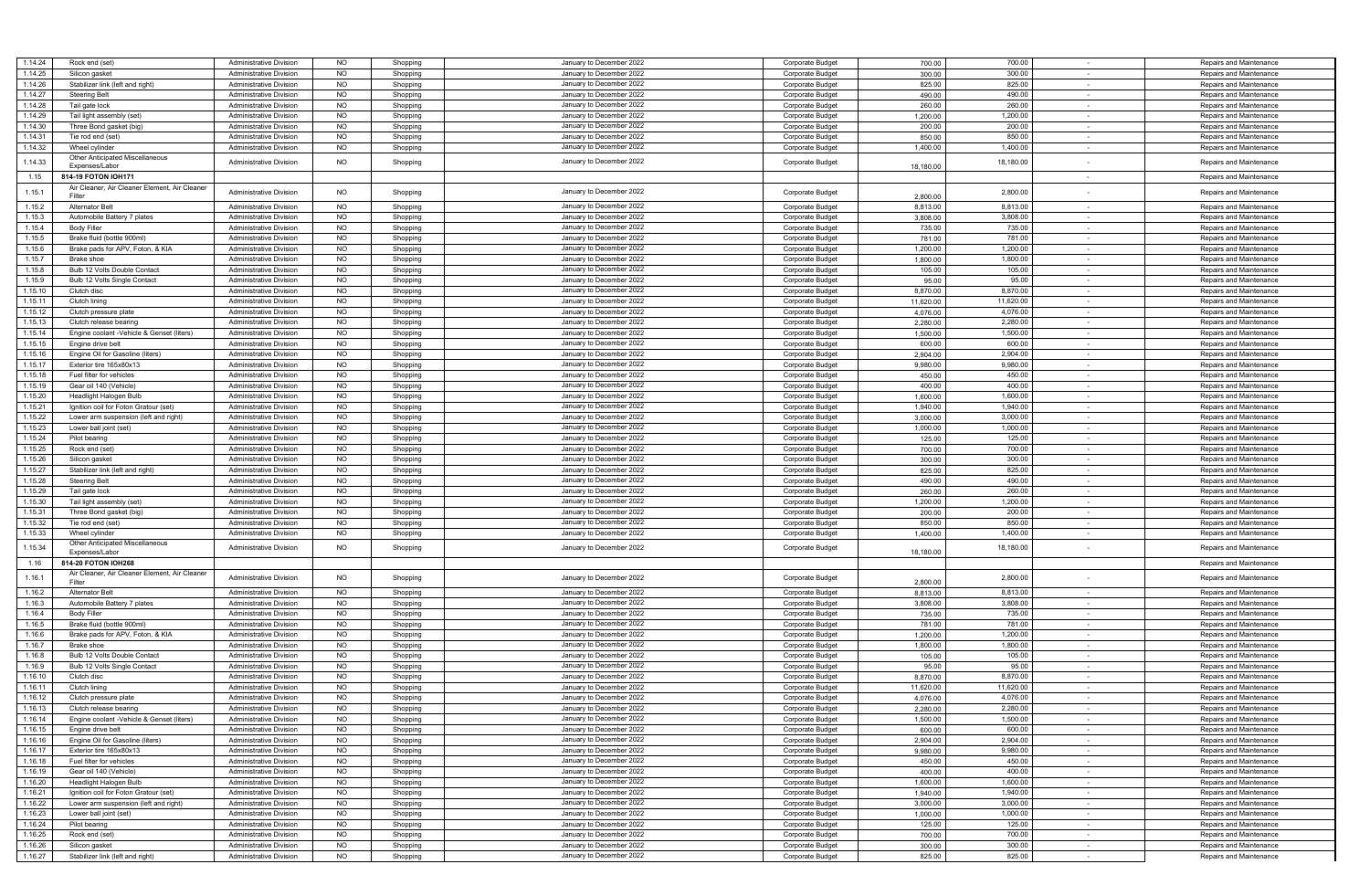| 1.16.28            | <b>Steering Belt</b>                          | <b>Administrative Division</b>                            | <b>NO</b>              | Shopping             | January to December 2022                             | Corporate Budget                     | 490.00             | 490.00             |            | Repairs and Maintenance                            |
|--------------------|-----------------------------------------------|-----------------------------------------------------------|------------------------|----------------------|------------------------------------------------------|--------------------------------------|--------------------|--------------------|------------|----------------------------------------------------|
| 1.16.29            | Tail gate lock                                | <b>Administrative Division</b>                            | <b>NO</b>              | Shopping             | January to December 2022                             | Corporate Budget                     | 260.00             | 260.00             |            | Repairs and Maintenance                            |
|                    |                                               |                                                           |                        |                      |                                                      |                                      |                    |                    |            |                                                    |
| 1.16.30            | Tail light assembly (set)                     | Administrative Division                                   | <b>NO</b>              | Shopping             | January to December 2022                             | Corporate Budget                     | 1,200.00           | 1,200.00           | $\sim$     | Repairs and Maintenance                            |
| 1.16.31            | Three Bond gasket (big)                       | <b>Administrative Division</b>                            | <b>NO</b>              | Shopping             | January to December 2022                             | Corporate Budget                     | 200.00             | 200.00             | $\sim$     | Repairs and Maintenance                            |
| 1.16.32            | Tie rod end (set)                             | <b>Administrative Division</b>                            | <b>NO</b>              | Shopping             | January to December 2022                             | Corporate Budget                     | 850.00             | 850.00             |            | Repairs and Maintenance                            |
|                    |                                               |                                                           |                        |                      |                                                      |                                      |                    |                    |            |                                                    |
| 1.16.33            | Wheel cylinder                                | <b>Administrative Division</b>                            | <b>NO</b>              | Shopping             | January to December 2022                             | Corporate Budget                     | 1,400.00           | 1,400.00           | $\sim$     | Repairs and Maintenance                            |
|                    | Other Anticipated Miscellaneous               |                                                           |                        |                      |                                                      |                                      |                    |                    |            |                                                    |
| 1.16.34            | Expenses/Labor                                | <b>Administrative Division</b>                            | <b>NO</b>              | Shopping             | January to December 2022                             | Corporate Budget                     | 18,180.00          | 18,180.00          |            | Repairs and Maintenance                            |
|                    |                                               |                                                           |                        |                      |                                                      |                                      |                    |                    |            |                                                    |
| 1.17               | 814-21 JAG 8926                               |                                                           |                        |                      |                                                      |                                      |                    |                    |            | Repairs and Maintenance                            |
|                    |                                               |                                                           |                        |                      |                                                      |                                      |                    |                    |            |                                                    |
| 1.17.1             | Air Cleaner, Air Cleaner Element, Air Cleaner | <b>Administrative Division</b>                            | <b>NO</b>              | Shopping             | January to December 2022                             | Corporate Budget                     |                    | 2,800.00           |            | Repairs and Maintenance                            |
|                    | Filter                                        |                                                           |                        |                      |                                                      |                                      | 2,800.00           |                    |            |                                                    |
| 1.17.2             | <b>Alternator Belt</b>                        | <b>Administrative Division</b>                            | <b>NO</b>              | Shopping             | January to December 2022                             | Corporate Budget                     | 8,813.00           | 8,813.00           | $\sim$     | Repairs and Maintenance                            |
|                    |                                               |                                                           |                        |                      | January to December 2022                             |                                      |                    |                    |            |                                                    |
| 1.17.3             | Automobile Battery 7 plates                   | Administrative Division                                   | <b>NO</b>              | Shopping             |                                                      | Corporate Budget                     | 3,808.00           | 3,808.00           | $\sim$     | Repairs and Maintenance                            |
| 1.17.4             | <b>Body Filler</b>                            | <b>Administrative Division</b>                            | <b>NO</b>              | Shopping             | January to December 2022                             | Corporate Budget                     | 735.00             | 735.00             | $\sim$     | Repairs and Maintenance                            |
| 1.17.5             | Brake fluid (bottle 900ml)                    | <b>Administrative Division</b>                            | <b>NO</b>              | Shopping             | January to December 2022                             | Corporate Budget                     | 781.00             | 781.00             | $\sim$     | Repairs and Maintenance                            |
|                    |                                               |                                                           |                        |                      |                                                      |                                      |                    |                    |            |                                                    |
| 1.17.6             | Brake pad Multicab Ord. (set)                 | <b>Administrative Division</b>                            | NO                     | Shopping             | January to December 2022                             | Corporate Budget                     | 1,680.00           | 1,680.00           | $\sim$ $-$ | Repairs and Maintenance                            |
| 1.17.7             | Brake pads for APV, Foton, & KIA              | <b>Administrative Division</b>                            | <b>NO</b>              | Shopping             | January to December 2022                             | Corporate Budget                     | 1,200.00           | 1,200.00           |            | Repairs and Maintenance                            |
|                    |                                               |                                                           |                        |                      |                                                      |                                      |                    |                    |            |                                                    |
| 1.17.8             | <b>Brake</b> shoe                             | <b>Administrative Division</b>                            | <b>NO</b>              | Shopping             | January to December 2022                             | Corporate Budget                     | 1,800.00           | 1,800.00           | $\sim$     | Repairs and Maintenance                            |
| 1.17.9             | Bulb 12 Volts Double Contact                  | <b>Administrative Division</b>                            | <b>NO</b>              | Shopping             | January to December 2022                             | Corporate Budget                     | 105.00             | 105.00             | $\sim$     | Repairs and Maintenance                            |
|                    |                                               |                                                           |                        |                      |                                                      |                                      |                    |                    |            |                                                    |
| 1.17.10            | Bulb 12 Volts Single Contact                  | <b>Administrative Division</b>                            | <b>NO</b>              | Shopping             | January to December 2022                             | Corporate Budget                     | 95.00              | 95.00              | $\sim$     | Repairs and Maintenance                            |
| 1.17.11            | Clutch disc                                   | <b>Administrative Division</b>                            | NO                     | Shopping             | January to December 2022                             | Corporate Budget                     | 8,870.00           | 8,870.00           | $\sim$     | Repairs and Maintenance                            |
|                    |                                               |                                                           |                        |                      |                                                      |                                      |                    |                    |            |                                                    |
| 1.17.12            | Clutch lining                                 | <b>Administrative Division</b>                            | <b>NO</b>              | Shopping             | January to December 2022                             | Corporate Budget                     | 11,620.00          | 11,620.00          |            | Repairs and Maintenance                            |
| 1.17.13            | Clutch pressure plate                         | <b>Administrative Division</b>                            | <b>NO</b>              | Shopping             | January to December 2022                             | Corporate Budget                     | 4,076.00           | 4,076.00           | $\sim$     | Repairs and Maintenance                            |
| 1.17.14            | Clutch release bearing                        | <b>Administrative Division</b>                            | <b>NO</b>              | Shopping             | January to December 2022                             | Corporate Budget                     | 2,280.00           | 2,280.00           | $\sim$     | Repairs and Maintenance                            |
|                    |                                               |                                                           |                        |                      |                                                      |                                      |                    |                    |            |                                                    |
| 1.17.15            | Engine coolant -Vehicle & Genset (liters)     | <b>Administrative Division</b>                            | <b>NO</b>              | Shopping             | January to December 2022                             | Corporate Budget                     | 1,500.00           | 1,500.00           | $\sim$     | Repairs and Maintenance                            |
| 1.17.16            | Engine drive belt                             | <b>Administrative Division</b>                            | <b>NO</b>              | Shopping             | January to December 2022                             | Corporate Budget                     | 600.00             | 600.00             | $\sim$     | Repairs and Maintenance                            |
|                    |                                               |                                                           |                        |                      |                                                      |                                      |                    |                    |            |                                                    |
| 1.17.17            | Engine Oil for Gasoline (liters)              | <b>Administrative Division</b>                            | <b>NO</b>              | Shopping             | January to December 2022                             | Corporate Budget                     | 2,904.00           | 2,904.00           |            | Repairs and Maintenance                            |
| 1.17.18            | Exterior tire 165x65x13                       | <b>Administrative Division</b>                            | <b>NO</b>              | Shopping             | January to December 2022                             | Corporate Budget                     | 3,850.00           | 3,850.00           | $\sim$     | Repairs and Maintenance                            |
|                    |                                               |                                                           |                        |                      |                                                      |                                      |                    |                    |            |                                                    |
| 1.17.19            | Fuel filter for vehicles                      | <b>Administrative Division</b>                            | <b>NO</b>              | Shopping             | January to December 2022                             | Corporate Budget                     | 450.00             | 450.00             | $\sim$     | Repairs and Maintenance                            |
| 1.17.20            | Gear oil 140 (Vehicle)                        | <b>Administrative Division</b>                            | <b>NO</b>              | Shopping             | January to December 2022                             | Corporate Budget                     | 400.00             | 400.00             | $\sim$     | Repairs and Maintenance                            |
|                    |                                               |                                                           |                        |                      |                                                      |                                      |                    |                    |            |                                                    |
| 1.17.21            | <b>Headlight Halogen Bulb</b>                 | <b>Administrative Division</b>                            | <b>NO</b>              | Shopping             | January to December 2022                             | Corporate Budget                     | 1,600.00           | 1,600.00           | $\sim$ $-$ | Repairs and Maintenance                            |
| 1.17.22            | Ignition coil for multicab JAG K6A (set)      | <b>Administrative Division</b>                            | <b>NO</b>              | Shopping             | January to December 2022                             | Corporate Budget                     | 900.00             | 900.00             | $\sim$     | Repairs and Maintenance                            |
|                    |                                               |                                                           |                        |                      | January to December 2022                             |                                      |                    |                    |            |                                                    |
| 1.17.23            | Lower arm suspension (left and right)         | Administrative Division                                   | <b>NO</b>              | Shopping             |                                                      | Corporate Budget                     | 3,000.00           | 3,000.00           | $\sim$     | Repairs and Maintenance                            |
| 1.17.24            | Lower ball joint (set)                        | <b>Administrative Division</b>                            | <b>NO</b>              | Shopping             | January to December 2022                             | Corporate Budget                     | 1,000.00           | 1,000.00           | $\sim$     | Repairs and Maintenance                            |
| 1.17.25            | Pilot bearing                                 | <b>Administrative Division</b>                            | <b>NO</b>              | Shopping             | January to December 2022                             |                                      | 125.00             | 125.00             |            |                                                    |
|                    |                                               |                                                           |                        |                      |                                                      | Corporate Budget                     |                    |                    | $\sim$     | Repairs and Maintenance                            |
| 1.17.26            | Rock end (set)                                | <b>Administrative Division</b>                            | <b>NO</b>              | Shopping             | January to December 2022                             | Corporate Budget                     | 700.00             | 700.00             | $\sim$     | Repairs and Maintenance                            |
| 1.17.27            | Silicon gasket                                |                                                           | <b>NO</b>              |                      | January to December 2022                             |                                      | 300.00             | 300.00             | $\sim$     |                                                    |
|                    |                                               | <b>Administrative Division</b>                            |                        | Shopping             |                                                      | Corporate Budget                     |                    |                    |            | Repairs and Maintenance                            |
| 1.17.28            | <b>Steering Belt</b>                          | Administrative Division                                   | <b>NO</b>              | Shopping             | January to December 2022                             | Corporate Budget                     | 490.00             | 490.00             | $\sim$     | Repairs and Maintenance                            |
| 1.17.29            | Tail gate lock                                | <b>Administrative Division</b>                            | <b>NO</b>              | Shopping             | January to December 2022                             | Corporate Budget                     | 260.00             | 260.00             | $\sim$     | Repairs and Maintenance                            |
|                    |                                               |                                                           |                        |                      |                                                      |                                      |                    |                    |            |                                                    |
| 1.17.30            | Tail light assembly (set)                     | <b>Administrative Division</b>                            | <b>NO</b>              | Shopping             | January to December 2022                             | Corporate Budget                     | 1,200.00           | 1,200.00           | $\sim$     | Repairs and Maintenance                            |
| 1.17.31            | Three Bond gasket (big)                       | <b>Administrative Division</b>                            | NO                     | Shopping             | January to December 2022                             | Corporate Budget                     | 200.00             | 200.00             | $\sim$     | Repairs and Maintenance                            |
|                    |                                               |                                                           |                        |                      |                                                      |                                      |                    |                    |            |                                                    |
| 1.17.32            | Tie rod end (set)                             | <b>Administrative Division</b>                            | <b>NO</b>              | Shopping             | January to December 2022                             | Corporate Budget                     | 850.00             | 850.00             |            | Repairs and Maintenance                            |
| 1.17.33            | Wheel cylinder                                | Administrative Division                                   | <b>NO</b>              | Shopping             | January to December 2022                             | Corporate Budget                     | 1,400.00           | 1,400.00           | $\sim$     | Repairs and Maintenance                            |
|                    | Other Anticipated Miscellaneous               |                                                           |                        |                      |                                                      |                                      |                    |                    |            |                                                    |
| 1.17.34            |                                               | <b>Administrative Division</b>                            | <b>NO</b>              | Shopping             | January to December 2022                             | Corporate Budget                     |                    | 18,180.00          |            | Repairs and Maintenance                            |
|                    | Expenses/Labor                                |                                                           |                        |                      |                                                      |                                      | 18,180.00          |                    |            |                                                    |
| 1.18               | 814-22 JAG 7816                               |                                                           |                        |                      |                                                      |                                      |                    |                    |            | Repairs and Maintenance                            |
|                    |                                               |                                                           |                        |                      |                                                      |                                      |                    |                    |            |                                                    |
| 1.18.1             | Air Cleaner, Air Cleaner Element, Air Cleaner | <b>Administrative Division</b>                            | <b>NO</b>              | Shopping             | January to December 2022                             | Corporate Budget                     |                    | 2,800.00           |            | Repairs and Maintenance                            |
|                    | Filter                                        |                                                           |                        |                      |                                                      |                                      | 2,800.00           |                    |            |                                                    |
| 1.18.2             | <b>Alternator Belt</b>                        | <b>Administrative Division</b>                            | <b>NO</b>              | Shopping             | January to December 2022                             | Corporate Budget                     | 8,813.00           | 8,813.00           |            | Repairs and Maintenance                            |
|                    |                                               |                                                           |                        |                      |                                                      |                                      |                    |                    |            |                                                    |
| 1.18.3             | Automobile Battery 7 plates                   | <b>Administrative Division</b>                            | <b>NO</b>              | Shopping             | January to December 2022                             | Corporate Budget                     | 3,808.00           | 3,808.00           | $\sim$     | Repairs and Maintenance                            |
| 1.18.4             | <b>Body Filler</b>                            | <b>Administrative Division</b>                            | <b>NO</b>              | Shopping             | January to December 2022                             | Corporate Budget                     | 735.00             | 735.00             | $\sim$     | Repairs and Maintenance                            |
| 1.18.5             | Brake fluid (bottle 900ml)                    | <b>Administrative Division</b>                            | <b>NO</b>              | Shopping             | January to December 2022                             | Corporate Budget                     | 781.00             | 781.00             |            | Repairs and Maintenance                            |
|                    |                                               |                                                           |                        |                      |                                                      |                                      |                    |                    |            |                                                    |
| 1.18.6             | Brake pad Multicab Ord. (set)                 | <b>Administrative Division</b>                            | <b>NO</b>              | Shopping             | January to December 2022                             | Corporate Budget                     | 1,680.00           | 1,680.00           | $\sim$     | Repairs and Maintenance                            |
| 1.18.7             | Brake pads for APV, Foton, & KIA              | <b>Administrative Division</b>                            | <b>NO</b>              | Shopping             | January to December 2022                             | Corporate Budget                     | 1,200.00           | 1,200.00           |            | Repairs and Maintenance                            |
|                    |                                               |                                                           |                        |                      |                                                      |                                      |                    |                    |            |                                                    |
| 1.18.8             | Brake shoe                                    | <b>Administrative Division</b>                            | <b>NO</b>              | Shopping             | January to December 2022                             | Corporate Budget                     | 1,800.00           | 1,800.00           | $\sim$     | Repairs and Maintenance                            |
| 1.18.9             | Bulb 12 Volts Double Contact                  | <b>Administrative Division</b>                            | <b>NO</b>              | Shopping             | January to December 2022                             | Corporate Budget                     | 105.00             | 105.00             | $\sim$     | Repairs and Maintenance                            |
| 1.18.10            | Bulb 12 Volts Single Contact                  | <b>Administrative Division</b>                            | <b>NO</b>              | Shopping             | January to December 2022                             | Corporate Budget                     | 95.00              | 95.00              |            | Repairs and Maintenance                            |
|                    |                                               |                                                           |                        |                      |                                                      |                                      |                    |                    |            |                                                    |
| 1.18.11            | Clutch disc                                   | <b>Administrative Division</b>                            | <b>NO</b>              | Shopping             | January to December 2022                             | Corporate Budget                     | 8,870.00           | 8,870.00           | $\sim$     | Repairs and Maintenance                            |
| 1.18.12            | Clutch lining                                 | <b>Administrative Division</b>                            | <b>NO</b>              | Shopping             | January to December 2022                             | Corporate Budget                     | 11,620.00          | 11,620.00          |            | Repairs and Maintenance                            |
|                    |                                               |                                                           |                        |                      |                                                      |                                      |                    |                    |            |                                                    |
| 1.18.13            | Clutch pressure plate                         | <b>Administrative Division</b>                            | <b>NO</b>              | Shopping             | January to December 2022                             | Corporate Budget                     | 4,076.00           | 4,076.00           | $\sim$     | Repairs and Maintenance                            |
| 1.18.14            | Clutch release bearing                        | <b>Administrative Division</b>                            | <b>NO</b>              | Shopping             | January to December 2022                             | Corporate Budget                     | 2,280.00           | 2,280.00           |            | Repairs and Maintenance                            |
| 1.18.15            |                                               |                                                           | <b>NO</b>              |                      |                                                      |                                      |                    | 1,500.00           |            |                                                    |
|                    | Engine coolant -Vehicle & Genset (liters)     | <b>Administrative Division</b>                            |                        | Shopping             | January to December 2022                             | Corporate Budget                     | 1,500.00           |                    |            | Repairs and Maintenance                            |
| 1.18.16            | Engine drive belt                             | Administrative Division                                   | <b>NO</b>              | Shopping             | January to December 2022                             | Corporate Budget                     | 600.0              | 600.00             |            | Repairs and Maintenance                            |
| 1.18.17            | Engine Oil for Gasoline (liters)              | <b>Administrative Division</b>                            | NO.                    | Shopping             | January to December 2022                             | Corporate Budget                     | 2,904.00           | 2,904.00           |            | Repairs and Maintenance                            |
|                    |                                               |                                                           |                        |                      |                                                      |                                      |                    |                    |            |                                                    |
| 1.18.18            | Exterior tire 165x65x13                       | Administrative Division                                   | <b>NO</b>              | Shopping             | January to December 2022                             | Corporate Budget                     | 3,850.00           | 3,850.00           | $\sim$     | Repairs and Maintenance                            |
| 1.18.19            | Fuel filter for vehicles                      | <b>Administrative Division</b>                            | <b>NO</b>              | Shopping             | January to December 2022                             | Corporate Budget                     | 450.00             | 450.00             | $\sim$     | Repairs and Maintenance                            |
|                    |                                               |                                                           |                        |                      |                                                      |                                      |                    |                    |            |                                                    |
| 1.18.20            | Gear oil 140 (Vehicle)                        | <b>Administrative Division</b>                            | <b>NO</b>              | Shopping             | January to December 2022                             | Corporate Budget                     | 400.00             | 400.00             |            | Repairs and Maintenance                            |
| 1.18.21            | Headlight Halogen Bulb                        | Administrative Division                                   | <b>NO</b>              | Shopping             | January to December 2022                             | Corporate Budget                     | 1,600.00           | 1,600.00           | $\sim$     | Repairs and Maintenance                            |
|                    |                                               |                                                           |                        |                      | January to December 2022                             |                                      |                    |                    |            |                                                    |
| 1.18.22            | Ignition coil for multicab JAG K6A (set)      | <b>Administrative Division</b>                            | <b>NO</b>              | Shopping             |                                                      | Corporate Budget                     | 900.00             | 900.00             | $\sim$     | Repairs and Maintenance                            |
|                    |                                               |                                                           | <b>NO</b>              | Shopping             | January to December 2022                             | Corporate Budget                     | 3,000.00           | 3,000.00           | $\sim$     | Repairs and Maintenance                            |
| 1.18.23            | Lower arm suspension (left and right)         | Administrative Division                                   |                        |                      |                                                      |                                      |                    |                    |            |                                                    |
|                    |                                               |                                                           |                        |                      |                                                      |                                      |                    |                    |            |                                                    |
| 1.18.24            | Lower ball joint (set)                        | <b>Administrative Division</b>                            | <b>NO</b>              | Shopping             | January to December 2022                             | Corporate Budget                     | 1,000.00           | 1,000.00           | $\sim$     | Repairs and Maintenance                            |
| 1.18.25            | Pilot bearing                                 | <b>Administrative Division</b>                            | <b>NO</b>              | Shopping             | January to December 2022                             | Corporate Budget                     | 125.00             | 125.00             |            | Repairs and Maintenance                            |
|                    |                                               | <b>Administrative Division</b>                            |                        |                      |                                                      |                                      |                    |                    | $\sim$     |                                                    |
| 1.18.26            | Rock end (set)                                |                                                           | <b>NO</b>              | Shopping             | January to December 2022                             | Corporate Budget                     | 700.00             | 700.00             |            | Repairs and Maintenance                            |
| 1.18.27            | Silicon gasket                                | <b>Administrative Division</b>                            | <b>NO</b>              | Shopping             | January to December 2022                             | Corporate Budget                     | 300.00             | 300.00             |            | Repairs and Maintenance                            |
| 1.18.28            | <b>Steering Belt</b>                          | Administrative Division                                   | <b>NO</b>              |                      | January to December 2022                             | Corporate Budget                     |                    | 490.00             | $\sim$     | Repairs and Maintenance                            |
|                    |                                               |                                                           |                        | Shopping             |                                                      |                                      | 490.00             |                    |            |                                                    |
| 1.18.29<br>1.18.30 | Tail gate lock<br>Tail light assembly (set)   | Administrative Division<br><b>Administrative Division</b> | <b>NO</b><br><b>NO</b> | Shopping<br>Shopping | January to December 2022<br>January to December 2022 | Corporate Budget<br>Corporate Budget | 260.00<br>1,200.00 | 260.00<br>1,200.00 | $\sim$     | Repairs and Maintenance<br>Repairs and Maintenance |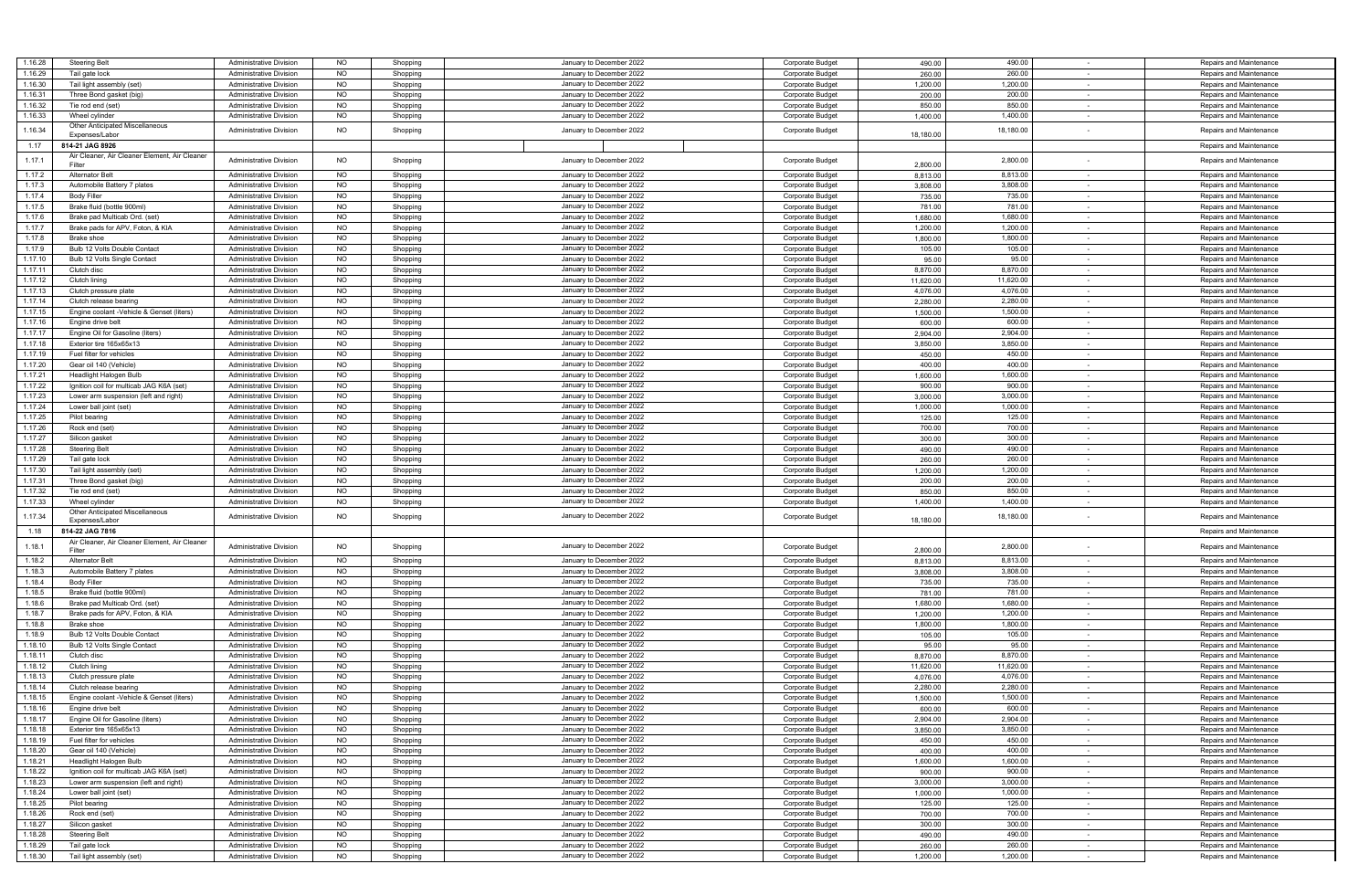| 1.18.31        | Three Bond gasket (big)                           | Administrative Division        | <b>NO</b> | Shopping |               |               | January to December 2022 |               | Corporate Budget        | 200.00     | 200.00     |            | Repairs and Maintenance |
|----------------|---------------------------------------------------|--------------------------------|-----------|----------|---------------|---------------|--------------------------|---------------|-------------------------|------------|------------|------------|-------------------------|
| 1.18.32        | Tie rod end (set)                                 | <b>Administrative Division</b> | NO.       | Shopping |               |               | January to December 2022 |               | Corporate Budget        | 850.00     | 850.00     |            | Repairs and Maintenance |
| 1.18.33        | Wheel cylinder                                    | <b>Administrative Division</b> | <b>NO</b> |          |               |               | January to December 2022 |               |                         | 1,400.00   | 1,400.00   |            |                         |
|                |                                                   |                                |           | Shopping |               |               |                          |               | <b>Corporate Budget</b> |            |            |            | Repairs and Maintenance |
| 1.18.34        | Other Anticipated Miscellaneous<br>Expenses/Labor | <b>Administrative Division</b> | <b>NO</b> | Shopping |               |               | January to December 2022 |               | <b>Corporate Budget</b> | 18,180.00  | 18,180.00  |            | Repairs and Maintenance |
|                |                                                   |                                |           |          |               |               |                          |               |                         |            |            |            |                         |
| $\overline{2}$ | Repairs and Maintenance - Buildings and other     |                                |           |          |               |               |                          |               |                         |            |            |            |                         |
|                | Structures (Maint. Of Gen. Adm. Structure &       |                                |           |          |               |               |                          |               |                         |            |            |            |                         |
| 2.1            |                                                   |                                |           |          |               |               |                          |               | Corporate Budget        |            | 5,000.00   |            |                         |
|                | Christmas Décor                                   | <b>Administrative Division</b> | <b>NO</b> | Shopping | Sep-22        | Sep-22        | Sep-22                   | Sep-22        |                         | 5,000.00   |            |            | Repairs and Maintenance |
| 2.2            | Awning window repair                              | <b>Administrative Division</b> | <b>NO</b> | Shopping | Feb-22        | Feb-22        | Feb-22                   | Feb-22        | Corporate Budget        | 20,000.00  | 20,000.00  | $\sim$     | Repairs and Maintenance |
| 2.3            | Glass Door repair                                 | <b>Administrative Division</b> | <b>NO</b> | Shopping | Feb-22        | Feb-22        | Feb-22                   | Feb-22        | Corporate Budget        | 15,000.00  | 15,000.00  | $\sim$     | Repairs and Maintenance |
| 2.4            | Window Roller Blinds for 3rd floor (PEWUP         | <b>Administrative Division</b> | <b>NO</b> | Shopping | Feb-22        | Feb-22        | Feb-22                   | Feb-22        | <b>Corporate Budget</b> |            | 8,000.00   |            | Repairs and Maintenance |
|                | and Finance)                                      |                                |           |          |               |               |                          |               |                         | 8,000.0    |            |            |                         |
| 2.5            | Acrylic Signages (updating of all signages in     | <b>Administrative Division</b> | NO.       | Shopping | Mar-22        | Mar-22        | Mar-22                   | Mar-22        | Corporate Budget        |            | 15,625.00  |            | Repairs and Maintenance |
|                | the office)                                       |                                |           |          |               |               |                          |               |                         | 15,625.0   |            |            |                         |
| 2.6            | Installation of Rack at Takdog (Offsite           | <b>Administrative Division</b> | <b>NO</b> |          | Mar-22        | Mar-22        | Mar-22                   | Mar-22        |                         |            | 75,000.00  |            |                         |
|                | Warehouse <sup>®</sup>                            |                                |           | Shopping |               |               |                          |               | <b>Corporate Budget</b> | 75,000.00  |            |            | Repairs and Maintenance |
| 2.7            | Construction of Test Bench at Takdog              | <b>Administrative Division</b> | NO.       | Shopping | <b>Jun-22</b> | <b>Jun-22</b> | Jun-22                   | <b>Jun-22</b> | Corporate Budget        | 50,000.00  | 50,000.00  | $\sim$     | Repairs and Maintenance |
| 2.8            | Miscellaneous/Labor                               | <b>Administrative Division</b> | NO.       | Shopping | <b>Jun-22</b> | <b>Jun-22</b> | <b>Jun-22</b>            | <b>Jun-22</b> | Corporate Budget        | 198,920.00 | 198,920.00 |            | Repairs and Maintenance |
|                |                                                   |                                |           |          |               |               |                          |               |                         |            |            |            |                         |
| $\mathbf{3}$   | Repairs and Maintenance - Office Equipment        |                                |           |          |               |               |                          |               |                         |            |            |            |                         |
| 3.1            | 25" Monitor                                       | <b>Administrative Division</b> | <b>NO</b> | Shopping | Mar-22        | Mar-22        | Mar-22                   | Mar-22        | Corporate Budget        | 7.500.00   | 7,500.00   | $\sim$     | Repairs and Maintenance |
| 3.2            | 3 in 1 Printer, Fax & Scan Machine                | <b>Administrative Division</b> | NO.       | Shopping | Apr-22        | Apr-22        | Apr-22                   | Apr-22        | Corporate Budget        | 15,000.00  | 15,000.00  |            | Repairs and Maintenance |
| 3.3            |                                                   |                                | <b>NO</b> |          | Feb-22        | Feb-22        | Feb-22                   | Feb-22        |                         |            | 10,000.00  | $\sim$     |                         |
|                | <b>Additional Vertical Cabinet</b>                | <b>Administrative Division</b> |           | Shopping |               |               |                          |               | <b>Corporate Budget</b> | 10,000.00  |            |            | Repairs and Maintenance |
| 3.4            | CCTV Network Camera 5mp                           | <b>Administrative Division</b> | <b>NO</b> | Shopping | Mar-22        | Mar-22        | Mar-22                   | Mar-22        | <b>Corporate Budget</b> | 45,000.00  | 45,000.00  | $\sim$     | Repairs and Maintenance |
| 3.5            | Electric Blower for dust                          | <b>Administrative Division</b> | <b>NO</b> | Shopping | Mar-22        | Mar-22        | Mar-22                   | Mar-22        | Corporate Budget        | 3,000.00   | 3,000.00   | $\sim$     | Repairs and Maintenance |
| 3.6            | Extension Wire (10-meter, 4 gang)                 | <b>Administrative Division</b> | <b>NO</b> | Shopping | Jan-22        | Jan-22        | Jan-22                   | Jan-22        | Corporate Budget        | 3,000.00   | 3,000.00   | $\sim$     | Repairs and Maintenance |
| 3.7            | Fire Extinguisher Refill (10kg.)                  | <b>Administrative Division</b> | NO.       | Shopping | Jan-22        | Jan-22        | Jan-22                   | Jan-22        | Corporate Budget        | 2,000.00   | 2,000.00   |            | Repairs and Maintenance |
| 3.8            | Fire Extinguisher Refill (5kg.)                   | <b>Administrative Division</b> | NO.       | Shopping | Aug-22        | Aug-22        | Aug-22                   | Aug-22        | Corporate Budget        | 5,400.00   | 5,400.00   | $\sim$     | Repairs and Maintenance |
| 3.9            | HDMI cable 10m/roll                               | <b>Administrative Division</b> | <b>NO</b> | Shopping | Aug-22        | Aug-22        | Aug-22                   | Aug-22        | Corporate Budget        | 4,000.00   | 4,000.00   |            | Repairs and Maintenance |
|                |                                                   |                                |           |          |               | Mar-22        | Mar-22                   | Mar-22        |                         |            | 14,000.00  |            |                         |
| 3.10           | Heavy Duty Fire Extinguisher                      | <b>Administrative Division</b> | <b>NO</b> | Shopping | Mar-22        |               |                          |               | Corporate Budget        | 14,000.00  |            | $\sim$     | Repairs and Maintenance |
| 3.11           | Heavy Duty Flash Light                            | <b>Administrative Division</b> | <b>NO</b> | Shopping | Feb-22        | Feb-22        | Feb-22                   | Feb-22        | Corporate Budget        | 2.600.00   | 2,600.00   | $\sim$     | Repairs and Maintenance |
| 3.12           | Heavy Duty Plastic Pallet                         | <b>Administrative Division</b> | NO.       | Shopping | Mar-22        | Mar-22        | Mar-22                   | Mar-22        | Corporate Budget        | 30,000.00  | 30,000.00  |            | Repairs and Maintenance |
| 3.13           | <b>Inkjet Printer</b>                             | <b>Administrative Division</b> | <b>NO</b> | Shopping | Mar-22        | Mar-22        | Mar-22                   | Mar-22        | <b>Corporate Budget</b> | 14,000.00  | 14,000.00  | $\sim$     | Repairs and Maintenance |
|                | Ladder 12ft-20ft. Aluminum, Foldable 4x4          |                                |           |          |               |               |                          |               |                         |            |            |            |                         |
| 3.14           | multipurpose                                      | <b>Administrative Division</b> | <b>NO</b> | Shopping | <b>Jul-22</b> | <b>Jul-22</b> | <b>Jul-22</b>            | <b>Jul-22</b> | Corporate Budget        | 4.000.00   | 4,000.00   | $\sim$     | Repairs and Maintenance |
| 3.15           | Mobile Tire rack                                  | <b>Administrative Division</b> | <b>NO</b> | Shopping | Mar-22        | Mar-22        | Mar-22                   | Mar-22        | Corporate Budget        | 10,000.00  | 10,000.00  |            | Repairs and Maintenance |
|                | Outdoor telephone junction box (waterproof,       |                                |           |          |               |               |                          |               |                         |            |            |            |                         |
| 3.16           | 20 pairs)                                         | <b>Administrative Division</b> | <b>NO</b> | Shopping | May-22        | May-22        | May-22                   | May-22        | Corporate Budget        | 2,000.00   | 2,000.00   |            | Repairs and Maintenance |
| 3.17           | POE network switch                                | <b>Administrative Division</b> | <b>NO</b> | Shopping | Mar-22        | Mar-22        | Mar-22                   | Mar-22        | Corporate Budget        | 10.000.00  | 10,000.00  | $\sim$     | Repairs and Maintenance |
| 3.18           | Storage Boxes for records                         |                                | NO.       |          | Mar-22        | Mar-22        | Mar-22                   | Mar-22        |                         | 2,500.00   | 2,500.00   |            |                         |
|                |                                                   | <b>Administrative Division</b> |           | Shopping |               |               |                          |               | Corporate Budget        |            |            |            | Repairs and Maintenance |
| 3.19           | Storage Racks for Warehouse                       | <b>Administrative Division</b> | <b>NO</b> | Shopping | Mar-22        | Mar-22        | Mar-22                   | Mar-22        | <b>Corporate Budget</b> | 41,400.00  | 41,400.00  | $\sim$     | Repairs and Maintenance |
| 3.20           | <b>Wall Clock</b>                                 | <b>Administrative Division</b> | <b>NO</b> | Shopping | Feb-22        | Feb-22        | Feb-22                   | Feb-22        | Corporate Budget        | 1,500.00   | 1,500.00   |            | Repairs and Maintenance |
| 3.21           | Windows 10 Operating System                       | <b>Administrative Division</b> | <b>NO</b> | Shopping | Jun-22        | Jun-22        | Jun-22                   | Jun-22        | <b>Corporate Budget</b> | 105,000.00 | 105,000.00 |            | Repairs and Maintenance |
| 3.22           | Replacement of Main Board - Duplo Machine         | Administrative Division        | NO.       | Shopping | Jan-22        | Jan-22        | Jan-22                   | Jan-22        | Corporate Budget        |            | 36,000.00  |            | Repairs and Maintenance |
|                |                                                   |                                |           |          |               |               |                          |               |                         | 36,000.00  |            |            |                         |
| $\overline{4}$ | Repairs and Maintenance - Machinery and           |                                |           |          |               |               |                          |               |                         |            |            |            |                         |
|                | Equipment                                         |                                |           |          |               |               |                          |               |                         |            |            |            |                         |
| 4.1            | 825-05 Communications Equipment                   |                                |           |          |               |               |                          |               |                         |            |            |            |                         |
| 4.1.1          | PABX (Labor and Materials)                        | <b>Administrative Division</b> | <b>NO</b> | Shopping | Apr-22        | Apr-22        | Apr-22                   | Apr-22        | Corporate Budget        | 100,000.00 | 100,000.00 |            | Repairs and Maintenance |
|                |                                                   |                                |           |          |               |               |                          |               |                         |            |            |            |                         |
| 4.2            | 825-07 Tools, Shop, and Garage Equipment          |                                |           |          |               |               |                          |               |                         |            |            |            |                         |
|                |                                                   |                                |           |          |               |               |                          |               |                         |            |            |            |                         |
| 4.2.1          | Adjustable Wrench 12"                             | Administrative Division        | <b>NO</b> | Shopping |               |               | January to December 2022 |               | <b>Corporate Budget</b> | 850.00     | 850.00     | $\sim$     | Repairs and Maintenance |
| 4.2.2          | Adiustable Wrench 14                              | <b>Administrative Division</b> | <b>NO</b> | Shopping |               |               | January to December 2022 |               | Corporate Budget        | 1,200.00   | 1,200.00   |            | Repairs and Maintenance |
|                | Air Cleaner, Air Cleaner Element, Air Cleaner     |                                |           |          |               |               |                          |               |                         |            |            |            |                         |
| 4.2.3          | Filter                                            | <b>Administrative Division</b> | <b>NO</b> | Shopping |               |               | January to December 2022 |               | Corporate Budget        | 5,600.00   | 5,600.00   | $\sim$     | Repairs and Maintenance |
| 4.2.4          | Air Duster                                        | <b>Administrative Division</b> | NO.       | Shopping |               |               | January to December 2022 |               | Corporate Budget        | 4,600.00   | 4,600.00   |            | Repairs and Maintenance |
| 4.2.5          | Allen socket wrench 5-10                          | <b>Administrative Division</b> | <b>NO</b> | Shopping |               |               | January to December 2022 |               | Corporate Budget        | 2,000.00   | 2,000.00   | $\sim$     | Repairs and Maintenance |
|                |                                                   |                                |           |          |               |               |                          |               |                         |            |            |            |                         |
| 4.2.6          | Allen wrench 4-10 (set)                           | <b>Administrative Division</b> | <b>NO</b> | Shopping |               |               | January to December 2022 |               | <b>Corporate Budget</b> | 1,500.00   | 1,500.00   |            | Repairs and Maintenance |
| 4.2.7          | Automobile Battery 11 plates                      | <b>Administrative Division</b> | <b>NO</b> | Shopping |               |               | January to December 2022 |               | <b>Corporate Budget</b> | 55,000.00  | 55,000.00  | $\sim$     | Repairs and Maintenance |
| 4.2.8          | Automotive Spray Gun                              | <b>Administrative Division</b> | NO.       | Shopping |               |               | January to December 2022 |               | Corporate Budget        | 2,500.00   | 2,500.00   |            | Repairs and Maintenance |
| 4.2.9          | Ball hammer (big)                                 | <b>Administrative Division</b> | NO.       | Shopping |               |               | January to December 2022 |               | Corporate Budget        | 1.400.00   | 1,400.00   | $\sim$     | Repairs and Maintenance |
| 4.2.10         | Ball hammer (small)                               | <b>Administrative Division</b> | NO.       | Shopping |               |               | January to December 2022 |               | Corporate Budget        | 800.00     | 800.00     |            | Repairs and Maintenance |
| 4.2.11         | <b>Bearing Puller</b>                             | <b>Administrative Division</b> | <b>NO</b> | Shopping |               |               | January to December 2022 |               | Corporate Budget        | 1,400.00   | 1,400.00   |            | Repairs and Maintenance |
| 4.2.12         | Box Wrench 7-32 (set                              | Administrative Division        | NO.       | Shopping |               |               | January to December 2022 |               | Corporate Budge         | 3,780.00   | 3,780.00   |            | Repairs and Maintenance |
| 4.2.13         | <b>Chemical Safety Apron</b>                      | <b>Administrative Division</b> | NO.       | Shopping |               |               | January to December 2022 |               | Corporate Budget        | 920.00     | 920.00     | $\sim$     | Repairs and Maintenance |
|                |                                                   |                                |           |          |               |               | January to December 2022 |               |                         |            |            |            |                         |
| 4.2.14         | <b>Chemical Safety Goggles</b>                    | Administrative Division        | <b>NO</b> | Shopping |               |               |                          |               | Corporate Budget        | 1.560.00   | 1,560.00   | $\sim$ $-$ | Repairs and Maintenance |
| 4.2.15         | <b>Chesil Set</b>                                 | <b>Administrative Division</b> | <b>NO</b> | Shopping |               |               | January to December 2022 |               | Corporate Budget        | 3,200.00   | 3,200.00   | $\sim$     | Repairs and Maintenance |
| 4.2.16         | <b>Combination Pliers</b>                         | <b>Administrative Division</b> | <b>NO</b> | Shopping |               |               | January to December 2022 |               | Corporate Budget        | 350.00     | 350.00     |            | Repairs and Maintenance |
| 4.2.17         | Combination Wrench 7-32 (set)                     | Administrative Division        | <b>NO</b> | Shopping |               |               | January to December 2022 |               | Corporate Budget        | 3,780.00   | 3,780.00   | $\sim$ $-$ | Repairs and Maintenance |
| 4.2.18         | Cut off Blade 16"                                 | <b>Administrative Division</b> | NO.       | Shopping |               |               | January to December 2022 |               | Corporate Budget        | 7,569.00   | 7,569.00   | $\sim$     | Repairs and Maintenance |
| 4.2.19         | Cutting Disc 4"                                   | Administrative Division        | <b>NO</b> | Shopping |               |               | January to December 2022 |               | Corporate Budget        | 2,752.00   | 2,752.00   | $\sim$     | Repairs and Maintenance |
| 4.2.20         | Deep socket wrench (set)                          | <b>Administrative Division</b> | <b>NO</b> | Shopping |               |               | January to December 2022 |               | Corporate Budget        | 3,200.00   | 3,200.00   | $\sim$     | Repairs and Maintenance |
| 4.2.21         |                                                   |                                | <b>NO</b> |          |               |               | January to December 2022 |               |                         |            | 4,000.00   | $\sim$     |                         |
|                | Digital Multi Tester                              | <b>Administrative Division</b> |           | Shopping |               |               |                          |               | Corporate Budget        | 4,000.00   |            |            | Repairs and Maintenance |
| 4.2.22         | <b>Electrical Tape</b>                            | Administrative Division        | <b>NO</b> | Shopping |               |               | January to December 2022 |               | Corporate Budget        | 979.00     | 979.00     | $\sim$     | Repairs and Maintenance |
| 4.2.23         | Engine coolant -Vehicle & Genset (liters)         | <b>Administrative Division</b> | NO.       | Shopping |               |               | January to December 2022 |               | Corporate Budget        | 12,000.00  | 12,000.00  | $\sim$     | Repairs and Maintenance |
| 4.2.24         | Engine Oil for Diesel (liters)                    | Administrative Division        | <b>NO</b> | Shopping |               |               | January to December 2022 |               | Corporate Budget        | 44.100.00  | 44,100.00  | $\sim$     | Repairs and Maintenance |
| 4.2.25         | Engine Oil for Gasoline (liters)                  | <b>Administrative Division</b> | <b>NO</b> | Shopping |               |               | January to December 2022 |               | Corporate Budget        | 2,723.00   | 2,723.00   | $\sim$     | Repairs and Maintenance |
| 4.2.26         | Feed Pump                                         | Administrative Division        | <b>NO</b> | Shopping |               |               | January to December 2022 |               | Corporate Budget        | 12,000.00  | 12,000.00  | $\sim$     | Repairs and Maintenance |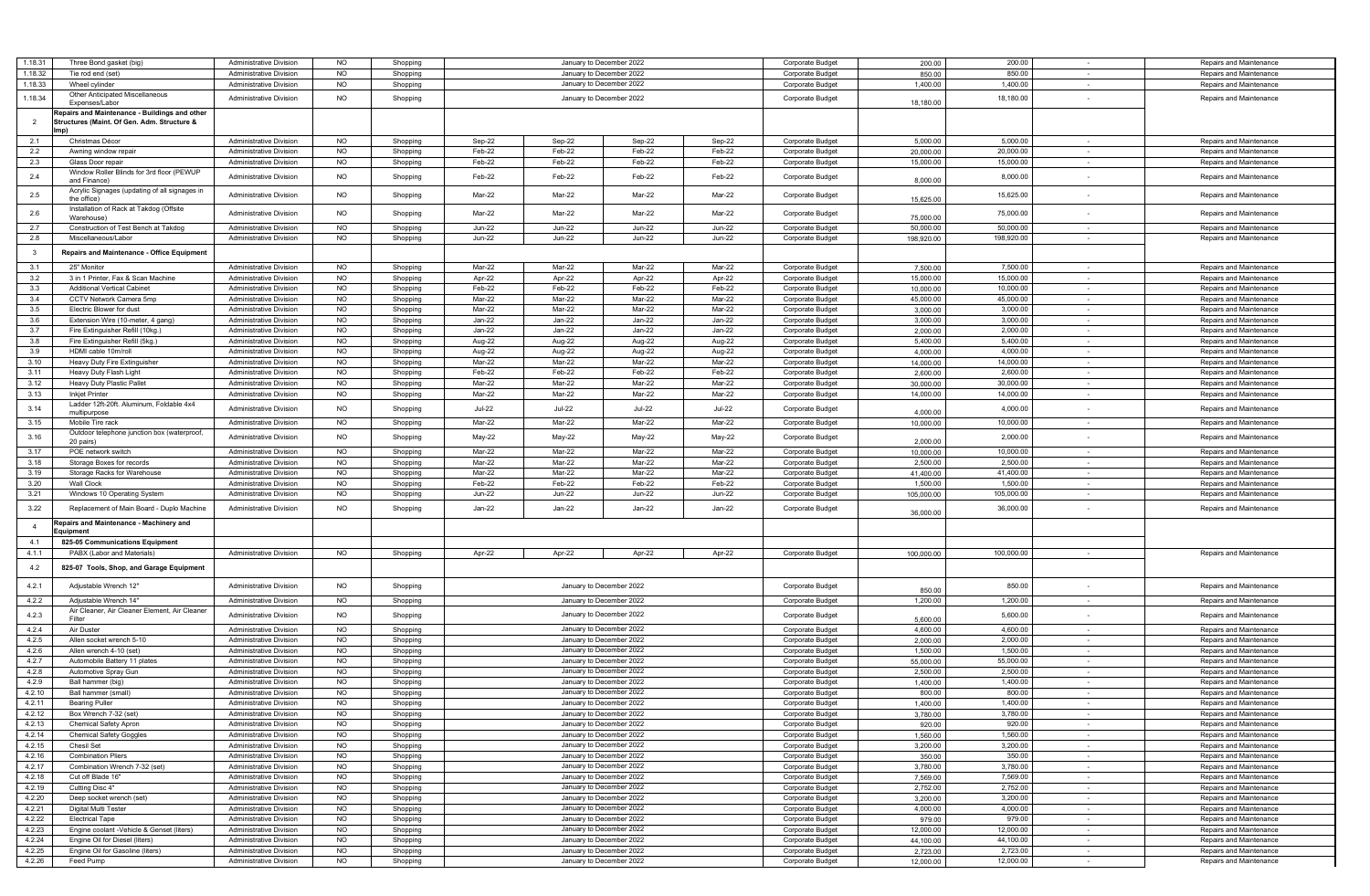| 4.2.27         | Fuel filter FF 5052                      | <b>Administrative Division</b>         | <b>NO</b>      | Shopping |        | January to December 2022 |                       |        | <b>Corporate Budget</b> | 9,800.00   | 9,800.00   |        | Repairs and Maintenance     |
|----------------|------------------------------------------|----------------------------------------|----------------|----------|--------|--------------------------|-----------------------|--------|-------------------------|------------|------------|--------|-----------------------------|
| 4.2.28         | Fuel filter FF 5327                      | <b>Administrative Division</b>         | <b>NO</b>      | Shopping |        | January to December 2022 |                       |        | Corporate Budget        | 3,200.00   | 3,200.00   |        | Repairs and Maintenance     |
| 4.2.29         | Fuel Separator FS 1280                   | Administrative Division                | <b>NO</b>      |          |        | January to December 2022 |                       |        |                         | 42,000.00  | 42,000.00  |        | Repairs and Maintenance     |
|                |                                          |                                        |                | Shopping |        |                          |                       |        | Corporate Budget        |            |            | $\sim$ |                             |
| 4.2.30         | Gear oil 90 (Equipment)                  | Administrative Division                | <b>NO</b>      | Shopping |        | January to December 2022 |                       |        | Corporate Budget        | 13,200.00  | 13,200.00  | $\sim$ | Repairs and Maintenance     |
| 4.2.31         | Heavy duty Chisel Sinsil Flat            | <b>Administrative Division</b>         | <b>NO</b>      | Shopping |        | January to December 2022 |                       |        | Corporate Budget        | 250.00     | 250.00     |        | Repairs and Maintenance     |
| 4.2.32         | Heavy duty Chisel Sinsil Pointed         | <b>Administrative Division</b>         | <b>NO</b>      | Shopping |        | January to December 2022 |                       |        | <b>Corporate Budget</b> | 180.00     | 180.00     | $\sim$ | Repairs and Maintenance     |
| 4.2.33         | Hex lobe bits set with handle            | <b>Administrative Division</b>         | <b>NO</b>      | Shopping |        | January to December 2022 |                       |        | Corporate Budget        | 1,500.00   | 1,500.00   |        | Repairs and Maintenance     |
| 4.2.34         | Hydraulic Jack 1 ton for Foton           | Administrative Division                | <b>NO</b>      | Shopping |        | January to December 2022 |                       |        | Corporate Budget        | 4,500.00   | 4,500.00   | $\sim$ | Repairs and Maintenance     |
| 4.2.35         | Impact Driver 1/2"                       | <b>Administrative Division</b>         | <b>NO</b>      | Shopping |        | January to December 2022 |                       |        | Corporate Budget        | 3,500.00   | 3,500.00   | $\sim$ | Repairs and Maintenance     |
| 4.2.36         | Long Nose Pliers                         | <b>Administrative Division</b>         | <b>NO</b>      | Shopping | Apr-22 | Apr-22                   | Apr-22                | Apr-22 | Corporate Budget        | 350.00     | 350.00     | $\sim$ | Repairs and Maintenance     |
| 4.2.37         | Magnetic Heavy Duty Screw Driver         | <b>Administrative Division</b>         | <b>NO</b>      | Shopping |        | January to December 2022 |                       |        | Corporate Budget        | 400.00     | 400.00     | $\sim$ | Repairs and Maintenance     |
| 4.2.38         | <b>Mechanical Pliers</b>                 | <b>Administrative Division</b>         | <b>NO</b>      | Shopping |        | January to December 2022 |                       |        |                         | 450.00     | 450.00     |        | Repairs and Maintenance     |
|                |                                          |                                        |                |          |        |                          |                       |        | Corporate Budget        |            |            |        |                             |
| 4.2.39         | Oil Filter LF3345 (Gensets)              | <b>Administrative Division</b>         | NO.            | Shopping |        | January to December 2022 |                       |        | Corporate Budget        | 33,600.00  | 33,600.00  | $\sim$ | Repairs and Maintenance     |
| 4.2.40         | Pipe Threader Dye 1/2-3/4                | <b>Administrative Division</b>         | <b>NO</b>      | Shopping |        | January to December 2022 |                       |        | Corporate Budget        | 6,200.00   | 6,200.00   | $\sim$ | Repairs and Maintenance     |
| 4.2.41         | Pipe Threader Dye 1-2                    | <b>Administrative Division</b>         | <b>NO</b>      | Shopping |        | January to December 2022 |                       |        | Corporate Budget        | 6,200.00   | 6,200.00   |        | Repairs and Maintenance     |
| 4.2.42         | Pneumatic Air Impact Driver 1/2          | <b>Administrative Division</b>         | <b>NO</b>      | Shopping |        | January to December 2022 |                       |        | Corporate Budget        | 2,500.00   | 2,500.00   | $\sim$ | Repairs and Maintenance     |
| 4.2.43         | Portable Water Pump 2"                   | <b>Administrative Division</b>         | <b>NO</b>      | Shopping |        | January to December 2022 |                       |        | Corporate Budget        | 18,000.00  | 18,000.00  |        | Repairs and Maintenance     |
| 4.2.44         | <b>Pulley Puller</b>                     | <b>Administrative Division</b>         | NO.            | Shopping |        | January to December 2022 |                       |        | Corporate Budget        | 1,050.00   | 1,050.00   | $\sim$ | Repairs and Maintenance     |
| 4.2.45         | <b>Rubber Mallet</b>                     | <b>Administrative Division</b>         | <b>NO</b>      | Shopping |        | January to December 2022 |                       |        | Corporate Budget        | 1,400.00   | 1,400.00   | $\sim$ | Repairs and Maintenance     |
|                |                                          |                                        |                |          |        |                          |                       |        |                         |            |            |        |                             |
| 4.2.46         | Screw driver dwarf                       | <b>Administrative Division</b>         | <b>NO</b>      | Shopping |        | January to December 2022 |                       |        | <b>Corporate Budget</b> | 600.00     | 600.00     |        | Repairs and Maintenance     |
| 4.2.47         | <b>Screw Driver Flat</b>                 | <b>Administrative Division</b>         | <b>NO</b>      | Shopping |        | January to December 2022 |                       |        | <b>Corporate Budget</b> | 1,000.00   | 1,000.00   | $\sim$ | Repairs and Maintenance     |
| 4.2.48         | <b>Screw Driver Philip</b>               | <b>Administrative Division</b>         | <b>NO</b>      | Shopping |        | January to December 2022 |                       |        | Corporate Budget        | 1,000.00   | 1,000.00   |        | Repairs and Maintenance     |
| 4.2.49         | Side Cutter Pliers                       | Administrative Division                | <b>NO</b>      | Shopping |        | January to December 2022 |                       |        | Corporate Budget        | 245.00     | 245.00     | $\sim$ | Repairs and Maintenance     |
| 4.2.50         | Snap Ring Pliers set                     | <b>Administrative Division</b>         | <b>NO</b>      | Shopping |        | January to December 2022 |                       |        | Corporate Budget        | 3,500.00   | 3,500.00   | $\sim$ | Repairs and Maintenance     |
| 4.2.51         | Socket T Wrench #8, #10, #12, #14        | <b>Administrative Division</b>         | <b>NO</b>      | Shopping |        | January to December 2022 |                       |        | Corporate Budget        | 6,800.00   | 6,800.00   | $\sim$ | Repairs and Maintenance     |
| 4.2.52         | Socket Wrench 8-32 (set)                 | <b>Administrative Division</b>         | <b>NO</b>      | Shopping |        | January to December 2022 |                       |        | Corporate Budget        | 5,040.00   | 5,040.00   | $\sim$ | Repairs and Maintenance     |
| 4.2.53         |                                          |                                        | <b>NO</b>      |          |        | January to December 2022 |                       |        |                         |            | 825.00     |        |                             |
|                | Spare 2T Oil                             | <b>Administrative Division</b>         |                | Shopping |        |                          |                       |        | Corporate Budget        | 825.00     |            |        | Repairs and Maintenance     |
| 4.2.54         | Steel Tape (set)                         | <b>Administrative Division</b>         | NO.            | Shopping |        | January to December 2022 |                       |        | Corporate Budget        | 500.00     | 500.00     | $\sim$ | Repairs and Maintenance     |
| 4.2.55         | T Handle Universal Spark Plug Wrench Set | <b>Administrative Division</b>         | <b>NO</b>      | Shopping |        | January to December 2022 |                       |        | Corporate Budget        | 800.00     | 800.00     | $\sim$ | Repairs and Maintenance     |
| 4.2.56         | Thread Cutting Oil                       | <b>Administrative Division</b>         | <b>NO</b>      | Shopping |        | January to December 2022 |                       |        | Corporate Budget        | 6,900.00   | 6,900.00   |        | Repairs and Maintenance     |
| 4.2.57         | Thread Die 1/2"-3/4" & 1"-2"             | <b>Administrative Division</b>         | <b>NO</b>      | Shopping |        | January to December 2022 |                       |        | Corporate Budget        | 40,000.00  | 40,000.00  | $\sim$ | Repairs and Maintenance     |
| 4.2.58         | Tire wrench - Cross type                 | <b>Administrative Division</b>         | <b>NO</b>      | Shopping |        | January to December 2022 |                       |        | Corporate Budget        | 1,200.00   | 1,200.00   |        | Repairs and Maintenance     |
| 4.2.59         | Tire wrench - L type                     | <b>Administrative Division</b>         | NO.            | Shopping |        | January to December 2022 |                       |        | Corporate Budget        | 1,200.00   | 1,200.00   | $\sim$ | Repairs and Maintenance     |
| 4.2.60         | Tourque Wrench                           | <b>Administrative Division</b>         | <b>NO</b>      | Shopping | Mar-22 | Mar-22                   | Mar-22                | Mar-22 | <b>Corporate Budget</b> | 4,500.00   | 4,500.00   | $\sim$ | Repairs and Maintenance     |
| 4.2.61         |                                          |                                        |                |          |        |                          |                       |        |                         |            |            |        |                             |
|                | <b>Trouble Light</b>                     | <b>Administrative Division</b>         | <b>NO</b>      | Shopping | Mar-22 | Mar-22                   | Mar-22                | Mar-22 | Corporate Budget        | 4,000.00   | 4,000.00   |        | Repairs and Maintenance     |
| 4.2.62         | Vise Grip 12"                            | <b>Administrative Division</b>         | <b>NO</b>      | Shopping |        | January to December 2022 |                       |        | <b>Corporate Budget</b> | 700.00     | 700.00     | $\sim$ | Repairs and Maintenance     |
| 4.2.63         | Vise Grip 14"                            | <b>Administrative Division</b>         | <b>NO</b>      | Shopping | Mar-22 | Mar-22                   | Mar-22                | Mar-22 | Corporate Budget        | 1,000.00   | 1,000.00   |        | Repairs and Maintenance     |
| 4.2.64         | Miscellaneous/Labor                      | Administrative Division                | <b>NO</b>      | Shopping |        | January to December 2022 |                       |        | Corporate Budget        | 400,000.00 | 400,000.00 | $\sim$ | Repairs and Maintenance     |
|                |                                          |                                        |                |          |        |                          |                       |        |                         |            |            |        |                             |
|                | epairs and Maintenance - Furniture and   |                                        |                |          |        |                          |                       |        |                         |            |            |        |                             |
| 5              | ixtures                                  |                                        | <b>NO</b>      |          |        |                          |                       |        |                         |            |            |        |                             |
| 5.1            | Additional - Vertical Cabinet            | <b>Administrative Division</b>         | <b>NO</b>      | Shopping | Apr-22 | Apr-22                   | Apr-22                | Apr-22 | Corporate Budget        | 10,000.00  | 10,000.00  |        | Repairs and Maintenance     |
| 5.2            | Pegboard Organizer Wall Control          | Administrative Division                | <b>NO</b>      | Shopping | Jun-22 | <b>Jun-22</b>            | Jun-22                | Jun-22 | <b>Corporate Budget</b> | 10,000.00  | 10,000.00  | $\sim$ | Repairs and Maintenance     |
|                |                                          |                                        |                |          |        |                          |                       |        |                         |            |            | $\sim$ |                             |
| 5.3            | <b>Bin Wall Mounted Storage Rack</b>     | <b>Administrative Division</b>         | <b>NO</b>      | Shopping | Feb-22 | Feb-22                   | Feb-22                | Feb-22 | Corporate Budget        | 6,000.00   | 6,000.00   | $\sim$ | Repairs and Maintenance     |
| 5.4            | Vertical Filing Cabinet Steel            | <b>Administrative Division</b>         | <b>NO</b>      | Shopping | Jun-22 | <b>Jun-22</b>            | Jun-22                | Jun-22 | Corporate Budget        | 8,700.00   | 8,700.00   |        | Repairs and Maintenance     |
| 5.5            | <b>Staff Chair</b>                       | <b>Administrative Division</b>         | <b>NO</b>      | Shopping | Jan-22 | Jan-22                   | Jan-22                | Jan-22 | <b>Corporate Budget</b> | 20,000.00  | 20,000.00  | $\sim$ | Repairs and Maintenance     |
| 5.6            | <b>Visitors Chair</b>                    | <b>Administrative Division</b>         | <b>NO</b>      | Shopping | Jan-22 | Jan-22                   | Jan-22                | Jan-22 | Corporate Budget        | 9,000.00   | 9,000.00   |        | Repairs and Maintenance     |
| 5.7            | Mobile Pedestal                          | <b>Administrative Division</b>         | NO.            | Shopping | Jan-22 | Jan-22                   | Jan-22                | Jan-22 | Corporate Budget        | 20,000.00  | 20,000.00  | $\sim$ | Repairs and Maintenance     |
| 5.8            | <b>Executive Table</b>                   | Administrative Division                | <b>NO</b>      | Shopping | Mar-22 | Mar-22                   | Mar-22                | Mar-22 | Corporate Budget        | 7,000.00   | 7,000.00   | $\sim$ | Repairs and Maintenance     |
| 5.9            | Office Table                             | <b>Administrative Division</b>         | <b>NO</b>      | Shopping | Jan-22 | Jan-22                   | Jan-22                | Jan-22 | Corporate Budget        | 18,000.00  | 18,000.00  |        | Repairs and Maintenance     |
| 5.10           | Sofa with Center Table                   | <b>Administrative Division</b>         | NO             | Shopping | Feb-22 | Feb-22                   | Feb-22                | Feb-22 | <b>Corporate Budget</b> | 10,000.00  | 10,000.00  | $\sim$ | Repairs and Maintenance     |
| 5.11           | Rack for Router                          | <b>Administrative Division</b>         | <b>NO</b>      | Shopping | Jan-22 | Jan-22                   | Jan-22                | Jan-22 | Corporate Budget        | 4,000.00   | 4,000.00   |        | Repairs and Maintenance     |
| 5.12           | <b>Drawer Lateral Cabinet</b>            | Administrative Division                | NO             | Shopping | Jan-22 | Jan-22                   | Jan-22                | Jan-22 | Corporate Budget        | 8,000.00   | 8,000.00   | $\sim$ | Repairs and Maintenance     |
| VII            | Water Treatment and Disinfection         |                                        |                |          |        |                          |                       |        |                         |            |            |        |                             |
| $\overline{1}$ |                                          |                                        |                |          |        |                          |                       |        |                         |            |            |        |                             |
|                | Bacte & HPC Test                         |                                        |                |          |        |                          |                       |        |                         |            |            |        |                             |
| 1.1            | Bacte & HPC Test                         | Operations and Maintenance             | <b>NO</b>      | Shopping |        | January-December 2022    |                       |        | Corporate Budget        | 302,400.00 | 302,400.00 |        | <b>Ensure Water Quality</b> |
|                |                                          | Division                               |                |          |        |                          |                       |        |                         |            |            |        |                             |
| 1.2            | 3' x 2' Tarpaulin for Bacte & HPC Test   | Operations and Maintenance             | <b>NO</b>      | Shopping |        | January-December 2022    |                       |        | Corporate Budget        | 560.00     | 560.00     |        | <b>Ensure Water Quality</b> |
|                |                                          | Division                               |                |          |        |                          |                       |        |                         |            |            |        |                             |
| 1.3            | Re-test for Bacte                        | Operations and Maintenance             | <b>NO</b>      | Shopping |        | January-December 2022    |                       |        | Corporate Budget        | 17,280.00  | 17,280.00  |        | <b>Ensure Water Quality</b> |
|                |                                          | Division                               |                |          |        |                          |                       |        |                         |            |            |        |                             |
| 1.4            | Biohazard disposal bin                   | Operations and Maintenance             | <b>NO</b>      | Shopping |        | January-December 2022    |                       |        | Corporate Budget        | 1,300.00   | 1,300.00   |        | <b>Ensure Water Quality</b> |
|                |                                          | Division                               |                |          |        |                          |                       |        |                         |            |            |        |                             |
| 1.5            | Digital thermometer                      | Operations and Maintenance             | N <sub>O</sub> | Shopping |        |                          | January-December 2022 |        | Corporate Budget        | 3,405.00   | 3,405.00   |        | <b>Ensure Water Quality</b> |
|                |                                          | <b>DIVISION</b>                        |                |          |        |                          |                       |        |                         |            |            |        |                             |
| 1.6            | Inoculation loop and holder (3 mm hole)  | Operations and Maintenance<br>Division | <b>NO</b>      | Shopping |        |                          | January-December 2022 |        | Corporate Budget        | 1,500.00   | 1,500.00   |        | <b>Ensure Water Quality</b> |
|                |                                          |                                        |                |          |        |                          |                       |        |                         |            |            |        |                             |
| 1.7            | Inoculation needle                       | Operations and Maintenance<br>Division | <b>NO</b>      | Shopping |        |                          | January-December 2022 |        | Corporate Budget        | 785.00     | 785.00     |        | <b>Ensure Water Quality</b> |
|                |                                          |                                        |                |          |        |                          |                       |        |                         |            |            |        |                             |
| 1.8            | Laboratory spatula                       | Operations and Maintenance<br>Division | <b>NO</b>      | Shopping |        |                          | January-December 2022 |        | Corporate Budget        | 900.00     | 900.00     | $\sim$ | <b>Ensure Water Quality</b> |
|                |                                          | Operations and Maintenance             |                |          |        |                          |                       |        |                         |            |            |        |                             |
| 1.9            | Test tube brush (5 inches)               | Division                               | <b>NO</b>      | Shopping |        | January-December 2022    |                       |        | Corporate Budget        | 150.00     | 150.00     |        | <b>Ensure Water Quality</b> |
|                |                                          | Operations and Maintenance             |                |          |        |                          |                       |        |                         |            |            |        |                             |
| 1.10           | Test tube clamp                          | Division                               | <b>NO</b>      | Shopping |        |                          | January-December 2022 |        | Corporate Budget        | 1,455.00   | 1,455.00   |        | <b>Ensure Water Quality</b> |
|                |                                          | Operations and Maintenance             |                |          |        |                          |                       |        |                         |            |            |        |                             |
| 1.11           | Readycult coliform test (20 tests)       | Division                               | <b>NO</b>      | Shopping |        |                          | January-December 2022 |        | Corporate Budget        | 384,000.00 | 384,000.00 |        | <b>Ensure Water Quality</b> |
|                |                                          | Operations and Maintenance             |                |          |        |                          |                       |        |                         |            |            |        |                             |
| 1.12           | Portable UV light                        | Division                               | <b>NO</b>      | Shopping |        |                          | January-December 2022 |        | Corporate Budget        | 9,000.00   | 9,000.00   |        | <b>Ensure Water Quality</b> |
| 1.13           | KOVAC's indole reagent                   | Operations and Maintenance<br>Division | <b>NO</b>      | Shopping |        |                          | January-December 2022 |        | Corporate Budget        | 24,000.00  | 24,000.00  | $\sim$ | <b>Ensure Water Quality</b> |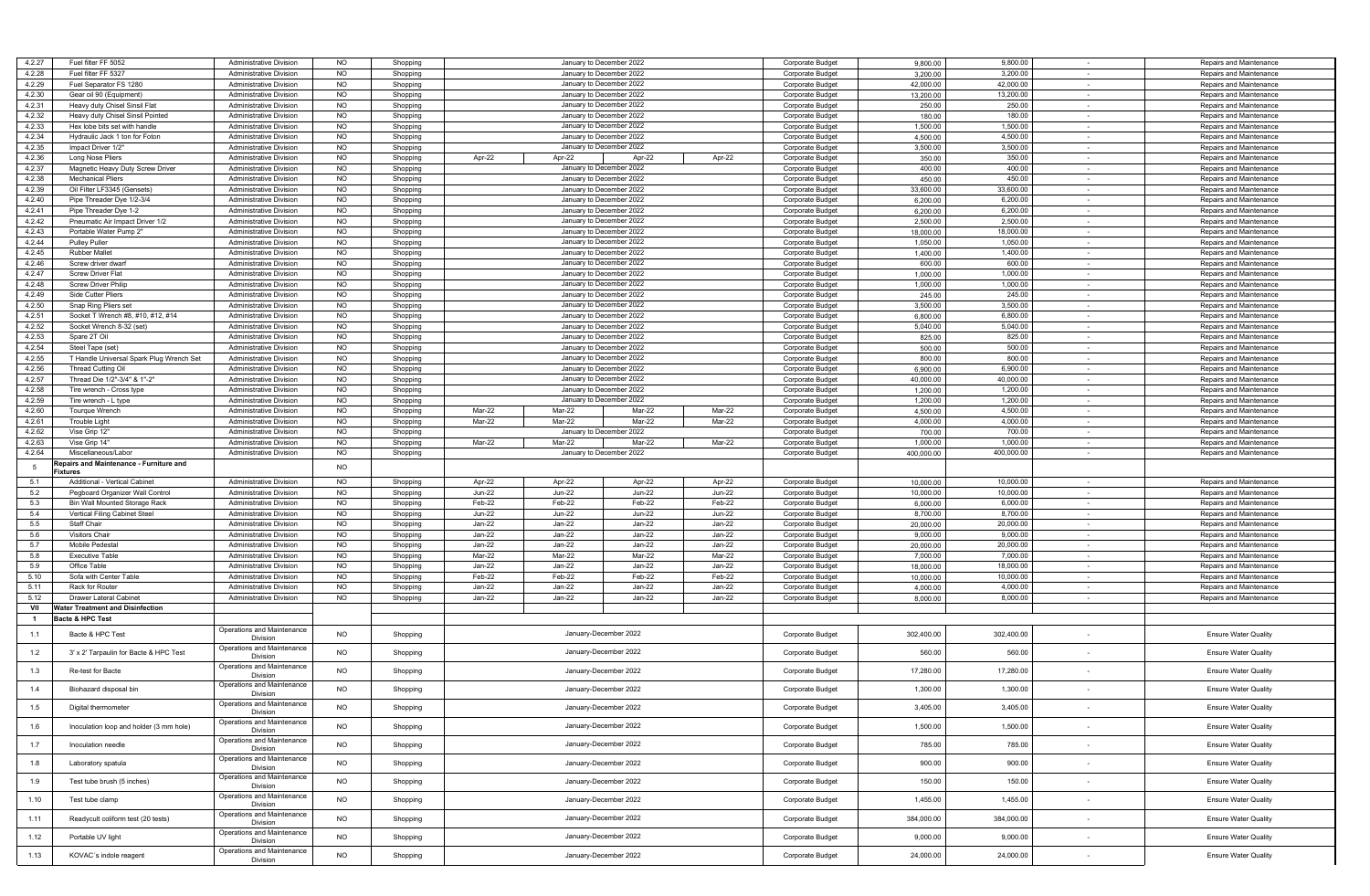| 1.14                    | Sodium thiosulfate (Na2S203)                                   | Operations and Maintenance<br>Division        | <b>NO</b> | Shopping | January-December 2022 | Corporate Budget | 30,000.00    | 30,000.00    |        | <b>Ensure Water Quality</b>                                                              |
|-------------------------|----------------------------------------------------------------|-----------------------------------------------|-----------|----------|-----------------------|------------------|--------------|--------------|--------|------------------------------------------------------------------------------------------|
| 1.15                    | Sample Tube (glass)                                            | Operations and Maintenance<br>Division        | <b>NO</b> | Shopping | January-December 2022 | Corporate Budget | 22,500.00    | 22,500.00    |        | <b>Ensure Water Quality</b>                                                              |
| 1.16                    | Pipette                                                        | Operations and Maintenance<br>Division        | NO        | Shopping | January-December 2022 | Corporate Budget | 10,000.00    | 10,000.00    |        | <b>Ensure Water Quality</b>                                                              |
| 1.17                    | Pipette tips                                                   | Operations and Maintenance<br>Division        | <b>NO</b> | Shopping | January-December 2022 | Corporate Budget | 14,400.00    | 14,400.00    |        | <b>Ensure Water Quality</b>                                                              |
| $\overline{2}$          | Disinfection/ Chlorination                                     |                                               |           |          |                       |                  |              |              |        |                                                                                          |
| 2.1                     | 45 kls. Chlorine Granules                                      | Operations and Maintenance<br>Division        | <b>NO</b> | Shopping | January-December 2022 | Corporate Budget | 1,965,600.00 | 1,965,600.00 |        | Procurement of water treatment chemical needed for the day<br>to day requirements of CWD |
| 2.2                     | 220 liter P.e. tank capacity with drain plug and<br>graduation | Operations and Maintenance<br>Division        | <b>NO</b> | Shopping | January-December 2022 | Corporate Budget | 104,500.00   | 104,500.00   |        | Procurement of water treatment chemical needed for the day<br>to day requirements of CWD |
| 2.3                     | Gas mask with canister                                         | Operations and Maintenance<br>Division        | NO        | Shopping | January-December 2022 | Corporate Budget | 41,580.00    | 41,580.00    |        | Personal Protective Equipment in chemical handling                                       |
| 2.4                     | Canister                                                       | Operations and Maintenance<br>Division        | <b>NO</b> | Shopping | January-December 2022 | Corporate Budget | 109,728.00   | 109,728.00   |        | Personal Protective Equipment in chemical handling                                       |
| 2.5                     | Personal Protective Equipment Cabinet                          | Operations and Maintenance<br>Division        | <b>NO</b> | Shopping | January-December 2022 | Corporate Budget | 132,000.00   | 132,000.00   |        | Personal Protective Equipment in chemical handling                                       |
| 2.6                     | Chemical resistant gloves/ nitrile gloves                      | Operations and Maintenance<br>Division        | <b>NO</b> | Shopping | January-December 2022 | Corporate Budget | 12,000.00    | 12,000.00    |        | Personal Protective Equipment in chemical handling                                       |
| 2.7                     | Chemical resistant goggles                                     | Operations and Maintenance<br>Division        | <b>NO</b> | Shopping | January-December 2022 | Corporate Budget | 5,955.00     | 5,955.00     | $\sim$ | Personal Protective Equipment in chemical handling                                       |
| $\overline{\mathbf{3}}$ | <b>Chlorine Residual Test</b>                                  |                                               |           |          |                       |                  |              |              |        |                                                                                          |
| 3.1                     | 250 pcs. Palintest Re-agent                                    | Operations and Maintenance<br>Division        | <b>NO</b> | Shopping | January-December 2022 | Corporate Budget | 330,792.00   | 330,792.00   |        | Procurement of water treatment chemical needed for the day<br>to day requirements of CWD |
| 3.2                     | 25 pcs.Chlorine Granules Re-agent                              | Operations and Maintenance<br>Division        | NO        | Shopping | January-December 2022 | Corporate Budget | 18,912.00    | 18,912.00    |        | Procurement of water treatment chemical needed for the day<br>to day requirements of CWD |
| 3.3                     | are for Chlorine Residual Monitoring (Sat., Sun. &             | Operations and Maintenance                    | <b>NO</b> |          | January-December 2022 |                  | 21,000.00    | 21,000.00    |        | rocurement of water treatment chemical needed for the day                                |
|                         | Holidays)                                                      | Division                                      |           | Shopping |                       | Corporate Budget |              |              |        | to day requirements of CWD                                                               |
| $\overline{4}$          | hysical & Chemical Test                                        |                                               |           |          |                       |                  |              |              |        |                                                                                          |
| 4.1                     | Physical and Chemical Test (15 parameters)                     | Operations and Maintenance<br>Division        | NO        | Shopping | January-December 2022 | Corporate Budget | 171,050.00   | 171,050.00   |        | <b>Ensure Water Quality</b>                                                              |
| 4.2                     | 3' x 2' Tarpaulin for Physical & Chemical                      | Operations and Maintenance<br>Division        | <b>NO</b> | Shopping | January-December 2022 | Corporate Budget | 280.00       | 280.00       |        | <b>Ensure Water Quality</b>                                                              |
| 4.3                     | Re-test for Physical & Chemical (1 parameter)                  | Operations and Maintenance<br>Division        | <b>NO</b> | Shopping | January-December 2022 | Corporate Budget | 15,000.00    | 15,000.00    |        | <b>Ensure Water Quality</b>                                                              |
| 4.4                     | <b>Turbidity Calibration Standards</b>                         | Operations and Maintenance<br>Division        | <b>NO</b> | Shopping | January-December 2022 | Corporate Budget | 5,472.00     | 5,472.00     |        | <b>Ensure Water Quality</b>                                                              |
| 5                       | Repair and Maintenance - Water Treatment<br>quipment           |                                               |           |          |                       |                  |              |              |        |                                                                                          |
| 5.1                     | 1/4" Chlorinator Pressurized Hose                              | Operations and Maintenance<br>Division        | <b>NO</b> | Shopping | January-December 2022 | Corporate Budget | 19,700.00    | 19,700.00    |        | Repairs and Maintenance                                                                  |
| 5.2                     | Muriatic acid                                                  | Operations and Maintenance<br>Division        | <b>NO</b> | Shopping | January-December 2022 | Corporate Budget | 500.00       | 500.00       |        | Repairs and Maintenance                                                                  |
| 5.3                     | 1/2" Plastic Male Adaptor                                      | Operations and Maintenance<br>Division        | <b>NO</b> | Shopping | January-December 2022 | Corporate Budget | 7,644.00     | 7,644.00     | $\sim$ | Repairs and Maintenance                                                                  |
| 5.4                     | 1/2" Brass Ball Valve w/ lockwing                              | Operations and Maintenance<br>Division        | <b>NO</b> | Shopping | January-December 2022 | Corporate Budget | 8,778.00     | 8,778.00     |        | Repairs and Maintenance                                                                  |
| 5.5                     | 1" Brass Ball Valve w/ lockwing                                | Operations and Maintenance<br>Division        | NO        | Shopping | January-December 2022 | Corporate Budget | 6,120.00     | 6,120.00     |        | Repairs and Maintenance                                                                  |
| 5.6                     | 1/2" P.e. tube (sdr-9)                                         | Operations and Maintenance<br>Division        | <b>NO</b> | Shopping | January-December 2022 | Corporate Budget | 7,380.00     | 7,380.00     |        | Repairs and Maintenance                                                                  |
| 5.7                     | 1/2" x 90 deg. G.i. st. elbow (sched. 40)                      | Operations and Maintenance<br>Division        | <b>NO</b> | Shopping | January-December 2022 | Corporate Budget | 512.00       | 512.00       |        | Repairs and Maintenance                                                                  |
| 5.8                     | 1/2" G.i. coupling (sched. 40)                                 | Operations and Maintenance<br>Division        | <b>NO</b> | Shopping | January-December 2022 | Corporate Budget | 336.00       | 336.00       |        | Repairs and Maintenance                                                                  |
| 5.9                     | 1" x 2" G.i. nipple (sched. 40)                                | Operations and Maintenance<br>Division        | <b>NO</b> | Shopping | January-December 2022 | Corporate Budget | 128.00       | 128.00       |        | Repairs and Maintenance                                                                  |
| 5.10                    | 1" x 4" G.i. nipple (sched. 40)                                | Operations and Maintenance<br>Division        | <b>NO</b> | Shopping | January-December 2022 | Corporate Budget | 448.00       | 448.00       |        | Repairs and Maintenance                                                                  |
| 5.11                    | 1" x 90 deg. G.i. st. elbow (sched. 40)                        | Operations and Maintenance<br>Division        | NO        | Shopping | January-December 2022 | Corporate Budget | 528.00       | 528.00       |        | Repairs and Maintenance                                                                  |
| 5.12                    | 1" x 1/2" G.i. bushing reducer (sched. 40)                     | Operations and Maintenance<br>Division        | <b>NO</b> | Shopping | January-December 2022 | Corporate Budget | 576.00       | 576.00       |        | Repairs and Maintenance                                                                  |
| 5.13                    | 3/4" x 0.1 mm x 10 m Teflon tape                               | Operations and Maintenance<br>Division        | <b>NO</b> | Shopping | January-December 2022 | Corporate Budget | 1,920.00     | 1,920.00     |        | Repairs and Maintenance                                                                  |
| 6                       | Repair and Maintenance - Filtration System<br>Equipment        |                                               |           |          |                       |                  |              |              |        |                                                                                          |
| 6.1                     | 25 kls. Poly Aluminum Chloride                                 | Operations and Maintenance<br><b>DIVISION</b> | NO        | Shopping | January-December 2022 | Corporate Budget | 38,120.00    | 38,120.00    |        | Repairs and Maintenance                                                                  |
| 6.2                     | Power sprayer- for filter tanks cleaning                       | Operations and Maintenance<br>Division        | NO        | Shopping | January-December 2022 | Corporate Budget | 8,190.00     | 8,190.00     |        | Repairs and Maintenance                                                                  |
| 6.3                     | 1/2" Garden hose 20 meters with nozzle                         | Operations and Maintenance<br>Division        | <b>NO</b> | Shopping | January-December 2022 | Corporate Budget | 2,520.00     | 2,520.00     |        | Repairs and Maintenance                                                                  |
| 6.4                     | MRC rubber 6mm thickness                                       | Operations and Maintenance<br>Division        | <b>NO</b> | Shopping | January-December 2022 | Corporate Budget | 8,576.00     | 8,576.00     |        | Repairs and Maintenance                                                                  |
| 6.5                     | 6" Butterfly valve lever type                                  | Operations and Maintenance<br>Division        | <b>NO</b> | Shopping | January-December 2022 | Corporate Budget | 13,900.00    | 13,900.00    | $\sim$ | Repairs and Maintenance                                                                  |
| 6.6                     | 1" Air release valve                                           | Operations and Maintenance<br>Division        | <b>NO</b> | Shopping | January-December 2022 | Corporate Budget | 11,998.00    | 11,998.00    |        | Repairs and Maintenance                                                                  |
| 6.7                     | 60 psi Pressure gauge                                          | Operations and Maintenance<br>Division        | NO        | Shopping | January-December 2022 | Corporate Budget | 240.00       | 240.00       |        | Repairs and Maintenance                                                                  |
| 6.8                     | Differential pressure gauge                                    | Operations and Maintenance<br>Division        | <b>NO</b> | Shopping | January-December 2022 | Corporate Budget | 11,550.00    | 11,550.00    |        | Repairs and Maintenance                                                                  |
| 6.9                     | Rugby Glue (adhesive)                                          | Operations and Maintenance<br>Division        | <b>NO</b> | Shopping | January-December 2022 | Corporate Budget | 280.00       | 280.00       | $\sim$ | Repairs and Maintenance                                                                  |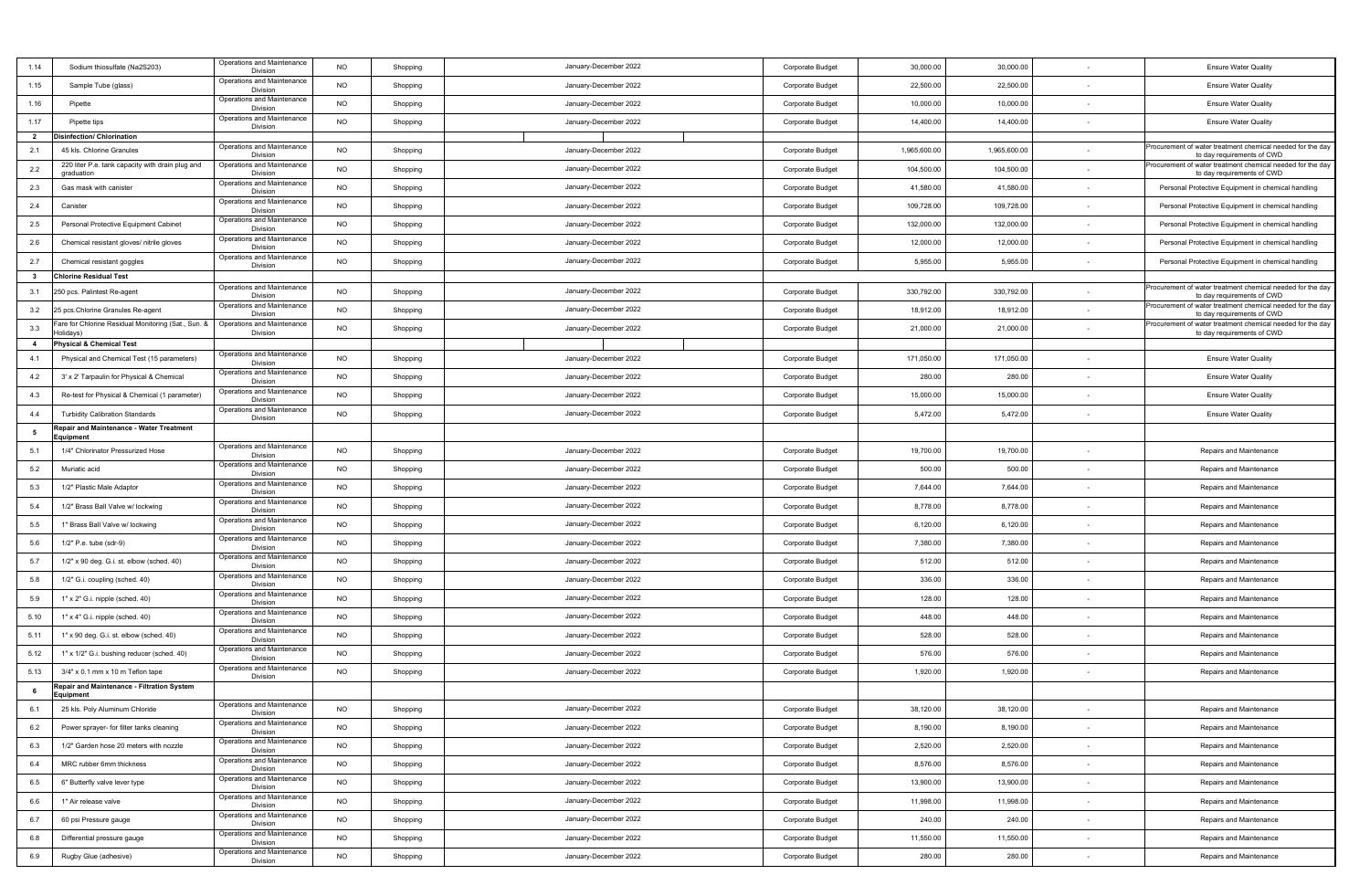| 6.10           | Folding Aluminum ladder (filter tank cleaning) | Operations and Maintenance             | <b>NO</b> | Shopping |                                                |                          |                  | Corporate Budget | 7,000.00     | 7,000.00     |                          | Repairs and Maintenance                                                                                          |
|----------------|------------------------------------------------|----------------------------------------|-----------|----------|------------------------------------------------|--------------------------|------------------|------------------|--------------|--------------|--------------------------|------------------------------------------------------------------------------------------------------------------|
| 6.11           | Extension aluminum ladder (clarifier tank)     | Division<br>Operations and Maintenance | <b>NO</b> | Shopping | January-December 2022<br>January-December 2022 |                          | Corporate Budget | 10,000.00        | 10,000.00    |              | Repairs and Maintenance  |                                                                                                                  |
| VIII           | <b>Materials &amp; Fittings for Operation</b>  | Division                               |           |          |                                                |                          |                  |                  |              |              |                          |                                                                                                                  |
|                | <b>Installation of New Service Connection</b>  |                                        |           |          |                                                |                          |                  |                  |              |              |                          |                                                                                                                  |
| 1.1            | Volumetric Water Meter 1/2"                    | <b>Commercial Division</b>             | <b>NO</b> | Bidding  |                                                | January to December 2022 |                  | Corporate Budget | 1,897,588.00 | 1,897,588.00 |                          | Materials needed for the installation of new service<br>connection                                               |
| 1.2            | Brass Angle valve 3/4"                         | <b>Commercial Division</b>             | <b>NO</b> | Shopping |                                                | January to December 2023 |                  | Corporate Budget | 620,004.00   | 620,004.00   | $\sim$                   | Materials needed for the installation of new service<br>connection                                               |
| 1.3            | G.I. Tee reducer 1' X 3/4"                     | <b>Commercial Division</b>             | <b>NO</b> | Shopping |                                                | January to December 2024 |                  | Corporate Budget | 134,200.00   | 134,200.00   |                          | Materials needed for the installation of new service<br>connection                                               |
| 1.4            | Teflon 3/4"                                    | <b>Commercial Division</b>             | <b>NO</b> | Shopping |                                                | January to December 2025 |                  | Corporate Budget | 29,524.00    | 29,524.00    |                          | Materials needed for the installation of new service<br>connection                                               |
| 1.5            | NIPPLE 1X4                                     | <b>Commercial Division</b>             | <b>NO</b> | Shopping |                                                | January to December 2026 |                  | Corporate Budget | 38,918.00    | 38,918.00    |                          | Materials needed for the installation of new service<br>connection                                               |
| 1.6            | NIPPLE 3/4 X 2                                 | <b>Commercial Division</b>             | <b>NO</b> | Shopping |                                                | January to December 2027 |                  | Corporate Budget | 13,420.00    | 13,420.00    |                          | Materials needed for the installation of new service<br>connection                                               |
|                | <b>Maintenance of Meter Installation</b>       |                                        |           |          |                                                |                          |                  |                  |              |              |                          |                                                                                                                  |
| 2.1            | Brass Ball Valve 1                             | <b>Commercial Division</b>             | <b>NO</b> | Shopping |                                                | January to December 2022 |                  | Corporate Budget | 53,240.00    | 53,240.00    |                          | Other Procurement and expenses incurred during meter<br>reading, installation, disconnection, reconnection, etc. |
| 2.2            | Elbow 1                                        | <b>Commercial Division</b>             | <b>NO</b> | Shopping |                                                | January to December 2022 |                  | Corporate Budget | 5,438.40     | 5,438.40     |                          | Other Procurement and expenses incurred during meter<br>reading, installation, disconnection, reconnection, etc. |
| 2.3            | G.I. Coupling 1/2                              | <b>Commercial Division</b>             | <b>NO</b> | Shopping |                                                | January to December 2022 |                  | Corporate Budget | 31,592.00    | 31,592.00    |                          | Other Procurement and expenses incurred during meter<br>reading, installation, disconnection, reconnection, etc. |
| 2.4            | G.I. Nipple 1/2 X 1 1/2                        | <b>Commercial Division</b>             | <b>NO</b> | Shopping |                                                | January to December 2022 |                  | Corporate Budget | 10,225.60    | 10,225.60    |                          | Other Procurement and expenses incurred during meter<br>reading, installation, disconnection, reconnection, etc. |
| 2.5            | G.I. Plug 3/4                                  | <b>Commercial Division</b>             | <b>NO</b> | Shopping |                                                | January to December 2022 |                  | Corporate Budget | 10,692.00    | 10,692.00    |                          | Other Procurement and expenses incurred during meter<br>reading, installation, disconnection, reconnection, etc. |
| 2.6            | G.I. Plug 1                                    | <b>Commercial Division</b>             | <b>NO</b> | Shopping |                                                | January to December 2022 |                  | Corporate Budget | 6,344.45     | 6,344.45     |                          | Other Procurement and expenses incurred during meter<br>reading, installation, disconnection, reconnection, etc. |
| 2.7            | G.I. Tee 1                                     | <b>Commercial Division</b>             | <b>NO</b> | Shopping |                                                | January to December 2022 |                  | Corporate Budget | 7,656.00     | 7,656.00     |                          | Other Procurement and expenses incurred during meter<br>reading, installation, disconnection, reconnection, etc. |
| 2.8            | Male Adaptor 1                                 | <b>Commercial Division</b>             | <b>NO</b> | Shopping |                                                | January to December 2022 |                  | Corporate Budget | 16,315.20    | 16,315.20    |                          | Other Procurement and expenses incurred during meter<br>reading, installation, disconnection, reconnection, etc. |
| 2.9            | Pe Tube 1                                      | <b>Commercial Division</b>             | <b>NO</b> | Shopping |                                                | January to December 2022 |                  | Corporate Budget | 27,561.60    | 27,561.60    | ٠.                       | Other Procurement and expenses incurred during meter<br>reading, installation, disconnection, reconnection, etc. |
| 2.10           | Tapping Saddle Clamp 50Mm X 1 (2X1)            | <b>Commercial Division</b>             | <b>NO</b> | Shopping |                                                | January to December 2022 |                  | Corporate Budget | 96,750.00    | 96,750.00    | $\sim$                   | Other Procurement and expenses incurred during meter<br>reading, installation, disconnection, reconnection, etc. |
| 2.11           | Teflon 3/4                                     | <b>Commercial Division</b>             | <b>NO</b> | Shopping |                                                | January to December 2022 |                  | Corporate Budget | 45,135.20    | 45,135.20    |                          | Other Procurement and expenses incurred during meter<br>reading, installation, disconnection, reconnection, etc. |
| 2.12           | G.I. Nipple 1 x 4                              | <b>Commercial Division</b>             | <b>NO</b> | Shopping |                                                | January to December 2022 |                  | Corporate Budget | 2,786.74     | 2,786.74     |                          | Other Procurement and expenses incurred during meter<br>reading, installation, disconnection, reconnection, etc. |
| 2.13           | G.I. Nipple 1 x 20                             | <b>Commercial Division</b>             | <b>NO</b> | Shopping |                                                | January to December 2022 |                  | Corporate Budget | 12,843.0     | 12,843.07    |                          | Other Procurement and expenses incurred during meter<br>reading, installation, disconnection, reconnection, etc. |
| 2.14           | G.I. Nipple 3/4 x 2                            | <b>Commercial Division</b>             | <b>NO</b> | Shopping |                                                | January to December 2022 |                  | Corporate Budget | 84.04        | 84.04        |                          | Other Procurement and expenses incurred during meter<br>reading, installation, disconnection, reconnection, etc. |
| 2.15           | G.I. Tee reducer 1' X 3/4"                     | <b>Commercial Division</b>             | <b>NO</b> | Shopping |                                                | January to December 2022 |                  | Corporate Budget | 915.20       | 915.20       |                          | Other Procurement and expenses incurred during meter<br>reading, installation, disconnection, reconnection, etc. |
| 2.16           | Brass Angle valve 3/4"                         | <b>Commercial Division</b>             | <b>NO</b> | Shopping |                                                | January to December 2022 |                  | Corporate Budget | 35,574.00    | 35,574.00    |                          | Other Procurement and expenses incurred during meter<br>reading, installation, disconnection, reconnection, etc. |
| 2.17           | Volumetric Water Meter 1/2"                    | <b>Commercial Division</b>             | <b>NO</b> | Bidding  |                                                | January to December 2022 |                  | Corporate Budget | 2,073,280.00 | 2,073,280.00 |                          | Other Procurement and expenses incurred during meter<br>reading, installation, disconnection, reconnection, etc. |
| 2.18           | Saddle Clamp Tapping 8 X1 Mm                   | <b>Commercial Division</b>             | <b>NO</b> | Shopping |                                                | January to December 2022 |                  | Corporate Budget | 16,500.00    | 16,500.00    |                          | Other Procurement and expenses incurred during meter<br>reading, installation, disconnection, reconnection, etc. |
| 2.19           | Tapping Saddle Clamp 100Mm Plastic             | <b>Commercial Division</b>             | <b>NO</b> | Shopping |                                                | January to December 2022 |                  | Corporate Budget | 57,763.42    | 57,763.42    | $\sim$                   | Other Procurement and expenses incurred during meter<br>reading, installation, disconnection, reconnection, etc. |
| 2.20           | Tapping Saddle Clamp 150Mm Plastic             | <b>Commercial Division</b>             | <b>NO</b> | Shopping |                                                | January to December 2022 |                  | Corporate Budget | 23,019.15    | 23,019.15    | $\sim$                   | Other Procurement and expenses incurred during meter<br>reading, installation, disconnection, reconnection, etc. |
| 2.21           | Tapping Saddle Clamp 3" X1" Plastic            | <b>Commercial Division</b>             | <b>NO</b> | Shopping |                                                | January to December 2022 |                  | Corporate Budget | 28,354.81    | 28,354.81    |                          | Other Procurement and expenses incurred during meter<br>reading, installation, disconnection, reconnection, etc. |
| 2.22           | Tapping Saddle Plastic 2 1/2 X 1               | <b>Commercial Division</b>             | <b>NO</b> | Shopping |                                                | January to December 2022 |                  | Corporate Budget | 5,087.50     | 5,087.50     |                          | Other Procurement and expenses incurred during meter<br>reading, installation, disconnection, reconnection, etc. |
| 2.23           | Tools and Equipment                            | <b>Commercial Division</b>             | <b>NO</b> | Shopping |                                                | January to December 2022 |                  | Corporate Budget | 125,893.7    | 125,893.7    |                          | Other Procurement and expenses incurred during meter<br>reading, installation, disconnection, reconnection, etc. |
| 2.24           | Other Miscellaneous Expenses                   | <b>Commercial Division</b>             | <b>NO</b> | Shopping |                                                | January to December 2022 |                  | Corporate Budget | 134,652.60   | 134,652.60   |                          | Other Procurement and expenses incurred during meter<br>reading, installation, disconnection, reconnection, etc. |
| 3              | <b>TRANSFER OF METERS (803-17)</b>             |                                        |           |          |                                                |                          |                  |                  |              |              |                          |                                                                                                                  |
| 3.1            | G.I. Pipe 1/2                                  | <b>Commercial Division</b>             | <b>NO</b> | Shopping |                                                | January to December 2022 |                  | Corporate Budget | 6,219.40     | 6,219.40     |                          | Other Procurement and expenses incurred during meter<br>reading, installation, disconnection, reconnection, etc. |
| 3.2            | P.E Tube 1/2                                   | <b>Commercial Division</b>             | <b>NO</b> | Shopping |                                                | January to December 2022 |                  | Corporate Budget | 73,700.00    | 73,700.00    | $\sim$                   | Other Procurement and expenses incurred during meter<br>reading, installation, disconnection, reconnection, etc. |
| 3.3            | G.I. Coupling 1/2                              | <b>Commercial Division</b>             | <b>NO</b> | Shopping |                                                | January to December 2022 |                  | Corporate Budget | 987.25       | 987.25       | $\sim$                   | Other Procurement and expenses incurred during meter<br>reading, installation, disconnection, reconnection, etc. |
| 3.4            | G.I. Union Coupling 1/2                        | <b>Commercial Division</b>             | <b>NO</b> | Shopping |                                                | January to December 2022 |                  | Corporate Budget | 4,257.00     | 4,257.00     | ٠                        | Other Procurement and expenses incurred during meter<br>reading, installation, disconnection, reconnection, etc. |
| 3.5            | R.P. Union Coupling 1/2                        | <b>Commercial Division</b>             | <b>NO</b> | Shopping |                                                | January to December 2022 |                  | Corporate Budget | 9,031.00     | 9,031.00     |                          | Other Procurement and expenses incurred during meter<br>reading, installation, disconnection, reconnection, etc. |
| 3.6            | Teflon 3/4                                     | <b>Commercial Division</b>             | <b>NO</b> | Shopping |                                                | January to December 2022 |                  | Corporate Budget | 1,980.00     | 1,980.00     |                          | Other Procurement and expenses incurred during meter                                                             |
| 3.7            | Other Miscellaneous Expenses                   | <b>Commercial Division</b>             | <b>NO</b> | Shopping |                                                | January to December 2022 |                  | Corporate Budget | 4,808.73     | 4,808.73     |                          | reading, installation, disconnection, reconnection, etc.<br>Other Procurement and expenses incurred during meter |
| $\overline{4}$ | <b>Maintenance of Springs &amp; Tunnels</b>    |                                        |           |          |                                                |                          |                  |                  |              |              |                          | reading, installation, disconnection, reconnection, etc.                                                         |
|                |                                                | Operations and Maintenance             |           |          |                                                |                          |                  |                  |              |              |                          | Procurement of various fittings and materials for the needed                                                     |
| 4.1            | Gloss latex paint white                        | Division                               | <b>NO</b> | Shopping |                                                | January to December 2022 |                  | Corporate Budget | 21,250.00    | 21,250.00    | $\overline{\phantom{a}}$ | day to day requirements of CWD                                                                                   |
| 4.2            | Flat latex paint white                         | Operations and Maintenance<br>Division | <b>NO</b> | Shopping |                                                | January to December 2022 |                  | Corporate Budget | 26,964.00    | 26,964.00    | $\sim$                   | Procurement of various fittings and materials for the needed<br>day to day requirements of CWD                   |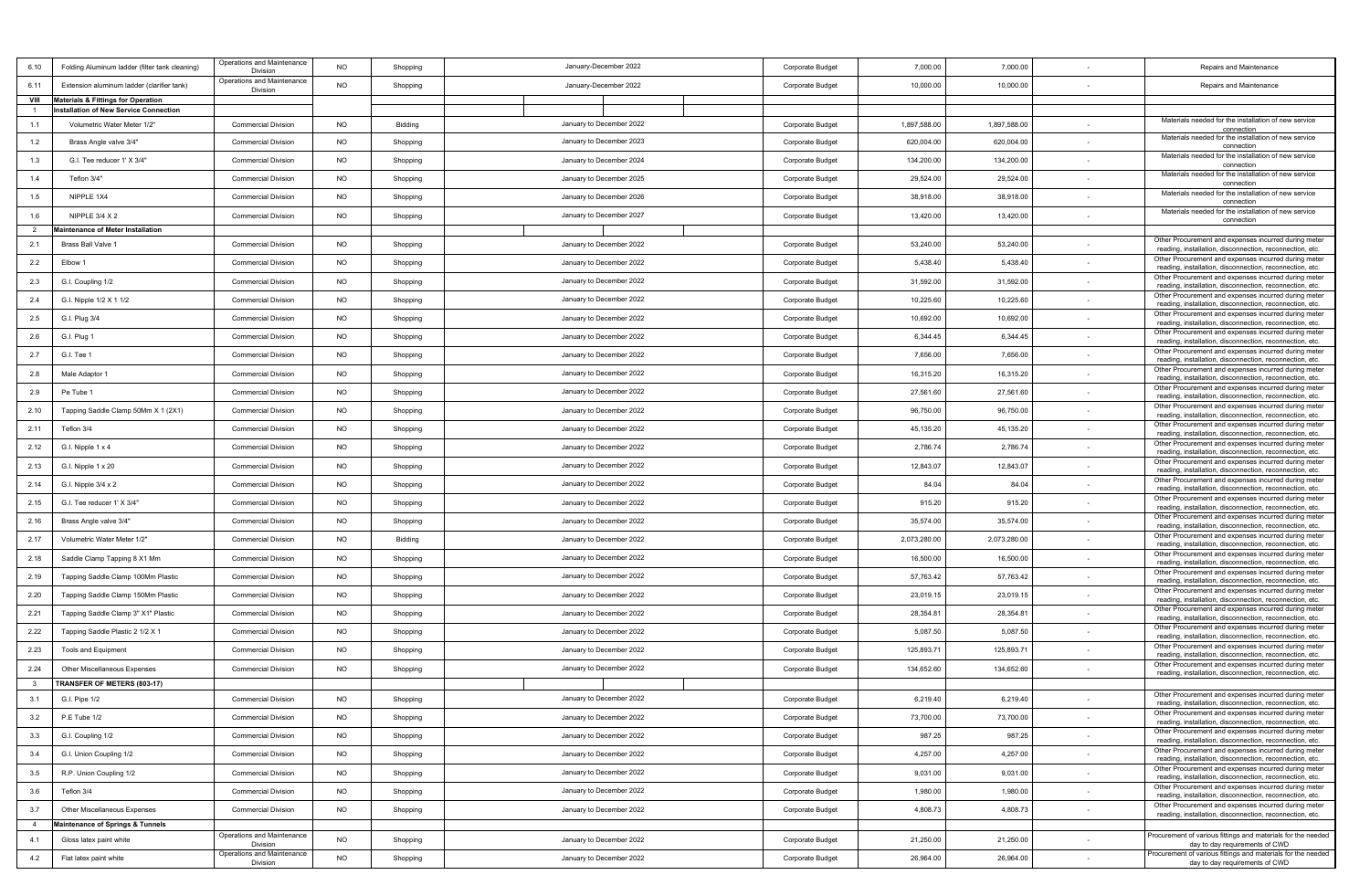| 4.3  | QDE paint - Crystal blue                     | Operations and Maintenance<br>Division | <b>NO</b> | Shopping | January to December 2022 | Corporate Budget        | 8,580.00   | 8,580.00            | Procurement of various fittings and materials for the needed<br>day to day requirements of CWD                                   |
|------|----------------------------------------------|----------------------------------------|-----------|----------|--------------------------|-------------------------|------------|---------------------|----------------------------------------------------------------------------------------------------------------------------------|
| 4.4  | QDE paint - White                            | Operations and Maintenance<br>Division | <b>NO</b> | Shopping | January to December 2022 | Corporate Budget        | 8,400.00   | 8,400.00            | Procurement of various fittings and materials for the needed<br>day to day requirements of CWD                                   |
| 4.5  | Epoxy Primer red oxide w/ catalyst           | Operations and Maintenance<br>Division | <b>NO</b> | Shopping | January to December 2022 | Corporate Budget        | 6,536.00   | 6,536.00            | Procurement of various fittings and materials for the needed<br>day to day requirements of CWD                                   |
| 4.6  | 2" Paint brush                               | Operations and Maintenance<br>Division | NO        | Shopping | January to December 2022 | Corporate Budget        | 424.00     | 424.00              | Procurement of various fittings and materials for the needed<br>day to day requirements of CWD                                   |
| 4.7  | 7" Paint roller brush w/ tray                | Operations and Maintenance<br>Division | NO        | Shopping | January to December 2022 | Corporate Budget        | 784.00     | 784.00              | Procurement of various fittings and materials for the needed<br>day to day requirements of CWD                                   |
| 4.8  | Plastic bag                                  | Operations and Maintenance<br>Division | NO.       | Shopping | January to December 2022 | Corporate Budget        | 1,200.00   | 1,200.00            | Procurement of various fittings and materials for the needed<br>day to day requirements of CWD                                   |
| 4.9  | Fertilizer                                   | Operations and Maintenance<br>Division | <b>NO</b> | Shopping | January to December 2022 | Corporate Budget        | 342.00     | 342.00              | Procurement of various fittings and materials for the needed<br>day to day requirements of CWD                                   |
| 4.10 | Insecticide                                  | Operations and Maintenance<br>Division | <b>NO</b> | Shopping | January to December 2022 | Corporate Budget        | 2,542.00   | 2,542.00            | Procurement of various fittings and materials for the needed<br>day to day requirements of CWD                                   |
| 4.11 | Fungicide                                    | Operations and Maintenance<br>Division | NO        | Shopping | January to December 2022 | Corporate Budget        | 940.00     | 940.00              | Procurement of various fittings and materials for the needed<br>day to day requirements of CWD                                   |
| 4.12 | Bamboo (tree guard/ stakes)                  | Operations and Maintenance<br>Division | <b>NO</b> | Shopping | January to December 2022 | Corporate Budget        | 4,180.00   | 4,180.00            | Procurement of various fittings and materials for the needed<br>day to day requirements of CWD                                   |
| 4.13 | Nipa                                         | Operations and Maintenance<br>Division | NO.       | Shopping | January to December 2022 | Corporate Budget        | 6,000.00   | 6,000.00            | Procurement of various fittings and materials for the needed<br>day to day requirements of CWD                                   |
| 4.14 | Rattan                                       | Operations and Maintenance<br>Division | NO.       | Shopping | January to December 2022 | <b>Corporate Budget</b> | 3,040.00   | 3,040.00            | Procurement of various fittings and materials for the needed<br>day to day requirements of CWD                                   |
| 4.15 | Bamboo poles                                 | Operations and Maintenance<br>Division | NO        | Shopping | January to December 2022 | Corporate Budget        | 420.00     | 420.00              | Procurement of various fittings and materials for the needed<br>day to day requirements of CWD                                   |
| 4.16 | Ga. 24 x 3' x 10' G.i. corrugated sheet      | Operations and Maintenance<br>Division | NO        | Shopping | January to December 2022 | Corporate Budget        | 1,710.00   | 1,710.00            | Procurement of various fittings and materials for the needed<br>day to day requirements of CWD                                   |
| 4.17 | Ga. 24 x 3' x 8' G.i. plain sheet            | Operations and Maintenance<br>Division | NO        | Shopping | January to December 2022 | Corporate Budget        | 2,106.00   | 2,106.00            | Procurement of various fittings and materials for the needed<br>day to day requirements of CWD                                   |
| 4.18 | Bulb                                         | Operations and Maintenance<br>Division | <b>NO</b> | Shopping | January to December 2022 | Corporate Budget        | 2,848.00   | 2,848.00            | Procurement of various fittings and materials for the needed<br>day to day requirements of CWD                                   |
| 4.19 | Flush door with jamb                         | Operations and Maintenance<br>Division | NO        | Shopping | January to December 2022 | Corporate Budget        | 4,000.00   | 4,000.00            | Procurement of various fittings and materials for the needed<br>day to day requirements of CWD                                   |
| 4.20 | Matte Sticker on 3mm Sintra Board            | Operations and Maintenance<br>Division | <b>NO</b> | Shopping | January to December 2022 | Corporate Budget        | 8,000.00   | 8,000.00            | Procurement of various fittings and materials for the needed<br>day to day requirements of CWD                                   |
| 4.21 | Door knob                                    | Operations and Maintenance<br>Division | <b>NO</b> | Shopping | January to December 2022 | Corporate Budget        | 528.00     | 528.00              | Procurement of various fittings and materials for the needed                                                                     |
| 4.22 | <b>Portland Cement</b>                       | Operations and Maintenance<br>Division | <b>NO</b> | Shopping | January to December 2022 | Corporate Budget        | 1,350.00   | 1,350.00            | day to day requirements of CWD<br>Procurement of various fittings and materials for the needed<br>day to day requirements of CWD |
| 4.23 | <b>Mechanical Fittings</b>                   | Operations and Maintenance<br>Division | <b>NO</b> | Shopping | January to December 2022 | Corporate Budget        | 58,000.00  | 58,000.00           | Procurement of various fittings and materials for the needed<br>day to day requirements of CWD                                   |
| 4.24 | Caretaker                                    | Operations and Maintenance<br>Division | <b>NO</b> | Shopping | January to December 2022 | Corporate Budget        | 108,000.00 | 108,000.00          | Procurement of various fittings and materials for the needed<br>day to day requirements of CWD                                   |
| 5    | <b>Maintenance of other Pumping Plants</b>   |                                        |           |          |                          |                         |            |                     |                                                                                                                                  |
| 5.1  | Gloss latex paint white                      | Operations and Maintenance<br>Division | NO        | Shopping | January to December 2022 | Corporate Budget        | 37,500.00  | 37,500.00           | Procurement of various fittings and materials for the needed<br>day to day requirements of CWD                                   |
| 5.2  | Flat latex paint white                       | Operations and Maintenance<br>Division | <b>NO</b> | Shopping | January to December 2022 | Corporate Budget        | 57,780.00  | 57,780.00           | Procurement of various fittings and materials for the needed<br>day to day requirements of CWD                                   |
| 5.3  | QDE paint - Crystal blue                     | Operations and Maintenance<br>Division | <b>NO</b> | Shopping | January to December 2022 | Corporate Budget        | 38,610.00  | 38,610.00           | Procurement of various fittings and materials for the needed<br>day to day requirements of CWD                                   |
| 5.4  | Epoxy Primer red oxide w/ catalyst           | Operations and Maintenance<br>Division | NO        | Shopping | January to December 2022 | Corporate Budget        | 35,948.00  | 35,948.00           | Procurement of various fittings and materials for the needed<br>day to day requirements of CWD                                   |
| 5.5  | 7" Paint roller brush w/ tray                | Operations and Maintenance<br>Division | <b>NO</b> | Shopping | January to December 2022 | Corporate Budget        | 980.00     | 980.00              | Procurement of various fittings and materials for the needed<br>day to day requirements of CWD                                   |
| 5.6  | Baby roller brush                            | Operations and Maintenance<br>Division | NO        | Shopping | January to December 2022 | Corporate Budget        | 2,100.00   | 2,100.00<br>$\sim$  | Procurement of various fittings and materials for the needed<br>day to day requirements of CWD                                   |
| 5.7  | Paint Thinner                                | Operations and Maintenance<br>Division | <b>NO</b> | Shopping | January to December 2022 | Corporate Budget        | 3,730.00   | 3,730.00            | Procurement of various fittings and materials for the needed<br>day to day requirements of CWD                                   |
| 5.8  | Timer & Delayed switch                       | Operations and Maintenance<br>Division | <b>NO</b> | Shopping | January to December 2022 | Corporate Budget        | 10,164.00  | 10,164.00           | Procurement of various fittings and materials for the needed<br>day to day requirements of CWD                                   |
| 5.9  | Matte Sticker on 3mm Sintra Board            | Operations and Maintenance<br>Division | NO        | Shopping | January to December 2022 | Corporate Budget        | 28,000.00  | 28,000.00<br>$\sim$ | Procurement of various fittings and materials for the needed<br>day to day requirements of CWD                                   |
| 5.10 | Spare Booster Pump & & Motor- 25 HP          | Operations and Maintenance<br>Division | <b>NO</b> | Shopping | January to December 2022 | Corporate Budget        | 250,000.00 | 250,000.00          | Procurement of various fittings and materials for the needed<br>day to day requirements of CWD                                   |
| 5.11 | Spare Submersible Pump & Motor- 15 HP        | Operations and Maintenance<br>Division | NO        | Shopping | January to December 2022 | Corporate Budget        | 210,000.00 | 210,000.00          | Procurement of various fittings and materials for the needed<br>day to day requirements of CWD                                   |
| 5.12 | Variable Frequency Drive- VFD (Spare)- 15 hp | Operations and Maintenance<br>Division | <b>NO</b> | Shopping | January to December 2022 | Corporate Budget        | 350,000.00 | 350,000.00          | Procurement of various fittings and materials for the needed<br>day to day requirements of CWD                                   |
| 5.13 | Variable Frequency Drive- VFD (Spare)- 30 hp | Operations and Maintenance<br>Division | <b>NO</b> | Shopping | January to December 2022 | Corporate Budget        | 880,000.00 | 880,000.00          | Procurement of various fittings and materials for the needed<br>day to day requirements of CWD                                   |
| 5.14 | 2" Brass Check Valve Spring Type             | Operations and Maintenance<br>Division | <b>NO</b> | Shopping | January to December 2022 | Corporate Budget        | 8,580.00   | 8,580.00            | Procurement of various fittings and materials for the needed<br>day to day requirements of CWD                                   |
| 5.15 | Portland Cement                              | Operations and Maintenance<br>Division | <b>NO</b> | Shopping | January to December 2022 | Corporate Budget        | 675.00     | 675.00              | Procurement of various fittings and materials for the needed<br>day to day requirements of CWD                                   |
| 5.16 | 2" Butterfly Valve Gear Type                 | Operations and Maintenance<br>Division | NO        | Shopping | January to December 2022 | Corporate Budget        | 4,780.00   | 4,780.00<br>$\sim$  | Procurement of various fittings and materials for the needed<br>day to day requirements of CWD                                   |
| 5.17 | 3" Butterfly Valve Gear Type                 | Operations and Maintenance<br>Division | NO        | Shopping | January to December 2022 | Corporate Budget        | 6,568.00   | 6,568.00            | Procurement of various fittings and materials for the needed<br>day to day requirements of CWD                                   |
| 5.18 | 4" Butterfly Valve Gear Type                 | Operations and Maintenance<br>Division | <b>NO</b> | Shopping | January to December 2022 | Corporate Budget        | 8,810.00   | 8,810.00            | Procurement of various fittings and materials for the needed<br>day to day requirements of CWD                                   |
| 5.19 | Bulb                                         | Operations and Maintenance<br>Division | <b>NO</b> | Shopping | January to December 2022 | Corporate Budget        | 2,848.00   | 2,848.00<br>$\sim$  | Procurement of various fittings and materials for the needed<br>day to day requirements of CWD                                   |
| 5.20 | Caretaker                                    | Operations and Maintenance<br>Division | <b>NO</b> | Shopping | January to December 2022 | Corporate Budget        | 324,000.00 | 324,000.00          | Procurement of various fittings and materials for the needed<br>day to day requirements of CWD                                   |
|      |                                              | Operations and Maintenance             |           |          | January to December 2022 | Corporate Budget        | 12,000.00  | 12,000.00           | Procurement of various fittings and materials for the needed                                                                     |
| 5.21 | Caretaker                                    | Division                               | NO        | Shopping |                          |                         |            |                     | day to day requirements of CWD                                                                                                   |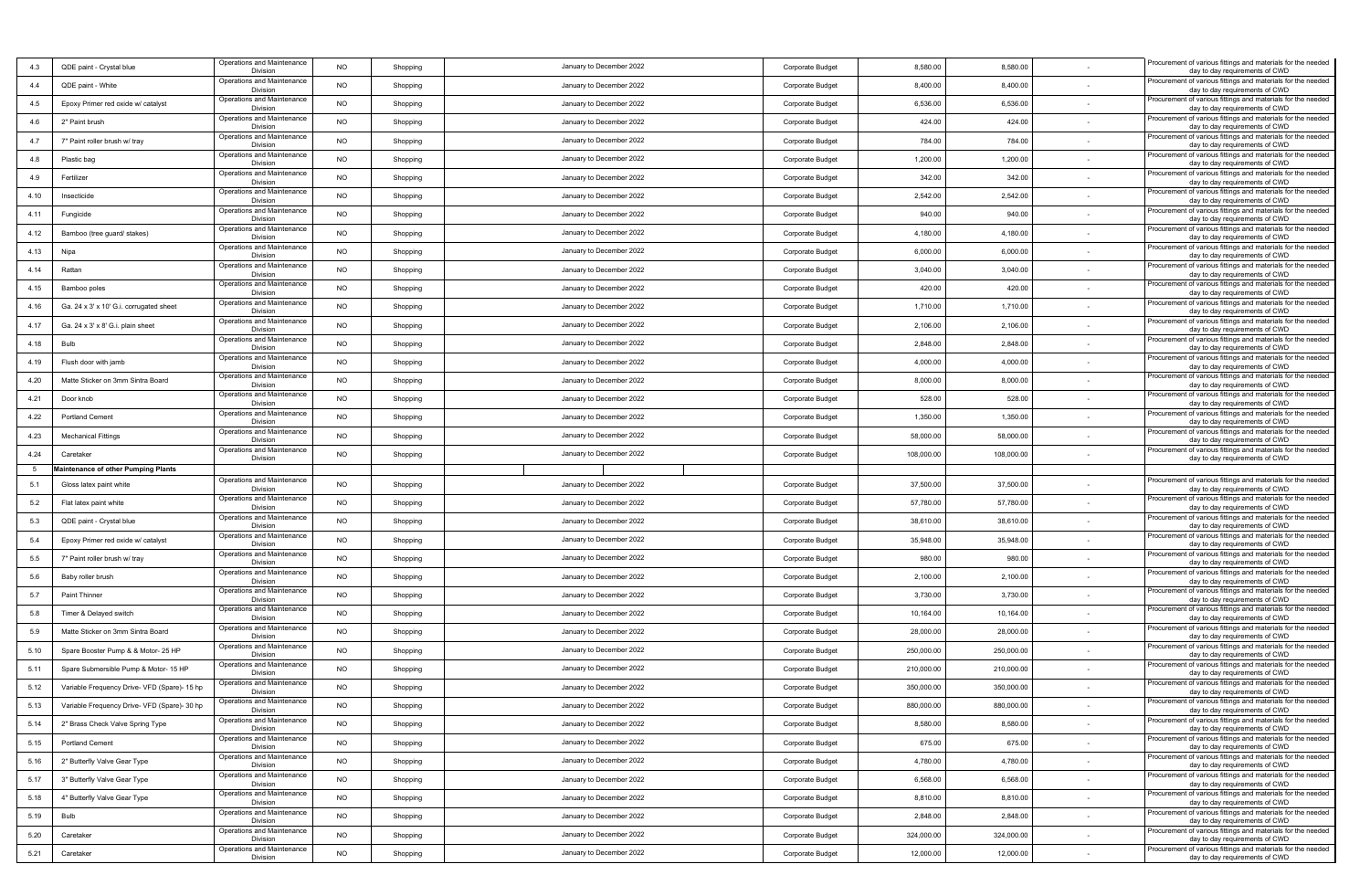| - 6  | <b>Maintenance of Reservoir &amp; Tanks</b>         |                                        |                |          |                          |                  |            |            |        |                                                                                                |
|------|-----------------------------------------------------|----------------------------------------|----------------|----------|--------------------------|------------------|------------|------------|--------|------------------------------------------------------------------------------------------------|
| 6.1  | Gloss latex paint white                             | Operations and Maintenance<br>Division | NO.            | Shopping | January to December 2022 | Corporate Budget | 146,250.00 | 146,250.00 |        | Procurement of various fittings and materials for the needed<br>day to day requirements of CWD |
| 6.2  | Flat latex paint white                              | Operations and Maintenance<br>Division | <b>NO</b>      | Shopping | January to December 2022 | Corporate Budget | 148,302.00 | 148,302.00 |        | Procurement of various fittings and materials for the needed<br>day to day requirements of CWD |
| 6.3  | QDE paint - Crystal blue                            | Operations and Maintenance<br>Division | NO             | Shopping | January to December 2022 | Corporate Budget | 19,305.00  | 19,305.00  |        | Procurement of various fittings and materials for the needed<br>day to day requirements of CWD |
| 6.4  | Epoxy Primer red oxide w/ catalyst                  | Operations and Maintenance<br>Division | <b>NO</b>      | Shopping | January to December 2022 | Corporate Budget | 18,791.00  | 18,791.00  |        | Procurement of various fittings and materials for the needed<br>day to day requirements of CWD |
| 6.5  | 2" Paint brush                                      | Operations and Maintenance<br>Division | <b>NO</b>      | Shopping | January to December 2022 | Corporate Budget | 4,505.00   | 4,505.00   |        | Procurement of various fittings and materials for the needed<br>day to day requirements of CWD |
| 6.6  | 7" Paint roller brush w/ tray                       | Operations and Maintenance<br>Division | <b>NO</b>      | Shopping | January to December 2022 | Corporate Budget | 4,410.00   | 4,410.00   |        | Procurement of various fittings and materials for the needed<br>day to day requirements of CWD |
| 6.7  | Baby roller brush                                   | Operations and Maintenance<br>Division | <b>NO</b>      | Shopping | January to December 2022 | Corporate Budget | 2,650.00   | 2,650.00   |        | rocurement of various fittings and materials for the needed<br>day to day requirements of CWD  |
| 6.8  | Paint Thinner                                       | Operations and Maintenance<br>Division | NO             | Shopping | January to December 2022 | Corporate Budget | 7,087.00   | 7,087.00   |        | Procurement of various fittings and materials for the needed<br>day to day requirements of CWD |
| 6.9  | Acrylic emulsion                                    | Operations and Maintenance<br>Division | NO             | Shopping | January to December 2022 | Corporate Budget | 10,740.00  | 10,740.00  | $\sim$ | Procurement of various fittings and materials for the needed<br>day to day requirements of CWD |
| 6.10 | <b>Chlorine Granules</b>                            | Operations and Maintenance<br>Division | NO             | Shopping | January to December 2022 | Corporate Budget | 1,190.00   | 1,190.00   |        | Procurement of various fittings and materials for the needed<br>day to day requirements of CWD |
| 6.11 | 2" Brass Check Valve Spring Type                    | Operations and Maintenance<br>Division | <b>NO</b>      | Shopping | January to December 2022 | Corporate Budget | 17,160.00  | 17,160.00  |        | Procurement of various fittings and materials for the needed<br>day to day requirements of CWD |
| 6.12 | Matte Sticker on 3mm Sintra Board                   | Operations and Maintenance<br>Division | NO             | Shopping | January to December 2022 | Corporate Budget | 9,500.00   | 9,500.00   | $\sim$ | rocurement of various fittings and materials for the needed<br>day to day requirements of CWD  |
| 6.13 | Bulb                                                | Operations and Maintenance<br>Division | NO             | Shopping | January to December 2022 | Corporate Budget | 2,848.00   | 2,848.00   |        | Procurement of various fittings and materials for the needed<br>day to day requirements of CWD |
| 6.14 | Caretaker                                           | Operations and Maintenance<br>Division | NO             | Shopping | January to December 2022 | Corporate Budget | 216,000.00 | 216,000.00 | $\sim$ | Procurement of various fittings and materials for the needed<br>day to day requirements of CWD |
|      | Maintenance of Transmission & Distribution<br>Mains |                                        |                |          |                          |                  |            |            |        |                                                                                                |
| 7.1  | 300 mm Mech. Sleeve Type Coupling                   | Operations and Maintenance<br>Division | <b>NO</b>      | Shopping | January to December 2022 | Corporate Budget | 43,324.00  | 43,324.00  |        | Procurement of various fittings and materials for the needed<br>day to day requirements of CWD |
| 7.2  | 250 mm Mech. Sleeve Type Coupling                   | Operations and Maintenance<br>Division | NO             | Shopping | January to December 2022 | Corporate Budget | 32,708.00  | 32,708.00  | $\sim$ | Procurement of various fittings and materials for the needed<br>day to day requirements of CWD |
| 7.3  | 250 mm Mech. Sleeve Type Coupling (Steel)           | Operations and Maintenance<br>Division | NO             | Shopping | January to December 2022 | Corporate Budget | 49,288.00  | 49,288.00  | $\sim$ | Procurement of various fittings and materials for the needed<br>day to day requirements of CWD |
| 7.4  | 200 mm Mech. Sleeve Type Coupling                   | Operations and Maintenance<br>Division | <b>NO</b>      | Shopping | January to December 2022 | Corporate Budget | 103,184.00 | 103,184.00 | $\sim$ | Procurement of various fittings and materials for the needed<br>day to day requirements of CWD |
| 7.5  | 200 mm Mech. Sleeve Type Coupling (Steel)           | Operations and Maintenance<br>Division | <b>NO</b>      | Shopping | January to December 2022 | Corporate Budget | 33,412.00  | 33,412.00  |        | Procurement of various fittings and materials for the needed<br>day to day requirements of CWD |
| 7.6  | 175 mm Mech. Sleeve Type Coupling                   | Operations and Maintenance<br>Division | <b>NO</b>      | Shopping | January to December 2022 | Corporate Budget | 13,456.00  | 13,456.00  |        | Procurement of various fittings and materials for the needed<br>day to day requirements of CWD |
| 7.7  | 150 mm Mech. Sleeve Type Coupling                   | Operations and Maintenance<br>Division | <b>NO</b>      | Shopping | January to December 2022 | Corporate Budget | 237,696.00 | 237,696.00 |        | Procurement of various fittings and materials for the needed<br>day to day requirements of CWD |
| 7.8  | 100 mm Mech. Sleeve Type Coupling                   | Operations and Maintenance<br>Division | NO             | Shopping | January to December 2022 | Corporate Budget | 346,464.00 | 346,464.00 | $\sim$ | Procurement of various fittings and materials for the needed<br>day to day requirements of CWD |
| 7.9  | 75 mm Mech. Sleeve Type Coupling                    | Operations and Maintenance<br>Division | <b>NO</b>      | Shopping | January to December 2022 | Corporate Budget | 168,912.00 | 168,912.00 |        | Procurement of various fittings and materials for the needed<br>day to day requirements of CWD |
| 7.10 | 63 mm Mech. Sleeve Type Coupling                    | Operations and Maintenance<br>Division | NO             | Shopping | January to December 2022 | Corporate Budget | 14,616.00  | 14,616.00  |        | Procurement of various fittings and materials for the needed<br>day to day requirements of CWD |
| 7.11 | 50 mm Mech. Sleeve Type Coupling                    | Operations and Maintenance<br>Division | <b>NO</b>      | Shopping | January to December 2022 | Corporate Budget | 497,664.00 | 497,664.00 |        | Procurement of various fittings and materials for the needed<br>day to day requirements of CWD |
| 7.12 | 200 mm x 6 m UPVC pipe with integral seal           | Operations and Maintenance<br>Division | <b>NO</b>      | Shopping | January to December 2022 | Corporate Budget | 34,500.00  | 34,500.00  | $\sim$ | Procurement of various fittings and materials for the needed<br>day to day requirements of CWD |
| 7.13 | 150 mm x 6 m UPVC pipe with integral seal           | Operations and Maintenance<br>Division | NO             | Shopping | January to December 2022 | Corporate Budget | 62,336.00  | 62,336.00  | $\sim$ | Procurement of various fittings and materials for the needed<br>day to day requirements of CWD |
| 7.14 | 100 mm x 6 m UPVC pipe with integral seal           | Operations and Maintenance<br>Division | NO             | Shopping | January to December 2022 | Corporate Budget | 46,365.00  | 46,365.00  | $\sim$ | Procurement of various fittings and materials for the needed<br>day to day requirements of CWD |
| 7.15 | 75 mm x 6 m UPVC pipe with integral sea             | Operations and Maintenance<br>Division | NO             | Shopping | January to December 2022 | Corporate Budget | 17,248.00  | 17,248.00  |        | Procurement of various fittings and materials for the needed<br>day to day requirements of CWD |
| 7.16 | 63 mm x 6 m UPVC pipe with integral seal            | Operations and Maintenance<br>Division | <b>NO</b>      | Shopping | January to December 2022 | Corporate Budget | 6,468.00   | 6,468.00   | $\sim$ | Procurement of various fittings and materials for the needed<br>day to day requirements of CWD |
| 7.17 | 50 mm x 6 m UPVC pipe with integral seal            | Operations and Maintenance<br>Division | <b>NO</b>      | Shopping | January to December 2022 | Corporate Budget | 39,870.00  | 39,870.00  |        | Procurement of various fittings and materials for the needed<br>day to day requirements of CWD |
| 7.18 | 100 mm x 6 m G.I. Pipe (sched. 40)                  | Operations and Maintenance<br>Division | NO             | Shopping | January to December 2022 | Corporate Budget | 37,611.00  | 37,611.00  | $\sim$ | Procurement of various fittings and materials for the needed<br>day to day requirements of CWD |
| 7.19 | 75 mm x 6 m G.I. Pipe (sched. 40)                   | Operations and Maintenance<br>Division | <b>NO</b>      | Shopping | January to December 2022 | Corporate Budget | 41,792.00  | 41,792.00  |        | Procurement of various fittings and materials for the needed<br>day to day requirements of CWD |
| 7.20 | 63 mm x 6 m G.I. Pipe (sched. 40)                   | Operations and Maintenance<br>Division | <b>NO</b>      | Shopping | January to December 2022 | Corporate Budget | 79,600.00  | 79,600.00  |        | Procurement of various fittings and materials for the needed<br>day to day requirements of CWD |
| 7.21 | 50 mm x 6 m G.I. Pipe (sched. 40)                   | Operations and Maintenance<br>Division | <b>NO</b>      | Shopping | January to December 2022 | Corporate Budget | 49,284.00  | 49,284.00  |        | Procurement of various fittings and materials for the needed<br>day to day requirements of CWD |
| 7.22 | 50 mm x 60 m P.E. Tube SDR-9                        | Operations and Maintenance<br>Division | <b>NO</b>      | Shopping | January to December 2022 | Corporate Budget | 65,120.00  | 65,120.00  | $\sim$ | Procurement of various fittings and materials for the needed<br>day to day requirements of CWD |
| 7.23 | 1/2" x 3" Gal. bolt w/ nut                          | Operations and Maintenance<br>Division | <b>NO</b>      | Shopping | January to December 2022 | Corporate Budget | 4,416.00   | 4,416.00   | $\sim$ | Procurement of various fittings and materials for the needed<br>day to day requirements of CWD |
| 7.24 | 3/4" x 3" Gal. bolt w/ nut                          | Operations and Maintenance<br>Division | N <sub>O</sub> | Shopping | January to December 2022 | Corporate Budget | 27,552.00  | 27,552.00  | $\sim$ | Procurement of various fittings and materials for the needed<br>day to day requirements of CWD |
| 7.25 | 3/4" x 4" Gal. bolt w/ nut                          | Operations and Maintenance<br>Division | <b>NO</b>      | Shopping | January to December 2022 | Corporate Budget | 19,200.00  | 19,200.00  |        | Procurement of various fittings and materials for the needed<br>day to day requirements of CWD |
| 7.26 | 3/8" x 3" Gal. bolt w/ nut                          | Operations and Maintenance<br>Division | NO.            | Shopping | January to December 2022 | Corporate Budget | 3,240.00   | 3,240.00   | $\sim$ | Procurement of various fittings and materials for the needed<br>day to day requirements of CWD |
| 7.27 | 5/8" x 3" Gal. bolt w/ nut                          | Operations and Maintenance<br>Division | NO             | Shopping | January to December 2022 | Corporate Budget | 10,440.00  | 10,440.00  |        | Procurement of various fittings and materials for the needed<br>day to day requirements of CWD |
| 7.28 | 200 mm Gasket for fittings                          | Operations and Maintenance<br>Division | <b>NO</b>      | Shopping | January to December 2022 | Corporate Budget | 1,848.00   | 1,848.00   |        | Procurement of various fittings and materials for the needed<br>day to day requirements of CWD |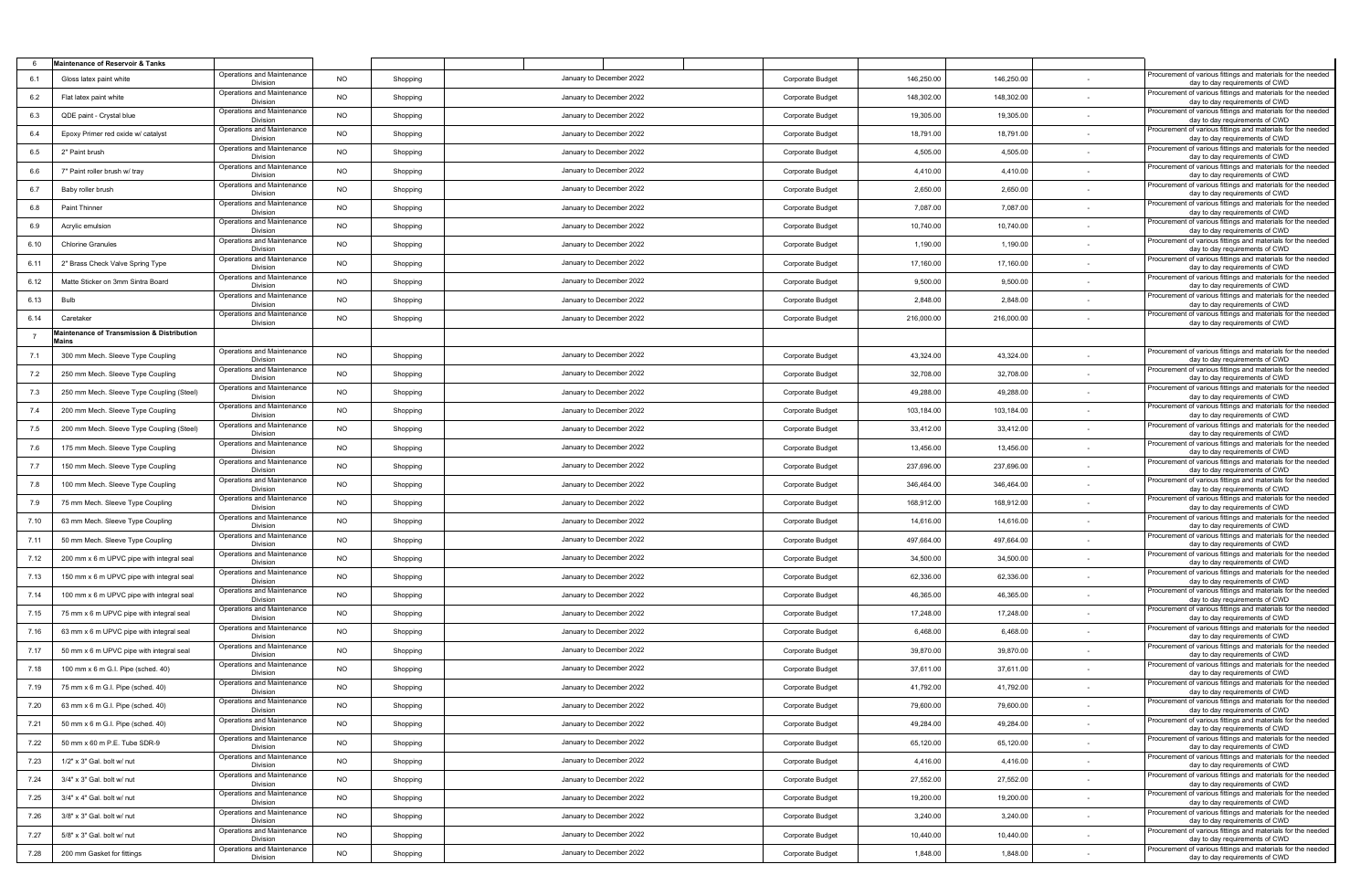| 7.29 | 150 mm Gasket for fittings                                                                                                                                                                                                                                                                                                                                                                                                                                                                                                     | Operations and Maintenance<br>Division | <b>NO</b> | Shopping | January to December 2022 | Corporate Budget | 1,160.00   | 1,160.00   |        | Procurement of various fittings and materials for the needed<br>day to day requirements of CWD |
|------|--------------------------------------------------------------------------------------------------------------------------------------------------------------------------------------------------------------------------------------------------------------------------------------------------------------------------------------------------------------------------------------------------------------------------------------------------------------------------------------------------------------------------------|----------------------------------------|-----------|----------|--------------------------|------------------|------------|------------|--------|------------------------------------------------------------------------------------------------|
| 7.30 | 100 mm Gasket for fittings                                                                                                                                                                                                                                                                                                                                                                                                                                                                                                     | Operations and Maintenance<br>Division | <b>NO</b> | Shopping | January to December 2022 | Corporate Budget | 2,520.00   | 2,520.00   |        | Procurement of various fittings and materials for the needed<br>day to day requirements of CWD |
| 7.31 | 75 mm Gasket for fittings                                                                                                                                                                                                                                                                                                                                                                                                                                                                                                      | Operations and Maintenance<br>Division | <b>NO</b> | Shopping | January to December 2022 | Corporate Budget | 720.00     | 720.00     |        | Procurement of various fittings and materials for the needed<br>day to day requirements of CWD |
| 7.32 | 63 mm Gasket for fittings                                                                                                                                                                                                                                                                                                                                                                                                                                                                                                      | Operations and Maintenance<br>Division | <b>NO</b> | Shopping | January to December 2022 | Corporate Budget | 616.00     | 616.00     | $\sim$ | Procurement of various fittings and materials for the needed<br>day to day requirements of CWD |
| 7.33 | 50 mm Gasket for fittings                                                                                                                                                                                                                                                                                                                                                                                                                                                                                                      | Operations and Maintenance<br>Division | <b>NO</b> | Shopping | January to December 2022 | Corporate Budget | 2,838.00   | 2,838.00   |        | Procurement of various fittings and materials for the needed<br>day to day requirements of CWD |
| 7.34 | 200 mm x 2" Tapping Saddle Clamp (Plastic)                                                                                                                                                                                                                                                                                                                                                                                                                                                                                     | Operations and Maintenance<br>Division | <b>NO</b> | Shopping | January to December 2022 | Corporate Budget | 90,000.00  | 90,000.00  |        | rocurement of various fittings and materials for the needed<br>day to day requirements of CWD  |
| 7.35 | 200 mm x 1" Tapping Saddle Clamp (Plastic)                                                                                                                                                                                                                                                                                                                                                                                                                                                                                     | Operations and Maintenance<br>Division | <b>NO</b> | Shopping | January to December 2022 | Corporate Budget | 31,168.00  | 31,168.00  |        | Procurement of various fittings and materials for the needed<br>day to day requirements of CWD |
| 7.36 | 150 mm x 1" Tapping Saddle Clamp (Plastic)                                                                                                                                                                                                                                                                                                                                                                                                                                                                                     | Operations and Maintenance<br>Division | <b>NO</b> | Shopping | January to December 2022 | Corporate Budget | 74,220.00  | 74,220.00  |        | Procurement of various fittings and materials for the needed<br>day to day requirements of CWD |
| 7.37 | 100 mm x 1" Tapping Saddle Clamp (Plastic)                                                                                                                                                                                                                                                                                                                                                                                                                                                                                     | Operations and Maintenance<br>Division | <b>NO</b> | Shopping | January to December 2022 | Corporate Budget | 70,680.00  | 70,680.00  |        | Procurement of various fittings and materials for the needed<br>day to day requirements of CWD |
| 7.38 | 75 mm x 1" Tapping Saddle Clamp (Plastic)                                                                                                                                                                                                                                                                                                                                                                                                                                                                                      | Operations and Maintenance<br>Division | <b>NO</b> | Shopping | January to December 2022 | Corporate Budget | 67,320.00  | 67,320.00  |        | Procurement of various fittings and materials for the needed<br>day to day requirements of CWD |
| 7.39 | 63 mm x 1" Tapping Saddle Clamp (Plastic)                                                                                                                                                                                                                                                                                                                                                                                                                                                                                      | Operations and Maintenance<br>Division | <b>NO</b> | Shopping | January to December 2022 | Corporate Budget | 25,648.00  | 25,648.00  |        | rocurement of various fittings and materials for the needed<br>day to day requirements of CWD  |
| 7.40 | 50 mm x 1" Tapping Saddle Clamp (Plastic)                                                                                                                                                                                                                                                                                                                                                                                                                                                                                      | Operations and Maintenance<br>Division | <b>NO</b> | Shopping | January to December 2022 | Corporate Budget | 183,180.00 | 183,180.00 |        | Procurement of various fittings and materials for the needed<br>day to day requirements of CWD |
| 7.41 | 50 mm G.I. Union (Sched. 40)                                                                                                                                                                                                                                                                                                                                                                                                                                                                                                   | Operations and Maintenance<br>Division | <b>NO</b> | Shopping | January to December 2022 | Corporate Budget | 33,120.00  | 33,120.00  |        | Procurement of various fittings and materials for the needed<br>day to day requirements of CWD |
| 7.42 | 50 mm Plastic R.P.Union Coupling                                                                                                                                                                                                                                                                                                                                                                                                                                                                                               | Operations and Maintenance<br>Division | <b>NO</b> | Shopping | January to December 2022 | Corporate Budget | 76,560.00  | 76,560.00  |        | Procurement of various fittings and materials for the needed<br>day to day requirements of CWD |
| 7.43 | 50 mm Plastic Male Adaptor                                                                                                                                                                                                                                                                                                                                                                                                                                                                                                     | Operations and Maintenance<br>Division | <b>NO</b> | Shopping | January to December 2022 | Corporate Budget | 43,440.00  | 43,440.00  |        | Procurement of various fittings and materials for the needed<br>day to day requirements of CWD |
| 7.44 | 100 mm G.I. Coupling (Sched. 40)                                                                                                                                                                                                                                                                                                                                                                                                                                                                                               | Operations and Maintenance<br>Division | <b>NO</b> | Shopping | January to December 2022 | Corporate Budget | 14,280.00  | 14,280.00  |        | Procurement of various fittings and materials for the needed<br>day to day requirements of CWD |
| 7.45 | 50 mm G.I. Coupling (Sched. 40)                                                                                                                                                                                                                                                                                                                                                                                                                                                                                                | Operations and Maintenance             | <b>NO</b> | Shopping | January to December 2022 | Corporate Budget | 3,140.00   | 3,140.00   |        | Procurement of various fittings and materials for the needed                                   |
| 7.46 | 6" Valve Box Cover                                                                                                                                                                                                                                                                                                                                                                                                                                                                                                             | Division<br>Operations and Maintenance | <b>NO</b> | Shopping | January to December 2022 | Corporate Budget | 33,500.00  | 33,500.00  |        | day to day requirements of CWD<br>Procurement of various fittings and materials for the needed |
| 7.47 | 2" Mechanical Gate Valve                                                                                                                                                                                                                                                                                                                                                                                                                                                                                                       | Division<br>Operations and Maintenance | <b>NO</b> | Shopping | January to December 2022 | Corporate Budget | 69,250.00  | 69,250.00  |        | day to day requirements of CWD<br>Procurement of various fittings and materials for the needed |
| 7.48 | 3" Mechanical Gate Valve                                                                                                                                                                                                                                                                                                                                                                                                                                                                                                       | Division<br>Operations and Maintenance | <b>NO</b> | Shopping | January to December 2022 | Corporate Budget | 16,224.00  | 16,224.00  |        | day to day requirements of CWD<br>Procurement of various fittings and materials for the needed |
| 7.49 | Portland Cement                                                                                                                                                                                                                                                                                                                                                                                                                                                                                                                | Division<br>Operations and Maintenance | <b>NO</b> | Shopping | January to December 2022 | Corporate Budget | 40,500.00  | 40,500.00  |        | day to day requirements of CWD<br>rocurement of various fittings and materials for the needed  |
| 7.50 | <b>Spray Paint</b>                                                                                                                                                                                                                                                                                                                                                                                                                                                                                                             | Division<br>Operations and Maintenance | <b>NO</b> | Shopping | January to December 2022 | Corporate Budget | 1,280.00   | 1,280.00   |        | day to day requirements of CWD<br>Procurement of various fittings and materials for the needed |
| 7.51 | Washed Sand                                                                                                                                                                                                                                                                                                                                                                                                                                                                                                                    | Division<br>Operations and Maintenance | <b>NO</b> | Shopping | January to December 2022 | Corporate Budget | 65,052.00  | 65,052.00  |        | day to day requirements of CWD<br>Procurement of various fittings and materials for the needed |
| 7.52 | Gravel                                                                                                                                                                                                                                                                                                                                                                                                                                                                                                                         | Division<br>Operations and Maintenance | <b>NO</b> | Shopping | January to December 2022 | Corporate Budget | 65,052.00  | 65,052.00  |        | day to day requirements of CWD<br>Procurement of various fittings and materials for the needed |
| 7.53 | Limestone                                                                                                                                                                                                                                                                                                                                                                                                                                                                                                                      | Division<br>Operations and Maintenance | <b>NO</b> | Shopping | January to December 2022 | Corporate Budget | 21,420.00  | 21,420.00  |        | day to day requirements of CWD<br>Procurement of various fittings and materials for the needed |
| 7.54 | Oxygen                                                                                                                                                                                                                                                                                                                                                                                                                                                                                                                         | Division<br>Operations and Maintenance | <b>NO</b> | Shopping | January to December 2022 | Corporate Budget | 9,012.00   | 9,012.00   |        | day to day requirements of CWD<br>rocurement of various fittings and materials for the needed  |
| 7.55 | Acetylene                                                                                                                                                                                                                                                                                                                                                                                                                                                                                                                      | Division<br>Operations and Maintenance | <b>NO</b> | Shopping | January to December 2022 | Corporate Budget | 11,340.00  | 11,340.00  |        | day to day requirements of CWD<br>Procurement of various fittings and materials for the needed |
| 7.56 | Submersible Cable                                                                                                                                                                                                                                                                                                                                                                                                                                                                                                              | Division<br>Operations and Maintenance | <b>NO</b> | Shopping | January to December 2022 | Corporate Budget | 12,000.00  | 12,000.00  |        | day to day requirements of CWD<br>Procurement of various fittings and materials for the needed |
| 7.57 | Water Pump 3" Suction                                                                                                                                                                                                                                                                                                                                                                                                                                                                                                          | Division<br>Operations and Maintenance | <b>NO</b> | Shopping | January to December 2022 | Corporate Budget | 66,000.00  | 66,000.00  |        | day to day requirements of CWD<br>rocurement of various fittings and materials for the needed  |
| 7.58 | 72 mm x 200 m Warning Tape                                                                                                                                                                                                                                                                                                                                                                                                                                                                                                     | Division<br>Operations and Maintenance | <b>NO</b> | Shopping | January to December 2022 | Corporate Budget | 3,528.00   | 3,528.00   |        | day to day requirements of CWD<br>Procurement of various fittings and materials for the needed |
|      |                                                                                                                                                                                                                                                                                                                                                                                                                                                                                                                                | Division                               |           |          |                          |                  |            |            |        | day to day requirements of CWD                                                                 |
| 7.59 | Socket Wrench Tool Set<br>- (1), 3/8" Pear Head Ratchet<br>(1), 3/8" Drive Extension Bar - 3"<br>- (7), 3/8" Deep Sockets - 6 point socket<br>- (20), 3/8" Drive Sockets - 6 point socket<br>- (1), 1/4" Pear Head Ratchet<br>- (2), 1/4" Drive Extensions – 3" & 6"<br>- (20), 1/4" Drive Deep Sockets - 6 point socket<br>- (20), 1/4" Drive Sockets – 6 point socket<br>- (1), 1/4" Spinner Handle<br>(10), 1/4" Drive Specialty Bit<br>- (1), 3/8" Spark Plug Socket<br>- (1), 1/4" Bit Holder<br>- Blow Molded Carry Case | Operations and Maintenance<br>Division | <b>NO</b> | Shopping | January to December 2022 | Corporate Budget | 7,000.00   | 7,000.00   |        | Procurement of various fittings and materials for the needed<br>day to day requirements of CWD |
| 7.60 | Reflective Belt Garterized Elastic Safety Vest<br>Luminous High Visibility Cycling with Buckle                                                                                                                                                                                                                                                                                                                                                                                                                                 | Operations and Maintenance<br>Division | <b>NO</b> | Shopping | January to December 2022 | Corporate Budget | 24,240.00  | 24,240.00  |        | Procurement of various fittings and materials for the needed<br>day to day requirements of CWD |
| 7.61 | Hard hat with chin strap (white)                                                                                                                                                                                                                                                                                                                                                                                                                                                                                               | Operations and Maintenance<br>Division | <b>NO</b> | Shopping | January to December 2022 | Corporate Budget | 4,725.00   | 4,725.00   |        | Procurement of various fittings and materials for the needed<br>day to day requirements of CWD |
| 7.62 | Hard hat with chin strap (red)                                                                                                                                                                                                                                                                                                                                                                                                                                                                                                 | Operations and Maintenance<br>Division | <b>NO</b> | Shopping | January to December 2022 | Corporate Budget | 1,575.00   | 1,575.00   | $\sim$ | Procurement of various fittings and materials for the needed<br>day to day requirements of CWD |
| 7.63 | Hard hat with chin strap (yellow)                                                                                                                                                                                                                                                                                                                                                                                                                                                                                              | Operations and Maintenance<br>Division | <b>NO</b> | Shopping | January to December 2022 | Corporate Budget | 6,300.00   | 6,300.00   |        | Procurement of various fittings and materials for the needed<br>day to day requirements of CWD |
| 7.64 | Hard hat with chin strap (blue)                                                                                                                                                                                                                                                                                                                                                                                                                                                                                                | Operations and Maintenance<br>Division | <b>NO</b> | Shopping | January to December 2022 | Corporate Budget | 630.00     | 630.00     |        | Procurement of various fittings and materials for the needed<br>day to day requirements of CWD |
| 7.65 | Hard hat with chin strap (brown)                                                                                                                                                                                                                                                                                                                                                                                                                                                                                               | Operations and Maintenance<br>Division | <b>NO</b> | Shopping | January to December 2022 | Corporate Budget | 630.00     | 630.00     |        | Procurement of various fittings and materials for the needed<br>day to day requirements of CWD |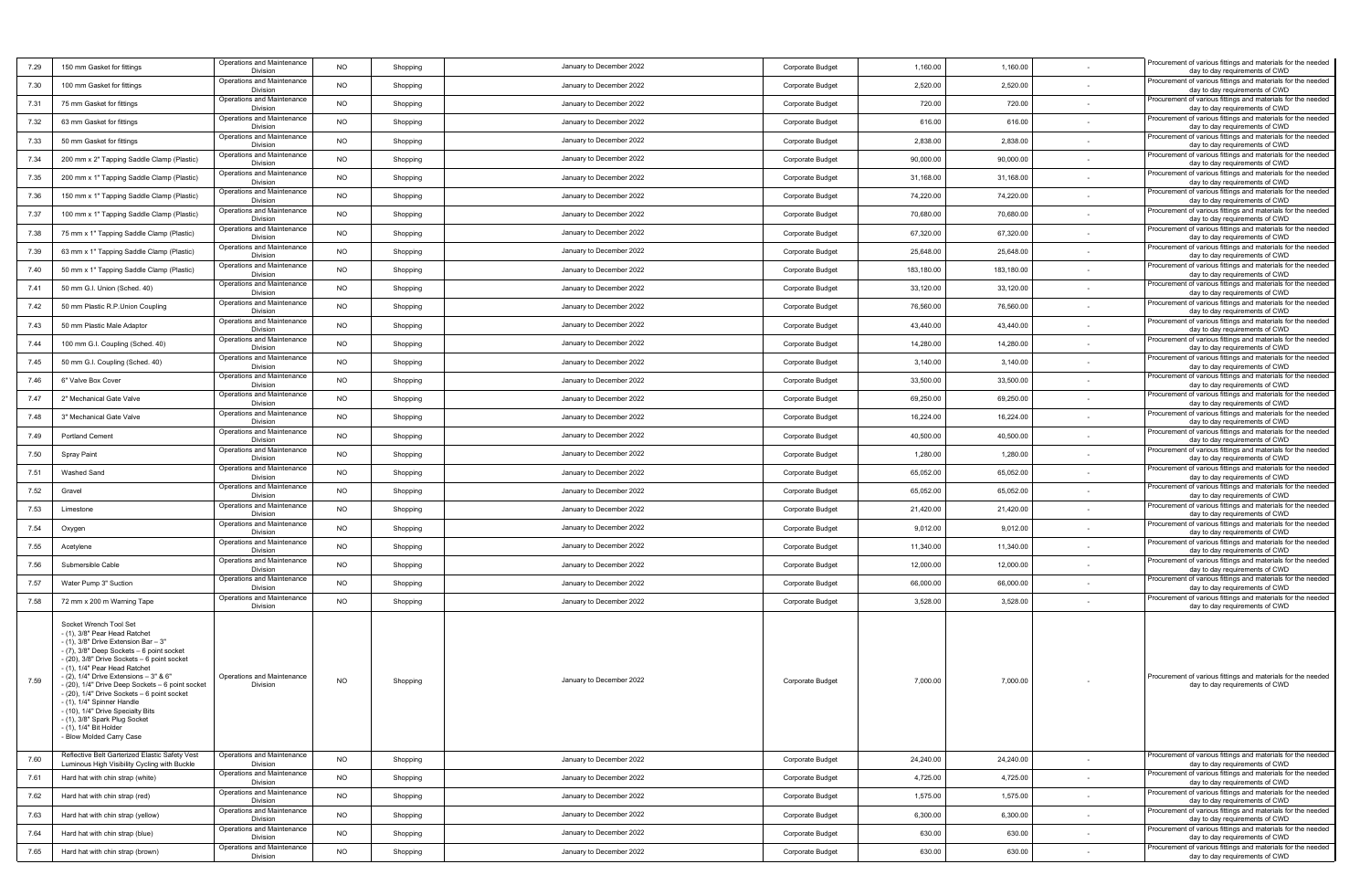| 7.66 | Hard hat with chin strap (green)                               | Operations and Maintenance<br>Division | <b>NO</b> | Shopping | January to December 2022 | Corporate Budget        | 630.00       | 630.00       |        | Procurement of various fittings and materials for the needed<br>day to day requirements of CWD |
|------|----------------------------------------------------------------|----------------------------------------|-----------|----------|--------------------------|-------------------------|--------------|--------------|--------|------------------------------------------------------------------------------------------------|
| 7.67 | Motorcycle open face half helmet and visor uv<br>googles       | Operations and Maintenance<br>Division | <b>NO</b> | Shopping | January to December 2022 | Corporate Budget        | 4,136.00     | 4,136.00     | $\sim$ | Procurement of various fittings and materials for the needed<br>day to day requirements of CWD |
| 7.68 | Full body harness with 1.5 mtrs. Rope and big<br>hook          | Operations and Maintenance<br>Division | <b>NO</b> | Shopping | January to December 2022 | Corporate Budget        | 34,650.00    | 34,650.00    |        | Procurement of various fittings and materials for the needed<br>day to day requirements of CWD |
| 7.69 | Full face welding/ cutting/ grinding shield                    | Operations and Maintenance<br>Division | <b>NO</b> | Shopping | January to December 2022 | Corporate Budget        | 3,880.00     | 3,880.00     |        | Procurement of various fittings and materials for the needed<br>day to day requirements of CWD |
| 7.70 | Ear muff noice hearing protector                               | Operations and Maintenance<br>Division | NO        | Shopping | January to December 2022 | Corporate Budget        | 648.00       | 648.00       | $\sim$ | Procurement of various fittings and materials for the needed<br>day to day requirements of CWD |
| 7.71 | Heavy duty welders welding apron & gauntlets<br>welding gloves | Operations and Maintenance<br>Division | <b>NO</b> | Shopping | January to December 2022 | Corporate Budget        | 10,500.00    | 10,500.00    |        | Procurement of various fittings and materials for the needed<br>day to day requirements of CWD |
| 7.72 | Rubberized gloves                                              | Operations and Maintenance<br>Division | <b>NO</b> | Shopping | January to December 2022 | Corporate Budget        | 6,000.00     | 6,000.00     |        | Procurement of various fittings and materials for the needed<br>day to day requirements of CWD |
| 7.73 | Reflectorized vest                                             | Operations and Maintenance<br>Division | <b>NO</b> | Shopping | January to December 2022 | Corporate Budget        | 21,000.00    | 21,000.00    |        | Procurement of various fittings and materials for the needed<br>day to day requirements of CWD |
| 7.74 | Barricade with paint (urethane)                                | Operations and Maintenance<br>Division | <b>NO</b> | Shopping | January to December 2022 | Corporate Budget        | 72,000.00    | 72,000.00    |        | Procurement of various fittings and materials for the needed<br>day to day requirements of CWD |
| 7.75 | Flashlight                                                     | Operations and Maintenance<br>Division | <b>NO</b> | Shopping | January to December 2022 | Corporate Budget        | 4,600.00     | 4,600.00     |        | Procurement of various fittings and materials for the needed<br>day to day requirements of CWD |
| 7.76 | Labor - 6 J.O.                                                 | Operations and Maintenance<br>Division | <b>NO</b> | Shopping | January to December 2022 | Corporate Budget        | 860,700.00   | 860,700.00   |        | Procurement of various fittings and materials for the needed<br>day to day requirements of CWD |
| 7.77 | Labor - 9 J.O.                                                 | Operations and Maintenance<br>Division | NO        | Shopping | January to December 2022 | Corporate Budget        | 1,166,022.00 | 1,166,022.00 | $\sim$ | Procurement of various fittings and materials for the needed<br>day to day requirements of CWD |
| 8    | <b>Maintenance of Services</b>                                 |                                        |           |          |                          |                         |              |              |        |                                                                                                |
| 8.1  | 1" Air release valve                                           | Operations and Maintenance<br>Division | <b>NO</b> | Shopping | January to December 2022 | Corporate Budget        | 239,960.00   | 239,960.00   |        | rocurement of various fittings and materials for the needed<br>day to day requirements of CWD  |
| 8.2  | 2" Brass Gate Valve                                            | Operations and Maintenance<br>Division | <b>NO</b> | Shopping | January to December 2022 | Corporate Budget        | 20,480.00    | 20,480.00    |        | Procurement of various fittings and materials for the needed<br>day to day requirements of CWD |
| 8.3  | <b>Portland Cement</b>                                         | Operations and Maintenance<br>Division | <b>NO</b> | Shopping | January to December 2022 | Corporate Budget        | 42,480.00    | 42,480.00    |        | Procurement of various fittings and materials for the needed<br>day to day requirements of CWD |
| 8.4  | 1" x 3/4" G.i. bushing reducer (sched. 40)                     | Operations and Maintenance<br>Division | <b>NO</b> | Shopping | January to December 2022 | Corporate Budget        | 2,280.00     | 2,280.00     |        | Procurement of various fittings and materials for the needed<br>day to day requirements of CWD |
| 8.5  | 1" x 1/4" G.i. bushing reducer (sched. 40)                     | Operations and Maintenance<br>Division | NO        | Shopping | January to December 2022 | Corporate Budget        | 6,120.00     | 6,120.00     |        | rocurement of various fittings and materials for the needed<br>day to day requirements of CWD  |
| 8.6  | 2" x 1" G.i. bushing reducer (sched. 40)                       | Operations and Maintenance<br>Division | <b>NO</b> | Shopping | January to December 2022 | Corporate Budget        | 2,688.00     | 2,688.00     |        | rocurement of various fittings and materials for the needed<br>day to day requirements of CWD  |
| 8.7  | 1 1/4" G.i. coupling (sched. 40)                               | Operations and Maintenance<br>Division | <b>NO</b> | Shopping | January to December 2022 | Corporate Budget        | 1,760.00     | 1,760.00     |        | Procurement of various fittings and materials for the needed<br>day to day requirements of CWD |
| 8.8  | 1/2" G.i. coupling (sched. 40)                                 | Operations and Maintenance<br>Division | NO        | Shopping | January to December 2022 | Corporate Budget        | 1,260.00     | 1,260.00     |        | Procurement of various fittings and materials for the needed<br>day to day requirements of CWD |
| 8.9  | 3/4" G.i. coupling (sched. 40)                                 | Operations and Maintenance<br>Division | <b>NO</b> | Shopping | January to December 2022 | Corporate Budget        | 1,740.00     | 1,740.00     |        | Procurement of various fittings and materials for the needed<br>day to day requirements of CWD |
| 8.10 | 1" G.i. coupling (sched. 40)                                   | Operations and Maintenance<br>Division | <b>NO</b> | Shopping | January to December 2022 | <b>Corporate Budget</b> | 5,880.00     | 5,880.00     |        | Procurement of various fittings and materials for the needed<br>day to day requirements of CWD |
| 8.11 | 1/2" x 90 deg. G.i. elbow (sched. 40)                          | Operations and Maintenance<br>Division | <b>NO</b> | Shopping | January to December 2022 | Corporate Budget        | 1,860.00     | 1,860.00     |        | Procurement of various fittings and materials for the needed<br>day to day requirements of CWD |
| 8.12 | 3/4" x 90 deg. G.i. elbow (sched. 40)                          | Operations and Maintenance<br>Division | <b>NO</b> | Shopping | January to December 2022 | Corporate Budget        | 2,760.00     | 2,760.00     |        | Procurement of various fittings and materials for the needed<br>day to day requirements of CWD |
| 8.13 | 1" x 90 deg. G.i. elbow (sched. 40)                            | Operations and Maintenance<br>Division | NO        | Shopping | January to December 2022 | Corporate Budget        | 6,720.00     | 6,720.00     |        | Procurement of various fittings and materials for the needed<br>day to day requirements of CWD |
| 8.14 | 3/4" x 1/2" x 90 deg. G.i. elbow reducer (sched.               | Operations and Maintenance<br>Division | <b>NO</b> | Shopping | January to December 2022 | Corporate Budget        | 1,032.00     | 1,032.00     |        | Procurement of various fittings and materials for the needed<br>day to day requirements of CWD |
| 8.15 | 1" x 3/4" x 90 deg. G.i. elbow reducer (sched. 40)             | Operations and Maintenance<br>Division | <b>NO</b> | Shopping | January to December 2022 | Corporate Budget        | 1,728.00     | 1,728.00     | $\sim$ | Procurement of various fittings and materials for the needed<br>day to day requirements of CWD |
| 8.16 | 1" x 20" G.i. nipple (sched. 40)                               | Operations and Maintenance<br>Division | <b>NO</b> | Shopping | January to December 2022 | Corporate Budget        | 3,528.00     | 3,528.00     | $\sim$ | Procurement of various fittings and materials for the needed<br>day to day requirements of CWD |
| 8.17 | 1" x 4" G.i. nipple (sched. 40)                                | Operations and Maintenance<br>Division | <b>NO</b> | Shopping | January to December 2022 | Corporate Budget        | 672.00       | 672.00       | $\sim$ | Procurement of various fittings and materials for the needed<br>day to day requirements of CWD |
| 8.18 | 1/2" x 1 1/2" G.i. nipple (sched. 40)                          | Operations and Maintenance<br>Division | NO        | Shopping | January to December 2022 | Corporate Budget        | 168.00       | 168.00       |        | Procurement of various fittings and materials for the needed<br>day to day requirements of CWD |
| 8.19 | 3/4" x 2" G.i. nipple (sched. 40)                              | Operations and Maintenance<br>Division | <b>NO</b> | Shopping | January to December 2022 | Corporate Budget        | 216.00       | 216.00       | $\sim$ | Procurement of various fittings and materials for the needed<br>day to day requirements of CWD |
| 8.20 | 1 1/4" x 6 m G.i. pipe (sched. 40)                             | Operations and Maintenance<br>Division | <b>NO</b> | Shopping | January to December 2022 | Corporate Budget        | 11,740.00    | 11,740.00    |        | Procurement of various fittings and materials for the needed<br>day to day requirements of CWD |
| 8.21 | 1 1/2" x 6 m G.i. Pipe (sched. 40)                             | Operations and Maintenance<br>Division | <b>NO</b> | Shopping | January to December 2022 | Corporate Budget        | 7,056.00     | 7,056.00     |        | Procurement of various fittings and materials for the needed<br>day to day requirements of CWD |
| 8.22 | 1" x 6 m G.i. Pipe (sched. 40)                                 | Operations and Maintenance<br>Division | <b>NO</b> | Shopping | January to December 2022 | Corporate Budget        | 111,240.00   | 111,240.00   |        | Procurement of various fittings and materials for the needed<br>day to day requirements of CWD |
| 8.23 | 3/4" x 6 m G.i. Pipe (sched. 40)                               | Operations and Maintenance<br>Division | <b>NO</b> | Shopping | January to December 2022 | Corporate Budget        | 23,688.00    | 23,688.00    |        | Procurement of various fittings and materials for the needed<br>day to day requirements of CWD |
| 8.24 | 1/2" x 6 m G.i. Pipe (sched. 40)                               | Operations and Maintenance<br>Division | <b>NO</b> | Shopping | January to December 2022 | Corporate Budget        | 20,280.00    | 20,280.00    |        | Procurement of various fittings and materials for the needed<br>day to day requirements of CWD |
| 8.25 | 1/2" G.i. plug (sched. 40)                                     | Operations and Maintenance<br>Division | <b>NO</b> | Shopping | January to December 2022 | Corporate Budget        | 432.00       | 432.00       |        | Procurement of various fittings and materials for the needed<br>day to day requirements of CWD |
| 8.26 | 3/4" G.i. plug (sched. 40)                                     | Operations and Maintenance<br>Division | <b>NO</b> | Shopping | January to December 2022 | Corporate Budget        | 696.00       | 696.00       | $\sim$ | Procurement of various fittings and materials for the needed<br>day to day requirements of CWD |
| 8.27 | 1" G.i. plug (sched. 40)                                       | Operations and Maintenance<br>Division | <b>NO</b> | Shopping | January to December 2022 | Corporate Budget        | 792.00       | 792.00       | $\sim$ | Procurement of various fittings and materials for the needed<br>day to day requirements of CWD |
| 8.28 | 1/2" x 90 deg. G.i. st. elbow (sched. 40)                      | Operations and Maintenance<br>Division | <b>NO</b> | Shopping | January to December 2022 | Corporate Budget        | 768.00       | 768.00       |        | Procurement of various fittings and materials for the needed<br>day to day requirements of CWD |
| 8.29 | 3/4" x 90 deg. G.i. st. elbow (sched. 40)                      | Operations and Maintenance<br>Division | <b>NO</b> | Shopping | January to December 2022 | Corporate Budget        | 1,200.00     | 1,200.00     | $\sim$ | Procurement of various fittings and materials for the needed<br>day to day requirements of CWD |
| 8.30 | 1" x 90 deg. G.i. st. elbow (sched. 40)                        | Operations and Maintenance<br>Division | <b>NO</b> | Shopping | January to December 2022 | Corporate Budget        | 792.00       | 792.00       |        | Procurement of various fittings and materials for the needed<br>day to day requirements of CWD |
| 8.31 | 1 1/4" G.i. tee (sched. 40)                                    | Operations and Maintenance<br>Division | <b>NO</b> | Shopping | January to December 2022 | Corporate Budget        | 2,160.00     | 2,160.00     |        | Procurement of various fittings and materials for the needed<br>day to day requirements of CWD |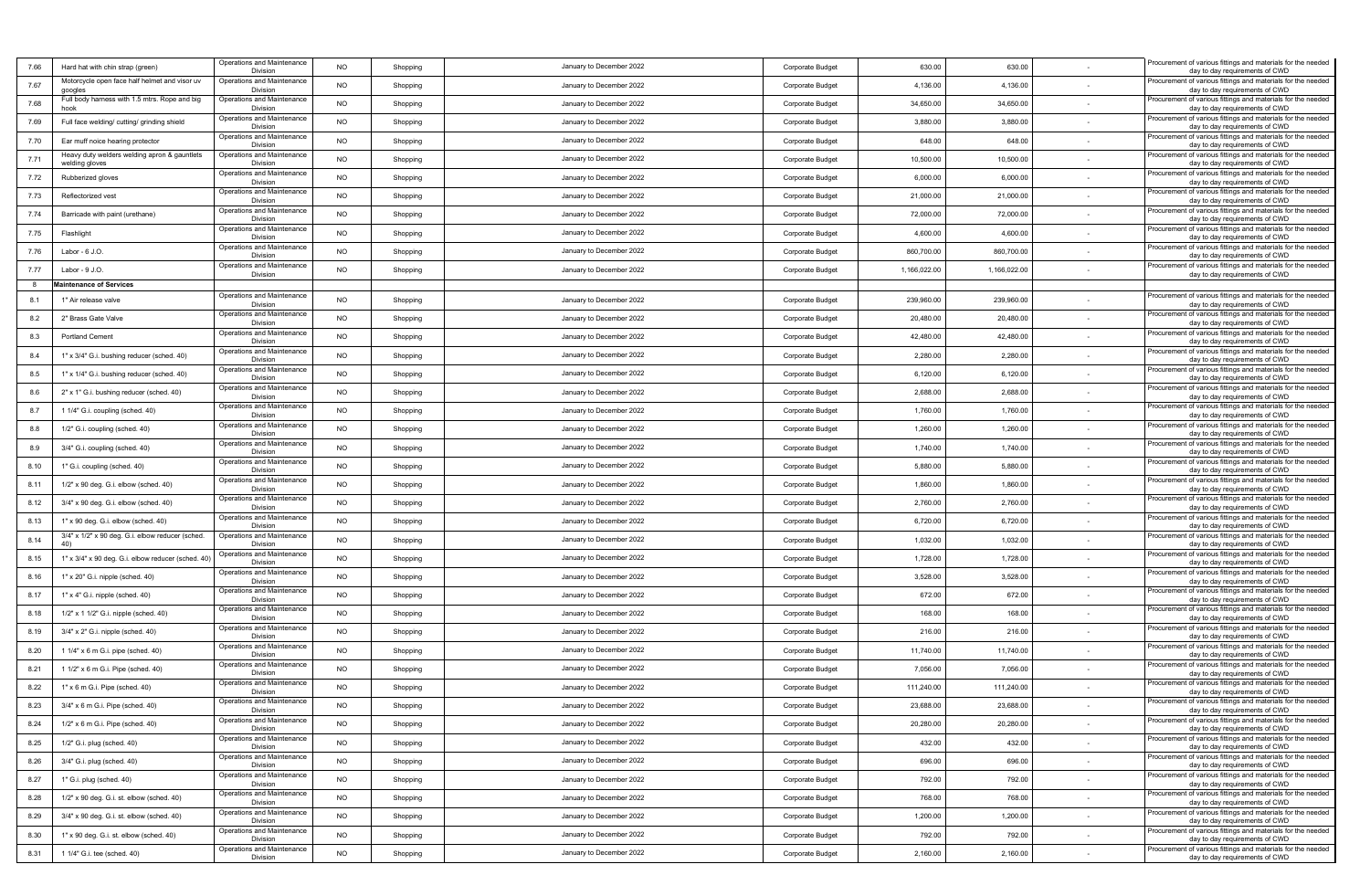| 8.32 | 1/2" G.i. tee (sched. 40)                       | Operations and Maintenance<br>Division | <b>NO</b> | Shopping | January to December 2022 | Corporate Budget        | 888.00    | 888.00    |        | rocurement of various fittings and materials for the needed<br>day to day requirements of CWD  |
|------|-------------------------------------------------|----------------------------------------|-----------|----------|--------------------------|-------------------------|-----------|-----------|--------|------------------------------------------------------------------------------------------------|
| 8.33 | 3/4" G.i. tee (sched. 40)                       | Operations and Maintenance<br>Division | <b>NO</b> | Shopping | January to December 2022 | Corporate Budget        | 1,176.00  | 1,176.00  |        | Procurement of various fittings and materials for the needed<br>day to day requirements of CWD |
| 8.34 | 1" G.i. tee (sched. 40)                         | Operations and Maintenance<br>Division | NO        | Shopping | January to December 2022 | Corporate Budget        | 1,920.00  | 1,920.00  |        | Procurement of various fittings and materials for the needed<br>day to day requirements of CWD |
| 8.35 | 1" x 3/4" G.i. tee reducer (sched. 40)          | Operations and Maintenance<br>Division | <b>NO</b> | Shopping | January to December 2022 | <b>Corporate Budget</b> | 2,088.00  | 2,088.00  |        | Procurement of various fittings and materials for the needed<br>day to day requirements of CWD |
| 8.36 | 1 1/4" G.i. union (sched. 40)                   | Operations and Maintenance<br>Division | <b>NO</b> | Shopping | January to December 2022 | Corporate Budget        | 3,180.00  | 3,180.00  |        | rocurement of various fittings and materials for the needed<br>day to day requirements of CWD  |
| 8.37 | 1/2" G.i. union (sched. 40)                     | Operations and Maintenance<br>Division | <b>NO</b> | Shopping | January to December 2022 | <b>Corporate Budget</b> | 2,040.00  | 2,040.00  |        | rocurement of various fittings and materials for the needed<br>day to day requirements of CWD  |
| 8.38 | 3/4" G.i. union (sched. 40)                     | Operations and Maintenance<br>Division | <b>NO</b> | Shopping | January to December 2022 | <b>Corporate Budget</b> | 2,064.00  | 2,064.00  |        | rocurement of various fittings and materials for the needed<br>day to day requirements of CWD  |
| 8.39 | 1" G.i. union (sched. 40)                       | Operations and Maintenance<br>Division | <b>NO</b> | Shopping | January to December 2022 | Corporate Budget        | 11,580.00 | 11,580.00 |        | Procurement of various fittings and materials for the needed<br>day to day requirements of CWD |
| 8.40 | Gravel                                          | Operations and Maintenance<br>Division | <b>NO</b> | Shopping | January to December 2022 | Corporate Budget        | 65,052.00 | 65,052.00 |        | Procurement of various fittings and materials for the needed<br>day to day requirements of CWD |
| 8.41 | Hacksaw blade                                   | Operations and Maintenance<br>Division | <b>NO</b> | Shopping | January to December 2022 | Corporate Budget        | 2,862.00  | 2,862.00  |        | rocurement of various fittings and materials for the needed<br>day to day requirements of CWD  |
| 8.42 | Limestone                                       | Operations and Maintenance<br>Division | <b>NO</b> | Shopping | January to December 2022 | <b>Corporate Budget</b> | 20,412.00 | 20,412.00 |        | Procurement of various fittings and materials for the needed<br>day to day requirements of CWD |
| 8.43 | 1" x 90 deg. P.e. elbow                         | Operations and Maintenance<br>Division | <b>NO</b> | Shopping | January to December 2022 | Corporate Budget        | 1,776.00  | 1,776.00  |        | rocurement of various fittings and materials for the needed<br>day to day requirements of CWD  |
| 8.44 | 1/2" P.e. tube (sdr-9)                          | Operations and Maintenance<br>Division | NO        | Shopping | January to December 2022 | Corporate Budget        | 12,300.00 | 12,300.00 |        | Procurement of various fittings and materials for the needed<br>day to day requirements of CWD |
| 8.45 | 3/4" P.e. tube (sdr-9)                          | Operations and Maintenance<br>Division | <b>NO</b> | Shopping | January to December 2022 | <b>Corporate Budget</b> | 18,300.00 | 18,300.00 |        | Procurement of various fittings and materials for the needed<br>day to day requirements of CWD |
| 8.46 | 1" P.e. tube (sdr-9)                            | Operations and Maintenance<br>Division | <b>NO</b> | Shopping | January to December 2022 | Corporate Budget        | 73,800.00 | 73,800.00 |        | Procurement of various fittings and materials for the needed<br>day to day requirements of CWD |
| 8.47 | 1/2" Plastic male adaptor                       | Operations and Maintenance<br>Division | <b>NO</b> | Shopping | January to December 2022 | <b>Corporate Budget</b> | 32,760.00 | 32,760.00 |        | Procurement of various fittings and materials for the needed<br>day to day requirements of CWD |
| 8.48 | 3/4" Plastic male adaptor                       | Operations and Maintenance<br>Division | <b>NO</b> | Shopping | January to December 2022 | Corporate Budget        | 15,360.00 | 15,360.00 |        | rocurement of various fittings and materials for the needed<br>day to day requirements of CWD  |
| 8.49 | 1" Plastic male adaptor                         | Operations and Maintenance<br>Division | <b>NO</b> | Shopping | January to December 2022 | <b>Corporate Budget</b> | 61,200.00 | 61,200.00 |        | Procurement of various fittings and materials for the needed<br>day to day requirements of CWD |
| 8.50 | 100 psi Pressure gauge                          | Operations and Maintenance<br>Division | <b>NO</b> | Shopping | January to December 2022 | Corporate Budget        | 13,800.00 | 13,800.00 |        | Procurement of various fittings and materials for the needed<br>day to day requirements of CWD |
| 8.51 | 150 psi Pressure gauge                          | Operations and Maintenance<br>Division | <b>NO</b> | Shopping | January to December 2022 | Corporate Budget        | 13,800.00 | 13,800.00 |        | Procurement of various fittings and materials for the needed<br>day to day requirements of CWD |
| 8.52 | 200 psi Pressure gauge                          | Operations and Maintenance<br>Division | <b>NO</b> | Shopping | January to December 2022 | Corporate Budget        | 7,280.00  | 7,280.00  |        | Procurement of various fittings and materials for the needed<br>day to day requirements of CWD |
| 8.53 | Rain coats                                      | Operations and Maintenance<br>Division | <b>NO</b> | Shopping | January to December 2022 | Corporate Budget        | 40,980.00 | 40,980.00 |        | Procurement of various fittings and materials for the needed<br>day to day requirements of CWD |
| 8.54 | 1/2" Rp. piece union-coupling plastic           | Operations and Maintenance<br>Division | <b>NO</b> | Shopping | January to December 2022 | Corporate Budget        | 32,760.00 | 32,760.00 |        | rocurement of various fittings and materials for the needed<br>day to day requirements of CWD  |
| 8.55 | 3/4" Rp. piece union-coupling plastic           | Operations and Maintenance<br>Division | NO        | Shopping | January to December 2022 | <b>Corporate Budget</b> | 13,620.00 | 13,620.00 |        | Procurement of various fittings and materials for the needed<br>day to day requirements of CWD |
| 8.56 | 1" Rp. piece union-coupling plastic             | Operations and Maintenance<br>Division | <b>NO</b> | Shopping | January to December 2022 | Corporate Budget        | 35,400.00 | 35,400.00 |        | Procurement of various fittings and materials for the needed<br>day to day requirements of CWD |
| 8.57 | Rubber boots                                    | Operations and Maintenance<br>Division | <b>NO</b> | Shopping | January to December 2022 | <b>Corporate Budget</b> | 25,200.00 | 25,200.00 |        | Procurement of various fittings and materials for the needed<br>day to day requirements of CWD |
| 8.58 | 6" x 1" Tapping saddle clamp plastic            | Operations and Maintenance<br>Division | <b>NO</b> | Shopping | January to December 2022 | Corporate Budget        | 13,464.00 | 13,464.00 |        | Procurement of various fittings and materials for the needed<br>day to day requirements of CWD |
| 8.59 | 4" x 1" Tapping saddle clamp plastic            | Operations and Maintenance<br>Division | <b>NO</b> | Shopping | January to December 2022 | <b>Corporate Budget</b> | 12,824.00 | 12,824.00 |        | Procurement of various fittings and materials for the needed<br>day to day requirements of CWD |
| 8.60 | 2" x 1" Tapping saddle clamp plastic            | Operations and Maintenance<br>Division | <b>NO</b> | Shopping | January to December 2022 | Corporate Budget        | 12,212.00 | 12,212.00 |        | Procurement of various fittings and materials for the needed<br>day to day requirements of CWD |
| 8.61 | 3/4" x 0.1 mm x 10 m Teflon tape                | Operations and Maintenance<br>Division | <b>NO</b> | Shopping | January to December 2022 | Corporate Budget        | 34,320.00 | 34,320.00 |        | Procurement of various fittings and materials for the needed<br>day to day requirements of CWD |
| 8.62 | Washed Sand                                     | Operations and Maintenance<br>Division | <b>NO</b> | Shopping | January to December 2022 | <b>Corporate Budget</b> | 65,052.00 | 65,052.00 |        | Procurement of various fittings and materials for the needed<br>day to day requirements of CWD |
| 8.63 | 18" Pipe Wrench- spare                          | Operations and Maintenance<br>Division | <b>NO</b> | Shopping | January to December 2022 | Corporate Budget        | 3,696.00  | 3,696.00  |        | Procurement of various fittings and materials for the needed<br>day to day requirements of CWD |
| 8.64 | 16mm/17mm Heavy duty box wrench- spare          | Operations and Maintenance<br>Division | NO        | Shopping | January to December 2022 | Corporate Budget        | 515.00    | 515.00    |        | rocurement of various fittings and materials for the needed<br>day to day requirements of CWD  |
| 8.65 | 18mm/19mm Heavy duty box wrench- spare          | Operations and Maintenance<br>Division | <b>NO</b> | Shopping | January to December 2022 | <b>Corporate Budget</b> | 658.00    | 658.00    |        | Procurement of various fittings and materials for the needed<br>day to day requirements of CWD |
| 8.66 | 20mm/21mm Heavy duty box wrench- spare          | Operations and Maintenance<br>Division | <b>NO</b> | Shopping | January to December 2022 | Corporate Budget        | 809.00    | 809.00    |        | Procurement of various fittings and materials for the needed<br>day to day requirements of CWD |
| 8.67 | 10" Heavy duty vise grip- spare                 | Operations and Maintenance<br>Division | <b>NO</b> | Shopping | January to December 2022 | Corporate Budget        | 777.00    | 777.00    |        | Procurement of various fittings and materials for the needed<br>day to day requirements of CWD |
| 8.68 | 12" Pipe wrench (flat head)- spare              | Operations and Maintenance<br>Division | <b>NO</b> | Shopping | January to December 2022 | Corporate Budget        | 2,759.00  | 2,759.00  |        | Procurement of various fittings and materials for the needed<br>day to day requirements of CWD |
| 8.69 | 14" Pipe wrench- spare                          | Operations and Maintenance<br>Division | <b>NO</b> | Shopping | January to December 2022 | Corporate Budget        | 3,093.00  | 3,093.00  |        | Procurement of various fittings and materials for the needed<br>day to day requirements of CWD |
| 8.70 | 12mm/13mm Heavy duty box wrench- spare          | Operations and Maintenance<br>Division | <b>NO</b> | Shopping | January to December 2022 | Corporate Budget        | 292.00    | 292.00    |        | Procurement of various fittings and materials for the needed<br>day to day requirements of CWD |
| 8.71 | #12 Adjustable wrench- spare                    | Operations and Maintenance<br>Division | <b>NO</b> | Shopping | January to December 2022 | Corporate Budget        | 1,033.00  | 1,033.00  | $\sim$ | Procurement of various fittings and materials for the needed<br>day to day requirements of CWD |
| 8.72 | 1/2" to 1" Pipe threader dye with handle- spare | Operations and Maintenance<br>Division | <b>NO</b> | Shopping | January to December 2022 | Corporate Budget        | 14,500.00 | 14,500.00 | $\sim$ | Procurement of various fittings and materials for the needed<br>day to day requirements of CWD |
| 8.73 | Shovel                                          | Operations and Maintenance<br>Division | <b>NO</b> | Shopping | January to December 2022 | Corporate Budget        | 4,500.00  | 4,500.00  | $\sim$ | Procurement of various fittings and materials for the needed<br>day to day requirements of CWD |
| 8.74 | Digging bar                                     | Operations and Maintenance<br>Division | <b>NO</b> | Shopping | January to December 2022 | Corporate Budget        | 9,000.00  | 9,000.00  |        | Procurement of various fittings and materials for the needed<br>day to day requirements of CWD |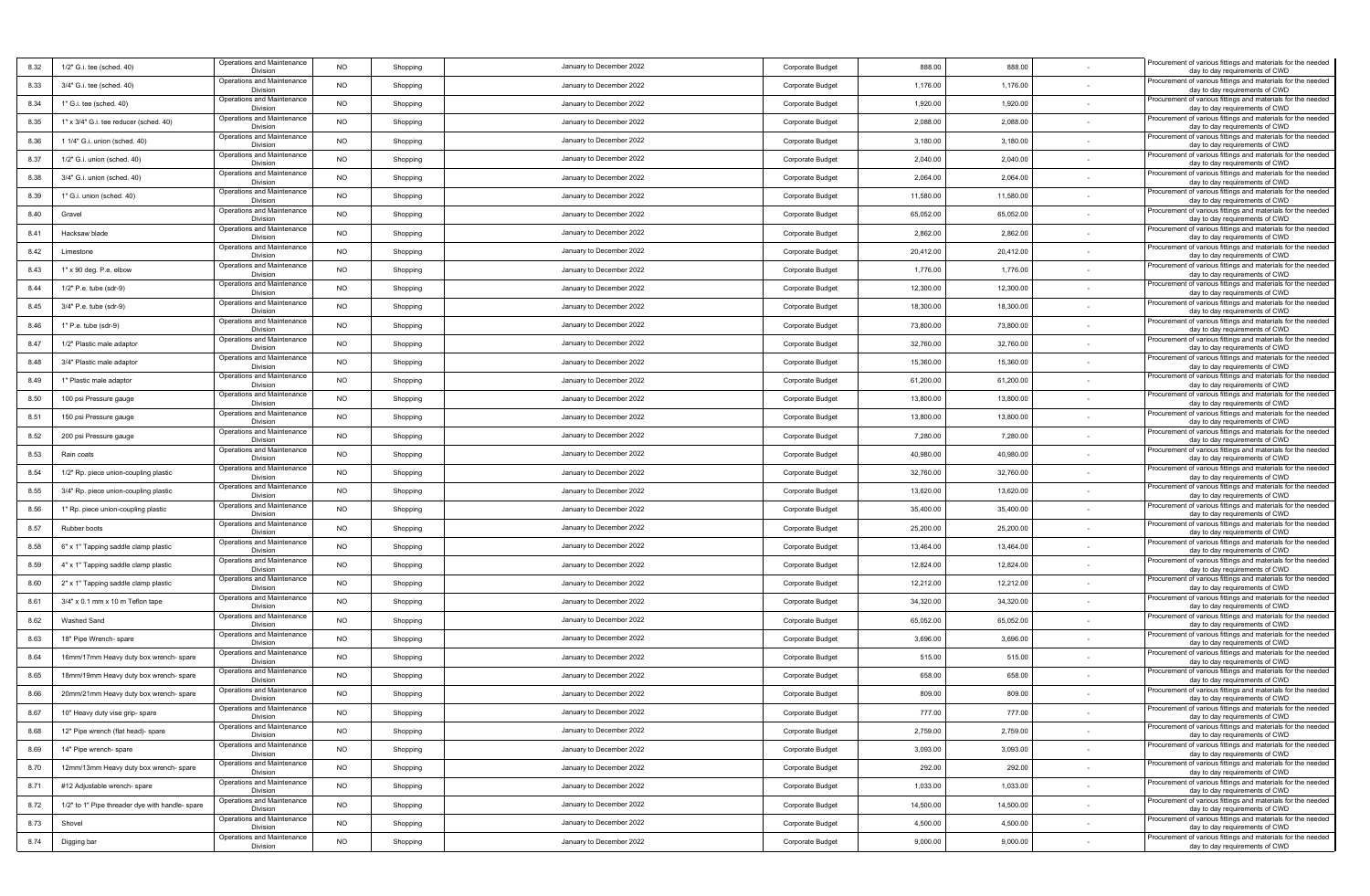| 8.75           | 17mm x 19mm Ratchet wrench                                                            | Operations and Maintenance<br>Division | <b>NO</b> | Shopping                  | January to December 2022 | Corporate Budget        | 11,340.00    | 11,340.00    |        | Procurement of various fittings and materials for the needed<br>day to day requirements of CWD |
|----------------|---------------------------------------------------------------------------------------|----------------------------------------|-----------|---------------------------|--------------------------|-------------------------|--------------|--------------|--------|------------------------------------------------------------------------------------------------|
| 8.76           | Heavy duty hacksaw frame                                                              | Operations and Maintenance<br>Division | NO        | Shopping                  | January to December 2022 | Corporate Budget        | 4,887.00     | 4,887.00     | $\sim$ | Procurement of various fittings and materials for the needed<br>day to day requirements of CWD |
| 8.77           | Handsaw blade                                                                         | Operations and Maintenance<br>Division | <b>NO</b> | Shopping                  | January to December 2022 | Corporate Budget        | 954.00       | 954.00       |        | Procurement of various fittings and materials for the needed<br>day to day requirements of CWD |
| 8.78           | 10 km Walking measure- spare                                                          | Operations and Maintenance             | <b>NO</b> | Shopping                  | January to December 2022 | Corporate Budget        | 8,000.00     | 8,000.00     |        | Procurement of various fittings and materials for the needed                                   |
| 8.79           | 8 m. Steel Tape                                                                       | Division<br>Operations and Maintenance | <b>NO</b> | Shopping                  | January to December 2022 | Corporate Budget        | 5,850.00     | 5,850.00     | $\sim$ | day to day requirements of CWD<br>Procurement of various fittings and materials for the needed |
| 9              | <b>Maintenance of Meters</b>                                                          | Division                               |           |                           |                          |                         |              |              |        | day to day requirements of CWD                                                                 |
| 9.1            | 30" dia. Flow meter manhole cover                                                     | Operations and Maintenance<br>Division | <b>NO</b> | Shopping                  | January to December 2022 | Corporate Budget        | 5,850.00     | 20,000.00    |        | Procurement of various fittings and materials for the needed<br>day to day requirements of CWD |
| 9.2            | 50 mm Mech. Sleeve Type Coupling                                                      | Operations and Maintenance             | <b>NO</b> | Shopping                  | January to December 2022 | Corporate Budget        | 5,850.00     | 44,928.00    |        | rocurement of various fittings and materials for the needed                                    |
| 9.3            | 75 mm Mech. Sleeve Type Coupling                                                      | Division<br>Operations and Maintenance | <b>NO</b> | Shopping                  | January to December 2022 | Corporate Budget        | 5,850.00     | 18,768.00    |        | day to day requirements of CWD<br>Procurement of various fittings and materials for the needed |
| 9.4            | 100 mm Mech. Sleeve Type Coupling                                                     | Division<br>Operations and Maintenance | NO        | Shopping                  | January to December 2022 | Corporate Budget        | 5,850.00     | 108,270.00   | $\sim$ | day to day requirements of CWD<br>Procurement of various fittings and materials for the needed |
| 9.5            | 150 mm Mech. Sleeve Type Coupling                                                     | Division<br>Operations and Maintenance | <b>NO</b> | Shopping                  | January to December 2022 | Corporate Budget        | 5,850.00     | 39,616.00    |        | day to day requirements of CWD<br>Procurement of various fittings and materials for the needed |
|                | 200 mm Mech. Sleeve Type Coupling                                                     | Division<br>Operations and Maintenance | NO        |                           | January to December 2022 |                         | 5,850.00     | 12,898.00    |        | day to day requirements of CWD<br>Procurement of various fittings and materials for the needed |
| 9.6            |                                                                                       | Division<br>Operations and Maintenance |           | Shopping                  |                          | Corporate Budget        |              |              |        | day to day requirements of CWD<br>Procurement of various fittings and materials for the needed |
| 9.7            | 300 mm Mech. Sleeve Type Coupling<br>Flow meter calibration & calibration certificate | Division<br>Operations and Maintenance | <b>NO</b> | Shopping                  | January to December 2022 | Corporate Budget        | 5,850.00     | 21,662.00    |        | day to day requirements of CWD<br>rocurement of various fittings and materials for the needed  |
| 9.8            | (2")<br>Flow meter calibration & calibration certificate (3"                          | Division                               | <b>NO</b> | Shopping                  | January to December 2022 | <b>Corporate Budget</b> | 5,850.00     | 6,880.00     |        | day to day requirements of CWD<br>Procurement of various fittings and materials for the needed |
| 9.9            | up)                                                                                   | Operations and Maintenance<br>Division | <b>NO</b> | Shopping                  | January to December 2022 | Corporate Budget        | 5,850.00     | 95,300.00    |        | day to day requirements of CWD                                                                 |
| 10             | <b>Maintence of Hydrants</b>                                                          | Operations and Maintenance             |           |                           |                          |                         |              |              |        | Procurement of various fittings and materials for the needed                                   |
| 10.1           | QDE - Yellow Paint                                                                    | Division<br>Operations and Maintenance | <b>NO</b> | Shopping                  | January to December 2022 | Corporate Budget        | 5,850.00     | 1,671.00     |        | day to day requirements of CWD<br>Procurement of various fittings and materials for the needed |
| 10.2           | QDE - Black Paint                                                                     | Division<br>Operations and Maintenance | <b>NO</b> | Shopping                  | January to December 2022 | <b>Corporate Budget</b> | 5,850.00     | 2,100.00     |        | day to day requirements of CWD<br>Procurement of various fittings and materials for the needed |
| 10.3           | 2" Paint Brush                                                                        | Division                               | <b>NO</b> | Shopping                  | January to December 2022 | Corporate Budget        | 5,850.00     | 318.00       |        | day to day requirements of CWD                                                                 |
| 10.4           | Scraper                                                                               | Operations and Maintenance<br>Division | <b>NO</b> | Shopping                  | January to December 2022 | Corporate Budget        | 5,850.00     | 188.00       | $\sim$ | Procurement of various fittings and materials for the needed<br>day to day requirements of CWD |
| 10.5           | Lacquer Thinner                                                                       | Operations and Maintenance<br>Division | <b>NO</b> | Shopping                  | January to December 2022 | Corporate Budget        | 5,850.00     | 1,056.00     |        | Procurement of various fittings and materials for the needed<br>day to day requirements of CWD |
| 10.6           | 4" Fire Hydrant Head                                                                  | Operations and Maintenance<br>Division | <b>NO</b> | Shopping                  | January to December 2022 | Corporate Budget        | 5,850.00     | 14,300.00    |        | Procurement of various fittings and materials for the needed<br>day to day requirements of CWD |
| 10.7           | 2" Mechanical Gate Valve                                                              | Operations and Maintenance<br>Division | NO        | Shopping                  | January to December 2022 | Corporate Budget        | 5,850.00     | 6,925.00     |        | Procurement of various fittings and materials for the needed<br>day to day requirements of CWD |
| 10.8           | 2" Fire Hydrant Head                                                                  | Operations and Maintenance<br>Division | <b>NO</b> | Shopping                  | January to December 2022 | Corporate Budget        | 5,850.00     | 4,659.00     |        | Procurement of various fittings and materials for the needed<br>day to day requirements of CWD |
| IX             | Utilities                                                                             |                                        |           |                           |                          |                         |              |              |        |                                                                                                |
|                | uel, Oil & Lubricants Expenses                                                        | <b>Administrative Division</b>         | <b>NO</b> | <b>Direct Contracting</b> | January to December 2022 | Corporate Budget        | 2,711,141.00 | 2,711,141.00 |        | Procurement of day to day Fuel, Oil and Lubricants needed<br>for vehicles and equipments       |
| $\overline{2}$ | <b>Electricity Expenses</b><br>Power/Fuel Purchase for Pumping                        | <b>Administrative Division</b>         | <b>NO</b> | <b>Direct Contracting</b> | January to December 2022 | Corporate Budget        | 1,602,178.00 | 1,602,178.00 |        | CWD Power supply/ consumption                                                                  |
| - 3<br>3.1     | <b>POWER: SUBMERSIBLE PUMP</b>                                                        |                                        |           |                           |                          |                         |              |              |        |                                                                                                |
| 3.1.1          | BAHA-BAHA, LIBURON                                                                    | Operations and Maintenance<br>Division | <b>NO</b> | Shopping                  | January to December 2022 | <b>Corporate Budget</b> | 3,977,820.00 | 3,977,820.00 |        | Procurement of day to day Fuel, Oil and Lubricants needed<br>for vehicles and equipments       |
| 3.1.2          | <b>OCAÑA</b>                                                                          | Operations and Maintenance             | <b>NO</b> | Shopping                  | January to December 2022 | Corporate Budget        | 1,561,692.00 | 1,561,692.00 | $\sim$ | Procurement of day to day Fuel, Oil and Lubricants needed                                      |
| 3.1.3          | RELIS, POBLACION I                                                                    | Division<br>Operations and Maintenance | <b>NO</b> | Shopping                  | January to December 2022 | Corporate Budget        | 1,734,084.00 | 1,734,084.00 | $\sim$ | for vehicles and equipments<br>Procurement of day to day Fuel, Oil and Lubricants needed       |
| 3.1.4          | MAGSIPIT, LIBURON                                                                     | Division<br>Operations and Maintenance | <b>NO</b> | Shopping                  | January to December 2022 | Corporate Budget        | 789,888.00   | 789,888.00   |        | for vehicles and equipments<br>Procurement of day to day Fuel, Oil and Lubricants needed       |
| 3.1.5          | TAPAL, GUADALUPE                                                                      | Division<br>Operations and Maintenance | <b>NO</b> |                           | January to December 2022 |                         |              |              |        | for vehicles and equipments<br>Procurement of day to day Fuel, Oil and Lubricants needed       |
|                |                                                                                       | Division<br>Operations and Maintenance |           | Shopping                  |                          | Corporate Budget        | 3,417,480.00 | 3,417,480.00 |        | for vehicles and equipments<br>Procurement of day to day Fuel, Oil and Lubricants needed       |
| 3.1.6          | SAN ROQUE, LIBURON                                                                    | Division<br>Operations and Maintenance | <b>NO</b> | Shopping                  | January to December 2022 | Corporate Budget        | 250,140.00   | 250,140.00   |        | for vehicles and equipments<br>Procurement of day to day Fuel, Oil and Lubricants needed       |
| 3.1.7          | PROPER CAN-ASUJAN                                                                     | Division<br>Operations and Maintenance | <b>NO</b> | Shopping                  | January to December 2022 | Corporate Budget        | 446,160.00   | 446,160.00   |        | for vehicles and equipments<br>Procurement of day to day Fuel, Oil and Lubricants needed       |
| 3.1.8          | RIVERSIDE, CAN-ASUJAN                                                                 | Division                               | <b>NO</b> | Shopping                  | January to December 2022 | Corporate Budget        | 810,876.00   | 810,876.00   |        | for vehicles and equipments                                                                    |
| 3.1.9          | VENANCIA-SANGI, GUADALUPE                                                             | Operations and Maintenance<br>Divisior | NO.       | Shopping                  | January to December 2022 | Corporate Budget        | 939,444.00   | 939,444.00   |        | Procurement of day to day Fuel, Oil and Lubricants needed<br>for vehicles and equipments       |
| 3.1.10         | ILAYA, BOLINAWAN                                                                      | Operations and Maintenance<br>Division | <b>NO</b> | Shopping                  | January to December 2022 | Corporate Budget        | 1,272,084.00 | 1,272,084.00 | $\sim$ | Procurement of day to day Fuel, Oil and Lubricants needed<br>for vehicles and equipments       |
| 3.1.11         | LANGOB, CAN-ASUJAN                                                                    | Operations and Maintenance<br>Division | <b>NO</b> | Shopping                  | January to December 2022 | Corporate Budget        | 937,596.00   | 937,596.00   |        | Procurement of day to day Fuel, Oil and Lubricants needed<br>for vehicles and equipments       |
| 3.1.12         | LUAN-LUAN, POBLACION I                                                                | Operations and Maintenance<br>Division | <b>NO</b> | Shopping                  | January to December 2022 | Corporate Budget        | 1,734,084.00 | 1,734,084.00 |        | Procurement of day to day Fuel, Oil and Lubricants needed<br>for vehicles and equipments       |
| 3.1.13         | TAKDOG, POBLACION III                                                                 | Operations and Maintenance<br>Division | <b>NO</b> | Shopping                  | January to December 2022 | Corporate Budget        | 576,972.00   | 576,972.00   | $\sim$ | Procurement of day to day Fuel, Oil and Lubricants needed<br>for vehicles and equipments       |
| 3.1.14         | TALAMBAN, NAPO                                                                        | Operations and Maintenance<br>Division | <b>NO</b> | Shopping                  | January to December 2022 | Corporate Budget        | 1,561,692.00 | 1,561,692.00 |        | Procurement of day to day Fuel, Oil and Lubricants needed<br>for vehicles and equipments       |
| 3.1.15         | LUMBIA, CAN-ASUJAN                                                                    | Operations and Maintenance             | <b>NO</b> | Shopping                  | January to December 2022 | Corporate Budget        | 339,636.00   | 339,636.00   | $\sim$ | Procurement of day to day Fuel, Oil and Lubricants needed                                      |
| 3.1.16         | BUENAVISTA- PROPOSED                                                                  | Division<br>Operations and Maintenance | NO        | Shopping                  | January to December 2022 | Corporate Budget        | 104,225.00   | 104,225.00   |        | for vehicles and equipments<br>Procurement of day to day Fuel, Oil and Lubricants needed       |
| 3.1.17         | HILLSIDE, GUADALUPE- PROPOSED                                                         | Division<br>Operations and Maintenance | <b>NO</b> | Shopping                  | January to December 2022 | Corporate Budget        | 104,225.00   | 104,225.00   |        | for vehicles and equipments<br>Procurement of day to day Fuel, Oil and Lubricants needed       |
|                |                                                                                       | Division                               |           |                           |                          |                         |              |              |        | for vehicles and equipments                                                                    |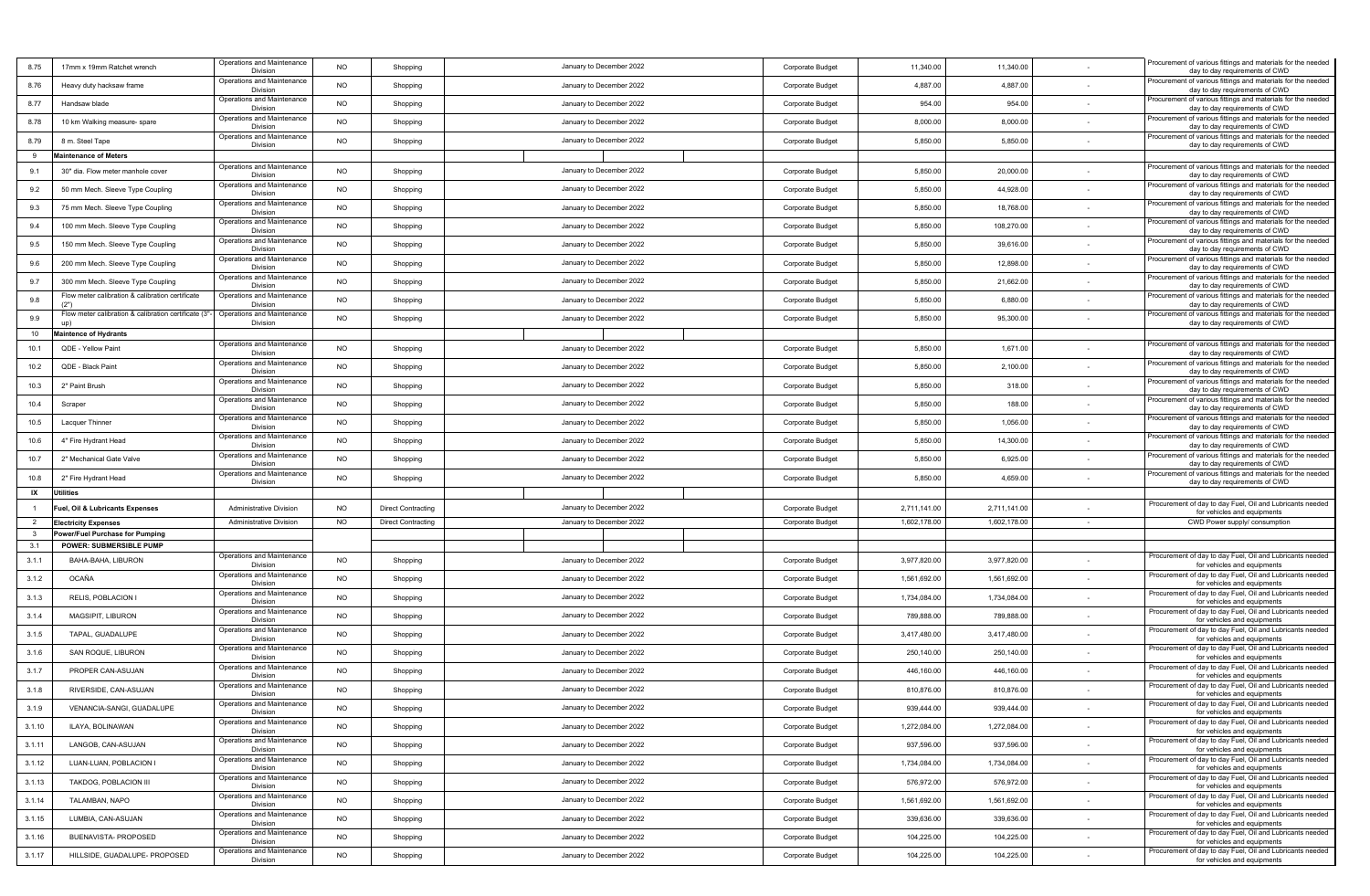| 3.1.18 | MOWAG, GUADALUPE- PROPOSED                 | Operations and Maintenance<br>Division | <b>NO</b> | Shopping |                          | January to December 2022 |        | Corporate Budget        | 104,225.00 | 104,225.00 |        | Procurement of day to day Fuel, Oil and Lubricants needed<br>for vehicles and equipments |
|--------|--------------------------------------------|----------------------------------------|-----------|----------|--------------------------|--------------------------|--------|-------------------------|------------|------------|--------|------------------------------------------------------------------------------------------|
| 3.1.19 | LIBURON- PROPOSED                          | Operations and Maintenance<br>Division | <b>NO</b> | Shopping |                          | January to December 2022 |        | Corporate Budget        | 104,225.00 | 104,225.00 |        | Procurement of day to day Fuel, Oil and Lubricants needed<br>for vehicles and equipments |
| 3.2    | <b>POWER: BOOSTER PUMP</b>                 |                                        |           |          |                          |                          |        |                         |            |            |        | Procurement of day to day Fuel, Oil and Lubricants needed<br>for vehicles and equipments |
| 3.2.1  | SAIMON, CAN-ASUJAN                         | Operations and Maintenance<br>Division | <b>NO</b> | Shopping |                          | January to December 2022 |        | Corporate Budget        | 102,696.00 | 102,696.00 |        | Procurement of day to day Fuel, Oil and Lubricants needed<br>for vehicles and equipments |
| 3.2.2  | BANKO, VALENCIA                            | Operations and Maintenance<br>Division | <b>NO</b> | Shopping |                          | January to December 2022 |        | Corporate Budget        | 339,636.00 | 339,636.00 | $\sim$ | Procurement of day to day Fuel, Oil and Lubricants needed<br>for vehicles and equipments |
| 3.2.3  | BOLBOLAN, GUADALUPE (MOWAG)                | Operations and Maintenance<br>Division | <b>NO</b> | Shopping |                          | January to December 2022 |        | <b>Corporate Budget</b> | 41,184.00  | 41,184.00  |        | Procurement of day to day Fuel, Oil and Lubricants needed<br>for vehicles and equipments |
| 3.2.4  | LAMAKAN, VALLADOLID                        | Operations and Maintenance<br>Division | <b>NO</b> | Shopping |                          | January to December 2022 |        | Corporate Budget        | 310,068.00 | 310,068.00 |        | Procurement of day to day Fuel, Oil and Lubricants needed<br>for vehicles and equipments |
| 3.2.5  | LOWER LAGANG                               | Operations and Maintenance<br>Division | <b>NO</b> | Shopping |                          | January to December 2022 |        | Corporate Budget        | 418,836.00 | 418,836.00 |        | Procurement of day to day Fuel, Oil and Lubricants needed<br>for vehicles and equipments |
| 3.2.6  | DANDAN, POB, 1                             | Operations and Maintenance<br>Division | <b>NO</b> | Shopping |                          | January to December 2022 |        | Corporate Budget        | 626,076.00 | 626,076.00 |        | Procurement of day to day Fuel, Oil and Lubricants needed<br>for vehicles and equipments |
| 3.2.7  | TAWOG, VALLADOLID                          | Operations and Maintenance<br>Division | <b>NO</b> | Shopping |                          | January to December 2022 |        | Corporate Budget        | 52,800.00  | 52,800.00  |        | Procurement of day to day Fuel, Oil and Lubricants needed<br>for vehicles and equipments |
| 3.2.8  | SIERVAS, DAM- PROPOSED                     | Operations and Maintenance<br>Division | <b>NO</b> | Shopping |                          | January to December 2022 |        | Corporate Budget        | 35,200.00  | 35,200.00  |        | Procurement of day to day Fuel, Oil and Lubricants needed<br>for vehicles and equipments |
| 3.2.9  | CHICOSAN, NAPO- PROPOSED                   | Operations and Maintenance<br>Division | <b>NO</b> | Shopping |                          | January to December 2022 |        | Corporate Budget        | 625,064.00 | 625,064.00 |        | Procurement of day to day Fuel, Oil and Lubricants needed<br>for vehicles and equipments |
| 3.3    | FUEL/ DIESEL (GENERATOR)                   |                                        |           |          |                          |                          |        |                         |            |            |        | Procurement of day to day Fuel, Oil and Lubricants needed<br>for vehicles and equipments |
| 3.3.1  | BAHA-BAHA, LIBURON                         | Operations and Maintenance<br>Division | <b>NO</b> | Shopping |                          | January to December 2022 |        | Corporate Budget        | 14,400.00  | 14,400.00  |        | Procurement of day to day Fuel, Oil and Lubricants needed<br>for vehicles and equipments |
| 3.3.2  | LANGOB, CAN-ASUJAN                         | Operations and Maintenance<br>Division | <b>NO</b> | Shopping |                          | January to December 2022 |        | Corporate Budget        | 14,400.00  | 14,400.00  | $\sim$ | Procurement of day to day Fuel, Oil and Lubricants needed<br>for vehicles and equipments |
| 3.3.3  | <b>OCAÑA</b>                               | Operations and Maintenance<br>Division | <b>NO</b> | Shopping |                          | January to December 2022 |        | Corporate Budget        | 14,400.00  | 14,400.00  |        | Procurement of day to day Fuel, Oil and Lubricants needed<br>for vehicles and equipments |
| 3.3.4  | TAKDOG, POBLACION III                      | Operations and Maintenance<br>Division | <b>NO</b> | Shopping |                          | January to December 2022 |        | Corporate Budget        | 14,400.00  | 14,400.00  |        | Procurement of day to day Fuel, Oil and Lubricants needed<br>for vehicles and equipments |
| 3.3.5  | TAPAL, GUADALUPE                           | Operations and Maintenance<br>Division | NO        | Shopping |                          | January to December 2022 |        | Corporate Budget        | 14,400.00  | 14,400.00  |        | Procurement of day to day Fuel, Oil and Lubricants needed<br>for vehicles and equipments |
| 3.3.6  | RELIS, POBLACION I                         | Operations and Maintenance<br>Division | <b>NO</b> | Shopping |                          | January to December 2022 |        | Corporate Budget        | 14,400.00  | 14,400.00  |        | Procurement of day to day Fuel, Oil and Lubricants needed<br>for vehicles and equipments |
| 3.3.7  | LUAN-LUAN, POBLACION I                     | Operations and Maintenance<br>Division | <b>NO</b> | Shopping |                          | January to December 2022 |        | Corporate Budget        | 14,400.00  | 14,400.00  |        | Procurement of day to day Fuel, Oil and Lubricants needed<br>for vehicles and equipments |
| 3.3.8  | ILAYA, BOLINAWAN                           | Operations and Maintenance<br>Division | <b>NO</b> | Shopping |                          | January to December 2022 |        | Corporate Budget        | 14,400.00  | 14,400.00  |        | Procurement of day to day Fuel, Oil and Lubricants needed<br>for vehicles and equipments |
| 3.3.9  | MAGSIPIT, LIBURON                          | Operations and Maintenance<br>Division | <b>NO</b> | Shopping |                          | January to December 2022 |        | Corporate Budget        | 14,400.00  | 14,400.00  |        | Procurement of day to day Fuel, Oil and Lubricants needed<br>for vehicles and equipments |
| 3.3.10 | TALAMBAN, NAPO                             | Operations and Maintenance<br>Division | <b>NO</b> | Shopping |                          | January to December 2022 |        | <b>Corporate Budget</b> | 14,400.00  | 14,400.00  |        | Procurement of day to day Fuel, Oil and Lubricants needed<br>for vehicles and equipments |
| 3.3.11 | PROPER CAN-ASUJAN                          | Operations and Maintenance<br>Division | <b>NO</b> | Shopping |                          | January to December 2022 |        | Corporate Budget        | 14,400.00  | 14,400.00  |        | Procurement of day to day Fuel, Oil and Lubricants needed<br>for vehicles and equipments |
| 3.3.12 | MOBILE TRAILER TYPE GENERATOR SET          | Operations and Maintenance<br>Division | <b>NO</b> | Shopping |                          | January to December 2022 |        | Corporate Budget        | 60,000.00  | 60,000.00  |        | Procurement of day to day Fuel, Oil and Lubricants needed<br>for vehicles and equipments |
| 3.4    | <b>RENTAL</b>                              |                                        |           |          |                          |                          |        |                         |            |            |        |                                                                                          |
| 3.4.1  | <b>ENTAL OF GENERATOR</b>                  | Operations and Maintenance<br>Division | <b>NO</b> | Shopping |                          | January to December 2022 |        | Corporate Budget        | 289,800.00 | 289,800.00 |        |                                                                                          |
| X      | OFFICE SUPPLIES<br><b>Finance Division</b> |                                        |           |          |                          |                          |        |                         |            |            | $\sim$ | curement or various onnce supplies needed for the day to                                 |
| 1.1    | Ballpen (black)                            | <b>Finance Division</b>                | <b>NO</b> | Shopping |                          | January to December 2022 |        | Corporate Budget        | 200.52     | 200.52     |        | Procurement of various office supplies needed for the day to<br>day requirements         |
| 1.2    | Ballpen (blue)                             | <b>Finance Division</b>                | <b>NO</b> | Shopping |                          | January to December 2022 |        | Corporate Budget        | 156.96     | 156.96     |        | Procurement of various office supplies needed for the day to<br>day requirements         |
| 1.3    | Ballpen (red)                              | <b>Finance Division</b>                | <b>NO</b> | Shopping |                          | January to December 2022 |        | Corporate Budget        | 27.93      | 27.93      |        | Procurement of various office supplies needed for the day to<br>day requirements         |
| 1.4    | <b>Binder Clip</b>                         | <b>Finance Division</b>                | <b>NO</b> | Shopping |                          | January to December 2022 |        | Corporate Budget        | 432.00     | 432.00     |        | Procurement of various office supplies needed for the day to<br>day requirements         |
| 1.5    | Brown envelop (Long)                       | <b>Finance Division</b>                | <b>NO</b> | Shopping |                          | January to December 2022 |        | Corporate Budget        | 111.96     | 111.96     |        | Procurement of various office supplies needed for the day to<br>day requirements         |
| 1.6    | Calculator 12 digits (Non-Sc.              | <b>Finance Division</b>                | NO        | Shopping | Jan-22<br>Jan-22         | Jan-22                   | Jan-22 | Corporate Budget        | 1,750.00   | 1,750.00   |        | Procurement of various office supplies needed for the day to<br>day requirements         |
| 1.7    | Cardboard Short Size                       | <b>Finance Division</b>                | <b>NO</b> | Shopping |                          | January to December 2022 |        | Corporate Budget        | 109.44     | 109.44     |        | Procurement of various office supplies needed for the day to<br>day requirements         |
| 1.8    | Carbon Paper-blue                          | Finance Division                       | NO        | Shopping | $Jan-22$<br>Jan-22       | $Jan-22$                 | Jan-22 | Corporate Budget        | 625.00     | 625.00     |        | Procurement of various office supplies needed for the day to                             |
| 1.9    | CDR                                        | <b>Finance Division</b>                | <b>NO</b> | Shopping |                          | January to December 2022 |        | Corporate Budget        | 37.11      | 37.11      |        | Procurement of various office supplies needed for the day to<br>day requirements         |
| 1.10   | Epson L3110 - Black                        | <b>Finance Division</b>                | NO        | Shopping |                          | January to December 2022 |        | Corporate Budget        | 9,811.84   | 9,811.84   |        | Procurement of various office supplies needed for the day to<br>day requirements         |
| 1.11   | Epson L3110 - Yellow                       | <b>Finance Division</b>                | <b>NO</b> | Shopping |                          | January to December 2022 |        | Corporate Budget        | 6,125.07   | 6,125.07   |        | Procurement of various office supplies needed for the day to<br>day requirements         |
| 1.12   | Epson L3110 - Magenta                      | <b>Finance Division</b>                | <b>NO</b> | Shopping |                          | January to December 2022 |        | Corporate Budget        | 6,255.90   | 6,255.90   | $\sim$ | Procurement of various office supplies needed for the day to<br>day requirements         |
| 1.13   | Epson L3110 - Cyan                         | <b>Finance Division</b>                | <b>NO</b> | Shopping | January to December 2022 |                          |        | Corporate Budget        | 6,086.01   | 6,086.01   | $\sim$ | Procurement of various office supplies needed for the day to<br>day requirements         |
| 1.14   | Comp. Cartridge Epson-Refill               | <b>Finance Division</b>                | <b>NO</b> | Shopping | January to December 2022 |                          |        | Corporate Budget        | 1,440.96   | 1,440.96   |        | Procurement of various office supplies needed for the day to<br>day requirements         |
| 1.15   | Epson ink T-948 - Black                    | <b>Finance Division</b>                | NO        | Shopping | January to December 2022 |                          |        | Corporate Budget        | 25,000.00  | 25,000.00  |        | Procurement of various office supplies needed for the day to<br>day requirements         |
| 1.16   | Epson ink T-948 - Cyan                     | <b>Finance Division</b>                | NO        | Shopping | January to December 2022 |                          |        | Corporate Budget        | 12,500.00  | 12,500.00  |        | Procurement of various office supplies needed for the day to<br>day requirements         |
|        |                                            |                                        |           |          |                          |                          |        |                         |            |            |        |                                                                                          |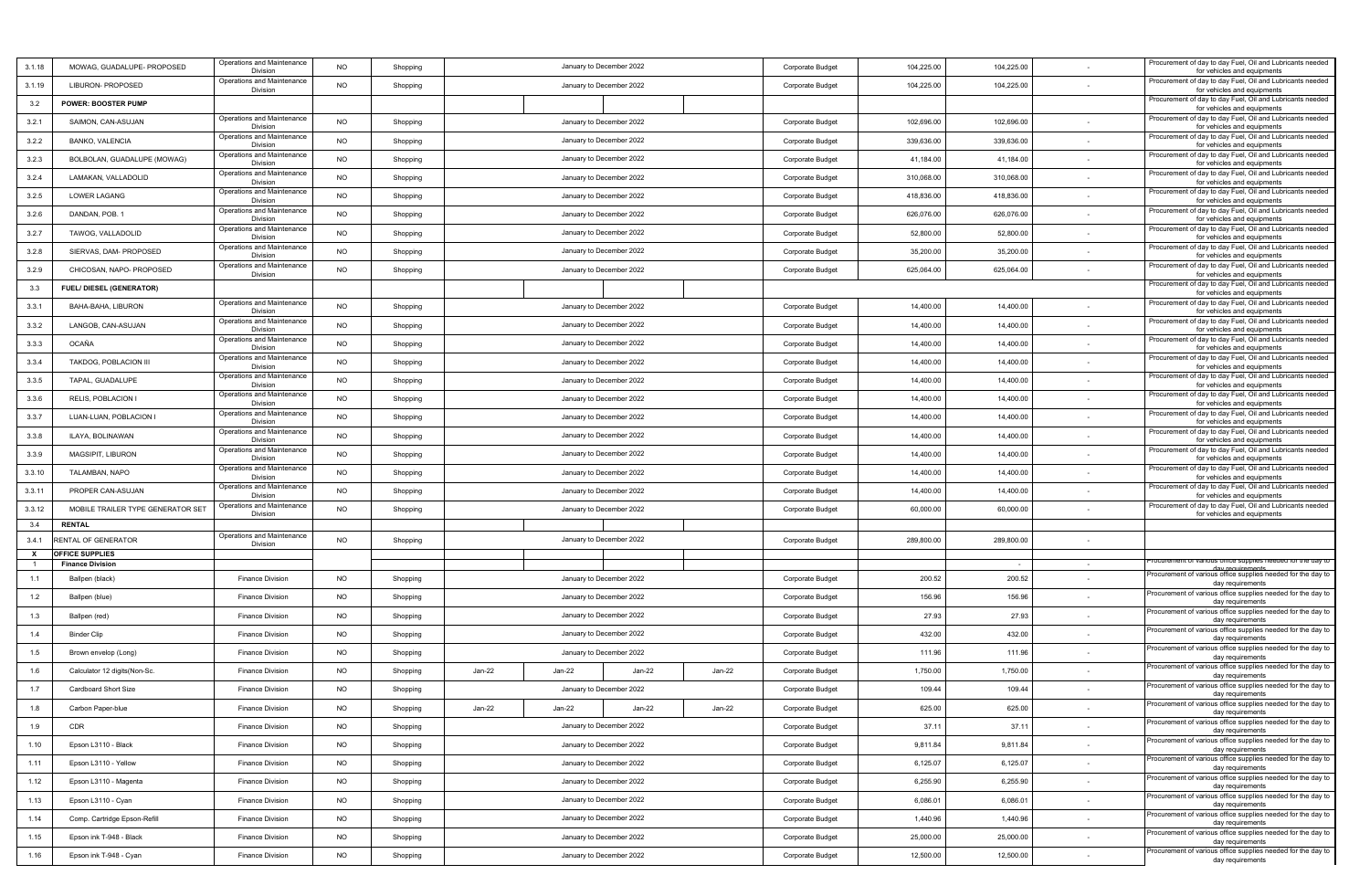| 1.17           | Epson ink T-948 - Magenta                  | <b>Finance Division</b> | <b>NO</b> | Shopping | January to December 2022                                  |                                              |                             |                  | Corporate Budget        | 12,500.00 | 12,500.00 |                                                                                                                           | Procurement of various office supplies needed for the day to<br>day requirements |
|----------------|--------------------------------------------|-------------------------|-----------|----------|-----------------------------------------------------------|----------------------------------------------|-----------------------------|------------------|-------------------------|-----------|-----------|---------------------------------------------------------------------------------------------------------------------------|----------------------------------------------------------------------------------|
| 1.18           | Epson ink T-948 - Yellow                   | <b>Finance Division</b> | <b>NO</b> | Shopping |                                                           |                                              | January to December 2022    |                  | Corporate Budget        | 12,500.00 | 12,500.00 |                                                                                                                           | Procurement of various office supplies needed for the day to<br>day requirements |
| 1.19           | Correction Tape                            | <b>Finance Division</b> | <b>NO</b> | Shopping |                                                           |                                              | January to December 2022    |                  | Corporate Budget        | 408.00    | 408.00    |                                                                                                                           | Procurement of various office supplies needed for the day to<br>day requirements |
| 1.2            | Dataman (Magazine File)                    | <b>Finance Division</b> | <b>NO</b> | Shopping | Jan-22                                                    | Jan-22                                       | Jan-22                      | Jan-22           | Corporate Budget        | 330.00    | 330.00    | $\sim$                                                                                                                    | Procurement of various office supplies needed for the day to<br>day requirements |
| 1.21           | Envelop mailing                            | <b>Finance Division</b> | <b>NO</b> | Shopping | Jan-22                                                    | Jan-22                                       | Jan-22                      | Jan-22           | Corporate Budget        | 7.50      | 7.50      |                                                                                                                           | Procurement of various office supplies needed for the day to<br>day requirements |
| 1.22           | Expanded Envelope (Long)                   | <b>Finance Division</b> | <b>NO</b> | Shopping |                                                           |                                              | January to December 2022    |                  | Corporate Budget        | 246.78    | 246.78    |                                                                                                                           | Procurement of various office supplies needed for the day to<br>day requirements |
| 1.23           | Fastener (plastic)                         | <b>Finance Division</b> | <b>NO</b> | Shopping | Jan-22                                                    | Jan-22                                       | Jan-22                      | Jan-22           | Corporate Budget        | 31.58     | 31.58     |                                                                                                                           | Procurement of various office supplies needed for the day to<br>day requirements |
| 1.24           | Folder (Long)                              | <b>Finance Division</b> | <b>NO</b> | Shopping |                                                           |                                              | January and July 2022       |                  | Corporate Budget        | 187.92    | 187.92    |                                                                                                                           | Procurement of various office supplies needed for the day to<br>day requirements |
| 1.25           | Keyboard (USB) Comp.                       | <b>Finance Division</b> | <b>NO</b> | Shopping | Jan-22                                                    | Jan-22                                       | Jan-22                      | Jan-22           | Corporate Budget        | 300.00    | 300.00    |                                                                                                                           | Procurement of various office supplies needed for the day to<br>day requirements |
| 1.26           | <b>Laminating Film</b>                     | <b>Finance Division</b> | <b>NO</b> | Shopping | Jan-22                                                    | Jan-22                                       | Jan-22                      | Jan-22           | Corporate Budget        | 45.80     | 45.80     |                                                                                                                           | Procurement of various office supplies needed for the day to<br>day requirements |
| 1.27           | Logbook                                    | <b>Finance Division</b> | <b>NO</b> | Shopping | Jan-22                                                    | Jan-22                                       | Jan-22                      | Jan-22           | Corporate Budget        | 72.00     | 72.00     |                                                                                                                           | Procurement of various office supplies needed for the day to<br>day requirements |
| 1.28           | Masking Tape 1"                            | <b>Finance Division</b> | <b>NO</b> | Shopping |                                                           |                                              | January to December 2022    |                  | Corporate Budget        | 160.00    | 160.00    |                                                                                                                           | Procurement of various office supplies needed for the day to<br>day requirements |
| 1.29           | Official Receipts- cashier                 | <b>Finance Division</b> | <b>NO</b> | Shopping |                                                           |                                              | January to December 2022    |                  | Corporate Budget        | 8,041.20  | 8,041.20  |                                                                                                                           | Procurement of various office supplies needed for the day to<br>day requirements |
| 1.3            | Paper Clip (Big)                           | <b>Finance Division</b> | <b>NO</b> | Shopping |                                                           |                                              | January to December 2022    |                  | Corporate Budget        | 681.45    | 681.45    | $\sim$                                                                                                                    | Procurement of various office supplies needed for the day to<br>day requirements |
| 1.31           | Pilot Marker (black)                       | <b>Finance Division</b> | <b>NO</b> | Shopping | Jan-22                                                    | Jan-22                                       | Jan-22                      | Jan-22           | Corporate Budget        | 44.00     | 44.00     |                                                                                                                           | Procurement of various office supplies needed for the day to<br>day requirements |
| 1.32           | Plastic Folder thick Long                  | <b>Finance Division</b> | <b>NO</b> | Shopping |                                                           |                                              | January, June and July 2022 |                  | Corporate Budget        | 623.93    | 623.93    |                                                                                                                           | Procurement of various office supplies needed for the day to<br>day requirements |
| 1.33           | Rubber Band                                | <b>Finance Division</b> | <b>NO</b> | Shopping |                                                           |                                              | January to December 2022    |                  | Corporate Budget        | 540.00    | 540.00    |                                                                                                                           | Procurement of various office supplies needed for the day to<br>day requirements |
| 1.34           | Scissor (Big)                              | <b>Finance Division</b> | <b>NO</b> | Shopping | Jan-22                                                    | Jan-22                                       | Jan-22                      | Jan-22           | Corporate Budget        | 103.00    | 103.00    |                                                                                                                           | Procurement of various office supplies needed for the day to<br>day requirements |
| 1.35           | Scotch Tape 1"                             | <b>Finance Division</b> | <b>NO</b> | Shopping |                                                           | January to December 2022<br>Corporate Budget |                             |                  |                         | 323.00    | 323.00    |                                                                                                                           | Procurement of various office supplies needed for the day to<br>day requirements |
| 1.36           | Scotch Tape dispenser                      | <b>Finance Division</b> | <b>NO</b> | Shopping | Jan-22                                                    | Jan-22                                       | Jan-22                      | Jan-22           | Corporate Budget        | 100.00    | 100.00    |                                                                                                                           | Procurement of various office supplies needed for the day to<br>day requirements |
| 1.37           | Signpen(Black)                             | <b>Finance Division</b> | <b>NO</b> | Shopping |                                                           |                                              | January to December 2022    |                  | Corporate Budget        | 2,358.50  | 2,358.50  |                                                                                                                           | Procurement of various office supplies needed for the day to<br>day requirements |
| 1.38           | Signpen(Blue)                              | <b>Finance Division</b> | <b>NO</b> | Shopping |                                                           |                                              | January to December 2022    |                  | <b>Corporate Budget</b> | 2,100.00  | 2,100.00  |                                                                                                                           | Procurement of various office supplies needed for the day to<br>day requirements |
| 1.39           | Stabilo Boss(green)                        | <b>Finance Division</b> | <b>NO</b> | Shopping | Jan-22                                                    | Jan-22                                       | Jan-22                      | Jan-22           | Corporate Budget        | 30.31     | 30.31     |                                                                                                                           | Procurement of various office supplies needed for the day to<br>day requirements |
| 1.4            | Stamp pad ink                              | <b>Finance Division</b> | <b>NO</b> | Shopping | Jan-22                                                    | Jan-22                                       | Jan-22                      | Jan-22           | Corporate Budget        | 26.24     | 26.24     |                                                                                                                           | Procurement of various office supplies needed for the day to<br>day requirements |
| 1.41           | Stamp pad                                  | <b>Finance Division</b> | <b>NO</b> | Shopping | Jan-22                                                    | Jan-22                                       | Jan-22                      | Jan-22           | Corporate Budget        | 42.25     | 42.25     | $\sim$                                                                                                                    | Procurement of various office supplies needed for the day to<br>day requirements |
| 1.42           | Stapler #35                                | <b>Finance Division</b> | <b>NO</b> | Shopping | Jan-22                                                    | Jan-22                                       | Jan-22                      | $Jan-22$         | Corporate Budget        | 412.86    | 412.86    |                                                                                                                           | Procurement of various office supplies needed for the day to<br>day requirements |
| 1.43           | Stapler wire #35                           | <b>Finance Division</b> | <b>NO</b> | Shopping |                                                           |                                              | January to December 2022    |                  | Corporate Budget        | 548.28    | 548.28    |                                                                                                                           | Procurement of various office supplies needed for the day to<br>day requirements |
| 1.44           | U.S. Bond Paper(A4) Sub.20                 | <b>Finance Division</b> | <b>NO</b> | Shopping |                                                           |                                              | January to December 2022    |                  | Corporate Budget        | 11,290.82 | 11,290.82 |                                                                                                                           | Procurement of various office supplies needed for the day to<br>day requirements |
| 1.45           | U.S. Bond Paper(long) Sub.20               | <b>Finance Division</b> | <b>NO</b> | Shopping |                                                           |                                              | January to December 2022    |                  | Corporate Budget        | 11,914.80 | 11,914.80 |                                                                                                                           | Procurement of various office supplies needed for the day to<br>day requirements |
| 1.46           | U.S. Bond Paper(short) Sub.20              | <b>Finance Division</b> | <b>NO</b> | Shopping |                                                           |                                              | January to December 2022    |                  | Corporate Budget        | 7,444.08  | 7,444.08  |                                                                                                                           | Procurement of various office supplies needed for the day to<br>day requirements |
| 1.47           | Desktop File Storage                       | <b>Finance Division</b> | <b>NO</b> | Shopping | Sep-22                                                    | Sep-22                                       | Sep-22                      | Sep-22           | Corporate Budget        | 2,000.00  | 2,000.00  |                                                                                                                           | Procurement of various office supplies needed for the day to<br>day requirements |
| 1.48           | Solid State Drive (SSD) Pc accessories     | <b>Finance Division</b> | <b>NO</b> | Shopping | Mar-22                                                    | Mar-22                                       | Mar-22                      | Mar-22           | Corporate Budget        | 10,000.00 | 10,000.00 |                                                                                                                           | Procurement of various office supplies needed for the day to<br>day requirements |
| 1.49           | Miscellaneous                              | <b>Finance Division</b> | <b>NO</b> | Shopping |                                                           |                                              | January to December 2022    |                  | Corporate Budget        | 10,600.00 | 10,600.00 |                                                                                                                           | Procurement of various office supplies needed for the day to<br>day requirements |
| 1.5            | Bookbinding of Official Reciepts           | <b>Finance Division</b> | <b>NO</b> | Shopping |                                                           |                                              | January to December 2023    |                  | Corporate Budget        | 26,400.00 | 26,400.00 |                                                                                                                           | Procurement of various office supplies needed for the day to<br>day requirements |
| 1.51           | Bookbinding of Loose Leaf Books of Account | <b>Finance Division</b> | <b>NO</b> | Shopping | Jan-22                                                    | Jan-22                                       | Jan-22                      | Jan-22           | Corporate Budget        | 3,000.00  | 3,000.00  |                                                                                                                           | Procurement of various office supplies needed for the day to<br>day requirements |
| 1.52           | Inkjet Printer (Scan, Print & Photocopy)   | Finance Division        | <b>NO</b> | Shopping | Mar-22                                                    | Mar-22                                       | Mar-22                      | Mar-22           | Corporate Budget        | 15,000.00 | 15,000.00 |                                                                                                                           | Procurement of various office supplies needed for the day to<br>day requirements |
| 1.53           | <b>LED Monitor</b>                         | <b>Finance Division</b> | <b>NO</b> | Shopping | <b>Jun-22</b>                                             | <b>Jun-22</b>                                | <b>Jun-22</b>               | <b>Jun-22</b>    | Corporate Budget        | 15,000.00 | 15,000.00 |                                                                                                                           | Procurement of various office supplies needed for the day to<br>day requirements |
| 1.54           | 9 door steel locker/storage cabinet        | <b>Finance Division</b> | <b>NO</b> | Shopping | Apr-22                                                    | Apr-22                                       | Apr-22                      | Apr-22           | Corporate Budget        | 15,000.00 | 15,000.00 |                                                                                                                           | Procurement of various office supplies needed for the day to<br>day requirements |
| 1.55           | Printer (Dot Matrix)                       | Finance Division        | <b>NO</b> | Shopping | Apr-22<br>Apr-22<br>Apr-22<br>Apr-22                      |                                              |                             | Corporate Budget | 30,000.00               | 30,000.00 |           | Procurement of various office supplies needed for the day to<br>day requirements                                          |                                                                                  |
| $\overline{2}$ | Office of the GM                           |                         | <b>NO</b> |          |                                                           |                                              |                             |                  |                         |           |           | rocurement or various ômcé supplies needed for the day to<br>Procurement of various office supplies needed for the day to |                                                                                  |
| 2.1            | Ballpen (black)                            | Office of the GM        | <b>NO</b> | Shopping | January to December 2022                                  |                                              |                             | Corporate Budget | 89.12                   | 89.12     |           | day requirements<br>Procurement of various office supplies needed for the day to                                          |                                                                                  |
| 2.2            | Brown envelop (Long)                       | Office of the GM        | NO        | Shopping | January to December 2022                                  |                                              |                             | Corporate Budget | 37.32                   | 37.32     |           | day requirements<br>Procurement of various office supplies needed for the day to                                          |                                                                                  |
| 2.3            | Correction Tape                            | Office of the GM        | <b>NO</b> | Shopping | <b>Jun-22</b><br><b>Jun-22</b><br>Jun-22<br><b>Jun-22</b> |                                              |                             | Corporate Budget | 51.23                   | 51.23     | $\sim$    | day requirements<br>Procurement of various office supplies needed for the day to                                          |                                                                                  |
| 2.4            | Dataman(Magazine File)                     | Office of the GM        | <b>NO</b> | Shopping | Jan-22                                                    | Jan-22                                       | Jan-22                      | Jan-22           | Corporate Budget        | 330.00    | 330.00    |                                                                                                                           | day requirements                                                                 |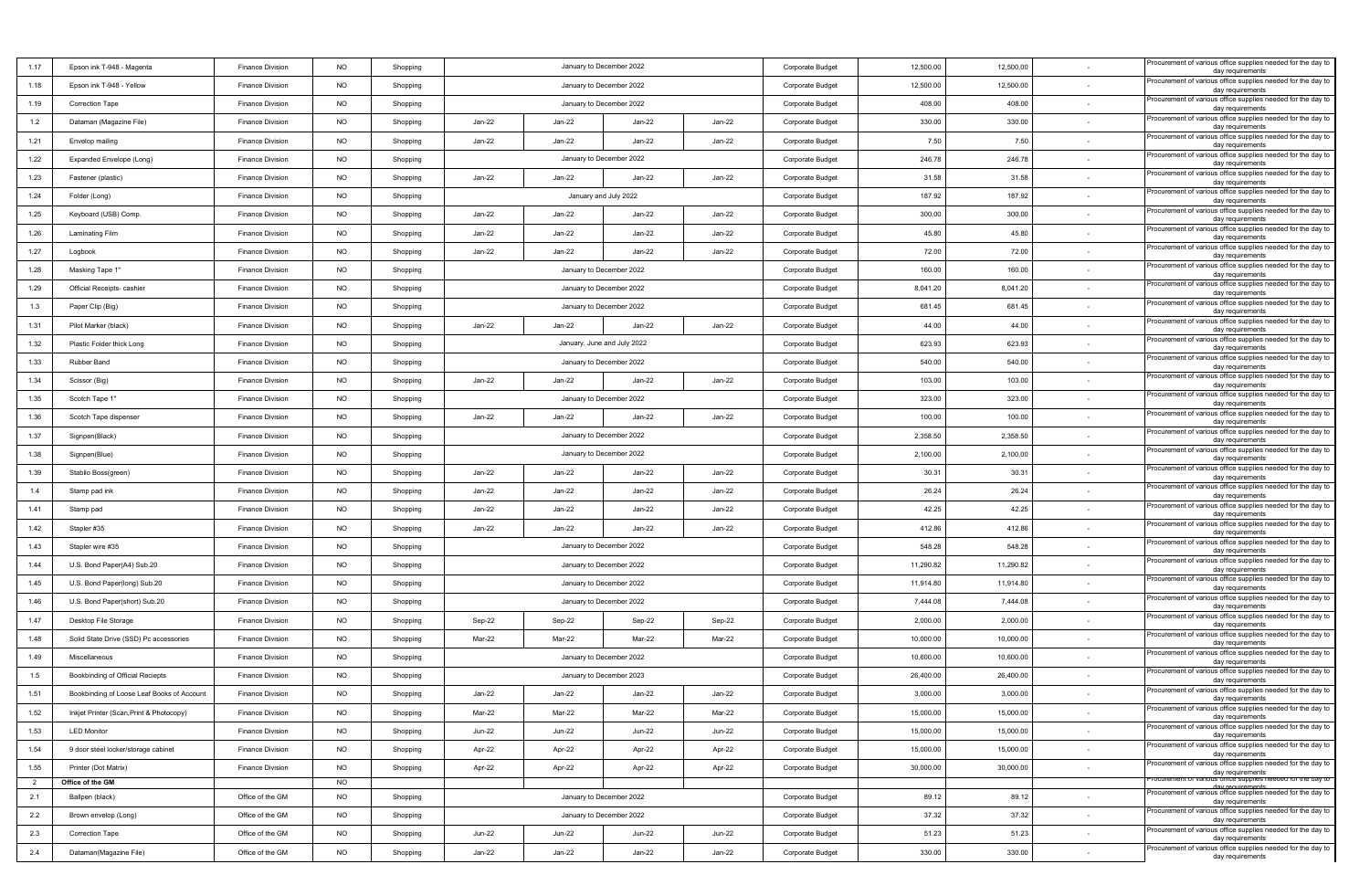| 2.5                     | Elbarado                                              | Office of the GM   | <b>NO</b> | Shopping | Jan-22                   | Jan-22                                       | Jan-22                   | Jan-22           | Corporate Budget | 1,125.00  | 1,125.00                                                                         |                                                                                  | Procurement of various office supplies needed for the day to<br>day requirements |
|-------------------------|-------------------------------------------------------|--------------------|-----------|----------|--------------------------|----------------------------------------------|--------------------------|------------------|------------------|-----------|----------------------------------------------------------------------------------|----------------------------------------------------------------------------------|----------------------------------------------------------------------------------|
| 2.6                     | Expanded Envelope (Long)                              | Office of the GM   | <b>NO</b> | Shopping | Jan-22                   | Jan-22                                       | Jan-22                   | Jan-22           | Corporate Budget | 68.55     | 68.55                                                                            |                                                                                  | Procurement of various office supplies needed for the day to<br>day requirements |
| 2.7                     | Fastener (plastic)                                    | Office of the GM   | <b>NO</b> | Shopping | Jan-22                   | Jan-22                                       | Jan-22                   | Jan-22           | Corporate Budget | 31.58     | 31.58                                                                            |                                                                                  | Procurement of various office supplies needed for the day to<br>day requirements |
| 2.8                     | Folder (Long)                                         | Office of the GM   | <b>NO</b> | Shopping |                          |                                              | January to December 2022 |                  | Corporate Budget | 69.60     | 69.60                                                                            |                                                                                  | Procurement of various office supplies needed for the day to<br>day requirements |
| 2.9                     | Folder (short)                                        | Office of the GM   | <b>NO</b> | Shopping |                          |                                              | January to December 2022 |                  | Corporate Budget | 41.40     | 41.40                                                                            |                                                                                  | Procurement of various office supplies needed for the day to<br>day requirements |
| 2.10                    | Notebook 100 leaves                                   | Office of the GM   | <b>NO</b> | Shopping |                          |                                              | January to December 2022 |                  | Corporate Budget | 60.80     | 60.80                                                                            |                                                                                  | Procurement of various office supplies needed for the day to<br>day requirements |
| 2.11                    | Miscellaneous                                         | Office of the GM   | <b>NO</b> | Shopping |                          |                                              | January to December 2022 |                  | Corporate Budget | 6,111.40  | 6,111.40                                                                         |                                                                                  | Procurement of various office supplies needed for the day to<br>day requirements |
| 2.12                    | Inkjet Printer (Scan, Print & Photocopy)              | Office of the GM   | <b>NO</b> | Shopping | Jan-22                   | $Jan-22$                                     | Jan-22                   | Jan-22           | Corporate Budget | 15,000.00 | 15,000.00                                                                        | $\sim$                                                                           | Procurement of various office supplies needed for the day to<br>day requirements |
| $\overline{\mathbf{3}}$ | <b>Human Resource Division</b>                        |                    |           |          |                          |                                              |                          |                  |                  |           |                                                                                  |                                                                                  | Procurement of various office supplies needed for the day to<br>day requirements |
| 3.1                     | INSECTICIDE, aerosol type, net content:<br>600ml min  | <b>HR Division</b> | <b>NO</b> | Shopping |                          |                                              | January to December 2022 |                  | Corporate Budget | 139.36    | 139.36                                                                           |                                                                                  | Procurement of various office supplies needed for the day to<br>day requirements |
| 3.2                     | HAND SANITIZER, 500 ml                                | <b>HR Division</b> | <b>NO</b> | Shopping |                          |                                              | January to December 2022 |                  | Corporate Budget | 1,211.44  | 1,211.44                                                                         |                                                                                  | Procurement of various office supplies needed for the day to<br>day requirements |
| 3.3                     | ALCOHOL, ethyl, 68%-72%, scented, 500ml (<br>5ml)     | <b>HR Division</b> | <b>NO</b> | Shopping |                          |                                              | January to December 2022 |                  | Corporate Budget | 435.80    | 435.80                                                                           |                                                                                  | Procurement of various office supplies needed for the day to<br>day requirements |
| 3.4                     | ALCOHOL, isopropyl, 68%- 72%, 500ml (-5ml)            | <b>HR Division</b> | <b>NO</b> | Shopping |                          |                                              | January to December 2022 |                  | Corporate Budget | 435.80    | 435.80                                                                           |                                                                                  | Procurement of various office supplies needed for the day to<br>day requirements |
| 3.5                     | STAMP PAD INK, purple or violet, 50ml (min.           | <b>HR Division</b> | <b>NO</b> | Shopping |                          |                                              | January to December 2022 |                  | Corporate Budget | 189.12    | 189.12                                                                           |                                                                                  | Procurement of various office supplies needed for the day to<br>day requirements |
| 3.6                     | NOTE PAD, stick on, 50mm x 76mm (2" x 3")<br>min      | <b>HR Division</b> | <b>NO</b> | Shopping |                          |                                              | January to December 2022 |                  | Corporate Budget | 222.36    | 222.36                                                                           |                                                                                  | Procurement of various office supplies needed for the day to<br>day requirements |
| 3.7                     | PAPER, Multi-Purpose (COPY) A4, 70 gsm                | <b>HR Division</b> | <b>NO</b> | Shopping |                          |                                              | January to December 2022 |                  | Corporate Budget | 4,792.32  | 4,792.32                                                                         |                                                                                  | Procurement of various office supplies needed for the day to<br>day requirements |
| 3.8                     | PAPER, Multi-Purpose (COPY) Legal, 70 gsm             | <b>HR Division</b> | <b>NO</b> | Shopping |                          |                                              | January to December 2022 |                  | Corporate Budget | 5,836.74  | 5,836.74                                                                         |                                                                                  | Procurement of various office supplies needed for the day to<br>day requirements |
| 3.9                     | TOILET TISSUE PAPER, 2-ply, 100% recycled             | <b>HR Division</b> | <b>NO</b> | Shopping |                          |                                              | January to December 2022 |                  | Corporate Budget | 524.40    | 524.40                                                                           |                                                                                  | Procurement of various office supplies needed for the day to<br>day requirements |
| 3.10                    | BATTERY, dry cell, AA, 2 pieces per blister<br>pack   | <b>HR Division</b> | <b>NO</b> | Shopping |                          | January to December 2022<br>Corporate Budget |                          |                  |                  | 217.80    | 217.80                                                                           |                                                                                  | Procurement of various office supplies needed for the day to<br>day requirements |
| 3.11                    | BATTERY, dry cell, AAA, 2 pieces per blister<br>pack  | <b>HR Division</b> | <b>NO</b> | Shopping |                          | January to December 2022<br>Corporate Budget |                          |                  |                  | 138.11    | 138.11                                                                           |                                                                                  | Procurement of various office supplies needed for the day to<br>day requirements |
| 3.12                    | STAPLE WIRE, for heavy duty staplers,<br>(23/13)      | HR Division        | <b>NO</b> | Shopping |                          |                                              | January to December 2022 |                  | Corporate Budget | 19.76     | 19.76                                                                            |                                                                                  | Procurement of various office supplies needed for the day to<br>day requirements |
| 3.13                    | TAPE, MASKING, width: 48mm (±1mm)                     | <b>HR Division</b> | <b>NO</b> | Shopping |                          |                                              | January to December 2022 |                  | Corporate Budget | 426.40    | 426.40                                                                           | $\sim$                                                                           | Procurement of various office supplies needed for the day to<br>day requirements |
| 3.14                    | RULER, plastic, 450mm (18"), width: 38mm<br>min       | <b>HR Division</b> | <b>NO</b> | Shopping |                          |                                              | January to December 2022 |                  | Corporate Budget | 88.40     | 88.40                                                                            | $\sim$                                                                           | Procurement of various office supplies needed for the day to<br>day requirements |
| 3.15                    | FLASH DRIVE, 16 GB capacity                           | <b>HR Division</b> | <b>NO</b> | Shopping |                          |                                              | January to December 2022 |                  | Corporate Budget | 334.88    | 334.88                                                                           |                                                                                  | Procurement of various office supplies needed for the day to<br>day requirements |
| 3.16                    | MOUSE, OPTICAL, USB CONNECTION<br>TYPE, 1 unit in ind | <b>HR Division</b> | <b>NO</b> | Shopping |                          |                                              | January to December 2022 |                  | Corporate Budget | 111.30    | 111.30                                                                           |                                                                                  | Procurement of various office supplies needed for the day to<br>day requirements |
| 3.17                    | MOUSE, WIRELESS, USB                                  | <b>HR Division</b> | <b>NO</b> | Shopping |                          |                                              | January to December 2022 |                  | Corporate Budget | 308.00    | 308.00                                                                           | $\sim$                                                                           | Procurement of various office supplies needed for the day to<br>day requirements |
| 3.18                    | CLIP, BACKFOLD, all metal, clamping: 19mm<br>$(-1mm)$ | <b>HR Division</b> | <b>NO</b> | Shopping |                          |                                              | January to December 2022 |                  | Corporate Budget | 54.30     | 54.30                                                                            | $\sim$                                                                           | Procurement of various office supplies needed for the day to<br>day requirements |
| 3.19                    | CLIP, BACKFOLD, all metal, clamping: 25mm<br>$(-1mm)$ | <b>HR Division</b> | <b>NO</b> | Shopping |                          |                                              | January to December 2022 |                  | Corporate Budget | 274.86    | 274.86                                                                           |                                                                                  | Procurement of various office supplies needed for the day to<br>day requirements |
| 3.20                    | CLIP, BACKFOLD, all metal, clamping: 32mm<br>$(-1mm)$ | <b>HR Division</b> | <b>NO</b> | Shopping |                          |                                              | January to December 2022 |                  | Corporate Budget | 436.80    | 436.80                                                                           |                                                                                  | Procurement of various office supplies needed for the day to<br>day requirements |
| 3.21                    | CLIP, BACKFOLD, all metal, clamping: 50mm<br>$(-1mm)$ | <b>HR Division</b> | <b>NO</b> | Shopping |                          |                                              | January to December 2022 |                  | Corporate Budget | 1,004.64  | 1,004.64                                                                         |                                                                                  | Procurement of various office supplies needed for the day to<br>day requirements |
| 3.22                    | CORRECTION TAPE, film base type, UL 6m<br>min         | <b>HR Division</b> | <b>NO</b> | Shopping |                          |                                              | January to December 2022 |                  | Corporate Budget | 154.22    | 154.22                                                                           |                                                                                  | Procurement of various office supplies needed for the day to<br>day requirements |
| 3.23                    | ENVELOPE, mailing, white, 70gsm                       | <b>HR Division</b> | <b>NO</b> | Shopping |                          |                                              | January to December 2022 |                  | Corporate Budget | 756.40    | 756.40                                                                           | $\sim$                                                                           | Procurement of various office supplies needed for the day to<br>day requirements |
| 3.24                    | FASTENER, METAL, 70mm between prongs                  | <b>HR Division</b> | <b>NO</b> | Shopping |                          |                                              | January to December 2022 |                  | Corporate Budget | 250.23    | 250.23                                                                           |                                                                                  | Procurement of various office supplies needed for the day to<br>day requirements |
| 3.25                    | FOLDER, L-TYPE, PLASTIC, for legal size<br>documents  | <b>HR Division</b> | <b>NO</b> | Shopping |                          |                                              | January to December 2022 |                  | Corporate Budget | 486.48    | 486.48                                                                           |                                                                                  | Procurement of various office supplies needed for the day to<br>day requirements |
| 3.26                    | MARKER, whiteboard, black, felt tip, bullet<br>type   | <b>HR Division</b> | <b>NO</b> | Shopping |                          |                                              | January to December 2022 |                  | Corporate Budget | 160.56    | 160.56                                                                           |                                                                                  | Procurement of various office supplies needed for the day to<br>day requirements |
| 3.27                    | MARKER, whiteboard, blue, felt tip, bullet type       | <b>HR Division</b> | <b>NO</b> | Shopping |                          |                                              | January to December 2022 |                  | Corporate Budget | 53.52     | 53.52                                                                            |                                                                                  | Procurement of various office supplies needed for the day to<br>day requirements |
| 3.28                    | MARKER, PERMANENT, bullet type, black                 | <b>HR Division</b> | <b>NO</b> | Shopping |                          |                                              | January to December 2022 |                  | Corporate Budget | 287.36    | 287.36                                                                           |                                                                                  | Procurement of various office supplies needed for the day to<br>day requirements |
| 3.29                    | PAPER CLIP, vinyl/plastic coat, length: 32mm<br>min   | <b>HR Division</b> | <b>NO</b> | Shopping |                          |                                              | January to December 2022 |                  | Corporate Budget | 155.20    | 155.20                                                                           | $\sim$                                                                           | Procurement of various office supplies needed for the day to<br>day requirements |
| 3.30                    | PAPER CLIP, vinyl/plastic coat, length: 50mm          | <b>HR Division</b> | <b>NO</b> | Shopping |                          |                                              | January to December 2022 |                  | Corporate Budget | 291.38    | 291.38                                                                           |                                                                                  | Procurement of various office supplies needed for the day to<br>day requirements |
| 3.31                    | PENCIL, lead, w/ eraser, wood cased,<br>hardness: HB  | <b>HR Division</b> | <b>NO</b> | Shopping | January to December 2022 |                                              |                          | Corporate Budget | 41.58            | 41.58     |                                                                                  | Procurement of various office supplies needed for the day to<br>day requirements |                                                                                  |
| 3.32                    | STAMP PAD, FELT, bed dimension: 60mm x<br>100mm min   | HR Division        | <b>NO</b> | Shopping | January to December 2022 |                                              | Corporate Budget         | 174.75           | 174.75           |           | Procurement of various office supplies needed for the day to<br>day requirements |                                                                                  |                                                                                  |
| 3.33                    | SCISSORS, symmetrical, blade length: 65mm             | HR Division        | <b>NO</b> | Shopping | January to December 2022 |                                              |                          | Corporate Budget | 81.12            | 81.12     | $\sim$                                                                           | Procurement of various office supplies needed for the day to<br>day requirements |                                                                                  |
| 3.34                    | STAPLER, STANDARD TYPE, load cap: 200<br>staples min  | <b>HR Division</b> | <b>NO</b> | Shopping |                          |                                              | January to December 2022 |                  | Corporate Budget | 176.80    | 176.80                                                                           |                                                                                  | Procurement of various office supplies needed for the day to                     |
|                         |                                                       |                    |           |          |                          |                                              |                          |                  |                  |           |                                                                                  |                                                                                  | day requirements                                                                 |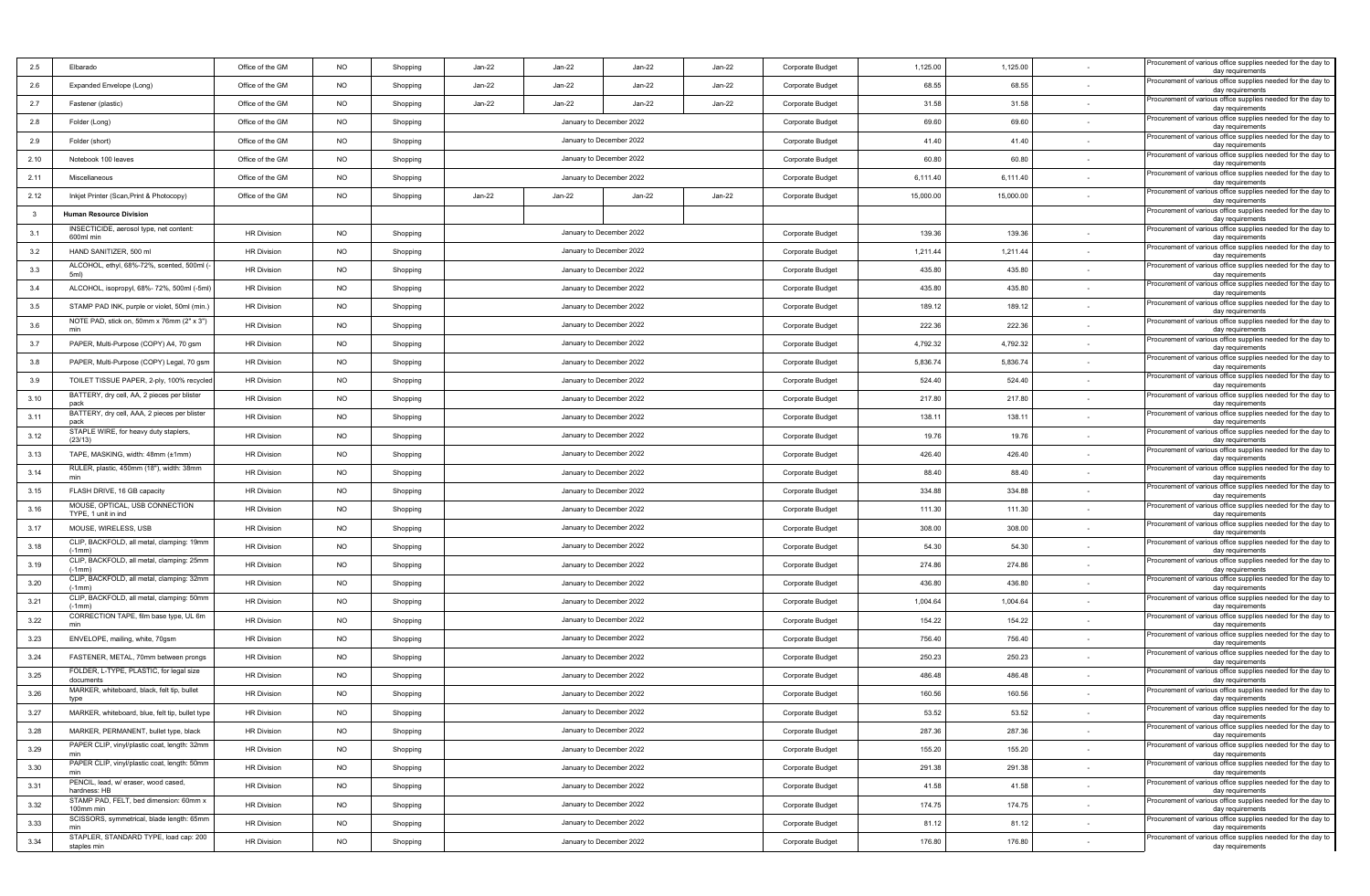| 3.35 | CALCULATOR, compact, 12 digits                              | <b>HR Division</b> | <b>NO</b> | Shopping | January to December 2022 | Corporate Budget | 1,040.55 | 1,040.55 |        | Procurement of various office supplies needed for the day to<br>day requirements                     |
|------|-------------------------------------------------------------|--------------------|-----------|----------|--------------------------|------------------|----------|----------|--------|------------------------------------------------------------------------------------------------------|
| 3.36 | INK CART, EPSON C13T664100 (T6641)<br><b>Black</b>          | <b>HR Division</b> | <b>NO</b> | Shopping | January to December 2022 | Corporate Budget | 5,491.20 | 5,491.20 |        | Procurement of various office supplies needed for the day to<br>day requirements                     |
| 3.37 | INK CART, EPSON C13T664200 (T6642),<br>Cvar                 | <b>HR Division</b> | <b>NO</b> | Shopping | January to December 2022 | Corporate Budget | 4,492.80 | 4,492.80 |        | Procurement of various office supplies needed for the day to<br>day requirements                     |
| 3.38 | INK CART, EPSON C13T664300 (T6643),<br>Magenta              | <b>HR Division</b> | NO        | Shopping | January to December 2022 | Corporate Budget | 4,492.80 | 4,492.80 | $\sim$ | Procurement of various office supplies needed for the day to<br>day requirements                     |
| 3.39 | INK CART, EPSON C13T664400 (T6644)<br>Yellow                | <b>HR Division</b> | <b>NO</b> | Shopping | January to December 2022 | Corporate Budget | 4,492.80 | 4,492.80 |        | Procurement of various office supplies needed for the day to<br>day requirements                     |
| 3.40 | INK CART, HP CN692AA, (HP704), Black                        | <b>HR Division</b> | NO        | Shopping | January to December 2022 | Corporate Budget | 1,830.40 | 1,830.40 |        | Procurement of various office supplies needed for the day to<br>day requirements                     |
| 3.41 | INK CART, HP CN693AA, (HP704), Tri-color                    | <b>HR Division</b> | <b>NO</b> | Shopping | January to December 2022 | Corporate Budget | 1,830.40 | 1,830.40 |        | Procurement of various office supplies needed for the day to<br>day requirements                     |
| 3.42 | CLEARBOOK, 20 transparent pockets, for<br><b>LEGAL</b> size | <b>HR Division</b> | <b>NO</b> | Shopping | January to December 2022 | Corporate Budget | 84.76    | 84.76    |        | Procurement of various office supplies needed for the day to<br>day requirements                     |
| 3.43 | ERASER, PLASTIC/RUBBER, for pencil<br>draft/writing         | <b>HR Division</b> | <b>NO</b> | Shopping | January to December 2022 | Corporate Budget | 13.26    | 13.26    | $\sim$ | Procurement of various office supplies needed for the day to<br>day requirements                     |
| 3.44 | SIGN PEN, BLACK, liquid/gel ink, 0.5mm<br>needle tip        | <b>HR Division</b> | <b>NO</b> | Shopping | January to December 2022 | Corporate Budget | 1,384.40 | 1,384.40 |        | Procurement of various office supplies needed for the day to<br>day requirements                     |
| 3.45 | SIGN PEN, BLUE, liquid/gel ink, 0.5mm<br>needle tip         | <b>HR Division</b> | <b>NO</b> | Shopping | January to December 2022 | Corporate Budget | 553.76   | 553.76   |        | Procurement of various office supplies needed for the day to<br>day requirements                     |
| 3.46 | SIGN PEN, RED, liquid/gel ink, 0.5mm needle                 | <b>HR Division</b> | NO        | Shopping | January to December 2022 | Corporate Budget | 380.71   | 380.71   |        | Procurement of various office supplies needed for the day to<br>day requirements                     |
| 3.47 | Ballpen (black)                                             | <b>HR Division</b> | <b>NO</b> | Shopping | January to December 2022 | Corporate Budget | 754.00   | 754.00   |        | Procurement of various office supplies needed for the day to<br>day requirements                     |
| 3.48 | Ballpen (blue)                                              | <b>HR Division</b> | <b>NO</b> | Shopping | January to December 2022 | Corporate Budget | 247.00   | 247.00   | $\sim$ | Procurement of various office supplies needed for the day to<br>day requirements                     |
| 3.49 | Ballpen (red)                                               | <b>HR Division</b> | NO        | Shopping | January to December 2022 | Corporate Budget | 156.00   | 156.00   |        | Procurement of various office supplies needed for the day to<br>day requirements                     |
| 3.50 | Brown envelop (Long)                                        | <b>HR Division</b> | <b>NO</b> | Shopping | January to December 2022 | Corporate Budget | 240.00   | 240.00   |        | Procurement of various office supplies needed for the day to<br>day requirements                     |
| 3.51 | Brown envelope(Short)                                       | <b>HR Division</b> | NO        | Shopping | January to December 2022 | Corporate Budget | 25.00    | 25.00    |        | Procurement of various office supplies needed for the day to<br>day requirements                     |
| 3.52 | Cardboard Short Size                                        | <b>HR Division</b> | <b>NO</b> | Shopping | January to December 2022 | Corporate Budget | 2,730.00 | 2,730.00 |        | Procurement of various office supplies needed for the day to                                         |
| 3.53 | Cardboard Long Size                                         | <b>HR Division</b> | <b>NO</b> | Shopping | January to December 2022 | Corporate Budget | 1,200.00 | 1,200.00 |        | day requirements<br>Procurement of various office supplies needed for the day to                     |
| 3.54 | Clipboard w/ cover                                          | <b>HR Division</b> | NO        | Shopping | January to December 2022 | Corporate Budget | 126.50   | 126.50   |        | day requirements<br>Procurement of various office supplies needed for the day to                     |
| 3.55 | Double-sided Tape 3/4 x 10m                                 | <b>HR Division</b> | <b>NO</b> | Shopping | January to December 2022 | Corporate Budget | 680.00   | 680.00   |        | day requirements<br>Procurement of various office supplies needed for the day to                     |
| 3.56 | Elbarado                                                    | <b>HR Division</b> | <b>NO</b> | Shopping | January to December 2022 | Corporate Budget | 3,750.00 | 3,750.00 |        | day requirements<br>Procurement of various office supplies needed for the day to                     |
| 3.57 | Expanded Envelope (Long)                                    | <b>HR Division</b> | <b>NO</b> | Shopping | January to December 2022 | Corporate Budget | 435.00   | 435.00   |        | day requirements<br>Procurement of various office supplies needed for the day to                     |
| 3.58 | Fastener (plastic)                                          | <b>HR Division</b> | <b>NO</b> | Shopping | January to December 2022 | Corporate Budget | 165.00   | 165.00   |        | day requirements<br>Procurement of various office supplies needed for the day to                     |
| 3.59 | Folder (Long)                                               | <b>HR Division</b> | <b>NO</b> | Shopping | January to December 2022 | Corporate Budget | 1,485.00 | 1,485.00 |        | day requirements<br>Procurement of various office supplies needed for the day to                     |
| 3.60 | Folder (short)                                              | <b>HR Division</b> | <b>NO</b> | Shopping | January to December 2022 | Corporate Budget | 750.00   | 750.00   |        | day requirements<br>Procurement of various office supplies needed for the day to                     |
| 3.61 | Keyboard (USB) Comp.                                        | <b>HR Division</b> | NO        | Shopping | January to December 2022 | Corporate Budget | 1,800.00 | 1,800.00 |        | day requirements<br>Procurement of various office supplies needed for the day to                     |
| 3.62 | ID Clip                                                     | <b>HR Division</b> | <b>NO</b> | Shopping | January to December 2022 | Corporate Budget | 7,700.00 | 7,700.00 |        | day requirements<br>Procurement of various office supplies needed for the day to                     |
| 3.63 | Laminating Film                                             | <b>HR Division</b> | NO        | Shopping | January to December 2022 | Corporate Budget | 1,872.00 | 1,872.00 |        | day requirements<br>Procurement of various office supplies needed for the day to                     |
| 3.64 | Newsprint white (long)                                      | <b>HR Division</b> | <b>NO</b> | Shopping | January to December 2022 | Corporate Budget | 6,075.00 | 6,075.00 |        | day requirements<br>Procurement of various office supplies needed for the day to                     |
| 3.65 | Newsprint Green - long                                      | <b>HR Division</b> | <b>NO</b> | Shopping | January to December 2022 | Corporate Budget | 1,144.00 | 1,144.00 |        | day requirements<br>Procurement of various office supplies needed for the day to                     |
| 3.66 | Plastic Folder thick Long                                   | <b>HR Division</b> | <b>NO</b> | Shopping | January to December 2022 | Corporate Budget | 2,755.00 | 2,755.00 |        | day requirements<br>Procurement of various office supplies needed for the day to                     |
| 3.67 | Plastic Folder thick short                                  | <b>HR Division</b> | <b>NO</b> | Shopping | January to December 2022 | Corporate Budget | 840.00   | 840.00   |        | day requirements<br>Procurement of various office supplies needed for the day to                     |
| 3.68 | Push Pins                                                   | <b>HR Division</b> | NO        | Shopping | January to December 2022 | Corporate Budget | 400.00   | 400.00   |        | day requirements<br>Procurement of various office supplies needed for the day to                     |
| 3.69 | Stabilo Boss(green)                                         | <b>HR Division</b> | <b>NO</b> | Shopping | January to December 2022 | Corporate Budget | 375.00   | 375.00   |        | day requirements<br>Procurement of various office supplies needed for the day to                     |
| 3.70 | Stabilo Boss(orange)                                        | <b>HR Division</b> | NO.       | Shopping | January to December 2022 | Corporate Budget | 337.50   | 337.50   |        | day requirements<br>Procurement of various office supplies needed for the day to                     |
| 3.71 | Stabilo Boss(pink)                                          | <b>HR Division</b> | <b>NO</b> | Shopping | January to December 2022 | Corporate Budget | 337.50   | 337.50   |        | day requirements<br>Procurement of various office supplies needed for the day to                     |
| 3.72 | Stabilo Boss(yellow)                                        | HR Division        | <b>NO</b> | Shopping | January to December 2022 | Corporate Budget | 337.50   | 337.50   |        | day requirements<br>Procurement of various office supplies needed for the day to<br>day requirements |
| 3.73 | Stapler wire #35                                            | <b>HR Division</b> | NO        | Shopping | January to December 2022 | Corporate Budget | 3,348.00 | 3,348.00 | $\sim$ | Procurement of various office supplies needed for the day to                                         |
| 3.74 | Tabbings                                                    | <b>HR Division</b> | <b>NO</b> | Shopping | January to December 2022 | Corporate Budget | 1,122.00 | 1,122.00 |        | day requirements<br>Procurement of various office supplies needed for the day to                     |
| 3.75 | Photo Paper                                                 | <b>HR Division</b> | <b>NO</b> | Shopping | January to December 2022 | Corporate Budget | 1,800.00 | 1,800.00 | $\sim$ | day requirements<br>Procurement of various office supplies needed for the day to                     |
| 3.76 | <b>Fabric Conditioner</b>                                   | <b>HR Division</b> | NO        | Shopping | January to December 2022 | Corporate Budget | 98.97    | 98.97    |        | day requirements<br>Procurement of various office supplies needed for the day to                     |
| 3.77 | OFFICE SUPPLIES - U.S. Bond Paper(short)                    | <b>HR Division</b> | <b>NO</b> | Shopping | January to December 2022 | Corporate Budget | 4,254.00 | 4,254.00 |        | day requirements<br>Procurement of various office supplies needed for the day to                     |
|      |                                                             |                    |           |          |                          |                  |          |          |        | day requirements                                                                                     |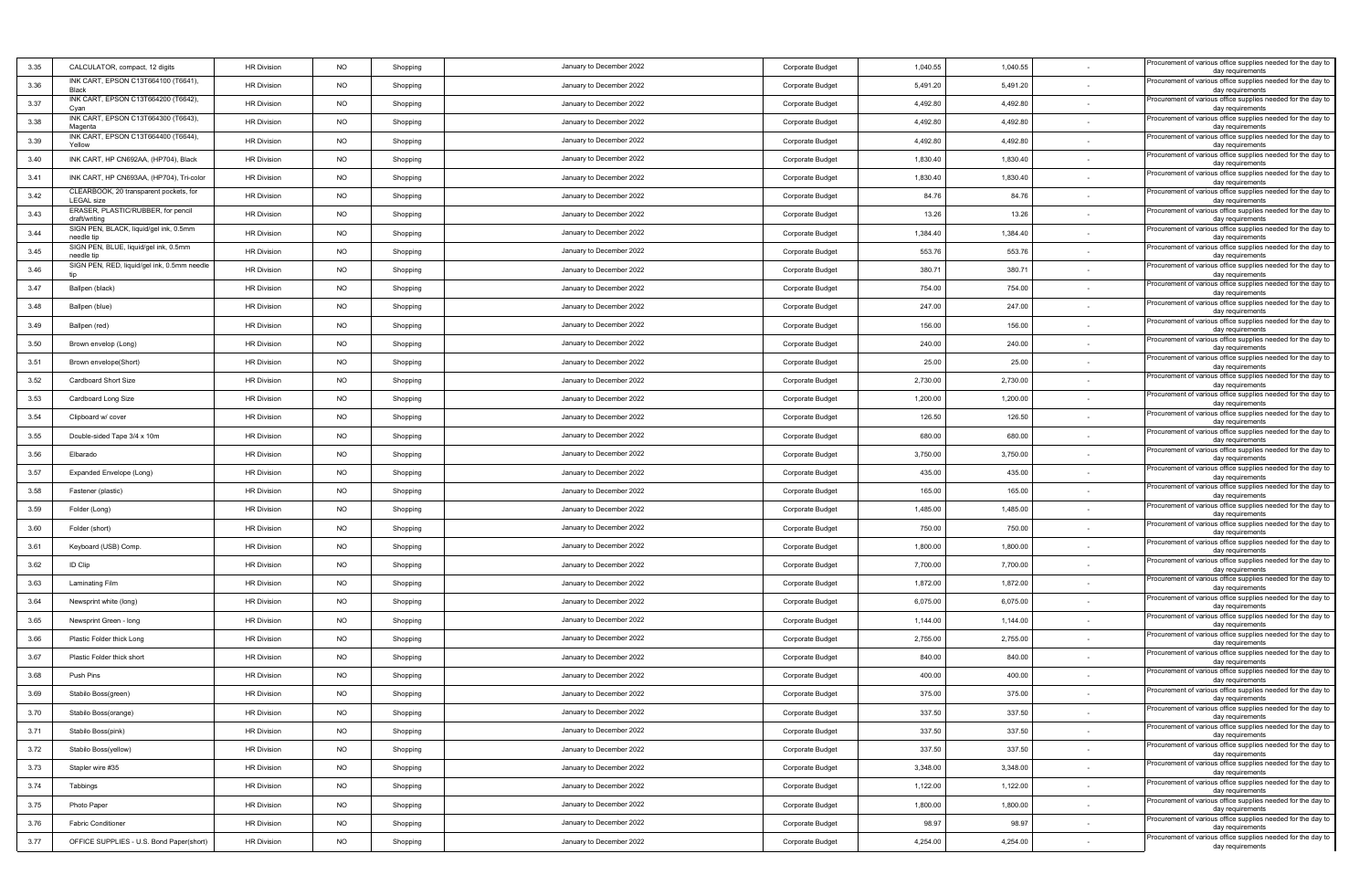| 3.78           | Desktop 21" Monitor                         | <b>HR Division</b>             | <b>NO</b> | Shopping | <b>Jun-22</b>            | Jun-22                   | <b>Jun-22</b>            | <b>Jun-22</b> | Corporate Budget | 8,000.00  | 8,000.00  |        | Procurement of various office supplies needed for the day to<br>day requirements |
|----------------|---------------------------------------------|--------------------------------|-----------|----------|--------------------------|--------------------------|--------------------------|---------------|------------------|-----------|-----------|--------|----------------------------------------------------------------------------------|
| 3.79           | Mobile Phone                                | <b>HR Division</b>             | <b>NO</b> | Shopping | Jan-22                   | Jan-22                   | Jan-22                   | Jan-22        | Corporate Budget | 15,000.00 | 15,000.00 |        | Procurement of various office supplies needed for the day to<br>day requirements |
| $\overline{4}$ | <b>Administrative Division</b>              |                                |           |          |                          |                          |                          |               |                  |           |           |        | Procurement of various office supplies needed for the day to<br>day requirements |
| 4.001          | Ballpen (black)                             | <b>Administrative Division</b> | <b>NO</b> | Shopping |                          |                          | January to December 2022 |               | Corporate Budget | 1,000.00  | 1,000.00  |        | Procurement of various office supplies needed for the day to<br>day requirements |
| 4.002          | Ballpen (blue)                              | <b>Administrative Division</b> | <b>NO</b> | Shopping |                          | January to December 2022 |                          |               | Corporate Budget | 1,000.00  | 1,000.00  |        | Procurement of various office supplies needed for the day to<br>day requirements |
| 4.003          | Ballpen (red)                               | <b>Administrative Division</b> | <b>NO</b> | Shopping |                          | January to December 2022 |                          |               | Corporate Budget | 100.00    | 100.00    | $\sim$ | Procurement of various office supplies needed for the day to<br>day requirements |
| 4.004          | <b>Battery AA</b>                           | <b>Administrative Division</b> | <b>NO</b> | Shopping |                          |                          | January to December 2022 |               | Corporate Budget | 1,815.00  | 1,815.00  |        | Procurement of various office supplies needed for the day to<br>day requirements |
| 4.005          | <b>Battery AAA</b>                          | <b>Administrative Division</b> | <b>NO</b> | Shopping |                          |                          | January to December 2022 |               | Corporate Budget | 987.00    | 987.00    |        | Procurement of various office supplies needed for the day to<br>day requirements |
| 4.006          | Binder Clip (box)                           | <b>Administrative Division</b> | NO        | Shopping |                          |                          | January to December 2022 |               | Corporate Budget | 2,160.00  | 2,160.00  |        | Procurement of various office supplies needed for the day to<br>day requirements |
| 4.007          | Brown envelop (Long)                        | <b>Administrative Division</b> | NO        | Shopping |                          |                          | January to December 2022 |               | Corporate Budget | 94.00     | 94.00     |        | Procurement of various office supplies needed for the day to<br>day requirements |
| 4.008          | Brown envelope(Short)                       | Administrative Division        | <b>NO</b> | Shopping |                          |                          | January to December 2022 |               | Corporate Budget | 58.00     | 58.00     |        | Procurement of various office supplies needed for the day to<br>day requirements |
| 4.009          | Calculator 12 digits (Non-Sc.               | <b>Administrative Division</b> | <b>NO</b> | Shopping |                          |                          | January to December 2022 |               | Corporate Budget | 3,500.00  | 3,500.00  |        | Procurement of various office supplies needed for the day to<br>day requirements |
| 4.010          | Carbon Paper-blue (box)                     | <b>Administrative Division</b> | <b>NO</b> | Shopping |                          |                          | January to December 2022 |               | Corporate Budget | 2,500.00  | 2,500.00  |        | Procurement of various office supplies needed for the day to<br>day requirements |
| 4.011          | Cardboard Short Size                        | <b>Administrative Division</b> | <b>NO</b> | Shopping |                          |                          | January to December 2022 |               | Corporate Budget | 6,840.00  | 6,840.00  |        | Procurement of various office supplies needed for the day to<br>day requirements |
| 4.012          | CDR                                         | <b>Administrative Division</b> | NO        | Shopping |                          |                          | January to December 2022 |               | Corporate Budget | 124.00    | 124.00    |        | Procurement of various office supplies needed for the day to<br>day requirements |
| 4.013          | Clipboard w/ cover                          | <b>Administrative Division</b> | <b>NO</b> | Shopping |                          |                          | January to December 2022 |               | Corporate Budget | 6,856.00  | 6,856.00  |        | Procurement of various office supplies needed for the day to<br>day requirements |
| 4.014          | Comp Ink 678 B                              | <b>Administrative Division</b> | <b>NO</b> | Shopping |                          |                          | January to December 2022 |               | Corporate Budget | 2,929.00  | 2,929.00  |        | Procurement of various office supplies needed for the day to<br>day requirements |
| 4.015          | Comp Ink 678 C                              | <b>Administrative Division</b> | <b>NO</b> | Shopping |                          |                          | January to December 2022 |               | Corporate Budget | 2,197.00  | 2,197.00  |        | Procurement of various office supplies needed for the day to<br>day requirements |
| 4.016          | Comp. Catridge Epson Refill (roll)          | <b>Administrative Division</b> | <b>NO</b> | Shopping |                          |                          | January to December 2022 |               | Corporate Budget | 13,800.00 | 13,800.00 |        | Procurement of various office supplies needed for the day to<br>day requirements |
| 4.017          | Comp. Continuous Paper 9.5x11" - 1ply (box) | <b>Administrative Division</b> | <b>NO</b> | Shopping |                          |                          | January to December 2022 |               | Corporate Budget | 6,000.00  | 6,000.00  |        | Procurement of various office supplies needed for the day to<br>day requirements |
| 4.018          | Comp. Ink 704 Black                         | <b>Administrative Division</b> | <b>NO</b> | Shopping |                          |                          | January to December 2022 |               | Corporate Budget | 6,600.00  | 6,600.00  |        | Procurement of various office supplies needed for the day to<br>day requirements |
| 4.019          | Comp. Ink 704 Colored                       | <b>Administrative Division</b> | <b>NO</b> | Shopping |                          |                          | January to December 2022 |               | Corporate Budget | 5,500.00  | 5,500.00  |        | Procurement of various office supplies needed for the day to<br>day requirements |
| 4.02           | Comp. Ink Epson L210 664 Black (bottle)     | <b>Administrative Division</b> | <b>NO</b> | Shopping |                          |                          | January to December 2022 |               | Corporate Budget | 6,210.00  | 6,210.00  |        | Procurement of various office supplies needed for the day to<br>day requirements |
| 4.021          | Comp. Ink Epson L210 664 Magenta (bottle)   | <b>Administrative Division</b> | <b>NO</b> | Shopping |                          |                          | January to December 2022 |               | Corporate Budget | 1,468.00  | 1,468.00  |        | Procurement of various office supplies needed for the day to<br>day requirements |
| 4.022          | Comp. Ink Epson L210 6642 Cyan (bottle)     | <b>Administrative Division</b> | <b>NO</b> | Shopping |                          |                          | January to December 2022 |               | Corporate Budget | 1,475.00  | 1,475.00  |        | Procurement of various office supplies needed for the day to<br>day requirements |
| 4.023          | Comp. Ink Epson L210 6642 Yellow (bottle)   | <b>Administrative Division</b> | <b>NO</b> | Shopping |                          |                          | January to December 2022 |               | Corporate Budget | 1,475.00  | 1,475.00  | $\sim$ | Procurement of various office supplies needed for the day to<br>day requirements |
| 4.024          | Computer Mouse USB                          | <b>Administrative Division</b> | <b>NO</b> | Shopping |                          |                          | January to December 2022 |               | Corporate Budget | 3,680.00  | 3,680.00  |        | Procurement of various office supplies needed for the day to<br>day requirements |
| 4.025          | <b>Correction Tape</b>                      | <b>Administrative Division</b> | <b>NO</b> | Shopping |                          |                          | January to December 2022 |               | Corporate Budget | 2,550.00  | 2,550.00  |        | Procurement of various office supplies needed for the day to<br>day requirements |
| 4.026          | Cutter blade                                | <b>Administrative Division</b> | <b>NO</b> | Shopping |                          |                          | January to December 2022 |               | Corporate Budget | 549.00    | 549.00    |        | Procurement of various office supplies needed for the day to<br>day requirements |
| 4.027          | Cutter paper                                | <b>Administrative Division</b> | NO        | Shopping |                          |                          | January to December 2022 |               | Corporate Budget | 45.00     | 45.00     |        | Procurement of various office supplies needed for the day to<br>day requirements |
| 4.028          | Dataman(Magazine File)                      | <b>Administrative Division</b> | <b>NO</b> | Shopping |                          |                          | January to December 2022 |               | Corporate Budget | 4,753.00  | 4,753.00  |        | Procurement of various office supplies needed for the day to<br>day requirements |
| 4.029          | Double-sided Tape 3/4 x 10m                 | <b>Administrative Division</b> | <b>NO</b> | Shopping |                          |                          | January to December 2022 |               | Corporate Budget | 720.00    | 720.00    |        | Procurement of various office supplies needed for the day to<br>day requirements |
| 4.030          | Duplicator ink                              | <b>Administrative Division</b> | <b>NO</b> | Shopping |                          |                          | January to December 2022 |               | Corporate Budget | 6,000.00  | 6,000.00  |        | Procurement of various office supplies needed for the day to<br>day requirements |
| 4.031          | Duplo Master Roll                           | <b>Administrative Division</b> | <b>NO</b> | Shopping |                          |                          | January to December 2022 |               | Corporate Budget | 13,500.00 | 13,500.00 |        | Procurement of various office supplies needed for the day to<br>day requirements |
| 4.032          | Envelop mailing                             | <b>Administrative Division</b> | NO        | Shopping |                          |                          | January to December 2022 |               | Corporate Budget | 375.00    | 375.00    |        | Procurement of various office supplies needed for the day to<br>day requirements |
| 4.033          | Epson L220 Ink (Black)                      | Administrative Division        | NO        | Shopping |                          |                          | January to December 2022 |               | Corporate Budget | 941.00    | 941.00    |        | Procurement of various office supplies needed for the day to<br>day requirements |
| 4.034          | Epson L220 Ink (cyan)                       | <b>Administrative Division</b> | <b>NO</b> | Shopping |                          |                          | January to December 2022 |               | Corporate Budget | 898.00    | 898.00    |        | Procurement of various office supplies needed for the day to<br>day requirements |
| 4.035          | Epson L220 Ink (magenta)                    | <b>Administrative Division</b> | <b>NO</b> | Shopping |                          |                          | January to December 2022 |               | Corporate Budget | 883.00    | 883.00    | $\sim$ | Procurement of various office supplies needed for the day to<br>day requirements |
| 4.036          | Epson L220 Ink (yellow)                     | Administrative Division        | NO        | Shopping |                          |                          | January to December 2022 |               | Corporate Budget | 889.00    | 889.00    |        | Procurement of various office supplies needed for the day to<br>day requirements |
| 4.037          | Epson L3110 - Black                         | Administrative Division        | <b>NO</b> | Shopping |                          |                          | January to December 2022 |               | Corporate Budget | 7,666.00  | 7,666.00  |        | Procurement of various office supplies needed for the day to<br>day requirements |
| 4.038          | Epson L3110 - Cyan                          | <b>Administrative Division</b> | <b>NO</b> | Shopping | January to December 2022 |                          |                          |               | Corporate Budget | 5,797.00  | 5,797.00  | $\sim$ | Procurement of various office supplies needed for the day to<br>day requirements |
| 4.039          | Epson L3110 - Magenta                       | <b>Administrative Division</b> | <b>NO</b> | Shopping |                          |                          | January to December 2022 |               | Corporate Budget | 5,958.00  | 5,958.00  | $\sim$ | Procurement of various office supplies needed for the day to<br>day requirements |
| 4.040          | Epson L3110 - Yellow                        | Administrative Division        | <b>NO</b> | Shopping |                          |                          | January to December 2022 |               | Corporate Budget | 5,834.00  | 5,834.00  |        | Procurement of various office supplies needed for the day to<br>day requirements |
|                |                                             |                                |           |          |                          |                          |                          |               |                  |           |           |        |                                                                                  |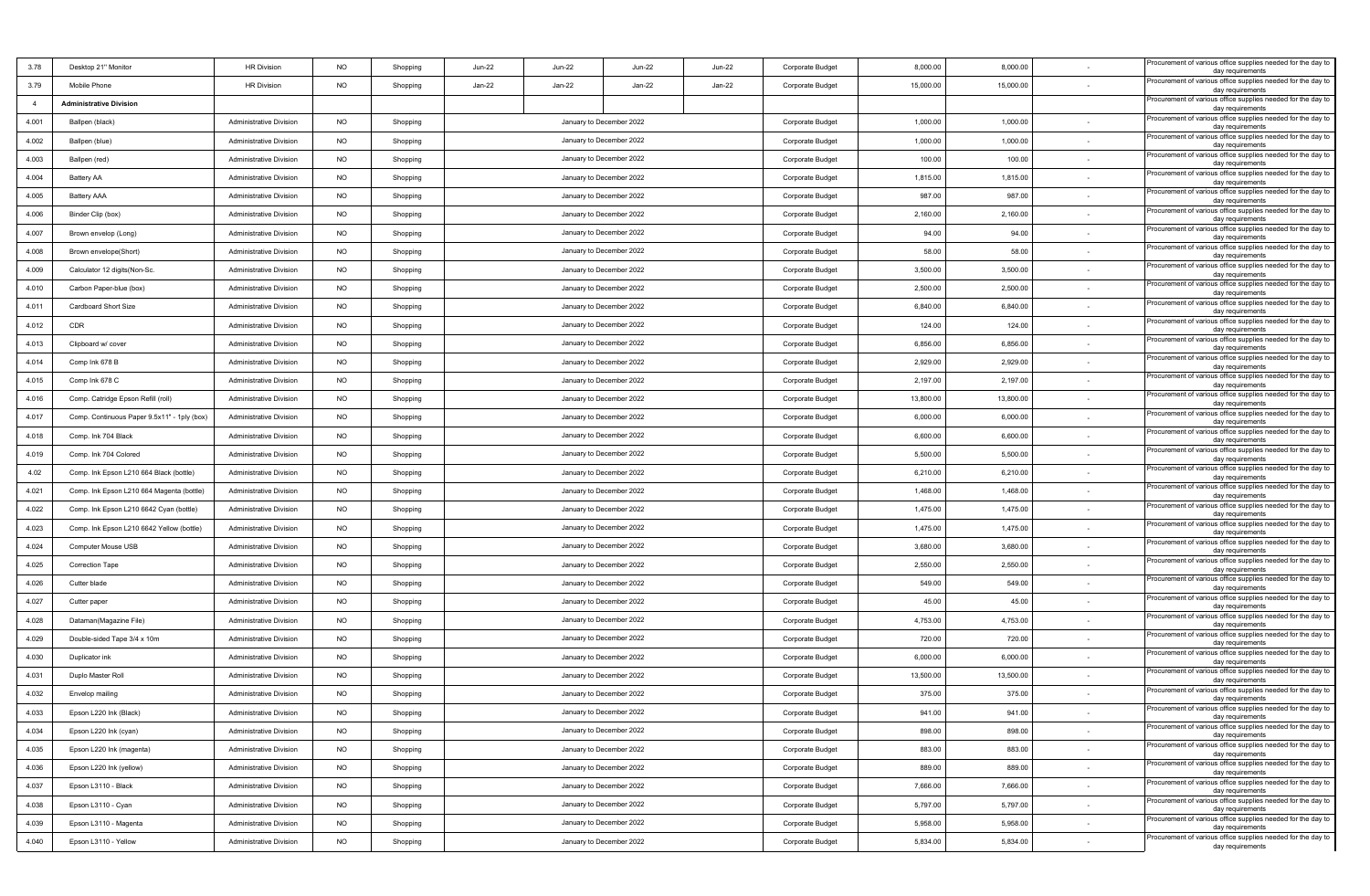| 4.041 | Epson T7921 - Black (for PEWUP)          | <b>Administrative Division</b> | <b>NO</b> | Shopping | January to December 2022 | Corporate Budget | 12,900.00 | 12,900.00 |        | Procurement of various office supplies needed for the day to<br>day requirements |
|-------|------------------------------------------|--------------------------------|-----------|----------|--------------------------|------------------|-----------|-----------|--------|----------------------------------------------------------------------------------|
| 4.042 | Epson T7921 - Cyan (for PEWUP)           | Administrative Division        | <b>NO</b> | Shopping | January to December 2022 | Corporate Budget | 8,600.00  | 8,600.00  |        | Procurement of various office supplies needed for the day to<br>day requirements |
| 4.043 | Epson T7921 - Magenta (for PEWUP)        | <b>Administrative Division</b> | <b>NO</b> | Shopping | January to December 2022 | Corporate Budget | 8,600.00  | 8,600.00  |        | Procurement of various office supplies needed for the day to<br>day requirements |
| 4.044 | Epson T7921 - Yellow (for PEWUP)         | <b>Administrative Division</b> | <b>NO</b> | Shopping | January to December 2022 | Corporate Budget | 8,600.00  | 8,600.00  | $\sim$ | Procurement of various office supplies needed for the day to<br>day requirements |
| 4.045 | Expanded Envelope (Long)                 | <b>Administrative Division</b> | <b>NO</b> | Shopping | January to December 2022 | Corporate Budget | 791.00    | 791.00    |        | Procurement of various office supplies needed for the day to<br>day requirements |
| 4.046 | EXTERNAL HARD DRIVE 2TB                  | <b>Administrative Division</b> | <b>NO</b> | Shopping | January to December 2022 | Corporate Budget | 5,000.00  | 5,000.00  |        | Procurement of various office supplies needed for the day to<br>day requirements |
| 4.047 | Fastener (plastic)                       | <b>Administrative Division</b> | <b>NO</b> | Shopping | January to December 2022 | Corporate Budget | 411.00    | 411.00    |        | Procurement of various office supplies needed for the day to<br>day requirements |
| 4.048 | Filing Tray                              | <b>Administrative Division</b> | <b>NO</b> | Shopping | January to December 2022 | Corporate Budget | 1,200.00  | 1,200.00  |        | Procurement of various office supplies needed for the day to<br>day requirements |
| 4.049 | Folder (Long)                            | <b>Administrative Division</b> | <b>NO</b> | Shopping | January to December 2022 | Corporate Budget | 168.00    | 168.00    |        | Procurement of various office supplies needed for the day to<br>day requirements |
| 4.050 | Folder (short)                           | <b>Administrative Division</b> | NO        | Shopping | January to December 2022 | Corporate Budget | 100.00    | 100.00    |        | Procurement of various office supplies needed for the day to<br>day requirements |
| 4.051 | Garbage plastic bag (rolls)              | <b>Administrative Division</b> | <b>NO</b> | Shopping | January to December 2022 | Corporate Budget | 1,000.00  | 1,000.00  |        | Procurement of various office supplies needed for the day to<br>day requirements |
| 4.052 | HP 56x Toner for HP Laserjet MFP M436NDA | <b>Administrative Division</b> | <b>NO</b> | Shopping | January to December 2022 | Corporate Budget | 36,000.00 | 36,000.00 |        | Procurement of various office supplies needed for the day to<br>day requirements |
| 4.053 | ID Clip                                  | <b>Administrative Division</b> | <b>NO</b> | Shopping | January to December 2022 | Corporate Budget | 5,000.00  | 5,000.00  |        | Procurement of various office supplies needed for the day to<br>day requirements |
| 4.054 | Keyboard (USB) Comp.                     | Administrative Division        | NO        | Shopping | January to December 2022 | Corporate Budget | 3,000.00  | 3,000.00  |        | Procurement of various office supplies needed for the day to<br>day requirements |
| 4.055 | <b>Laminating Film</b>                   | <b>Administrative Division</b> | <b>NO</b> | Shopping | January to December 2022 | Corporate Budget | 650.00    | 650.00    |        | Procurement of various office supplies needed for the day to<br>day requirements |
| 4.056 | Logbook                                  | <b>Administrative Division</b> | <b>NO</b> | Shopping | January to December 2022 | Corporate Budget | 2,088.00  | 2,088.00  |        | Procurement of various office supplies needed for the day to<br>day requirements |
| 4.057 | Masking Tape 3/4"                        | <b>Administrative Division</b> | <b>NO</b> | Shopping | January to December 2022 | Corporate Budget | 10,710.00 | 10,710.00 |        | Procurement of various office supplies needed for the day to<br>day requirements |
| 4.058 | Newsprint blue - long                    | <b>Administrative Division</b> | <b>NO</b> | Shopping | January to December 2022 | Corporate Budget | 1,518.00  | 1,518.00  |        | Procurement of various office supplies needed for the day to<br>day requirements |
| 4.059 | Newsprint Pink - long                    | <b>Administrative Division</b> | <b>NO</b> | Shopping | January to December 2022 | Corporate Budget | 2,584.00  | 2,584.00  |        | Procurement of various office supplies needed for the day to<br>day requirements |
| 4.060 | Newsprint white (long) (ream)            | Administrative Division        | <b>NO</b> | Shopping | January to December 2022 | Corporate Budget | 3,886.00  | 3,886.00  |        | Procurement of various office supplies needed for the day to<br>day requirements |
| 4.061 | Newsprint white (Short) (ream)           | <b>Administrative Division</b> | <b>NO</b> | Shopping | January to December 2022 | Corporate Budget | 6,181.00  | 6,181.00  |        | Procurement of various office supplies needed for the day to<br>day requirements |
| 4.062 | Newsprint yellow - long                  | <b>Administrative Division</b> | <b>NO</b> | Shopping | January to December 2022 | Corporate Budget | 2,880.00  | 2,880.00  |        | Procurement of various office supplies needed for the day to<br>day requirements |
| 4.063 | Notebook 100 leaves                      | <b>Administrative Division</b> | <b>NO</b> | Shopping | January to December 2022 | Corporate Budget | 304.00    | 304.00    |        | Procurement of various office supplies needed for the day to<br>day requirements |
| 4.064 | Packing Tape 2"                          | <b>Administrative Division</b> | <b>NO</b> | Shopping | January to December 2022 | Corporate Budget | 1,449.00  | 1,449.00  | $\sim$ | Procurement of various office supplies needed for the day to<br>day requirements |
| 4.065 | Paper Clip (Big)                         | <b>Administrative Division</b> | NO        | Shopping | January to December 2022 | Corporate Budget | 420.00    | 420.00    |        | Procurement of various office supplies needed for the day to<br>day requirements |
| 4.066 | Pencil                                   | <b>Administrative Division</b> | <b>NO</b> | Shopping | January to December 2022 | Corporate Budget | 32.00     | 32.00     |        | Procurement of various office supplies needed for the day to<br>day requirements |
| 4.067 | Philippine National Flag                 | <b>Administrative Division</b> | <b>NO</b> | Shopping | January to December 2022 | Corporate Budget | 4,200.00  | 4,200.00  |        | Procurement of various office supplies needed for the day to<br>day requirements |
| 4.068 | Photo Paper                              | <b>Administrative Division</b> | <b>NO</b> | Shopping | January to December 2022 | Corporate Budget | 2,000.00  | 2,000.00  |        | Procurement of various office supplies needed for the day to<br>day requirements |
| 4.069 | Pilot Marker (black)                     | <b>Administrative Division</b> | <b>NO</b> | Shopping | January to December 2022 | Corporate Budget | 1,833.00  | 1,833.00  |        | Procurement of various office supplies needed for the day to<br>day requirements |
| 4.070 | Pilot Marker (blue)                      | <b>Administrative Division</b> | NO        | Shopping | January to December 2022 | Corporate Budget | 1,008.00  | 1,008.00  |        | Procurement of various office supplies needed for the day to<br>day requirements |
| 4.071 | Plastic Folder thick Long                | <b>Administrative Division</b> | <b>NO</b> | Shopping | January to December 2022 | Corporate Budget | 9,621.00  | 9,621.00  |        | Procurement of various office supplies needed for the day to<br>day requirements |
| 4.072 | Puncher                                  | <b>Administrative Division</b> | <b>NO</b> | Shopping | January to December 2022 | Corporate Budget | 600.00    | 600.00    |        | Procurement of various office supplies needed for the day to<br>day requirements |
| 4.073 | Push Pins                                | <b>Administrative Division</b> | <b>NO</b> | Shopping | January to December 2022 | Corporate Budget | 30.00     | 30.00     |        | Procurement of various office supplies needed for the day to<br>day requirements |
| 4.074 | Rubber Band                              | <b>Administrative Division</b> | NO        | Shopping | January to December 2022 | Corporate Budget | 450.00    | 450.00    |        | Procurement of various office supplies needed for the day to<br>day requirements |
| 4.075 | Ruler Plastic 12"                        | <b>Administrative Division</b> | <b>NO</b> | Shopping | January to December 2022 | Corporate Budget | 24.00     | 24.00     |        | Procurement of various office supplies needed for the day to<br>day requirements |
| 4.076 | Scissors (Big)                           | Administrative Division        | <b>NO</b> | Shopping | January to December 2022 | Corporate Budget | 360.00    | 360.00    |        | Procurement of various office supplies needed for the day to<br>day requirements |
| 4.077 | Scotch Tape 1"                           | <b>Administrative Division</b> | <b>NO</b> | Shopping | January to December 2022 | Corporate Budget | 2,584.00  | 2,584.00  |        | Procurement of various office supplies needed for the day to<br>day requirements |
| 4.078 | Scotch Tape 2"                           | <b>Administrative Division</b> | <b>NO</b> | Shopping | January to December 2022 | Corporate Budget | 684.00    | 684.00    |        | Procurement of various office supplies needed for the day to<br>day requirements |
| 4.079 | Scotch Tape dispenser                    | <b>Administrative Division</b> | NO        | Shopping | January to December 2022 | Corporate Budget | 120.00    | 120.00    | $\sim$ | Procurement of various office supplies needed for the day to<br>day requirements |
| 4.080 | Signpen(Black)                           | <b>Administrative Division</b> | NO        | Shopping | January to December 2022 | Corporate Budget | 1,100.00  | 1,100.00  |        | Procurement of various office supplies needed for the day to<br>day requirements |
| 4.081 | Signpen(Blue)                            | <b>Administrative Division</b> | <b>NO</b> | Shopping | January to December 2022 | Corporate Budget | 375.00    | 375.00    |        | Procurement of various office supplies needed for the day to<br>day requirements |
| 4.082 | Highlighter (green)                      | <b>Administrative Division</b> | <b>NO</b> | Shopping | January to December 2022 | Corporate Budget | 494.00    | 494.00    |        | Procurement of various office supplies needed for the day to<br>day requirements |
| 4.083 | Highlighter (orange)                     | <b>Administrative Division</b> | <b>NO</b> | Shopping | January to December 2022 | Corporate Budget | 494.00    | 494.00    |        | Procurement of various office supplies needed for the day to<br>day requirements |
|       |                                          |                                |           |          |                          |                  |           |           |        |                                                                                  |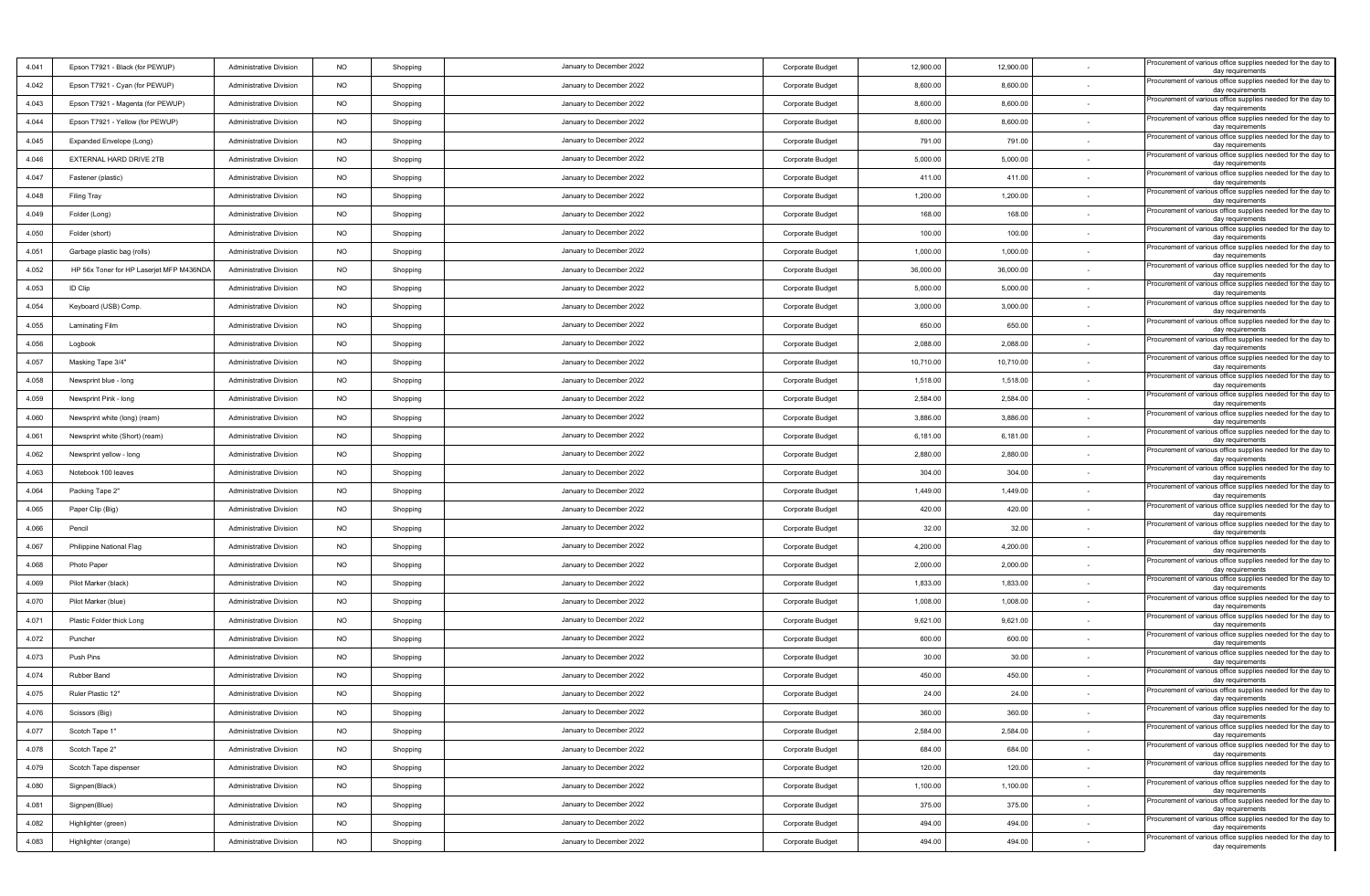| 4.084 | Highlighter (pink)                          | <b>Administrative Division</b> | <b>NO</b>   | Shopping | January to December 2022 | Corporate Budget | 494.00    | 494.00    |        | Procurement of various office supplies needed for the day to<br>day requirements |
|-------|---------------------------------------------|--------------------------------|-------------|----------|--------------------------|------------------|-----------|-----------|--------|----------------------------------------------------------------------------------|
| 4.085 | Highlighter (yellow)                        | <b>Administrative Division</b> | <b>NO</b>   | Shopping | January to December 2022 | Corporate Budget | 418.00    | 418.00    |        | Procurement of various office supplies needed for the day to<br>day requirements |
| 4.086 | Stamp pad                                   | <b>Administrative Division</b> | <b>NO</b>   | Shopping | January to December 2022 | Corporate Budget | 254.00    | 254.00    |        | Procurement of various office supplies needed for the day to<br>day requirements |
| 4.087 | Stamp pad ink (bottle)                      | <b>Administrative Division</b> | <b>NO</b>   | Shopping | January to December 2022 | Corporate Budget | 150.00    | 150.00    |        | Procurement of various office supplies needed for the day to<br>day requirements |
| 4.088 | Stapler #10                                 | <b>Administrative Division</b> | <b>NO</b>   | Shopping | January to December 2022 | Corporate Budget | 300.00    | 300.00    |        | Procurement of various office supplies needed for the day to<br>day requirements |
| 4.089 | Stapler #35                                 | <b>Administrative Division</b> | <b>NO</b>   | Shopping | January to December 2022 | Corporate Budget | 2,478.00  | 2,478.00  | $\sim$ | Procurement of various office supplies needed for the day to<br>day requirements |
| 4.090 | Stapler (Heavy duty)                        | <b>Administrative Division</b> | <b>NO</b>   | Shopping | January to December 2022 | Corporate Budget | 800.00    | 800.00    |        | Procurement of various office supplies needed for the day to<br>day requirements |
| 4.091 | Stapler wire #10                            | <b>Administrative Division</b> | <b>NO</b>   | Shopping | January to December 2022 | Corporate Budget | 21.00     | 21.00     |        | Procurement of various office supplies needed for the day to<br>day requirements |
| 4.092 | Stapler wire #23/13 (1/2)                   | <b>Administrative Division</b> | <b>NO</b>   | Shopping | January to December 2022 | Corporate Budget | 80.00     | 80.00     |        | Procurement of various office supplies needed for the day to<br>day requirements |
| 4.093 | Stapler wire #35                            | <b>Administrative Division</b> | NO          | Shopping | January to December 2022 | Corporate Budget | 1,417.00  | 1,417.00  |        | Procurement of various office supplies needed for the day to<br>day requirements |
| 4.094 | Sticker paper                               | <b>Administrative Division</b> | <b>NO</b>   | Shopping | January to December 2022 | Corporate Budget | 250.00    | 250.00    |        | Procurement of various office supplies needed for the day to<br>day requirements |
| 4.095 | Toner E-2303A copier                        | <b>Administrative Division</b> | <b>NO</b>   | Shopping | January to December 2022 | Corporate Budget | 16,800.00 | 16,800.00 |        | Procurement of various office supplies needed for the day to<br>day requirements |
| 4.096 | U.S. Bond Paper(A4) Sub.20 (ream)           | <b>Administrative Division</b> | <b>NO</b>   | Shopping | January to December 2022 | Corporate Budget | 16,390.00 | 16,390.00 |        | Procurement of various office supplies needed for the day to<br>day requirements |
| 4.097 | U.S. Bond Paper(long) Sub.20 (ream)         | <b>Administrative Division</b> | <b>NO</b>   | Shopping | January to December 2022 | Corporate Budget | 17,873.00 | 17,873.00 |        | Procurement of various office supplies needed for the day to<br>day requirements |
| 4.098 | U.S. Bond Paper(short) Sub.20 (ream)        | <b>Administrative Division</b> | <b>NO</b>   | Shopping | January to December 2022 | Corporate Budget | 10,635.00 | 10,635.00 |        | Procurement of various office supplies needed for the day to<br>day requirements |
| 4.099 | USB 16GB                                    | <b>Administrative Division</b> | <b>NO</b>   | Shopping | January to December 2022 | Corporate Budget | 700.00    | 700.00    | $\sim$ | Procurement of various office supplies needed for the day to<br>day requirements |
| 4.100 | Whiteboard marker (Black)                   | <b>Administrative Division</b> | <b>NO</b>   | Shopping | January to December 2022 | Corporate Budget | 650.00    | 650.00    |        | Procurement of various office supplies needed for the day to<br>day requirements |
| 4.101 | Whiteboard marker (Blue)                    | <b>Administrative Division</b> | <b>NO</b>   | Shopping | January to December 2022 | Corporate Budget | 650.00    | 650.00    |        | Procurement of various office supplies needed for the day to<br>day requirements |
| 4.102 | Air Freshener                               | <b>Administrative Division</b> | <b>NO</b>   | Shopping | January to December 2022 | Corporate Budget | 4,750.00  | 4,750.00  |        | Procurement of various office supplies needed for the day to<br>day requirements |
| 4.103 | Albatros                                    | <b>Administrative Division</b> | <b>NO</b>   | Shopping | January to December 2022 | Corporate Budget | 2,500.00  | 2,500.00  |        | Procurement of various office supplies needed for the day to<br>day requirements |
| 4.104 | Alcohol                                     | Administrative Division        | <b>NO</b>   | Shopping | January to December 2022 | Corporate Budget | 50,400.00 | 50,400.00 |        | Procurement of various office supplies needed for the day to<br>day requirements |
| 4.105 | Baygon Mat/ Mosquito Killer                 | <b>Administrative Division</b> | <b>NO</b>   | Shopping | January to December 2022 | Corporate Budget | 2,340.00  | 2,340.00  |        | Procurement of various office supplies needed for the day to<br>day requirements |
| 4.106 | Broom                                       | <b>Administrative Division</b> | <b>NO</b>   | Shopping | January to December 2022 | Corporate Budget | 1,520.00  | 1,520.00  |        | Procurement of various office supplies needed for the day to<br>day requirements |
| 4.107 | Broom (Baguio)                              | <b>Administrative Division</b> | <b>NO</b>   | Shopping | January to December 2022 | Corporate Budget | 2,000.00  | 2,000.00  |        | Procurement of various office supplies needed for the day to<br>day requirements |
| 4.108 | <b>Broom Stick</b>                          | <b>Administrative Division</b> | <b>NO</b>   | Shopping | January to December 2022 | Corporate Budget | 200.00    | 200.00    |        | Procurement of various office supplies needed for the day to<br>day requirements |
| 4.109 | Car Freshener                               | <b>Administrative Division</b> | <b>NO</b>   | Shopping | January to December 2022 | Corporate Budget | 2,250.00  | 2,250.00  |        | Procurement of various office supplies needed for the day to<br>day requirements |
| 4.110 | Cleaning Brush for Vehicles                 | <b>Administrative Division</b> | <b>NO</b>   | Shopping | January to December 2022 | Corporate Budget | 1,800.00  | 1,800.00  |        | Procurement of various office supplies needed for the day to<br>day requirements |
| 4.111 | <b>Dishwashing Paste</b>                    | <b>Administrative Division</b> | <b>NO</b>   | Shopping | January to December 2022 | Corporate Budget | 1,500.00  | 1,500.00  |        | Procurement of various office supplies needed for the day to<br>day requirements |
| 4.112 | <b>Disinfectant Liquid</b>                  | <b>Administrative Division</b> | <b>NO</b>   | Shopping | January to December 2022 | Corporate Budget | 4,140.00  | 4,140.00  |        | Procurement of various office supplies needed for the day to<br>day requirements |
| 4.113 | Disinfectant Spray (aerosol)                | <b>Administrative Division</b> | NO          | Shopping | January to December 2022 | Corporate Budget | 12,000.00 | 12,000.00 |        | Procurement of various office supplies needed for the day to<br>day requirements |
| 4.114 | Dust Pan                                    | <b>Administrative Division</b> | <b>NO</b>   | Shopping | January to December 2022 | Corporate Budget | 180.00    | 180.00    |        | Procurement of various office supplies needed for the day to<br>day requirements |
| 4.115 | <b>Fabric Conditioner</b>                   | <b>Administrative Division</b> | <b>NO</b>   | Shopping | January to December 2022 | Corporate Budget | 6,000.00  | 6,000.00  |        | Procurement of various office supplies needed for the day to<br>day requirements |
| 4.116 | Feather Duster                              | <b>Administrative Division</b> | <b>NO</b>   | Shopping | January to December 2022 | Corporate Budget | 500.00    | 500.00    |        | Procurement of various office supplies needed for the day to<br>day requirements |
| 4.117 | Furniture Polish with Cleansing Conditioner | <b>Administrative Division</b> | <b>NO</b>   | Shopping | January to December 2022 | Corporate Budget | 2,250.00  | 2,250.00  |        | Procurement of various office supplies needed for the day to<br>day requirements |
| 4.118 | Flourescent Tube (LED)                      | <b>Administrative Division</b> | <b>NO</b>   | Shopping | January to December 2022 | Corporate Budget | 25,000.00 | 25,000.00 |        | Procurement of various office supplies needed for the day to<br>day requirements |
| 4.119 | Glass Cleaner                               | <b>Administrative Division</b> | $_{\sf NO}$ | Shopping | January to December 2022 | Corporate Budget | 5,400.00  | 5,400.00  |        | Procurement of various office supplies needed for the day to<br>day requirements |
| 4.120 | Kitchen Towel                               | <b>Administrative Division</b> | <b>NO</b>   | Shopping | January to December 2022 | Corporate Budget | 300.00    | 300.00    |        | Procurement of various office supplies needed for the day to<br>day requirements |
| 4.121 | Kitchen Towel Small                         | <b>Administrative Division</b> | <b>NO</b>   | Shopping | January to December 2022 | Corporate Budget | 360.00    | 360.00    | $\sim$ | Procurement of various office supplies needed for the day to<br>day requirements |
| 4.122 | Laundry Detergent Powder                    | <b>Administrative Division</b> | <b>NO</b>   | Shopping | January to December 2022 | Corporate Budget | 2,040.00  | 2,040.00  |        | Procurement of various office supplies needed for the day to<br>day requirements |
| 4.123 | Liquid Hand Soap                            | <b>Administrative Division</b> | <b>NO</b>   | Shopping | January to December 2022 | Corporate Budget | 3,200.00  | 3,200.00  |        | Procurement of various office supplies needed for the day to<br>day requirements |
| 4.124 | Mop                                         | <b>Administrative Division</b> | <b>NO</b>   | Shopping | January to December 2022 | Corporate Budget | 7,200.00  | 7,200.00  |        | Procurement of various office supplies needed for the day to<br>day requirements |
| 4.125 | Muriatic Acid                               | <b>Administrative Division</b> | <b>NO</b>   | Shopping | January to December 2022 | Corporate Budget | 1,200.00  | 1,200.00  | $\sim$ | Procurement of various office supplies needed for the day to<br>day requirements |
| 4.126 | Round Rag                                   | <b>Administrative Division</b> | <b>NO</b>   | Shopping | January to December 2022 | Corporate Budget | 90.00     | 90.00     |        | Procurement of various office supplies needed for the day to<br>day requirements |
|       |                                             |                                |             |          |                          |                  |           |           |        |                                                                                  |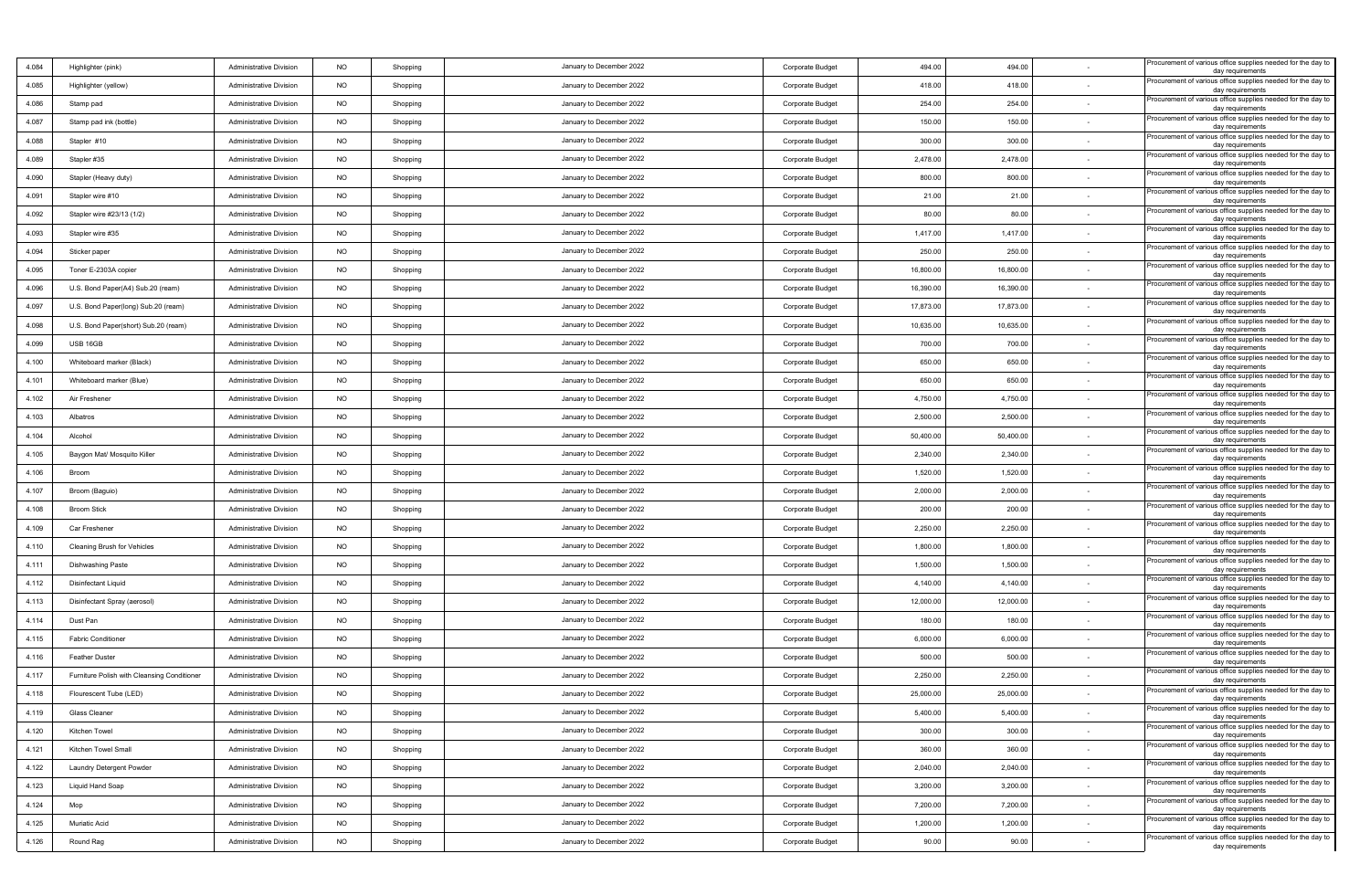| 4.127           | Scotch Brite                                                      | <b>Administrative Division</b> | <b>NO</b>   | Shopping | January to December 2022 | Corporate Budget | 200.00    | 200.00    |        | Procurement of various office supplies needed for the day to<br>day requirements                     |
|-----------------|-------------------------------------------------------------------|--------------------------------|-------------|----------|--------------------------|------------------|-----------|-----------|--------|------------------------------------------------------------------------------------------------------|
| 4.128           | Table Napkin                                                      | <b>Administrative Division</b> | <b>NO</b>   | Shopping | January to December 2022 | Corporate Budget | 225.00    | 225.00    | $\sim$ | Procurement of various office supplies needed for the day to<br>day requirements                     |
| 4.129           | Tissue                                                            | <b>Administrative Division</b> | <b>NO</b>   | Shopping | January to December 2022 | Corporate Budget | 200.00    | 200.00    | $\sim$ | Procurement of various office supplies needed for the day to<br>day requirements                     |
| 4.130           | <b>Toilet Bowl Cleaner</b>                                        | <b>Administrative Division</b> | <b>NO</b>   | Shopping | January to December 2022 | Corporate Budget | 8,970.00  | 8,970.00  |        | Procurement of various office supplies needed for the day to<br>day requirements                     |
| 4.131           | <b>Trash Bins</b>                                                 | <b>Administrative Division</b> | <b>NO</b>   | Shopping | January to December 2022 | Corporate Budget | 3,000.00  | 3,000.00  |        | Procurement of various office supplies needed for the day to<br>day requirements                     |
| 4.132           | Acryclic Handbook stand, 4 levels                                 | <b>Administrative Division</b> | <b>NO</b>   | Shopping | January to December 2022 | Corporate Budget | 2,000.00  | 2,000.00  | $\sim$ | Procurement of various office supplies needed for the day to<br>day requirements                     |
| $5\overline{5}$ | Commercial                                                        |                                |             |          |                          | Corporate Budget |           |           |        | Procurement of various office supplies needed for the day to<br>day requirements                     |
| 5.1             | Ballpen (black)                                                   | <b>Commercial Division</b>     | <b>NO</b>   | Shopping | January to December 2022 | Corporate Budget | 875.87    | 875.87    |        | Procurement of various office supplies needed for the day to<br>day requirements                     |
| 5.2             | Ballpen (blue)                                                    | <b>Commercial Division</b>     | <b>NO</b>   | Shopping | January to December 2022 | Corporate Budget | 344.92    | 344.92    |        | Procurement of various office supplies needed for the day to<br>day requirements                     |
| 5.3             | BATTERY AA                                                        | <b>Commercial Division</b>     | <b>NO</b>   | Shopping | January to December 2022 | Corporate Budget | 294.30    | 294.30    |        | Procurement of various office supplies needed for the day to<br>day requirements                     |
| 5.4             | Battery AAA                                                       | <b>Commercial Division</b>     | <b>NO</b>   | Shopping | January to December 2022 | Corporate Budget | 289.20    | 289.20    | $\sim$ | Procurement of various office supplies needed for the day to<br>day requirements                     |
| 5.5             | <b>Binder Clip</b>                                                | <b>Commercial Division</b>     | <b>NO</b>   | Shopping | January to December 2022 | Corporate Budget | 62.13     | 62.13     | $\sim$ | Procurement of various office supplies needed for the day to<br>day requirements                     |
| 5.6             | Cardboard                                                         | <b>Commercial Division</b>     | <b>NO</b>   | Shopping | January to December 2022 | Corporate Budget | 490.50    | 490.50    |        | Procurement of various office supplies needed for the day to<br>day requirements                     |
| 5.7             | Calculator 12 digits(Non-Sc.                                      | <b>Commercial Division</b>     | <b>NO</b>   | Shopping | January to December 2022 | Corporate Budget | 970.10    | 970.10    |        | Procurement of various office supplies needed for the day to<br>day requirements                     |
| $5.8\,$         | Carbon Paper-blue                                                 | <b>Commercial Division</b>     | <b>NO</b>   | Shopping | January to December 2022 | Corporate Budget | 1,471.50  | 1,471.50  |        | Procurement of various office supplies needed for the day to<br>day requirements                     |
| 5.9             | Chord Thread                                                      | <b>Commercial Division</b>     | <b>NO</b>   | Shopping | January to December 2022 | Corporate Budget | 64.86     | 64.86     | $\sim$ | Procurement of various office supplies needed for the day to<br>day requirements                     |
| 5.10            | Clipboard w/ Cover Long Size                                      | <b>Commercial Division</b>     | <b>NO</b>   | Shopping | January to December 2022 | Corporate Budget | 2,600.38  | 2,600.38  |        | Procurement of various office supplies needed for the day to<br>day requirements                     |
| 5.11            | Cork Board - Small                                                | <b>Commercial Division</b>     | <b>NO</b>   | Shopping | January to December 2022 | Corporate Budget | 545.00    | 545.00    |        | Procurement of various office supplies needed for the day to<br>day requirements                     |
| 5.12            | Cork Board - Big                                                  | <b>Commercial Division</b>     | <b>NO</b>   | Shopping | January to December 2022 | Corporate Budget | 1,090.00  | 1,090.00  |        | Procurement of various office supplies needed for the day to                                         |
| 5.13            | COMP INK EPSON L210 664 BLACK                                     | <b>Commercial Division</b>     | <b>NO</b>   | Shopping | January to December 2022 | Corporate Budget | 1,988.94  | 1,988.94  |        | day requirements<br>Procurement of various office supplies needed for the day to<br>day requirements |
| 5.14            |                                                                   | <b>Commercial Division</b>     | <b>NO</b>   | Shopping | January to December 2022 | Corporate Budget | 1,291.43  | 1,291.43  |        | Procurement of various office supplies needed for the day to                                         |
| 5.15            | Comp ink Epson L210 6664 Yellow<br>Comp ink Epson L210 66642 Cyan | <b>Commercial Division</b>     | <b>NO</b>   | Shopping | January to December 2022 | Corporate Budget | 1,235.36  | 1,235.36  | $\sim$ | day requirements<br>Procurement of various office supplies needed for the day to<br>day requirements |
| 5.16            | Comp ink Epson LX-210 Black                                       | <b>Commercial Division</b>     | <b>NO</b>   | Shopping | January to December 2022 | Corporate Budget | 564.88    | 564.88    |        | Procurement of various office supplies needed for the day to                                         |
| 5.17            |                                                                   | <b>Commercial Division</b>     | <b>NO</b>   | Shopping | January to December 2022 | Corporate Budget | 12,978.44 | 12,978.44 | $\sim$ | day requirements<br>Procurement of various office supplies needed for the day to                     |
| 5.18            | Comp. Cartridge Epson-Refill<br>Comp. Cont. Paper 9.5 X11"-1 ply  | <b>Commercial Division</b>     | <b>NO</b>   | Shopping | January to December 2022 | Corporate Budget | 10,438.97 | 10,438.97 |        | day requirements<br>Procurement of various office supplies needed for the day to                     |
| 5.19            |                                                                   | <b>Commercial Division</b>     | <b>NO</b>   | Shopping | January to December 2022 | Corporate Budget | 591.20    | 591.20    | $\sim$ | day requirements<br>Procurement of various office supplies needed for the day to                     |
| 5.20            | Computer Mouse USB                                                | <b>Commercial Division</b>     | <b>NO</b>   | Shopping | January to December 2022 | Corporate Budget | 582.35    | 582.35    | $\sim$ | day requirements<br>Procurement of various office supplies needed for the day to                     |
| 5.21            | Correction Tape                                                   | <b>Commercial Division</b>     | NO          | Shopping | January to December 2022 |                  | 545.00    | 545.00    | $\sim$ | day requirements<br>Procurement of various office supplies needed for the day to                     |
| 5.22            | Double-sided Tape                                                 | <b>Commercial Division</b>     | <b>NO</b>   | Shopping | January to December 2022 | Corporate Budget | 708.50    | 708.50    |        | day requirements<br>Procurement of various office supplies needed for the day to                     |
| 5.23            | Dataman(Magazine File)                                            | <b>Commercial Division</b>     | <b>NO</b>   | Shopping | January to December 2022 |                  | 5,450.00  | 5,450.00  |        | day requirements<br>Procurement of various office supplies needed for the day to                     |
| 5.24            | Desk Organizer/Drawer                                             | <b>Commercial Division</b>     | <b>NO</b>   | Shopping | January to December 2022 | Corporate Budget | 183.94    | 183.94    |        | day requirements<br>Procurement of various office supplies needed for the day to                     |
| 5.25            | Envelop mailing                                                   | <b>Commercial Division</b>     | <b>NO</b>   | Shopping | January to December 2022 | Corporate Budget | 2,624.81  | 2,624.81  |        | day requirements<br>Procurement of various office supplies needed for the day to                     |
| 5.26            | EPSON L3110 INK CODE 003 BLACK                                    | <b>Commercial Division</b>     | <b>NO</b>   | Shopping | January to December 2022 | Corporate Budget | 1,549.00  | 1,549.00  | $\sim$ | day requirements<br>Procurement of various office supplies needed for the day to                     |
| 5.27            | Epson L3110 Magenta                                               | <b>Commercial Division</b>     | <b>NO</b>   | Shopping | January to December 2022 |                  | 518.62    | 518.62    |        | day requirements<br>Procurement of various office supplies needed for the day to                     |
| 5.28            | <b>Expanded Envelope</b>                                          | <b>Commercial Division</b>     | <b>NO</b>   | Shopping | January to December 2022 | Corporate Budget | 99.67     | 99.67     |        | day requirements<br>Procurement of various office supplies needed for the day to                     |
| 5.29            | Fastener (plastic)                                                | <b>Commercial Division</b>     | $_{\sf NO}$ | Shopping | January to December 2022 | Corporate Budget | 981.59    | 981.59    |        | day requirements<br>Procurement of various office supplies needed for the day to                     |
| 5.30            | Keyboard (USB)                                                    | <b>Commercial Division</b>     | <b>NO</b>   | Shopping | January to December 2022 | Corporate Budget | 63.13     | 63.13     | $\sim$ | day requirements<br>Procurement of various office supplies needed for the day to                     |
| 5.31            | Liquid Eraser                                                     | <b>Commercial Division</b>     | NO          | Shopping | January to December 2022 | Corporate Budget | 941.76    | 941.76    | $\sim$ | day requirements<br>Procurement of various office supplies needed for the day to                     |
| 5.32            | Logbook/Record Book                                               | <b>Commercial Division</b>     | <b>NO</b>   | Shopping | January to December 2022 | Corporate Budget | 833.85    | 833.85    |        | day requirements<br>Procurement of various office supplies needed for the day to                     |
| 5.33            | Masking Tape 1/2"                                                 | <b>Commercial Division</b>     | <b>NO</b>   | Shopping | January to December 2022 | Corporate Budget | 104.64    | 104.64    |        | day requirements<br>Procurement of various office supplies needed for the day to                     |
| 5.34            | MASKING TAPE 1"                                                   | <b>Commercial Division</b>     | <b>NO</b>   | Shopping | January to December 2022 | Corporate Budget | 243.81    | 243.81    | $\sim$ | day requirements<br>Procurement of various office supplies needed for the day to                     |
| 5.35            | MASKING TAPE 3/4                                                  | <b>Commercial Division</b>     | <b>NO</b>   | Shopping | January to December 2022 | Corporate Budget | 141.70    | 141.70    | $\sim$ | day requirements<br>Procurement of various office supplies needed for the day to                     |
| 5.36            | Mechanical Pencil                                                 | <b>Commercial Division</b>     | <b>NO</b>   | Shopping | January to December 2022 | Corporate Budget | 2,107.48  | 2,107.48  |        | day requirements<br>Procurement of various office supplies needed for the day to                     |
|                 | Newsprint blue - long                                             |                                |             |          |                          |                  |           |           |        | day requirements                                                                                     |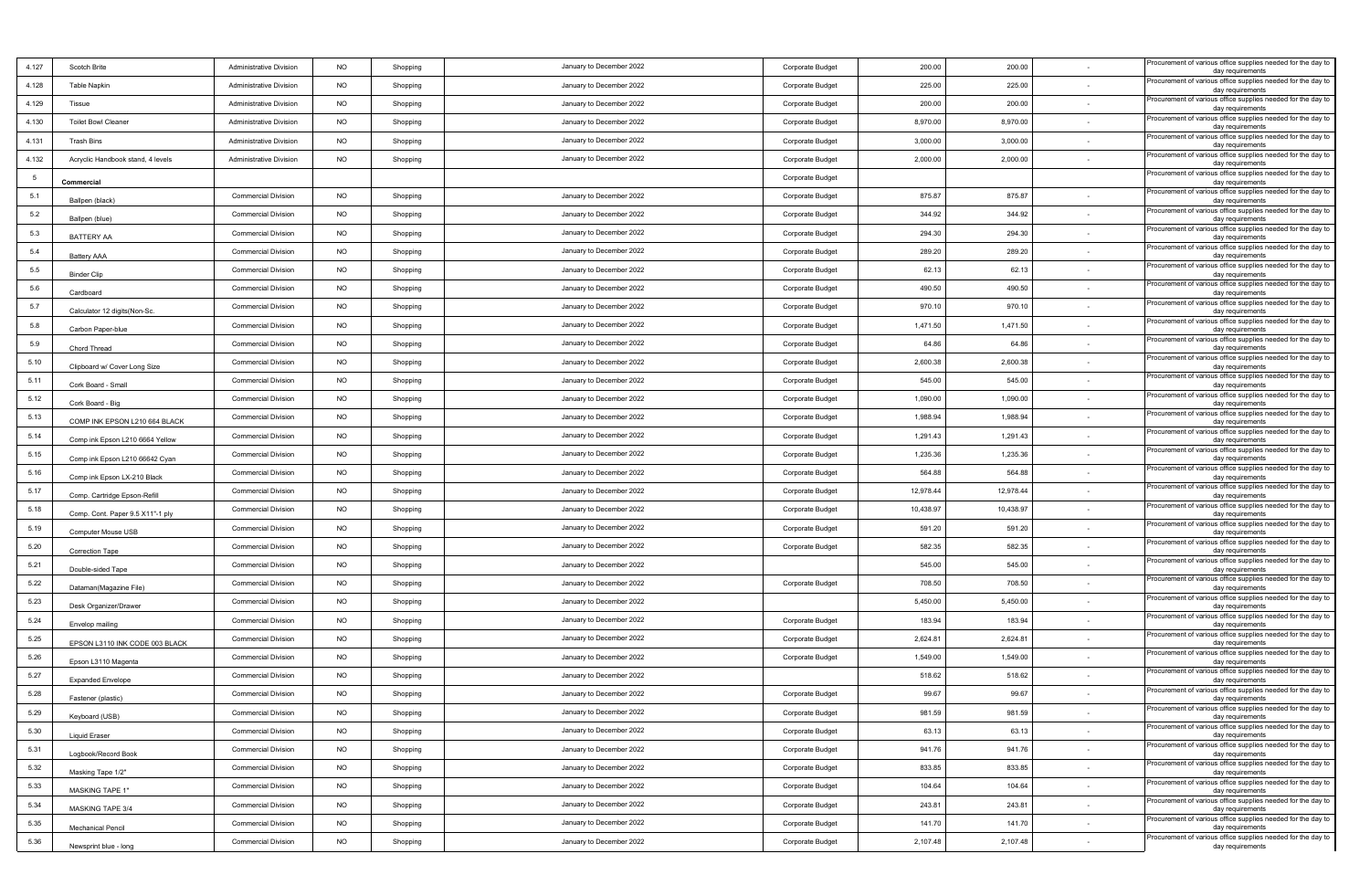| 5.37    | Newsprint Green - long             | <b>Commercial Division</b>                     | <b>NO</b> | Shopping             |                          |        | January to December 2022  |        | Corporate Budget | 386.56    | 386.56    |                          | Procurement of various office supplies needed for the day to<br>day requirements                     |
|---------|------------------------------------|------------------------------------------------|-----------|----------------------|--------------------------|--------|---------------------------|--------|------------------|-----------|-----------|--------------------------|------------------------------------------------------------------------------------------------------|
| 5.38    | Newsprint White (Long)             | <b>Commercial Division</b>                     | <b>NO</b> | Shopping             |                          |        | January to December 2022  |        | Corporate Budget | 1,327.41  | 1,327.41  |                          | Procurement of various office supplies needed for the day to<br>day requirements                     |
| 5.39    | Newsprint White (Short)            | <b>Commercial Division</b>                     | <b>NO</b> | Shopping             |                          |        | January to December 2022  |        | Corporate Budget | 1,004.49  | 1,004.49  | $\sim$                   | Procurement of various office supplies needed for the day to<br>day requirements                     |
| 5.40    | Notebook                           | <b>Commercial Division</b>                     | <b>NO</b> | Shopping             |                          |        | January to December 2022  |        | Corporate Budget | 52.32     | 52.32     |                          | Procurement of various office supplies needed for the day to<br>day requirements                     |
| 5.41    | Official Receipts- cashier         | <b>Commercial Division</b>                     | <b>NO</b> | Shopping             |                          |        | January to December 2022  |        | Corporate Budget | 2,256.38  | 2,256.38  |                          | Procurement of various office supplies needed for the day to<br>day requirements                     |
| 5.42    | Paper Clip                         | <b>Commercial Division</b>                     | <b>NO</b> | Shopping             |                          |        | January to December 2022  |        | Corporate Budget | 213.58    | 213.58    | $\sim$                   | Procurement of various office supplies needed for the day to<br>day requirements                     |
| 5.43    | Pilot Marker (black)               | <b>Commercial Division</b>                     | <b>NO</b> | Shopping             | January to December 2022 |        |                           |        |                  | 1,082.79  | 1,082.79  | $\sim$                   | Procurement of various office supplies needed for the day to<br>day requirements                     |
| 5.44    | Pilot Marker (blue)                | <b>Commercial Division</b>                     | <b>NO</b> | Shopping             |                          |        | January to December 2022  |        | Corporate Budget | 228.90    | 228.90    | $\sim$                   | Procurement of various office supplies needed for the day to<br>day requirements                     |
| 5.45    | Plastic Folder Thick Long          | <b>Commercial Division</b>                     | <b>NO</b> | Shopping             |                          |        | January to December 2022  |        | Corporate Budget | 114.48    | 114.48    |                          | Procurement of various office supplies needed for the day to<br>day requirements                     |
| 5.46    | PULL OUT ID CLIP                   | <b>Commercial Division</b>                     | NO        | Shopping             |                          |        | January to December 2022  |        | Corporate Budget | 656.52    | 656.52    |                          | Procurement of various office supplies needed for the day to<br>day requirements                     |
| 5.47    | Rubber Band                        | <b>Commercial Division</b>                     | <b>NO</b> | Shopping             |                          |        | January to December 2022  |        | Corporate Budget | 438.99    | 438.99    |                          | Procurement of various office supplies needed for the day to<br>day requirements                     |
| 5.48    | Rubber Eraser                      | <b>Commercial Division</b>                     | <b>NO</b> | Shopping             |                          |        | January to December 2022  |        | Corporate Budget | 13.32     | 13.32     | $\sim$                   | Procurement of various office supplies needed for the day to<br>day requirements                     |
| 5.49    | Scissor                            | <b>Commercial Division</b>                     | <b>NO</b> | Shopping             |                          |        | January to December 2022  |        | Corporate Budget | 179.85    | 179.85    | $\sim$                   | Procurement of various office supplies needed for the day to<br>day requirements                     |
| 5.50    | Scotch Tape 1"                     | <b>Commercial Division</b>                     | <b>NO</b> | Shopping             |                          |        | January to December 2022  |        | Corporate Budget | 400.58    | 400.58    |                          | Procurement of various office supplies needed for the day to<br>day requirements                     |
| 5.51    | Signpen(Black)                     | <b>Commercial Division</b>                     | NO        | Shopping             |                          |        | January to December 2022  |        | Corporate Budget | 1,955.25  | 1,955.25  |                          | Procurement of various office supplies needed for the day to<br>day requirements                     |
| 5.52    | Signpen(Blue)                      | <b>Commercial Division</b>                     | <b>NO</b> | Shopping             |                          |        | January to December 2022  |        | Corporate Budget | 3,628.63  | 3,628.63  | $\sim$                   | Procurement of various office supplies needed for the day to<br>day requirements                     |
| 5.53    | STABILO BOSS - GREEN               | <b>Commercial Division</b>                     | <b>NO</b> | Shopping             |                          |        | January to December 2022  |        | Corporate Budget | 392.07    | 392.07    |                          | Procurement of various office supplies needed for the day to<br>day requirements                     |
| 5.54    | Stabilo Boss(yellow)               | <b>Commercial Division</b>                     | <b>NO</b> | Shopping             |                          |        | January to December 2022  |        | Corporate Budget | 124.26    | 124.26    | $\sim$                   | Procurement of various office supplies needed for the day to<br>day requirements                     |
| 5.55    | Stapler #35                        | <b>Commercial Division</b>                     | <b>NO</b> | Shopping             |                          |        | January to December 2022  |        | Corporate Budget | 305.20    | 305.20    |                          | Procurement of various office supplies needed for the day to<br>day requirements                     |
| 5.56    | Stapler wire #35                   | <b>Commercial Division</b>                     | NO        | Shopping             |                          |        | January to December 2022  |        | Corporate Budget | 261.49    | 261.49    |                          | Procurement of various office supplies needed for the day to<br>day requirements                     |
| 5.57    | <b>Tape Dispenser</b>              | <b>Commercial Division</b>                     | <b>NO</b> | Shopping             | January to December 2022 |        |                           |        |                  | 981.00    | 981.00    |                          | Procurement of various office supplies needed for the day to                                         |
| 5.58    | <b>Thermal Paper</b>               | <b>Commercial Division</b>                     | <b>NO</b> | Shopping             | January to December 2022 |        |                           |        |                  | 5,995.55  | 5,995.55  | $\sim$                   | day requirements<br>Procurement of various office supplies needed for the day to<br>day requirements |
| 5.59    |                                    | <b>Commercial Division</b>                     | <b>NO</b> | Shopping             |                          |        | January to December 2022  |        | Corporate Budget | 4,427.58  | 4,427.58  | $\sim$                   | Procurement of various office supplies needed for the day to                                         |
| 5.60    | U.S. Bond Paper(A4)                | <b>Commercial Division</b>                     | <b>NO</b> | Shopping             |                          |        | January to December 2022  |        | Corporate Budget | 5,548.12  | 5,548.12  |                          | day requirements<br>Procurement of various office supplies needed for the day to                     |
| 5.61    | U.S. Bond Paper(long)              | <b>Commercial Division</b>                     | <b>NO</b> | Shopping             |                          |        | January to December 2022  |        | Corporate Budget | 5,017.80  | 5,017.80  |                          | day requirements<br>Procurement of various office supplies needed for the day to                     |
| 5.62    | U.S. Bond Paper(short)             | <b>Commercial Division</b>                     | <b>NO</b> | Shopping             |                          |        | January to December 2022  |        | Corporate Budget | 462.97    | 462.97    | $\sim$                   | day requirements<br>Procurement of various office supplies needed for the day to                     |
| 5.63    | <b>USB 16G</b>                     | <b>Commercial Division</b>                     | <b>NO</b> | Shopping             |                          |        | January to December 2022  |        | Corporate Budget | 8,000.00  | 8,000.00  | $\sim$                   | day requirements<br>Procurement of various office supplies needed for the day to                     |
| 5.64    | Mobile Phone (Customer Service)    | <b>Commercial Division</b>                     | <b>NO</b> | Shopping             | Dec-22                   | Dec-22 | Dec-22                    | Dec-22 | Corporate Budget | 8,000.00  | 8,000.00  | $\sim$                   | day requirements<br>Procurement of various office supplies needed for the day to                     |
| 5.65    | Desktop Monitor 21"                | <b>Commercial Division</b>                     | <b>NO</b> | Shopping             |                          |        | January and December 2022 |        | Corporate Budget | 10,000.00 | 10,000.00 |                          | day requirements<br>Procurement of various office supplies needed for the day to                     |
| 5.66    | All in One Inkjet                  | <b>Commercial Division</b>                     | NO        | Shopping             |                          |        | January to December 2022  |        | Corporate Budget | 30,000.00 | 30,000.00 |                          | day requirements<br>Procurement of various office supplies needed for the day to                     |
| 5.67    | <b>Computer Peripherals</b>        | <b>Commercial Division</b>                     | <b>NO</b> | Shopping             |                          |        | January to December 2022  |        | Corporate Budget | 27,077.00 | 27,077.00 |                          | day requirements<br>Procurement of various office supplies needed for the day to                     |
| 6       | Other Miscellaneous Expenses       |                                                |           |                      |                          |        |                           |        |                  |           |           |                          | day requirements<br>Procurement of various office supplies needed for the day to                     |
| 6.1     | <b>Operation &amp; Maintenance</b> | Operations and Maintenance                     | <b>NO</b> | Shopping             |                          |        | January to December 2022  |        | Corporate Budget | 480.00    | 480.00    | $\sim$                   | day requirements<br>Procurement of various office supplies needed for the day to                     |
| 6.2     | Ballpen (black)                    | <b>Dlivision</b><br>Operations and Maintenance | <b>NO</b> | Shopping             |                          |        | January to December 2022  |        | Corporate Budget | 480.00    | 480.00    |                          | day requirements<br>Procurement of various office supplies needed for the day to                     |
| 6.3     | Ballpen (blue)                     | <b>Dlivision</b><br>Operations and Maintenance | NO        | Shopping             |                          |        | January to December 2022  |        | Corporate Budget | 1,800.00  | 1,800.00  |                          | day requirements<br>Procurement of various office supplies needed for the day to                     |
| 6.4     | Battery AA                         | <b>Dlivision</b><br>Operations and Maintenance | <b>NO</b> | Shopping             |                          |        | January to December 2022  |        | Corporate Budget | 1,080.00  | 1,080.00  |                          | day requirements<br>Procurement of various office supplies needed for the day to                     |
| $6.5\,$ | <b>Battery AAA</b>                 | <b>Dlivision</b><br>Operations and Maintenance | <b>NO</b> | Shopping             |                          |        | January to December 2022  |        | Corporate Budget | 216.00    | 216.00    | $\sim$                   | day requirements<br>Procurement of various office supplies needed for the day to                     |
| 6.6     | Binder Clip                        | <b>Dlivision</b><br>Operations and Maintenance | <b>NO</b> | Shopping             |                          |        | January to December 2022  |        | Corporate Budget | 32.00     | 32.00     | $\sim$                   | day requirements<br>Procurement of various office supplies needed for the day to                     |
| 6.7     | Brown envelop (long)               | <b>Dlivision</b><br>Operations and Maintenance | NO        |                      |                          |        | January to December 2022  |        | Corporate Budget | 24.00     | 24.00     |                          | day requirements<br>Procurement of various office supplies needed for the day to                     |
| 6.8     | Brown envelope (short)             | <b>Dlivision</b><br>Operations and Maintenance | <b>NO</b> | Shopping<br>Shopping |                          |        |                           |        | Corporate Budget | 1,250.00  | 1,250.00  |                          | day requirements<br>Procurement of various office supplies needed for the day to                     |
| 6.9     | Carbon Paper - blue                | <b>Dlivision</b><br>Operations and Maintenance | <b>NO</b> |                      | January to December 2022 |        |                           |        |                  | 2,070.00  | 2,070.00  |                          | day requirements<br>Procurement of various office supplies needed for the day to                     |
|         | Clipboard w/ cover long            | <b>Dlivision</b><br>Operations and Maintenance | <b>NO</b> | Shopping             | January to December 2022 |        |                           |        | Corporate Budget |           |           | $\sim$                   | day requirements<br>Procurement of various office supplies needed for the day to                     |
| 6.10    | Epson 664 - Black                  | <b>Dlivision</b><br>Operations and Maintenance |           | Shopping             |                          |        | January to December 2022  |        | Corporate Budget | 4,605.00  | 4,605.00  | $\sim$                   | day requirements<br>Procurement of various office supplies needed for the day to                     |
| 6.11    | Epson 664 - Yellow                 | <b>Dlivision</b>                               | <b>NO</b> | Shopping             |                          |        | January to December 2022  |        | Corporate Budget | 3,504.00  | 3,504.00  | $\overline{\phantom{a}}$ | day requirements                                                                                     |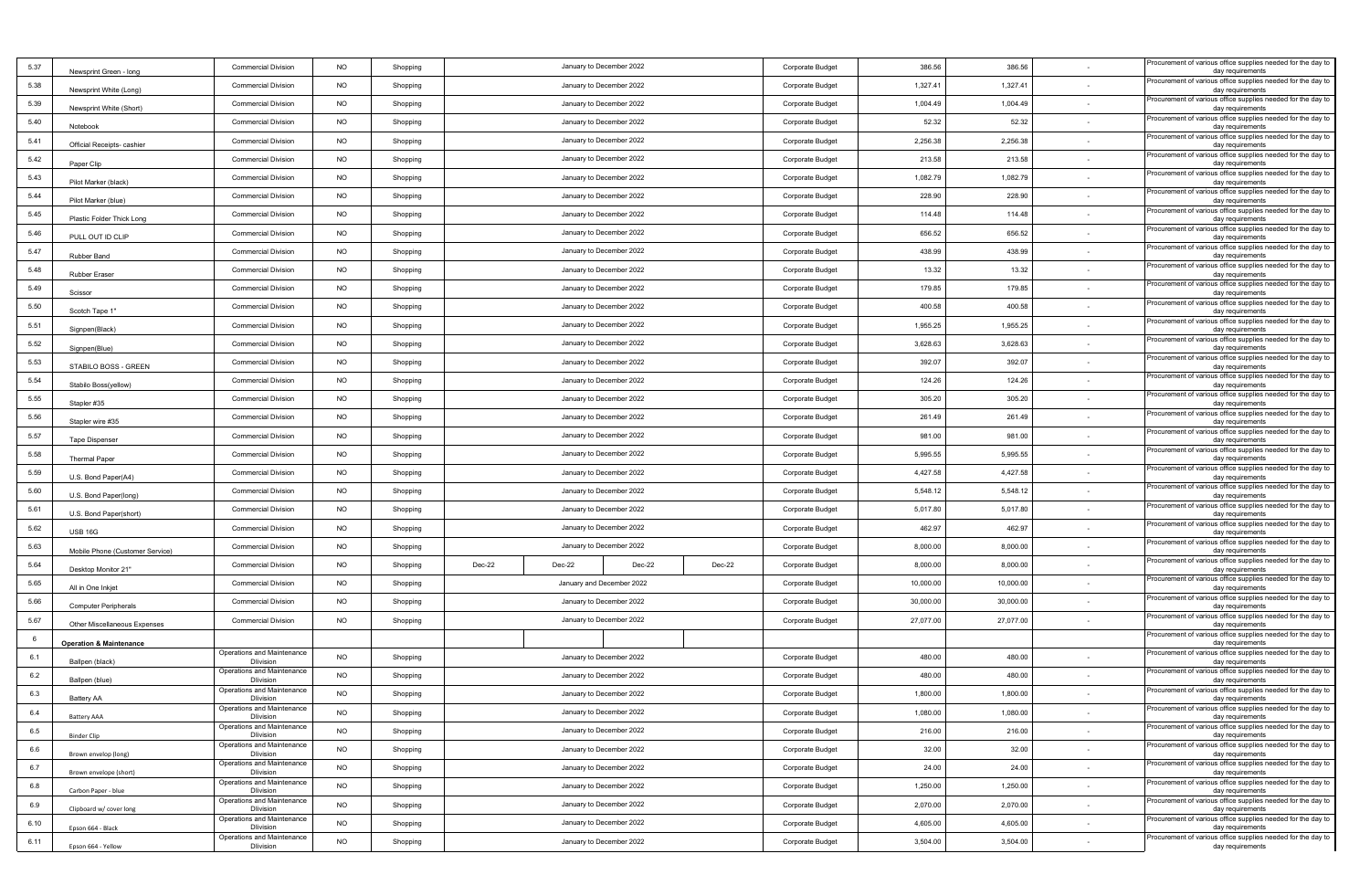| 6.12 | Epson 664 - Magenta           | Operations and Maintenance<br><b>Dlivision</b> | <b>NO</b> | Shopping | January to December 2022 | Corporate Budget | 3,576.00 | 3,576.00 |        | Procurement of various office supplies needed for the day to<br>day requirements |
|------|-------------------------------|------------------------------------------------|-----------|----------|--------------------------|------------------|----------|----------|--------|----------------------------------------------------------------------------------|
| 6.13 | Epson 664 - Cyan              | Operations and Maintenance<br><b>Dlivision</b> | <b>NO</b> | Shopping | January to December 2022 | Corporate Budget | 3,480.00 | 3,480.00 |        | Procurement of various office supplies needed for the day to<br>day requirements |
| 6.14 | Computer Mouse USB- spare     | Operations and Maintenance<br><b>Dlivision</b> | <b>NO</b> | Shopping | January to December 2022 | Corporate Budget | 1,104.00 | 1,104.00 |        | Procurement of various office supplies needed for the day to<br>day requirements |
| 6.15 | Correction Tape               | Operations and Maintenance<br><b>Dlivision</b> | NO        | Shopping | January to December 2022 | Corporate Budget | 312.00   | 312.00   |        | Procurement of various office supplies needed for the day to<br>day requirements |
| 6.16 | Cutter blade                  | Operations and Maintenance<br><b>Dlivision</b> | <b>NO</b> | Shopping | January to December 2022 | Corporate Budget | 110.00   | 110.00   |        | Procurement of various office supplies needed for the day to<br>day requirements |
| 6.17 | Dataman(Magazine File)        | Operations and Maintenance<br><b>Dlivision</b> | NO        | Shopping | January to December 2022 | Corporate Budget | 1,590.00 | 1,590.00 | $\sim$ | Procurement of various office supplies needed for the day to<br>day requirements |
| 6.18 | Elbarado                      | Operations and Maintenance<br><b>Dlivision</b> | <b>NO</b> | Shopping | January to December 2022 | Corporate Budget | 2,610.00 | 2,610.00 | $\sim$ | Procurement of various office supplies needed for the day to<br>day requirements |
| 6.19 | Expanded Envelope (long)      | Operations and Maintenance<br><b>Dlivision</b> | <b>NO</b> | Shopping | January to December 2022 | Corporate Budget | 192.00   | 192.00   | $\sim$ | Procurement of various office supplies needed for the day to<br>day requirements |
| 6.20 | Fastener (plastic)            | Operations and Maintenance<br><b>Dlivision</b> | NO        | Shopping | January to December 2022 | Corporate Budget | 64.00    | 64.00    |        | Procurement of various office supplies needed for the day to<br>day requirements |
| 6.21 | Folder (long)                 | Operations and Maintenance<br><b>Dlivision</b> | <b>NO</b> | Shopping | January to December 2022 | Corporate Budget | 105.00   | 105.00   |        | Procurement of various office supplies needed for the day to<br>day requirements |
| 6.22 | Folder (short)                | Operations and Maintenance<br><b>Dlivision</b> | <b>NO</b> | Shopping | January to December 2022 | Corporate Budget | 30.00    | 30.00    |        | Procurement of various office supplies needed for the day to<br>day requirements |
| 6.23 | Keyboard (USB) Comp.- spare   | Operations and Maintenance<br><b>Dlivision</b> | <b>NO</b> | Shopping | January to December 2022 | Corporate Budget | 1,800.00 | 1,800.00 |        | Procurement of various office supplies needed for the day to<br>day requirements |
| 6.24 | Logbook/ Record Book          | Operations and Maintenance<br><b>Dlivision</b> | <b>NO</b> | Shopping | January to December 2022 | Corporate Budget | 5,040.00 | 5,040.00 |        | Procurement of various office supplies needed for the day to<br>day requirements |
| 6.25 | Masking Tape 1"               | Operations and Maintenance<br><b>Dlivision</b> | NO        | Shopping | January to December 2022 | Corporate Budget | 140.00   | 140.00   |        | Procurement of various office supplies needed for the day to<br>day requirements |
| 6.26 | Mechanical Lead .5            | Operations and Maintenance<br><b>Dlivision</b> | NO        | Shopping | January to December 2022 | Corporate Budget | 126.00   | 126.00   |        | Procurement of various office supplies needed for the day to<br>day requirements |
| 6.27 | <b>Mechanical Pencil</b>      | Operations and Maintenance<br><b>Dlivision</b> | NO        | Shopping | January to December 2022 | Corporate Budget | 380.00   | 380.00   | $\sim$ | Procurement of various office supplies needed for the day to<br>day requirements |
| 6.28 | Newsprint white (short)       | Operations and Maintenance<br><b>Dlivision</b> | NO        | Shopping | January to December 2022 | Corporate Budget | 2,976.00 | 2,976.00 |        | Procurement of various office supplies needed for the day to<br>day requirements |
| 6.29 | Newsprint white (long)        | Operations and Maintenance<br><b>Dlivision</b> | <b>NO</b> | Shopping | January to December 2022 | Corporate Budget | 1,560.00 | 1,560.00 | $\sim$ | Procurement of various office supplies needed for the day to<br>day requirements |
| 6.30 | Packing Tape 2"               | Operations and Maintenance<br><b>Dlivision</b> | NO        | Shopping | January to December 2022 | Corporate Budget | 144.00   | 144.00   |        | Procurement of various office supplies needed for the day to<br>day requirements |
| 6.31 | Paper Clip                    | Operations and Maintenance<br><b>Dlivision</b> | <b>NO</b> | Shopping | January to December 2022 | Corporate Budget | 42.00    | 42.00    |        | Procurement of various office supplies needed for the day to<br>day requirements |
| 6.32 | Pilot Marker (black)          | Operations and Maintenance<br><b>Dlivision</b> | <b>NO</b> | Shopping | January to December 2022 | Corporate Budget | 138.00   | 138.00   |        | Procurement of various office supplies needed for the day to<br>day requirements |
| 6.33 | Pilot Marker (blue)           | Operations and Maintenance<br><b>Dlivision</b> | <b>NO</b> | Shopping | January to December 2022 | Corporate Budget | 126.00   | 126.00   |        | Procurement of various office supplies needed for the day to<br>day requirements |
| 6.34 | Plastic Folder thick long     | Operations and Maintenance<br><b>Dlivision</b> | <b>NO</b> | Shopping | January to December 2022 | Corporate Budget | 1,050.00 | 1,050.00 | $\sim$ | Procurement of various office supplies needed for the day to<br>day requirements |
| 6.35 | Plastic Folder thick short    | Operations and Maintenance<br><b>Dlivision</b> | NO        | Shopping | January to December 2022 | Corporate Budget | 300.00   | 300.00   |        | Procurement of various office supplies needed for the day to<br>day requirements |
| 6.36 | Steel Puncher                 | Operations and Maintenance<br><b>Dlivision</b> | <b>NO</b> | Shopping | January to December 2022 | Corporate Budget | 382.00   | 382.00   |        | Procurement of various office supplies needed for the day to<br>day requirements |
| 6.37 | Push Pins                     | Operations and Maintenance<br><b>Dlivision</b> | NO        | Shopping | January to December 2022 | Corporate Budget | 49.00    | 49.00    | $\sim$ | Procurement of various office supplies needed for the day to<br>day requirements |
| 6.38 | Rubber Eraser                 | Operations and Maintenance<br><b>Dlivision</b> | <b>NO</b> | Shopping | January to December 2022 | Corporate Budget | 16.00    | 16.00    |        | Procurement of various office supplies needed for the day to<br>day requirements |
| 6.39 | Ruler Plastic 12"             | Operations and Maintenance<br><b>Dlivision</b> | <b>NO</b> | Shopping | January to December 2022 | Corporate Budget | 12.00    | 12.00    | $\sim$ | Procurement of various office supplies needed for the day to<br>day requirements |
| 6.40 | Scissor                       | Operations and Maintenance<br><b>Dlivision</b> | NO        | Shopping | January to December 2022 | Corporate Budget | 104.00   | 104.00   |        | Procurement of various office supplies needed for the day to<br>day requirements |
| 6.41 | Scotch Tape 1"                | Operations and Maintenance<br><b>Dlivision</b> | <b>NO</b> | Shopping | January to December 2022 | Corporate Budget | 76.00    | 76.00    |        | Procurement of various office supplies needed for the day to<br>day requirements |
| 6.42 | Scotch Tape 2"                | Operations and Maintenance<br><b>Dlivision</b> | <b>NO</b> | Shopping | January to December 2022 | Corporate Budget | 76.00    | 76.00    |        | Procurement of various office supplies needed for the day to<br>day requirements |
| 6.43 | Scotch Tape dispenser         | Operations and Maintenance<br><b>Dlivision</b> | <b>NO</b> | Shopping | January to December 2022 | Corporate Budget | 232.00   | 232.00   |        | Procurement of various office supplies needed for the day to<br>day requirements |
| 6.44 | Signpen (Black)               | Operations and Maintenance<br><b>Dlivision</b> | <b>NO</b> | Shopping | January to December 2022 | Corporate Budget | 576.00   | 576.00   |        | Procurement of various office supplies needed for the day to<br>day requirements |
| 6.45 | Signpen (Blue)                | Operations and Maintenance<br><b>Dlivision</b> | NO        | Shopping | January to December 2022 | Corporate Budget | 600.00   | 600.00   |        | Procurement of various office supplies needed for the day to<br>day requirements |
| 6.46 | Stabilo Boss (green)          | Operations and Maintenance<br><b>Dlivision</b> | NO        | Shopping | January to December 2022 | Corporate Budget | 1,116.00 | 1,116.00 |        | Procurement of various office supplies needed for the day to<br>day requirements |
| 6.47 | Stabilo Boss (orange)         | Operations and Maintenance<br><b>Dlivision</b> | NO        | Shopping | January to December 2022 | Corporate Budget | 1,368.00 | 1,368.00 |        | Procurement of various office supplies needed for the day to<br>day requirements |
| 6.48 | Stabilo Boss (pink)           | Operations and Maintenance<br><b>Dlivision</b> | <b>NO</b> | Shopping | January to December 2022 | Corporate Budget | 1,596.00 | 1,596.00 | $\sim$ | Procurement of various office supplies needed for the day to<br>day requirements |
| 6.49 | Stabilo Boss (yellow)         | Operations and Maintenance<br><b>Dlivision</b> | <b>NO</b> | Shopping | January to December 2022 | Corporate Budget | 1,176.00 | 1,176.00 | $\sim$ | Procurement of various office supplies needed for the day to<br>day requirements |
| 6.50 | Stapler #35                   | Operations and Maintenance<br><b>Dlivision</b> | <b>NO</b> | Shopping | January to December 2022 | Corporate Budget | 414.00   | 414.00   |        | Procurement of various office supplies needed for the day to<br>day requirements |
| 6.51 | Stapler Wire #35              | Operations and Maintenance<br><b>Dlivision</b> | <b>NO</b> | Shopping | January to December 2022 | Corporate Budget | 138.00   | 138.00   |        | Procurement of various office supplies needed for the day to<br>day requirements |
| 6.52 | U.S. Bond Paper (A3) Sub.20   | Operations and Maintenance<br><b>Dlivision</b> | <b>NO</b> | Shopping | January to December 2022 | Corporate Budget | 907.00   | 907.00   | $\sim$ | Procurement of various office supplies needed for the day to<br>day requirements |
| 6.53 | U.S. Bond Paper (A4) Sub.20   | Operations and Maintenance<br><b>Dlivision</b> | <b>NO</b> | Shopping | January to December 2022 | Corporate Budget | 2,899.00 | 2,899.00 | $\sim$ | Procurement of various office supplies needed for the day to<br>day requirements |
| 6.54 | U.S. Bond Paper (long) Sub.20 | Operations and Maintenance<br><b>Dlivision</b> | NO        | Shopping | January to December 2022 | Corporate Budget | 3,293.00 | 3,293.00 |        | Procurement of various office supplies needed for the day to<br>day requirements |
|      |                               |                                                |           |          |                          |                  |          |          |        |                                                                                  |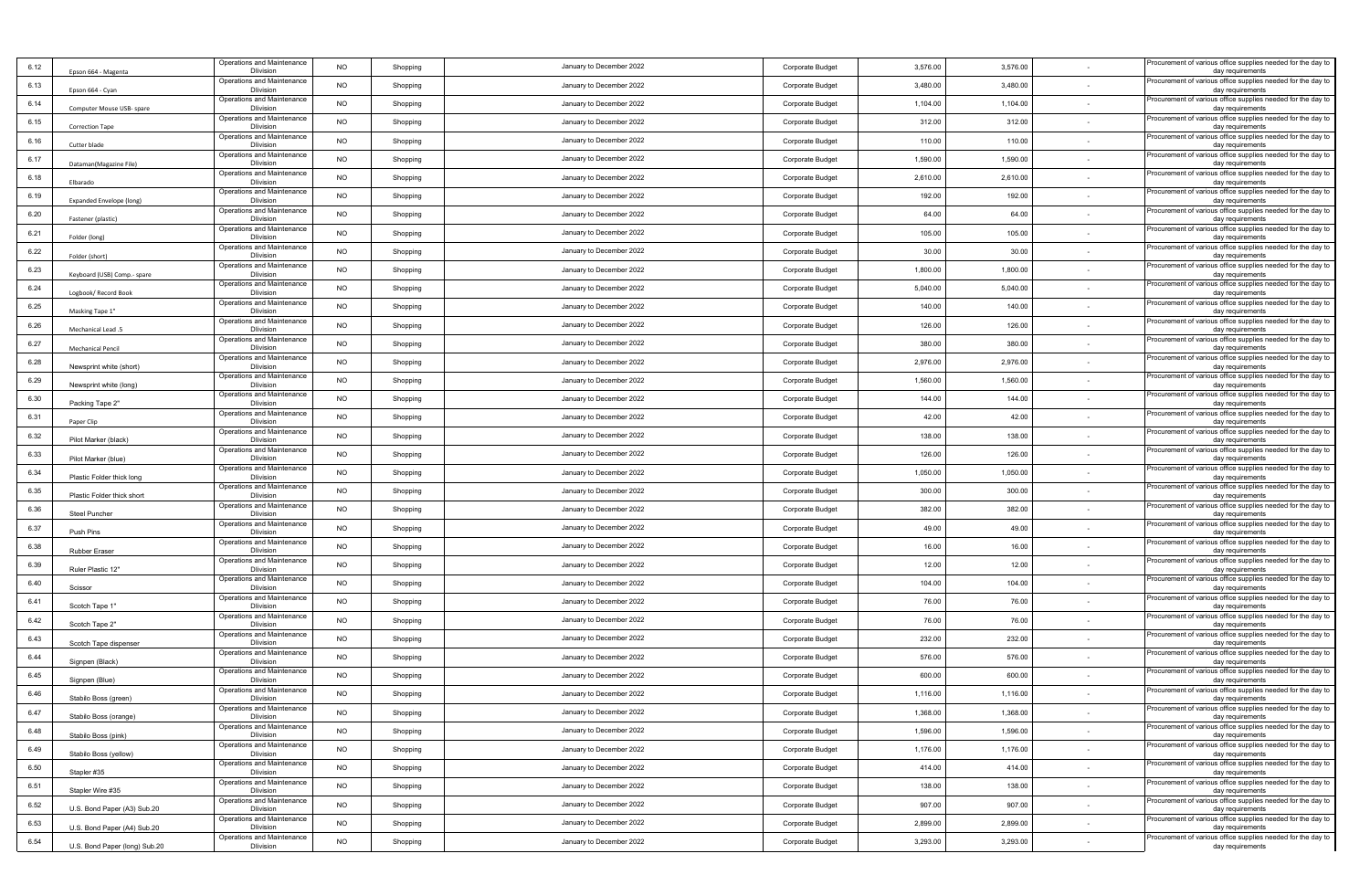| 6.55           | U.S. Bond Paper (short) Sub.20                                                          | Operations and Maintenance<br><b>Dlivision</b>                   | <b>NO</b>              | Shopping                                               | January to December 2022                             | Corporate Budget                     | 3,160.00               | 3,160.00               |                  | Procurement of various office supplies needed for the day to<br>day requirements                 |
|----------------|-----------------------------------------------------------------------------------------|------------------------------------------------------------------|------------------------|--------------------------------------------------------|------------------------------------------------------|--------------------------------------|------------------------|------------------------|------------------|--------------------------------------------------------------------------------------------------|
| 6.56           |                                                                                         | Operations and Maintenance                                       | <b>NO</b>              | Shopping                                               | January to December 2022                             | Corporate Budget                     | 260.00                 | 260.00                 | ٠                | Procurement of various office supplies needed for the day to                                     |
|                | Whiteboard Marker (Black)                                                               | <b>Dlivision</b><br>Operations and Maintenance                   | <b>NO</b>              |                                                        |                                                      |                                      | 184.00                 | 184.00                 |                  | day requirements<br>Procurement of various office supplies needed for the day to                 |
| 6.57           | Whiteboard Marker (Blue)                                                                | <b>Dlivision</b><br>Operations and Maintenance                   |                        | Shopping                                               | January to December 2022                             | Corporate Budget                     |                        |                        |                  | day requirements<br>Procurement of various office supplies needed for the day to                 |
| 6.58           | Universal Serial Bus (USB) 32 GB                                                        | <b>Dlivision</b>                                                 | <b>NO</b>              | Shopping                                               | January to December 2022                             | Corporate Budget                     | 1,400.00               | 1,400.00               |                  | day requirements                                                                                 |
| 6.59           | Uninterruptible Power Supply (UPS)                                                      | Operations and Maintenance<br><b>Dlivision</b>                   | <b>NO</b>              | Shopping                                               | January to December 2022                             | Corporate Budget                     | 9,000.00               | 9,000.00               |                  | rocurement of various office supplies needed for the day to<br>day requirements                  |
| 6.60           | Monitor 21"                                                                             | Operations and Maintenance<br><b>Dlivision</b>                   | <b>NO</b>              | Shopping                                               | January to December 2022                             | Corporate Budget                     | 14,700.00              | 14,700.00              |                  | rocurement of various office supplies needed for the day to                                      |
| 6.61           |                                                                                         | Operations and Maintenance                                       | <b>NO</b>              | Shopping                                               | January to December 2022                             | Corporate Budget                     | 29,000.00              | 29,000.00              |                  | day requirements<br>rocurement of various office supplies needed for the day to                  |
|                | Printer all in one (scan, print, photocopy)- Spar                                       | <b>Dlivision</b><br>Operations and Maintenance                   |                        |                                                        |                                                      |                                      |                        |                        |                  | day requirements<br>Procurement of various office supplies needed for the day to                 |
| 6.62           | Bondpaper Tray/ Drawer                                                                  | <b>Dlivision</b>                                                 | <b>NO</b>              | Shopping                                               | January to December 2022                             | Corporate Budget                     | 3,000.00               | 3,000.00               |                  | day requirements                                                                                 |
| 6.63           | Tarpaulin for Pipe Network 5' x 6'                                                      | Operations and Maintenance<br><b>Dlivision</b>                   | <b>NO</b>              | Shopping                                               | January to December 2022                             | Corporate Budget                     | 2,500.00               | 2,500.00               |                  | Procurement of various office supplies needed for the day to<br>day requirements                 |
| 6.64           | Tarpaulin for Pipe Network 4' x 3'                                                      | Operations and Maintenance<br><b>Dlivision</b>                   | <b>NO</b>              | Shopping                                               | January to December 2022                             | Corporate Budget                     | 500.00                 | 500.00                 |                  | rocurement of various office supplies needed for the day to<br>day requirements                  |
| 6.65           |                                                                                         | Operations and Maintenance                                       | <b>NO</b>              | Shopping                                               | January to December 2022                             | Corporate Budget                     | 30,000.00              | 30,000.00              |                  | rocurement of various office supplies needed for the day to                                      |
| 6.66           | Philippine Groundwater Data Bank (PGDB)                                                 | <b>Dlivision</b><br>Operations and Maintenance                   | <b>NO</b>              |                                                        | January to December 2022                             |                                      | 3,800.00               | 3,800.00               |                  | day requirements<br>rocurement of various office supplies needed for the day to                  |
|                | Desk top file organizer                                                                 | <b>Dlivision</b><br>Operations and Maintenance                   |                        | Shopping                                               |                                                      | Corporate Budget                     |                        |                        |                  | day requirements<br>Procurement of various office supplies needed for the day to                 |
| 6.67           | Motherboard                                                                             | <b>Dlivision</b>                                                 | <b>NO</b>              | Shopping                                               | January to December 2022                             | Corporate Budget                     | 5,000.00               | 5,000.00               |                  | day requirements                                                                                 |
| 6.68           | Android Cellphone                                                                       | Operations and Maintenance<br><b>Dlivision</b>                   | <b>NO</b>              | Shopping                                               | January to December 2022                             | Corporate Budget                     | 8,000.00               | 8,000.00               |                  | Procurement of various office supplies needed for the day to<br>day requirements                 |
| 6.69           | UPS battery                                                                             | Operations and Maintenance<br><b>Dlivision</b>                   | <b>NO</b>              | Shopping                                               | January to December 2022                             | Corporate Budget                     | 8,640.00               | 8,640.00               |                  | rocurement of various office supplies needed for the day to<br>day requirements                  |
| 6.70           |                                                                                         | Operations and Maintenance                                       | <b>NO</b>              | Shopping                                               | January to December 2022                             | Corporate Budget                     | 4,000.00               | 4,000.00               | ٠                | Procurement of various office supplies needed for the day to                                     |
| XI             | SSD: 240GB A400 2.5" SATA 6GB/S<br><b>Professional Services</b>                         | <b>Dlivision</b>                                                 |                        |                                                        |                                                      |                                      |                        |                        |                  | day requirements                                                                                 |
|                | egal Service                                                                            | <b>Administrative Division</b>                                   | <b>NO</b>              | Shopping                                               | January to December 2022                             | Corporate Budget                     | 60,000.00              | 60,000.00              |                  | Notarial fees and other fees in connection with CWD legal                                        |
| $\overline{2}$ | <b>Auditing Services</b>                                                                | <b>Administrative Division</b>                                   | <b>NO</b>              | Shopping                                               | January to December 2022                             | Corporate Budget                     | 450,000.00             | 450,000.00             | $\sim$           | matters<br>Services rendered by COA personnel                                                    |
|                | Security Services                                                                       | <b>Administrative Division</b>                                   | <b>NO</b>              | Competitive Bidding                                    | Mar-22<br>Feb-22<br>Mar-22<br>Mar-22                 | Corporate Budget                     | 1,200,000.00           | 1,200,000.00           | $\sim$           | Provisions for 5 security guards                                                                 |
| $\overline{4}$ | Other Professional Services                                                             | <b>Administrative Division</b>                                   | <b>NO</b>              | Shopping                                               | January to December 2022                             | Corporate Budget                     | 56,000.00              | 56,000.00              | ٠                | Other Professional services related to the day to day<br>activities of the District              |
| XII            | Communication                                                                           |                                                                  |                        |                                                        |                                                      |                                      |                        |                        |                  |                                                                                                  |
|                | <b>Postage and Courier Sevices</b>                                                      | <b>Administrative Division</b>                                   | <b>NO</b>              | Shopping                                               | January to December 2022                             | Corporate Budget                     | 13,020.00              | 13,020.00              | $\sim$           | Postage, Deliveries & Courier Requirements of CWD                                                |
| 2              | elephone Expenses                                                                       |                                                                  |                        |                                                        |                                                      |                                      |                        |                        |                  |                                                                                                  |
| 1.2            | Mobile phone bills                                                                      | <b>Administrative Division</b>                                   | <b>NO</b>              | <b>Direct Contracting</b>                              | January to December 2022                             | Corporate Budget                     | 280,740.00             | 280,740.00             | $\sim$           | his is intended to provide communication link services (data<br>network, internet) to CWD office |
| 1.3<br>2       | Globe Accounts<br>PLDT Account                                                          | <b>Administrative Division</b><br><b>Administrative Division</b> | <b>NO</b><br><b>NO</b> | <b>Direct Contracting</b><br><b>Direct Contracting</b> | January to December 2022<br>January to December 2022 | Corporate Budget<br>Corporate Budget | 90,636.00<br>73,920.00 | 90,636.00<br>73,920.00 | $\sim$           |                                                                                                  |
| XIII           | ainings/Seminars                                                                        |                                                                  |                        |                                                        |                                                      |                                      |                        |                        | $\sim$           |                                                                                                  |
| $\overline{1}$ | Recollections                                                                           | <b>HR Division</b>                                               | <b>NO</b>              | Shopping                                               | January to December 2022                             | Corporate Budget                     | 30,000.00              | 30,000.00              | $\sim$           |                                                                                                  |
| $\overline{2}$ | Teambuilding, registration and other related fees                                       | HR Division                                                      | <b>NO</b>              | Shopping                                               | January to December 2022                             | Corporate Budget                     | 595,700.00             | 595,700.00             | $\sim$           |                                                                                                  |
| $\mathbf{3}$   | during seminars and trainings<br>Training for qualified employees (GAD)                 | <b>HR Division</b>                                               | <b>NO</b>              | Shopping                                               | January to December 2022                             | Corporate Budget                     | 100,000.00             | 100,000.00             | $\sim$           |                                                                                                  |
| $\overline{4}$ | Ethics-Oriented Personality Test (EOPT) in CSC                                          | <b>HR Division</b>                                               | <b>NO</b>              | Shopping                                               | January to December 2022                             | Corporate Budget                     | 105,300.00             | 105,300.00             |                  | Trainings, Seminars and Recollection for Employees                                               |
| 5 <sup>5</sup> | <b>Employment Exam</b>                                                                  | <b>HR Division</b>                                               |                        |                                                        |                                                      |                                      |                        |                        |                  | progress                                                                                         |
| 6              | Health counselling for employees and                                                    |                                                                  |                        |                                                        |                                                      |                                      |                        |                        | $\sim$           |                                                                                                  |
| 7              | dependents (GAD)                                                                        |                                                                  | <b>NO</b>              | Shopping                                               | January to December 2022                             | Corporate Budget                     | 45,000.00              | 45,000.00              |                  |                                                                                                  |
| XIV            |                                                                                         | <b>HR Division</b>                                               | <b>NO</b>              | Shopping                                               | January to December 2022                             | Corporate Budget                     | 70,000.00              | 70,000.00              |                  |                                                                                                  |
|                | Software application subscription fees<br><b>Advertising, Promotional and Marketing</b> | <b>HR Division</b>                                               | <b>NO</b>              | Shopping                                               | January to December 2022                             | Corporate Budget                     | 22,000.00              | 22,000.00              | $\sim$           |                                                                                                  |
| $\overline{1}$ | <b>Advertising Expenses</b>                                                             |                                                                  |                        |                                                        |                                                      |                                      |                        |                        |                  |                                                                                                  |
| 1.1            | <b>Public Relations Program</b>                                                         | <b>Administrative Division</b>                                   | <b>NO</b>              | Shopping                                               | January to December 2022                             | Corporate Budget                     | 437,168.00             | 437,168.00             | $\sim$           |                                                                                                  |
| 1.2            | Information, Education Communication (IEC)                                              | <b>Administrative Division</b>                                   | <b>NO</b>              | Shopping                                               | January to December 2022                             | Corporate Budget                     | 60,000.00              | 60,000.00              | $\sim$           | Publication of CWD Newsletter and Brochure, and activities                                       |
| 1.3            | CVISNET Foundation Inc.                                                                 | <b>Administrative Division</b>                                   | <b>NO</b>              | <b>Direct Contracting</b>                              | January to December 2022                             | Corporate Budget                     | 8,988.00               | 8,988.00               | $\sim$           | related to CWD Corporate Social Responsibility                                                   |
| 1.4            | Maintenace of Webpage Account<br>nsurance Premiums and other fees                       | <b>Administrative Division</b>                                   | <b>NO</b>              | <b>Direct Contracting</b>                              | January to December 2022                             | Corporate Budget                     | 30,000.00              | 30,000.00              | $\sim$           |                                                                                                  |
| XV             | axes, Duties and Licenses                                                               | <b>Administrative Division</b>                                   | <b>NO</b>              |                                                        |                                                      |                                      |                        |                        |                  |                                                                                                  |
| 1.1            | Real Property Tax                                                                       | <b>Administrative Division</b>                                   | <b>NO</b>              | <b>Direct Contracting</b>                              | January to December 2022                             | Corporate Budget                     | 90,000.00              | 90,000.00              |                  |                                                                                                  |
| 1.2            | Sevice Vehicle Registration                                                             | <b>Administrative Division</b>                                   | <b>NO</b>              | Direct Contracting                                     | January to December 2022                             | Corporate Budget                     | 48,674.00              | 48,674.00              |                  |                                                                                                  |
|                | 1.3 I NWRB Annual Water Charges                                                         | Administrative Division                                          | NO.                    | Direct Contracting                                     | January to December 2022                             | Corporate Budget                     | 126,000.00             | 126,000.00             |                  | Annual Taxes as assessed by the Local Government of                                              |
| 1.4            | Water Permit Application                                                                | <b>Administrative Division</b>                                   | <b>NO</b>              | <b>Direct Contracting</b>                              | January to December 2022                             | Corporate Budget                     | 28,000.00              | 28,000.00              | $\sim$           | Carcar City, Cebu                                                                                |
| 1.5            | Renewal of Drivers License                                                              | <b>Administrative Division</b><br><b>Administrative Division</b> | <b>NO</b>              | <b>Direct Contracting</b>                              | January to December 2022                             | Corporate Budget                     | 7,000.00<br>10,000.00  | 7,000.00<br>10,000.00  | $\sim$<br>$\sim$ |                                                                                                  |
| 1.6<br>1.7     | Community Tax<br>SAPA                                                                   | <b>Administrative Division</b>                                   | <b>NO</b><br><b>NO</b> | <b>Direct Contracting</b><br><b>Direct Contracting</b> | January to December 2022<br>January to December 2022 | Corporate Budget<br>Corporate Budget | 20,000.00              | 20,000.00              | $\sim$           |                                                                                                  |
| 1.8            | ECC                                                                                     | <b>Administrative Division</b>                                   | <b>NO</b>              | <b>Direct Contracting</b>                              | January to December 2022                             | Corporate Budget                     | 300,000.00             | 300,000.00             | $\sim$           |                                                                                                  |
| $\overline{2}$ | <b>Insurance Expenses</b>                                                               | <b>Administrative Division</b>                                   | <b>NO</b>              |                                                        |                                                      |                                      |                        |                        |                  |                                                                                                  |
| 2.1            | CWD Building & its contents                                                             | <b>Administrative Division</b>                                   | <b>NO</b>              | <b>Direct Contracting</b>                              | January to December 2022                             | Corporate Budget                     | 355,806.00             | 355,806.00             | $\sim$           |                                                                                                  |
| 2.2            | Reservoir & Chlorine House                                                              | <b>Administrative Division</b>                                   | <b>NO</b>              | <b>Direct Contracting</b>                              | January to December 2022                             | Corporate Budget                     | 95,000.00              | 95,000.00              | $\sim$           | Annual Insurance of CWD vehicles                                                                 |
| 2.3            | <b>Fidelity Bond</b>                                                                    | <b>Administrative Division</b>                                   | <b>NO</b>              | <b>Direct Contracting</b>                              | January to December 2022                             | Corporate Budget                     | 25,000.00              | 25,000.00              | $\sim$           |                                                                                                  |
| 2.4            | For Office Vehicles                                                                     | Administrative Division                                          | <b>NO</b>              | <b>Direct Contracting</b>                              | January to December 2022                             | Corporate Budget                     | 97,008.00              | 97,008.00              | $\sim$           |                                                                                                  |
| $\mathbf{3}$   | Indemnities                                                                             |                                                                  |                        |                                                        |                                                      |                                      |                        |                        | $\sim$           |                                                                                                  |
| 3.1<br>3.2     | Cetirizine<br>Ibuprofen                                                                 | <b>Administrative Division</b><br><b>Administrative Division</b> | <b>NO</b><br><b>NO</b> | Shopping<br>Shopping                                   | January to December 2022<br>January to December 2022 | Corporate Budget<br>Corporate Budget | 55.50<br>55.00         | 55.50<br>55.00         | $\sim$           |                                                                                                  |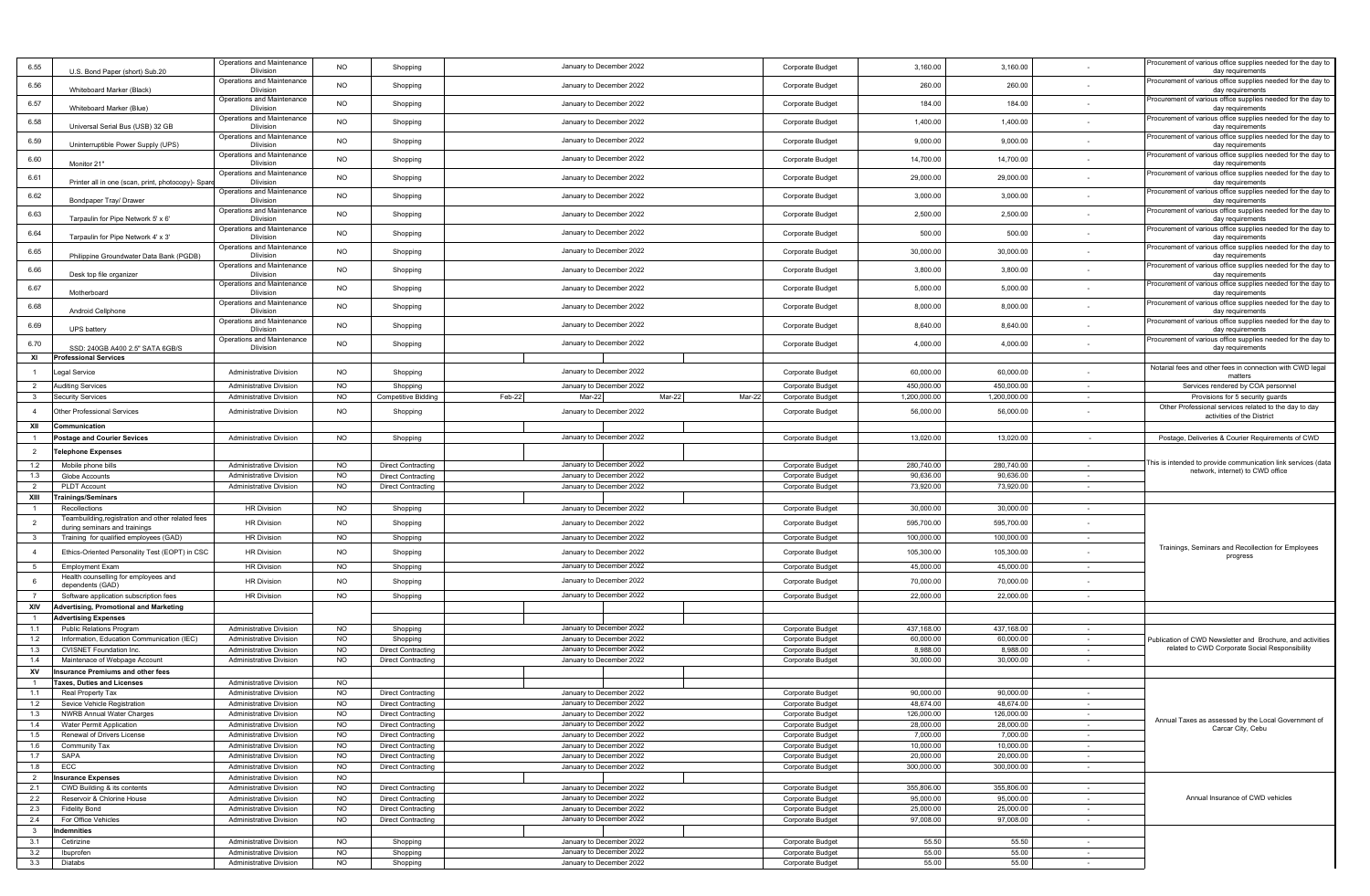| 3.4            | Paracetamol                                                        | <b>Administrative Division</b> | <b>NO</b> | Shopping                  | January to December 2022 | Corporate Budget        | 55.00        | 55.00        |                          |                                                                                                      |
|----------------|--------------------------------------------------------------------|--------------------------------|-----------|---------------------------|--------------------------|-------------------------|--------------|--------------|--------------------------|------------------------------------------------------------------------------------------------------|
| 3.5            | Vaporub                                                            | <b>Administrative Division</b> | <b>NO</b> | Shopping                  | January to December 2022 | Corporate Budget        | 110.00       | 110.00       | $\sim$                   |                                                                                                      |
| 3.6            | Bactroban                                                          | Administrative Division        | NO        | Shopping                  | January to December 2022 | Corporate Budget        | 1,100.00     | 1,100.00     |                          |                                                                                                      |
| 3.7            | Cotton balls                                                       | <b>Administrative Division</b> | NO        | Shopping                  | January to December 2022 | Corporate Budget        | 110.00       | 110.00       | $\sim$                   |                                                                                                      |
| 3.8            | Povidone lodine                                                    | <b>Administrative Division</b> | <b>NO</b> | Shopping                  | January to December 2022 | Corporate Budget        | 220.00       | 220.00       |                          |                                                                                                      |
| 3.9            | Spirit of Ammonia                                                  | <b>Administrative Division</b> | <b>NO</b> | Shopping                  | January to December 2022 | Corporate Budget        | 110.00       | 110.00       | $\sim$                   | Medicine Supplies/Emergency Use                                                                      |
| 3.10           | Plastic bandage                                                    | <b>Administrative Division</b> | <b>NO</b> | Shopping                  | January to December 2022 | Corporate Budget        | 33.00        | 33.00        | $\sim$                   |                                                                                                      |
| 3.11           | Surgical gloves                                                    | <b>Administrative Division</b> | <b>NO</b> | Shopping                  | January to December 2022 | <b>Corporate Budget</b> | 55.00        | 55.00        | $\sim$                   |                                                                                                      |
| 3.12           | Gauze swab                                                         | <b>Administrative Division</b> | NO        | Shopping                  | January to December 2022 | Corporate Budget        | 660.00       | 660.00       | $\sim$                   |                                                                                                      |
| 3.13           | Hydrogen peroxide                                                  | <b>Administrative Division</b> | <b>NO</b> | Shopping                  | January to December 2022 | Corporate Budget        | 220.00       | 220.00       | $\sim$                   |                                                                                                      |
| 3.14           | Efficascent oil                                                    | <b>Administrative Division</b> | <b>NO</b> | Shopping                  | January to December 2022 | Corporate Budget        | 38.50        | 38.50        | $\sim$                   |                                                                                                      |
| 3.15           | Oxygen cannula                                                     | <b>Administrative Division</b> | <b>NO</b> | Shopping                  | January to December 2022 | Corporate Budget        | 770.00       | 770.00       | $\sim$                   |                                                                                                      |
| 3.16           | Oxygen tank refil                                                  | <b>Administrative Division</b> | <b>NO</b> | Shopping                  | January to December 2022 | <b>Corporate Budget</b> | 990.00       | 990.00       | $\sim$                   |                                                                                                      |
| 3.17           | Medicine kit/megabo:                                               | <b>Administrative Division</b> | NO        | Shopping                  | January to December 2022 | Corporate Budget        | 330.00       | 330.00       | $\sim$                   |                                                                                                      |
| 3.18           | Monthly miscellaneous                                              | <b>Administrative Division</b> | <b>NO</b> | Shopping                  | January to December 2022 | Corporate Budget        | 12,000.00    | 12,000.00    | $\sim$                   |                                                                                                      |
|                |                                                                    |                                |           |                           |                          |                         |              |              |                          |                                                                                                      |
| $\overline{4}$ | <b>Extraordinary and Miscellaneous Expenses</b>                    | <b>Administrative Division</b> | <b>NO</b> | Shopping                  | January to December 2022 | Corporate Budget        | 135,600.00   | 135,600.00   |                          |                                                                                                      |
|                | <b>Membership Dues and Contribution to</b>                         | <b>Administrative Division</b> | <b>NO</b> | Shopping                  | January to December 2022 | Corporate Budget        |              | 35,000.00    |                          |                                                                                                      |
|                | Organization                                                       |                                |           |                           |                          |                         | 35,000.00    |              |                          |                                                                                                      |
| - 6            | <b>Other Financial Charges</b>                                     | <b>Administrative Division</b> | <b>NO</b> | Shopping                  | January to December 2022 | Corporate Budget        | 15,000.00    | 15,000.00    |                          | Bank and other institutions that imposed charges on CWD                                              |
| XVI            | <b>Other Maintenance &amp; Operating Expenses</b>                  |                                |           |                           |                          |                         |              |              |                          |                                                                                                      |
|                | Miscellaneous expenses                                             | <b>Administrative Division</b> | <b>NO</b> | <b>Direct Contracting</b> | January to December 2022 | Corporate Budget        | 24,000.00    | 24,000.00    | $\sim$                   |                                                                                                      |
| $\overline{2}$ | Celebration of National Family Thanksgiving Day                    | <b>Administrative Division</b> | <b>NO</b> | <b>Direct Contracting</b> | January to December 2022 | Corporate Budget        | 400,000.00   | 400,000.00   |                          |                                                                                                      |
|                |                                                                    |                                |           |                           |                          |                         |              |              |                          |                                                                                                      |
| -3             | Regular fitness activities for employees                           | <b>Administrative Division</b> | <b>NO</b> | <b>Direct Contracting</b> | January to December 2022 | Corporate Budget        | 12,000.00    | 12,000.00    |                          | Other Prcurement and Expenses incurred for CWD Activities                                            |
|                | 18 day Campaign to End All Violence Against<br>Women/Women's Month | Administrative Division        | <b>NO</b> | <b>Direct Contracting</b> | January to December 2022 | Corporate Budget        | 25,000.00    | 25,000.00    |                          |                                                                                                      |
| 5              | Repair of Acrylic Barrier                                          | <b>Administrative Division</b> | <b>NO</b> | <b>Direct Contracting</b> | January to December 2022 | Corporate Budget        | 6,899.00     | 6,899.00     |                          |                                                                                                      |
| - 6            | Official Receipt - Commercial (4000 ORs/Box)                       | <b>Commercial Division</b>     | <b>NO</b> | Shopping                  | January to December 2022 | Corporate Budget        | 216,300.00   | 216,300.00   | $\sim$                   |                                                                                                      |
|                | <b>Thermal Paper</b>                                               | <b>Commercial Division</b>     | <b>NO</b> | Shopping                  | January to December 2022 | Corporate Budget        | 56,700.00    | 56,700.00    | $\overline{\phantom{a}}$ |                                                                                                      |
| - 8            | Meter Reading Fare                                                 | <b>Commercial Division</b>     | <b>NO</b> | Shopping                  | January to December 2022 | Corporate Budget        | 60,000.00    | 60,000.00    |                          | Other Procurement and expenses incurred during meter                                                 |
| -9             | <b>Calibration Fare</b>                                            | <b>Commercial Division</b>     | <b>NO</b> | Shopping                  | January to December 2022 | Corporate Budget        | 24,000.00    | 24,000.00    | $\sim$                   | reading, installation, disconnection, reconnection, etc.                                             |
| 10             | <b>SMS Notification System</b>                                     | <b>Commercial Division</b>     | NO        | Shopping                  | January to December 2022 | Corporate Budget        | 147,624.00   | 147,624.00   | $\sim$                   |                                                                                                      |
| 11             |                                                                    | <b>Commercial Division</b>     | <b>NO</b> |                           | January to December 2022 |                         | 30,000.00    |              |                          | Program that emphasizes strategies to increase customer                                              |
|                | Marketing Programs/Onsite Applications                             |                                |           | Shopping                  |                          | Corporate Budget        |              | 30,000.00    |                          |                                                                                                      |
| 12             | <b>Customer Surveys</b>                                            | <b>Commercial Division</b>     | <b>NO</b> | Shopping                  | January to December 2022 | Corporate Budget        | 20,000.00    | 20,000.00    |                          | Way of continuously monitoring and improving customer                                                |
|                |                                                                    |                                |           |                           |                          |                         |              |              |                          | experience                                                                                           |
| 3.6            | Filing of Claims                                                   | <b>Commercial Division</b>     | <b>NO</b> | Shopping                  | January to December 2022 | Corporate Budget        | 20,000.00    | 20,000.00    |                          | Expenses incurred during the collection of small claims                                              |
| 3.7<br>XVII    | Other Miscellaneous Expenses                                       | <b>Commercial Division</b>     | NO        | Shopping                  | January to December 2022 | Corporate Budget        | 28,731.00    | 28,731.00    | $\sim$                   |                                                                                                      |
|                | reight and Handling                                                |                                |           |                           |                          |                         |              |              |                          |                                                                                                      |
|                |                                                                    |                                |           |                           |                          |                         |              |              |                          |                                                                                                      |
| $\overline{1}$ | ransportation and Delivery Expenses                                | <b>Administrative Division</b> | <b>NO</b> | Shopping                  | January to December 2022 | Corporate Budget        | 36,000.00    | 36,000.00    |                          | Dues that might be incurred from deliveries and shipment                                             |
| XVIII          | <b>Rental Expenses</b>                                             |                                |           |                           |                          |                         |              |              |                          |                                                                                                      |
| $\overline{1}$ | ≀ental/Lease Expense                                               |                                |           |                           |                          |                         |              |              |                          |                                                                                                      |
| 1.1            | Rental Water Tanker                                                | <b>Administrative Division</b> | NO.       | Shopping                  | January to December 2022 | Corporate Budget        | 100,000.00   | 100,000.00   |                          | Payment for rental expenses - CWD Parking Area                                                       |
| 1.2            | Lot Adjacent                                                       | <b>Administrative Division</b> | NO        | Shopping                  | January to December 2022 | Corporate Budget        | 191,496.00   | 191,496.00   | $\sim$                   |                                                                                                      |
| 1.3            | <b>Boom Truck</b>                                                  | <b>Administrative Division</b> | <b>NO</b> | Shopping                  | January to December 2022 | Corporate Budget        | 15,000.00    | 15,000.00    |                          |                                                                                                      |
| XIX            | <b>OTHERS</b>                                                      |                                |           |                           |                          |                         |              |              |                          |                                                                                                      |
| $\overline{1}$ | Representation Expenses                                            |                                |           |                           |                          |                         |              |              |                          | Representation Expenses for Trainings and Seminars                                                   |
| 1.1            | Snacks for trainings and seminars                                  | <b>HR Division</b>             | <b>NO</b> | Shopping                  | January to December 2022 | Corporate Budget        | 110,880.00   | 110,880.00   |                          | Representation Expenses for Trainings and Seminars                                                   |
|                |                                                                    |                                |           |                           |                          |                         |              |              |                          |                                                                                                      |
| 1.2            | Meals for trainings and seminars                                   | <b>HR Division</b>             | <b>NO</b> | Shopping                  | January to December 2022 | Corporate Budget        | 237,600.00   | 237,600.00   |                          | Representation Expenses for Trainings and Seminars                                                   |
| 1.3            | Representation Expenses for Guest & Visitors                       | <b>Administrative Division</b> | <b>NO</b> | Shopping                  | January to December 2022 | Corporate Budget        | 54,000.00    | 54,000.00    |                          | Representation Expenses for Trainings and Seminars                                                   |
|                |                                                                    |                                |           |                           |                          |                         |              |              |                          |                                                                                                      |
| 1.4            | Quaterly Assessment Meals                                          | Administrative Division        | <b>NO</b> | Shopping                  | January to December 2022 | Corporate Budget        | 93,108.00    | 93,108.00    |                          | Representation Expenses for Trainings and Seminars                                                   |
|                |                                                                    |                                |           |                           |                          |                         |              |              |                          |                                                                                                      |
| 1.5            | Meals and other expenses during BOD meetings                       | <b>Administrative Division</b> | <b>NO</b> | Shopping                  | January to December 2022 | Corporate Budget        | 197,064.00   | 197,064.00   |                          | Representation Expenses for Trainings and Seminars                                                   |
| 1.6            | <b>CWD Anniversary</b>                                             | <b>Administrative Division</b> | <b>NO</b> | Shopping                  | January to December 2022 | Corporate Budget        | 120,308.00   | 120,308.00   |                          | Representation Expenses for Trainings and Seminars                                                   |
|                |                                                                    |                                |           |                           |                          |                         |              |              |                          |                                                                                                      |
| 1.7            | Christmas Party                                                    | <b>Administrative Division</b> | <b>NO</b> | Shopping                  | January to December 2022 | Corporate Budget        | 200,000.00   | 200,000.00   |                          | Representation Expenses for Trainings and Seminars                                                   |
| 1.8            | World Water Day Celebration                                        | Administrative Division        | NO        | Shopping                  | January to December 2022 | Corporate Budget        | 30,000.00    | 30,000.00    |                          | Representation Expenses for Trainings and Seminars                                                   |
| -2             |                                                                    |                                |           |                           |                          |                         |              |              |                          |                                                                                                      |
|                | <b>Awards/Rewards</b>                                              |                                |           |                           |                          |                         |              |              |                          |                                                                                                      |
| 2.1            | Service Loyalty                                                    | <b>HR Division</b>             | <b>NO</b> | Shopping                  | March-December 2022      | Corporate Budget        | 66,000.00    | 66,000.00    |                          | Awards/Rewards in recognition to CWD employees(ex.<br>Milestone Award, PRAISE Award)                 |
|                |                                                                    |                                |           |                           |                          |                         |              |              |                          | Awards/Rewards in recognition to CWD employees(ex.                                                   |
| 2.2            | Loyalty Pay                                                        | <b>HR Division</b>             | <b>NO</b> | Shopping                  | March-December 2022      | Corporate Budget        | 150,000.00   | 150,000.00   |                          | Milestone Award, PRAISE Award)                                                                       |
| 2.3            | PRAISE Awards                                                      | <b>HR Division</b>             | <b>NO</b> | Shopping                  | March-December 2022      | Corporate Budget        | 98,000.00    | 98,000.00    |                          | Awards/Rewards in recognition to CWD employees( ex.                                                  |
|                |                                                                    |                                |           |                           |                          |                         |              |              |                          | Milestone Award, PRAISE Award)                                                                       |
| 2.4            | Plaques                                                            | <b>HR Division</b>             | NO        | Shopping                  | March-December 2022      | Corporate Budget        | 155,000.00   | 155,000.00   | ٠                        | Awards/Rewards in recognition to CWD employees( ex.                                                  |
|                |                                                                    |                                |           |                           |                          |                         |              |              |                          | Milestone Award, PRAISE Award)<br>Awards/Rewards in recognition to CWD employees(ex.                 |
| 2.5            | Prizes - Anniversary Contests                                      | <b>HR Division</b>             | <b>NO</b> | Shopping                  | March-December 2022      | Corporate Budget        | 100,000.00   | 100,000.00   |                          | Milestone Award, PRAISE Award)                                                                       |
|                |                                                                    |                                |           |                           |                          |                         |              |              |                          | Awards/Rewards in recognition to CWD employees(ex.                                                   |
| 2.6            | Tangible Benefit                                                   | <b>HR Division</b>             | <b>NO</b> | Shopping                  | March-December 2022      | Corporate Budget        | 1,250,000.00 | 1,250,000.00 |                          | Milestone Award, PRAISE Award)                                                                       |
| 2.7            | Commemorative Merchandise                                          | <b>HR Division</b>             | <b>NO</b> | Shopping                  | March-December 2022      | Corporate Budget        | 51,500.00    | 51,500.00    | $\overline{\phantom{a}}$ | Awards/Rewards in recognition to CWD employees( ex.                                                  |
|                |                                                                    |                                |           |                           |                          |                         |              |              |                          | Milestone Award, PRAISE Award)                                                                       |
| $\mathbf{3}$   | <b>Traveling Expense</b>                                           | <b>Administrative Division</b> | <b>NO</b> | Shopping                  | January to December 2022 | Corporate Budget        | 211,140.00   | 211,140.00   | $\sim$                   | Travelling & transportation expenses for all employees on<br>official business                       |
| $\overline{4}$ | <b>Cultural and Athletic Expenses</b>                              | <b>Administrative Division</b> | <b>NO</b> | Shopping                  | January to December 2022 | Corporate Budget        | 204,000.00   | 204,000.00   | $\overline{\phantom{a}}$ | Items required for CWD employees in connection with<br>cultural and athletic events by the District. |